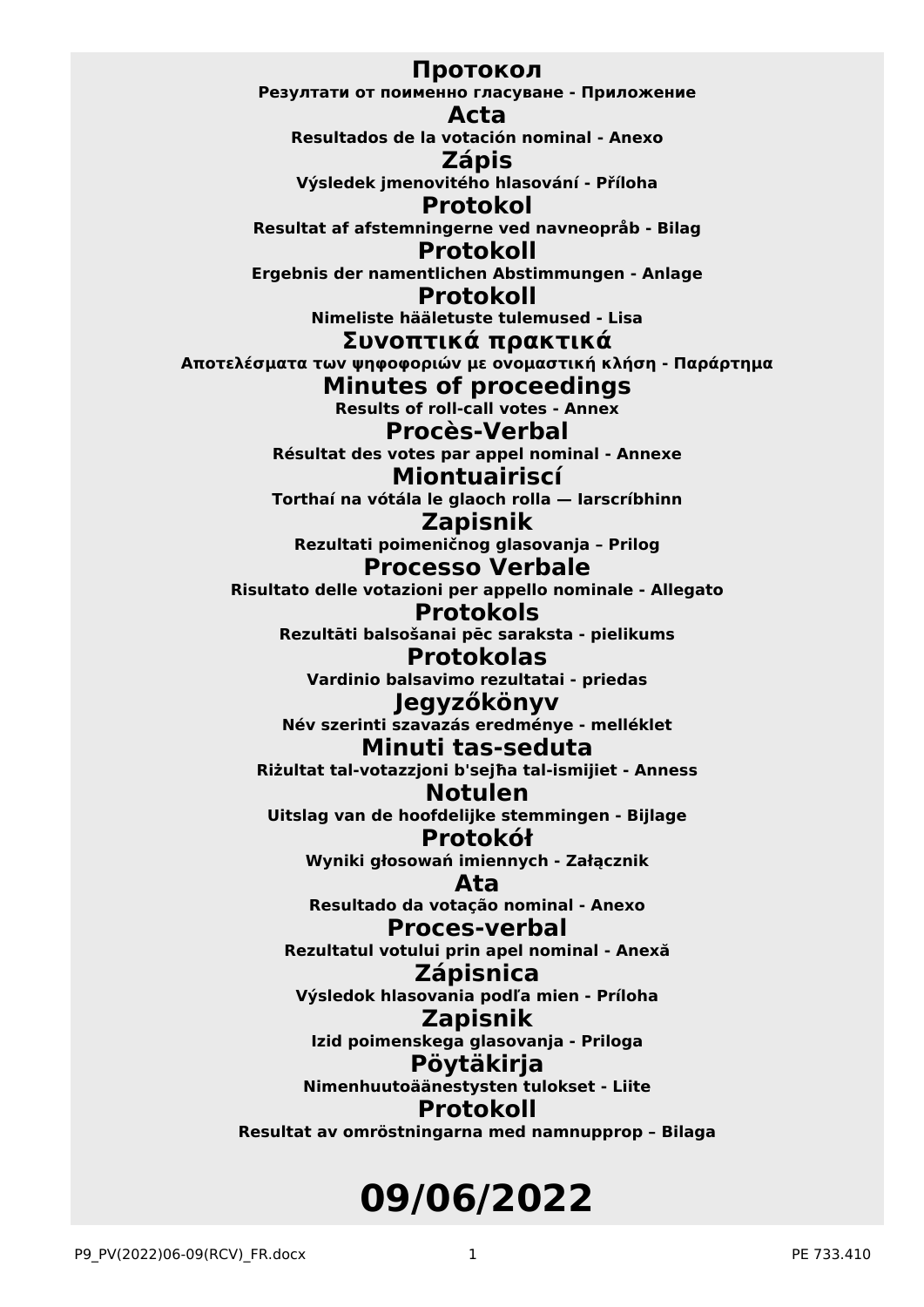## **AVERTISSEMENT**

Les corrections et intentions de vote se trouvent dans ce document sous les points de vote correspondants. Elles sont mentionnées pour information uniquement et ne modifient en rien le résultat de vote tel qu'annoncé en plénière.

Pendant la session, les demandes de corrections et intentions de vote reçues avant 18h30 sont publiées le jour même. Les demandes ultérieures sont publiées à mesure des mises à jour successives de ce document, pendant une durée maximale de deux semaines.

Passé ce délai, la liste des corrections et intentions de vote sera close aux fins de traduction et de publication au Journal officiel.

Signification des sigles: + (pour), - (contre), 0 (abstention)

## **PLEASE NOTE**

Corrections to votes and voting intentions appear in the section of this document relating to the vote concerned. They are for information only and have no effect on the result of the vote as announced in plenary.

During the part-session, requests for corrections to votes and voting intentions received before 18.30 will be published the same day. Subsequent requests will be included in this document each time it is updated in the two weeks following the part-session.

Once the two-week deadline has passed, the list of corrections to votes and voting intentions will be finalised so that it can be translated and published in the Official Journal.

Key to symbols: + (in favour), - (against), 0 (abstentions)

### **HINWEIS**

In diesem Dokument sind unter den betreffenden Abstimmungspunkten die Berichtigungen des Stimmverhaltens und das beabsichtigte Stimmverhalten aufgeführt. Diese Angaben dienen ausschließlich der Information; keinesfalls wird durch sie das Abstimmungsergebnis geändert, das im Plenum bekanntgegeben wurde.

Während der Tagung werden Anträge zu Berichtigungen des Stimmverhaltens und zum beabsichtigten Stimmverhalten, die bis 18.30 Uhr eingehen, am selben Tag veröffentlicht. Später eingehende Anträge werden sukzessive veröffentlicht, indem dieses Dokument während höchstens zwei Wochen regelmäßig aktualisiert wird.

Nach Ablauf dieser Frist von zwei Wochen wird die Liste der Berichtigungen des Stimmverhaltens und des beabsichtigten Stimmverhaltens geschlossen und in der Folge übersetzt und im Amtsblatt veröffentlicht.

Zeichenerklärung: + (dafür), - (dagegen), 0 (Enthaltung)

## *Situation / Stand: 22/06/2022 18:51*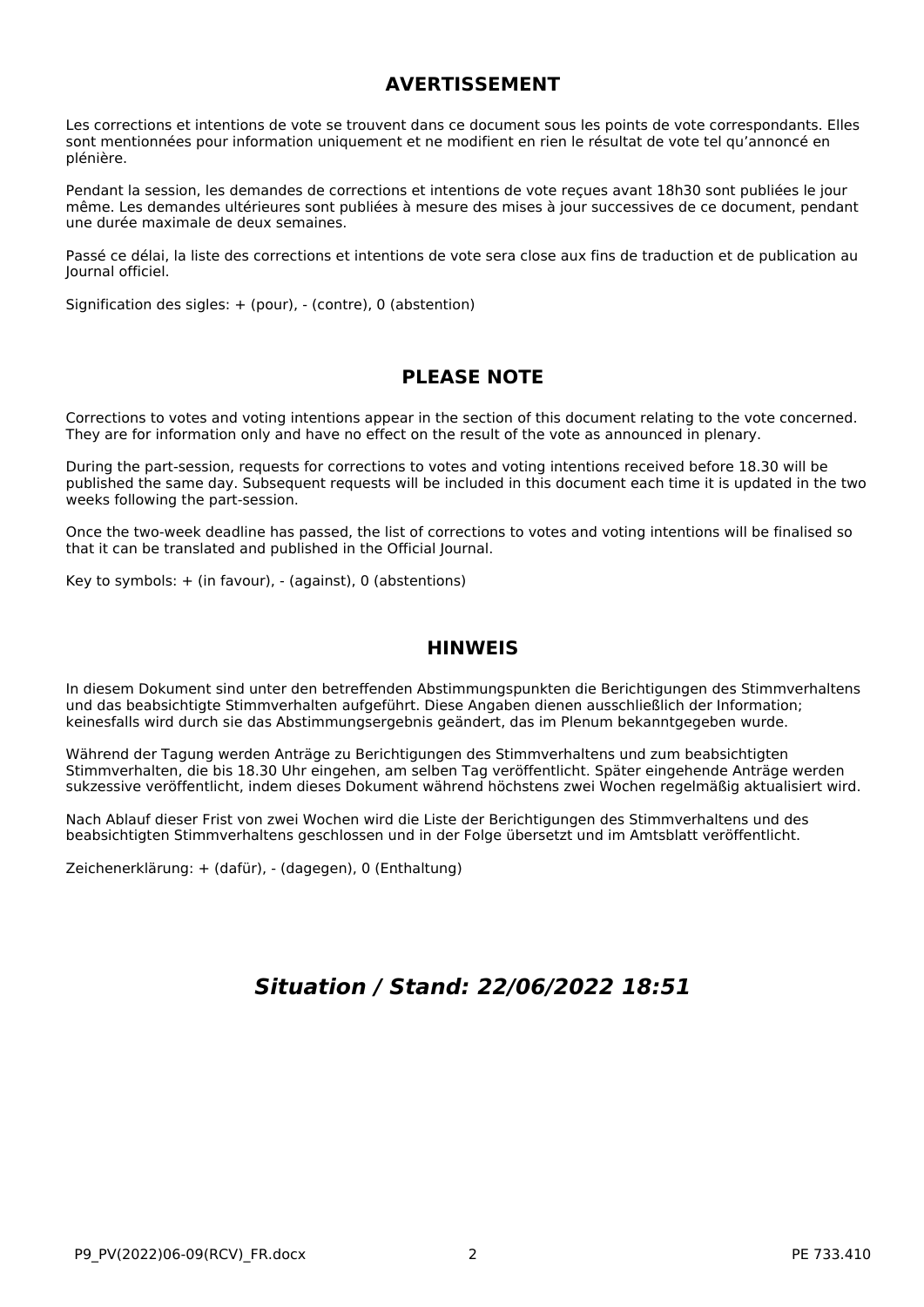## SOMMAIRE

| 1.                                                                                                                                                                                                                                                                                                                                       | La situation des droits de l'homme dans le Xinjiang, notamment les dossiers de police du Xinjiang                                                                                                                                                                                                                                                                                                 |  |
|------------------------------------------------------------------------------------------------------------------------------------------------------------------------------------------------------------------------------------------------------------------------------------------------------------------------------------------|---------------------------------------------------------------------------------------------------------------------------------------------------------------------------------------------------------------------------------------------------------------------------------------------------------------------------------------------------------------------------------------------------|--|
|                                                                                                                                                                                                                                                                                                                                          | - The human rights situation in Xinjiang, including the Xinjiang police files - Die Menschenrechtslage in<br>Xinjiang unter Berücksichtigung der Polizeiakten von Xinjiang - RC-B9-0310/2022 - § 45                                                                                                                                                                                               |  |
| 2.                                                                                                                                                                                                                                                                                                                                       |                                                                                                                                                                                                                                                                                                                                                                                                   |  |
| З.                                                                                                                                                                                                                                                                                                                                       |                                                                                                                                                                                                                                                                                                                                                                                                   |  |
| 4.                                                                                                                                                                                                                                                                                                                                       |                                                                                                                                                                                                                                                                                                                                                                                                   |  |
| 5.                                                                                                                                                                                                                                                                                                                                       | L'instrumentalisation de la justice en tant qu'outil répressif au Nicaragua - The instrumentalisation<br>of justice as a repressive tool in Nicaragua - Instrumentalisierung der Justiz in Nicaragua zu                                                                                                                                                                                           |  |
| 6.                                                                                                                                                                                                                                                                                                                                       |                                                                                                                                                                                                                                                                                                                                                                                                   |  |
| 7.                                                                                                                                                                                                                                                                                                                                       |                                                                                                                                                                                                                                                                                                                                                                                                   |  |
| 8.                                                                                                                                                                                                                                                                                                                                       |                                                                                                                                                                                                                                                                                                                                                                                                   |  |
| 9.                                                                                                                                                                                                                                                                                                                                       |                                                                                                                                                                                                                                                                                                                                                                                                   |  |
| 10.                                                                                                                                                                                                                                                                                                                                      |                                                                                                                                                                                                                                                                                                                                                                                                   |  |
| 11.                                                                                                                                                                                                                                                                                                                                      |                                                                                                                                                                                                                                                                                                                                                                                                   |  |
| 12.                                                                                                                                                                                                                                                                                                                                      | État de droit et approbation éventuelle du plan de relance national polonais (FRR) - The rule of law<br>and the potential approval of the Polish national Recovery Plan (RRF) - Rechtsstaatlichkeit und die<br>mögliche Annahme des polnischen nationalen Aufbauplans (ARF) - RC-B9-0317/2022 - § 327                                                                                             |  |
| 13.                                                                                                                                                                                                                                                                                                                                      |                                                                                                                                                                                                                                                                                                                                                                                                   |  |
| 14.                                                                                                                                                                                                                                                                                                                                      |                                                                                                                                                                                                                                                                                                                                                                                                   |  |
| 15.                                                                                                                                                                                                                                                                                                                                      | Instrument relatif aux marchés publics internationaux - International procurement instrument -<br>Instrument betreffend das internationale Beschaffungswesen - A9-0337/2021 - Daniel Caspary - Accord                                                                                                                                                                                             |  |
| 16.                                                                                                                                                                                                                                                                                                                                      | Droit d'initiative du Parlement - Parliament's right of initiative - Das Initiativrecht des Parlaments -                                                                                                                                                                                                                                                                                          |  |
| 17.                                                                                                                                                                                                                                                                                                                                      | A9-0142/2022 - Paulo Rangel - Proposition de résolution (ensemble du texte) 37                                                                                                                                                                                                                                                                                                                    |  |
| 18.                                                                                                                                                                                                                                                                                                                                      | Menaces pour le droit à l'avortement dans le monde: démantèlement possible du droit à<br>l'avortement par la Cour suprême des États-Unis - Global threats to abortion rights: the possible<br>overturn of abortion rights in the US by the Supreme Court - Weltweite Bedrohungen des Rechts auf<br>Abtreibung - etwaige Abschaffung des Rechts auf Abtreibung in den USA durch den Obersten<br>39 |  |
| 19.                                                                                                                                                                                                                                                                                                                                      |                                                                                                                                                                                                                                                                                                                                                                                                   |  |
| 20.                                                                                                                                                                                                                                                                                                                                      |                                                                                                                                                                                                                                                                                                                                                                                                   |  |
| 21.                                                                                                                                                                                                                                                                                                                                      |                                                                                                                                                                                                                                                                                                                                                                                                   |  |
| 22.                                                                                                                                                                                                                                                                                                                                      |                                                                                                                                                                                                                                                                                                                                                                                                   |  |
| 23.                                                                                                                                                                                                                                                                                                                                      |                                                                                                                                                                                                                                                                                                                                                                                                   |  |
| 24.                                                                                                                                                                                                                                                                                                                                      |                                                                                                                                                                                                                                                                                                                                                                                                   |  |
| 25.                                                                                                                                                                                                                                                                                                                                      |                                                                                                                                                                                                                                                                                                                                                                                                   |  |
| 26.                                                                                                                                                                                                                                                                                                                                      |                                                                                                                                                                                                                                                                                                                                                                                                   |  |
| 27.                                                                                                                                                                                                                                                                                                                                      |                                                                                                                                                                                                                                                                                                                                                                                                   |  |
| 28.                                                                                                                                                                                                                                                                                                                                      |                                                                                                                                                                                                                                                                                                                                                                                                   |  |
| 29.                                                                                                                                                                                                                                                                                                                                      |                                                                                                                                                                                                                                                                                                                                                                                                   |  |
| Convocation d'une convention pour la révision des traités - The call for a Convention for the<br>30.<br>revision of the Treaties - Die Forderung nach einem Konvent zur Überarbeitung der Verträge -<br>Resolutions: on the call for a Convention for the revision of the Treaties - B9-0307/2022 - Avant § 1 - Am<br>63<br>$\mathbf{1}$ |                                                                                                                                                                                                                                                                                                                                                                                                   |  |
| 31.                                                                                                                                                                                                                                                                                                                                      |                                                                                                                                                                                                                                                                                                                                                                                                   |  |
| 32.                                                                                                                                                                                                                                                                                                                                      |                                                                                                                                                                                                                                                                                                                                                                                                   |  |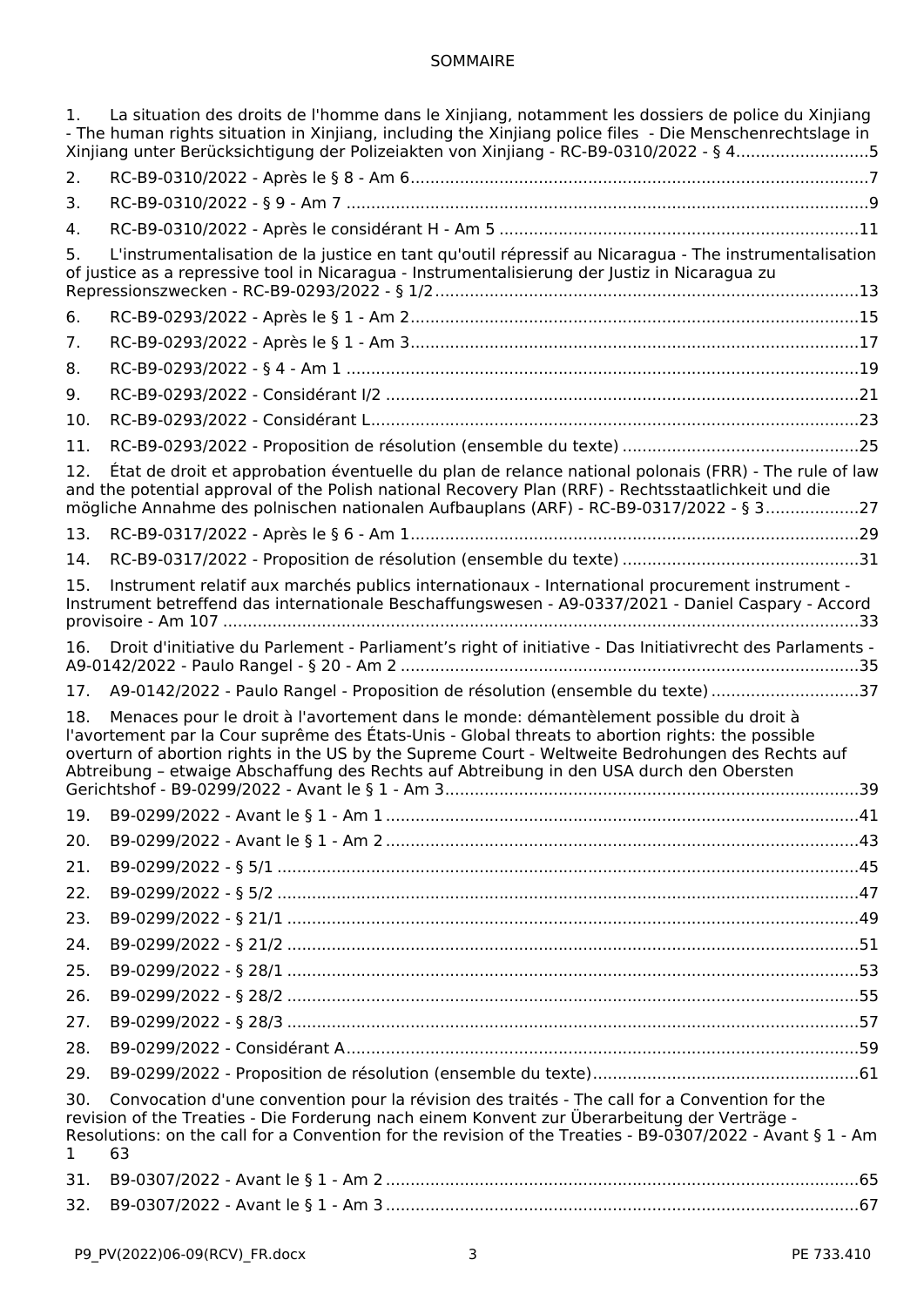| 33. |                                                                                                                                                                                                                                                                                               |  |
|-----|-----------------------------------------------------------------------------------------------------------------------------------------------------------------------------------------------------------------------------------------------------------------------------------------------|--|
| 34. |                                                                                                                                                                                                                                                                                               |  |
| 35. |                                                                                                                                                                                                                                                                                               |  |
| 36. |                                                                                                                                                                                                                                                                                               |  |
| 37. |                                                                                                                                                                                                                                                                                               |  |
| 38. |                                                                                                                                                                                                                                                                                               |  |
| 39. |                                                                                                                                                                                                                                                                                               |  |
| 40. |                                                                                                                                                                                                                                                                                               |  |
| 41. |                                                                                                                                                                                                                                                                                               |  |
| 42. |                                                                                                                                                                                                                                                                                               |  |
| 43. |                                                                                                                                                                                                                                                                                               |  |
| 44. |                                                                                                                                                                                                                                                                                               |  |
| 45. |                                                                                                                                                                                                                                                                                               |  |
| 46. |                                                                                                                                                                                                                                                                                               |  |
| 47. | Nouvel instrument commercial visant à interdire les produits issus du travail forcé - A new trade<br>instrument to ban products made by forced labour - Ein neues Instrument zum Verbot von Produkten,<br>die in Zwangsarbeit hergestellt wurden - B9-0291/2022 - Proposition de résolution97 |  |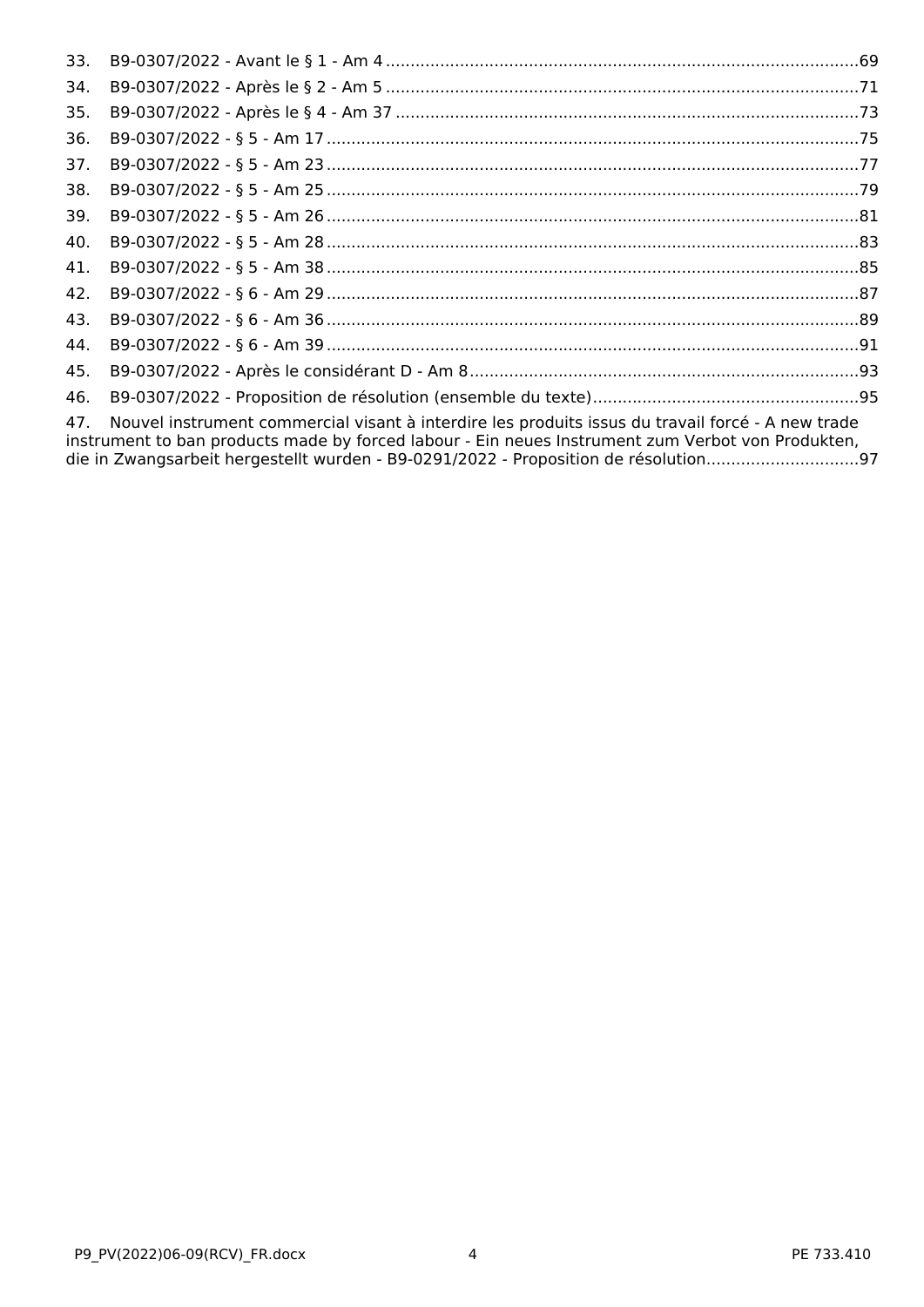<span id="page-4-0"></span>**1. La situation des droits de l'homme dans le Xinjiang, notamment les dossiers de police du Xinjiang - The human rights situation in Xinjiang, including the Xinjiang police files - Die Menschenrechtslage in Xinjiang unter Berücksichtigung der Polizeiakten von Xinjiang - RC-B9-0310/2022 - § 4**

| E 1 D<br>د⊥د |  |
|--------------|--|
|              |  |
|              |  |

- **ECR**: Aguilar, Berlato, Bourgeois, Brudziński, Czarnecki, de la Pisa Carrión, Dzhambazki, Fidanza, Fotyga, Hoogeveen, Ilčić, Jaki, Jurgiel, Jurzyca, Kanko, Kempa, Kloc, Kopcińska, Kruk, Kuźmiuk, Lundgren, Mazurek, Melbārde, Możdżanowska, Procaccini, Rafalska, Rookmaker, Roos, Ruissen, Rzońca, Slabakov, Stancanelli, Stegrud, Szydło, Tarczyński, Terheş, Tertsch, Tomaševski, Tošenovský, Van Overtveldt, Vrecionová, Waszczykowski, Weimers, Zahradil, Zalewska, Złotowski
- **ID**: Adinolfi Matteo, Anderson, Annemans, Baldassarre, Basso, Bilde, Bizzotto, Borchia, Bruna, Campomenosi, Casanova, Conte, Da Re, De Man, Fest, Gancia, Griset, Haider, Hakkarainen, Huhtasaari, Joron, Kofod, Kuhs, Lacapelle, Lancini, Laporte, Lebreton, Limmer, Lizzi, Madison, Mariani, Mayer, Olivier, Panza, Reil, Rinaldi, Rougé, Tovaglieri, Vandendriessche, Vilimsky, Zambelli, Zanni, Zimniok
- **NI**: Bay, Beghin, Buschmann, Comín i Oliveres, Ferrara, Furore, Gemma, Giarrusso, Gyöngyösi, Meuthen, Pignedoli, Pirbakas, Ponsatí Obiols, Puigdemont i Casamajó, Rivière, Rondinelli, Sonneborn
- **PPE**: Adamowicz, Ademov, Adinolfi Isabella, Alexandrov Yordanov, Arias Echeverría, Arimont, Arłukowicz, Asimakopoulou, Băsescu, Bellamy, Benjumea Benjumea, Bentele, Berendsen, Berger, Bilčík, Blaga, Bogdan, Bogovič, Braunsberger-Reinhold, Caroppo, Carvalho, Casa, Caspary, del Castillo Vera, Christoforou, Clune, Colin-Oesterlé, van Dalen, Danjean, De Meo, Didier, Doleschal, Dorfmann, Duda, Ehler, Evren, Falcă, Ferber, Fernandes, Fitzgerald, Franssen, Gahler, Geuking, Gieseke, Glavak, Halicki, Hansen, Herbst, Hetman, Hortefeux, Hübner, Jahr, Jarubas, Kalinowski, Kalniete, Kanev, Karas, Kelly, Kokalari, Kopacz, Kovatchev, Kubilius, Lega, Lenaers, Lewandowski, Lexmann, Lins, López Gil, López-Istúriz White, Łukacijewska, Lutgen, Maldeikienė, Manders, Mandl, Marinescu, Markey, Martusciello, Mato, Mažylis, Meimarakis, Melo, Millán Mon, Monteiro de Aguiar, Montserrat, Morano, Mortler, Motreanu, Mureşan, Niebler, Niedermayer, Nistor, Novak, Novakov, Ochojska, Olbrycht, Pereira Lídia, Pietikäinen, Polčák, Polfjärd, Pollák, Pospíšil, Rangel, Regimenti, Salini, Sander, Sarvamaa, Schmiedtbauer, Schwab, Seekatz, Sikorski, Simon, Skyttedal, Šojdrová, Sokol, Štefanec, Tajani, Terras, Thaler, Tobé, Tomac, Tomc, Vaidere, Vandenkendelaere, Verheyen, Vincze, Vuolo, Walsh, Walsmann, Warborn, Weber, Weiss, Wieland, Winzig, Wiseler-Lima, Zarzalejos, Zdechovský, Zoido Álvarez, Zver
- **Renew**: Al-Sahlani, Andrews, Ansip, Auštrevičius, Azmani, Beer, Bijoux, Bilbao Barandica, Botoş, Boyer, Brunet, Cañas, Canfin, Chabaud, Charanzová, Chastel, Christensen, Cicurel, Cioloş, Cseh, Danti, Decerle, Dlabajová, Donáth, Durand, Ďuriš Nicholsonová, Eroglu, Farreng, Flego, Gade, Gamon, Garicano, Gheorghe, Gozi, Groothuis, Grošelj, Grudler, Guetta, Hahn Svenja, Hayer, Hojsík, Ijabs, in 't Veld, Joveva, Karlsbro, Katainen, Kelleher, Keller Fabienne, Knotek, Körner, Kovařík, Kyrtsos, Kyuchyuk, Loiseau, Løkkegaard, Melchior, Mihaylova, Mituța, Müller, Nagtegaal, Nart, Oetjen, Pagazaurtundúa, Pekkarinen, Rafaela, Ries, Rinzema, Riquet, Rodríguez Ramos, Séjourné, Semedo, Solís Pérez, Ştefănuță, Strugariu, Søgaard-Lidell, Thun und Hohenstein, Toom, Torvalds, Vautmans, Verhofstadt, Vázquez Lázara, Wiesner, Wiezik, Yon-Courtin
- **S&D**: Agius Saliba, Aguilera, Androulakis, Arena, Bartolo, Benea, Benifei, Biedroń, Bischoff, Blinkevičiūtė, Bonafè, Borzan, Brglez, Bullmann, Cerdas, Chahim, Chinnici, Cimoszewicz, Ciuhodaru, Cozzolino, Crețu, Cutajar, De Basso, Durá Ferrandis, Engerer, Ertug, Fernández, Ferrandino, Fritzon, Gálvez Muñoz, García Del Blanco, García Muñoz, García Pérez, Gardiazabal Rubial, Glucksmann, González, González Casares, Grapini, Gualmini, Guillaume, Guteland, Hajšel, Heide, Heinäluoma, Homs Ginel, Incir, Jerković, Jongerius, Kaljurand, Kammerevert, Kohut, Kumpula-Natri, Lalucq, Lange, Larrouturou, Laureti, Leitão-Marques, Liberadzki, López, López Aguilar, Luena, Maestre Martín De Almagro, Majorino, Maldonado López, Marques Margarida, Marques Pedro, Matić, Mavrides, Maxová, Mebarek, Mikser, Miller, Moreno Sánchez, Moretti, Negrescu, Nemec, Noichl, Olekas, Papadakis Demetris, Penkova, Picierno, Picula, Pisapia, Pizarro, Plumb, Regner, Reuten, Roberti, Rodríguez-Piñero, Ruiz Devesa, Sánchez Amor, Santos, Schaldemose, Schieder, Sidl, Silva Pereira, Sippel, Smeriglio, Tang, Tarabella, Tinagli, Tudose, Van Brempt, Vind, Vitanov, Vollath, Wölken, Wolters, Zorrinho
- **The Left**: Aubry, Björk, Chaibi, Ernst, Georgiou, Georgoulis, Gusmão, Hazekamp, Kizilyürek, Kokkalis, Kouloglou, Kountoura, MacManus, Matias, Maurel, Modig, Omarjee, Pelletier, Rodríguez Palop, Schirdewan, Scholz, Villanueva Ruiz, Villumsen
- **Verts/ALE**:Alametsä, Alfonsi, Biteau, Bloss, Boeselager, Bricmont, Cavazzini, Cormand, Corrao, Cuffe, Dalunde, D'Amato, Delli, Evi, Franz, Freund, Gallée, Geese, Gregorová, Gruffat, Guerreiro, Hahn Henrike, Häusling, Jadot, Keller Ska, Kolaja, Kuhnke, Lagodinsky, Lamberts, Langensiepen, Matthieu, Metz, Neumann, Nienaß, Niinistö, O'Sullivan, Paulus, Peksa, Ripa, Rivasi, Roose, Ropė, Satouri, Semsrott, Solé, Spurek, Strik, Toussaint, Urtasun, Vana, Von Cramon-Taubadel, Waitz, Wiener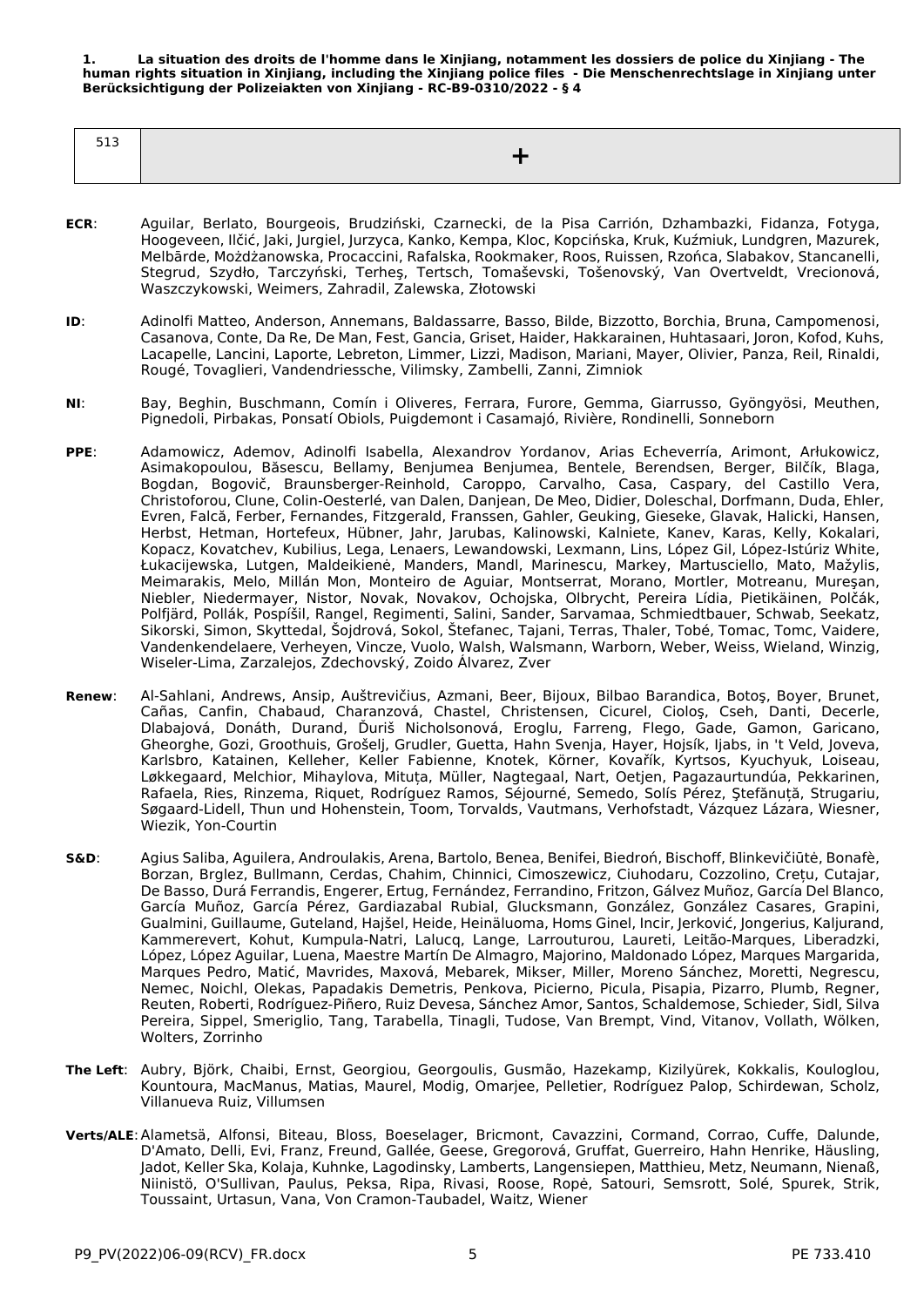**ID**: de Graaff

| 14 |  |
|----|--|

**ECR**: Fragkos

**ID**: Blaško, Jalkh

**NI**: Kolakušić, Konstantinou, Nikolaou-Alavanos, Papadakis Kostas, Radačovský, Uhrík, Ždanoka

**S&D**: Balt, Sant

**The Left**: Daly, Wallace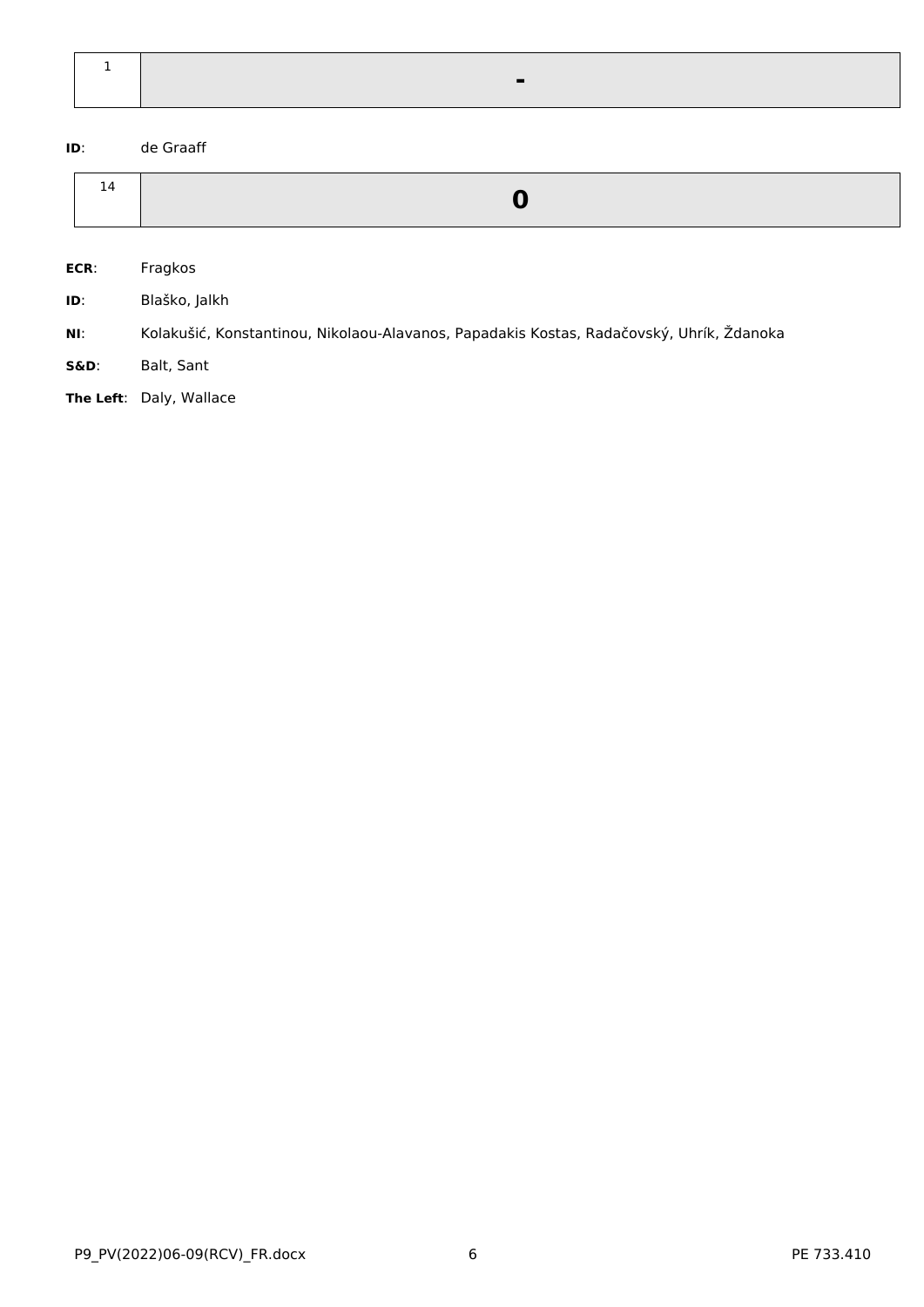<span id="page-6-0"></span>

| - - -<br>∸∸<br>--- |  |
|--------------------|--|
|                    |  |

#### **ECR**: Zahradil

- **ID**: Anderson, Annemans, De Man, Fest, Haider, Kofod, Kuhs, Limmer, Mayer, Reil, Vandendriessche, Vilimsky, Zimniok
- **NI**: Buschmann, Comín i Oliveres, Ferrara, Furore, Gemma, Giarrusso, Gyöngyösi, Pignedoli, Ponsatí Obiols, Puigdemont i Casamajó, Radačovský, Rondinelli, Sonneborn, Uhrík, Ždanoka
- **PPE**: Martusciello

**Renew**: Melchior

- **S&D**: Ara-Kovács, Cutajar, Ertug, Penkova, Sant
- **The Left**: Aubry, Björk, Botenga, Chaibi, Daly, Ernst, Georgiou, Georgoulis, Gusmão, Kizilyürek, Kokkalis, Kouloglou, Kountoura, MacManus, Matias, Maurel, Modig, Omarjee, Papadimoulis, Pelletier, Pereira Sandra, Pimenta Lopes, Pineda, Rego, Rodríguez Palop, Schirdewan, Scholz, Villanueva Ruiz, Wallace
- **Verts/ALE**:Alametsä, Alfonsi, Biteau, Bloss, Boeselager, Bricmont, Cavazzini, Cormand, Corrao, Cuffe, Dalunde, D'Amato, Delli, Deparnay-Grunenberg, Evi, Franz, Freund, Gallée, Geese, Gregorová, Gruffat, Guerreiro, Hahn Henrike, Häusling, Herzberger-Fofana, Jadot, Keller Ska, Kolaja, Kuhnke, Lagodinsky, Lamberts, Langensiepen, Matthieu, Metz, Neumann, Nienaß, Niinistö, O'Sullivan, Paulus, Peksa, Riba i Giner, Ripa, Rivasi, Roose, Ropė, Satouri, Semsrott, Solé, Spurek, Strik, Toussaint, Urtasun, Vana, Van Sparrentak, Von Cramon-Taubadel, Waitz, Wiener

| 402 |  |
|-----|--|
|     |  |
|     |  |

- **ECR**: Aguilar, Berlato, Bourgeois, Brudziński, Czarnecki, de la Pisa Carrión, Dzhambazki, Fidanza, Fotyga, Hoogeveen, Ilčić, Jaki, Jurgiel, Jurzyca, Kanko, Kempa, Kloc, Kopcińska, Kruk, Kuźmiuk, Lundgren, Mazurek, Melbārde, Możdżanowska, Procaccini, Rafalska, Rookmaker, Roos, Ruissen, Rzońca, Slabakov, Stancanelli, Stegrud, Szydło, Tarczyński, Tertsch, Tomaševski, Tošenovský, Van Overtveldt, Vondra, Vrecionová, Waszczykowski, Weimers, Zalewska, Złotowski
- **ID**: Adinolfi Matteo, Baldassarre, Basso, Bizzotto, Borchia, Campomenosi, Casanova, Conte, Da Re, Gancia, de Graaff, Hakkarainen, Huhtasaari, Lancini, Lizzi, Madison, Panza, Rinaldi, Tovaglieri, Zambelli, Zanni
- **NI**: Meuthen
- **PPE**: Adamowicz, Ademov, Adinolfi Isabella, Alexandrov Yordanov, Arias Echeverría, Arimont, Arłukowicz, Asimakopoulou, Băsescu, Bellamy, Benjumea Benjumea, Bentele, Berendsen, Berger, Bilčík, Blaga, Bogdan, Bogovič, Braunsberger-Reinhold, Caroppo, Carvalho, Casa, Caspary, del Castillo Vera, Christoforou, Clune, Colin-Oesterlé, van Dalen, Danjean, De Meo, Didier, Doleschal, Dorfmann, Duda, Ehler, Evren, Falcă, Ferber, Fernandes, Fitzgerald, Franssen, Gahler, Geuking, Gieseke, Glavak, Halicki, Hansen, Herbst, Hetman, Hortefeux, Hübner, Jahr, Jarubas, Juknevičienė, Kalinowski, Kalniete, Kanev, Karas, Kelly, Kokalari, Kopacz, Kovatchev, Kubilius, Lega, Lenaers, Lewandowski, Lexmann, Lins, López Gil, López-Istúriz White, Łukacijewska, Lutgen, Maldeikienė, Manders, Mandl, Marinescu, Markey, Mato, Mažylis, Meimarakis, Melo, Millán Mon, Monteiro de Aguiar, Montserrat, Morano, Mortler, Motreanu, Mureşan, Niebler, Niedermayer, Nistor, Novak, Novakov, Ochojska, Olbrycht, Pereira Lídia, Pietikäinen, Polčák, Polfjärd, Pollák, Pospíšil, Rangel, Regimenti, Salini, Sander, Sarvamaa, Schmiedtbauer, Schwab, Seekatz, Sikorski, Simon, Skyttedal, Šojdrová, Sokol, Štefanec, Tajani, Terras, Thaler, Tobé, Tomac, Tomc, Vaidere, Vandenkendelaere, Verheyen, Vincze, Voss, Vuolo, Walsh, Walsmann, Warborn, Weber, Weiss, Wieland, Winkler, Winzig, Wiseler-Lima, Zarzalejos, Zdechovský, Zoido Álvarez, Zver
- **Renew**: Al-Sahlani, Andrews, Ansip, Auštrevičius, Azmani, Beer, Bijoux, Bilbao Barandica, Botoş, Boyer, Brunet, Cañas, Canfin, Chabaud, Charanzová, Chastel, Christensen, Cicurel, Cioloş, Cseh, Danti, Decerle, Dlabajová, Donáth, Durand, Ďuriš Nicholsonová, Eroglu, Farreng, Flego, Gade, Gamon, Garicano, Gheorghe, Goerens, Gozi, Groothuis, Grošelj, Grudler, Guetta, Hahn Svenja, Hayer, Hojsík, Ijabs, in 't Veld, Joveva, Karlsbro, Katainen, Kelleher, Keller Fabienne, Knotek, Körner, Kovařík, Kyrtsos, Kyuchyuk, Loiseau, Løkkegaard, Mihaylova, Mituța, Müller, Nagtegaal, Nart, Oetjen, Orville, Pagazaurtundúa, Pekkarinen, Rafaela, Ries, Rinzema, Riquet, Rodríguez Ramos, Séjourné, Semedo, Solís Pérez, Ştefănuță, Strugariu,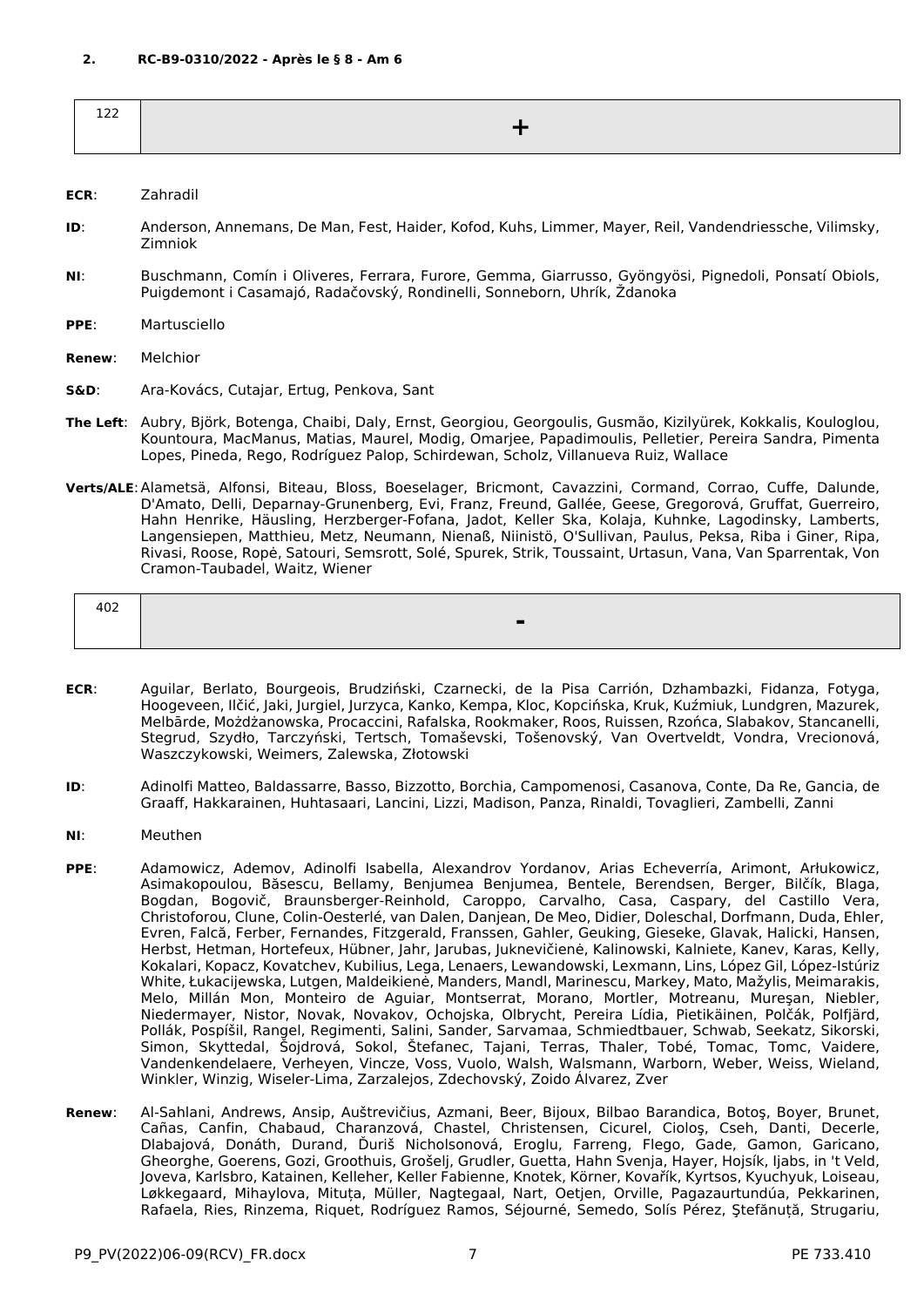Søgaard-Lidell, Thun und Hohenstein, Toom, Torvalds, Vautmans, Vedrenne, Verhofstadt, Vázquez Lázara, Wiesner, Wiezik, Yon-Courtin

**S&D**: Agius Saliba, Aguilera, Androulakis, Arena, Balt, Bartolo, Benea, Benifei, Biedroń, Bischoff, Blinkevičiūtė, Bonafè, Borzan, Brglez, Bullmann, Cerdas, Chahim, Chinnici, Cimoszewicz, Ciuhodaru, Cozzolino, Crețu, De Basso, Durá Ferrandis, Engerer, Fernández, Ferrandino, Fritzon, Gálvez Muñoz, García Del Blanco, García Muñoz, García Pérez, Gardiazabal Rubial, Glucksmann, González, González Casares, Grapini, Gualmini, Guillaume, Guteland, Hajšel, Heide, Heinäluoma, Homs Ginel, Hristov, Incir, Jerković, Jongerius, Kaljurand, Kammerevert, Kohut, Kumpula-Natri, Lalucq, Lange, Larrouturou, Laureti, Leitão-Marques, Liberadzki, López, López Aguilar, Luena, Maestre Martín De Almagro, Majorino, Maldonado López, Marques Margarida, Marques Pedro, Matić, Mavrides, Maxová, Mebarek, Mikser, Miller, Moreno Sánchez, Moretti, Negrescu, Nemec, Noichl, Olekas, Papadakis Demetris, Picierno, Picula, Pisapia, Pizarro, Plumb, Regner, Reuten, Roberti, Rodríguez-Piñero, Ruiz Devesa, Sánchez Amor, Santos, Schaldemose, Schieder, Sidl, Silva Pereira, Sippel, Smeriglio, Tang, Tarabella, Tinagli, Toia, Tudose, Van Brempt, Vind, Vitanov, Vollath, Wölken, Wolters, Zorrinho

| -- |  |
|----|--|
|    |  |

**ECR**: Fragkos, Terheş

**ID**: Bilde, Blaško, Bruna, Griset, Jalkh, Joron, Lacapelle, Laporte, Lebreton, Mariani, Olivier, Rougé

**NI**: Bay, Beghin, Kolakušić, Konstantinou, Nikolaou-Alavanos, Papadakis Kostas, Pirbakas, Rivière

**The Left**: Hazekamp, Villumsen

**Verts/ALE**:Delbos-Corfield

|                | Tiziana Beghin, Gwendoline Delbos-Corfield |
|----------------|--------------------------------------------|
| $\blacksquare$ | Attila Ara-Kovács, Tsvetelina Penkova      |
|                |                                            |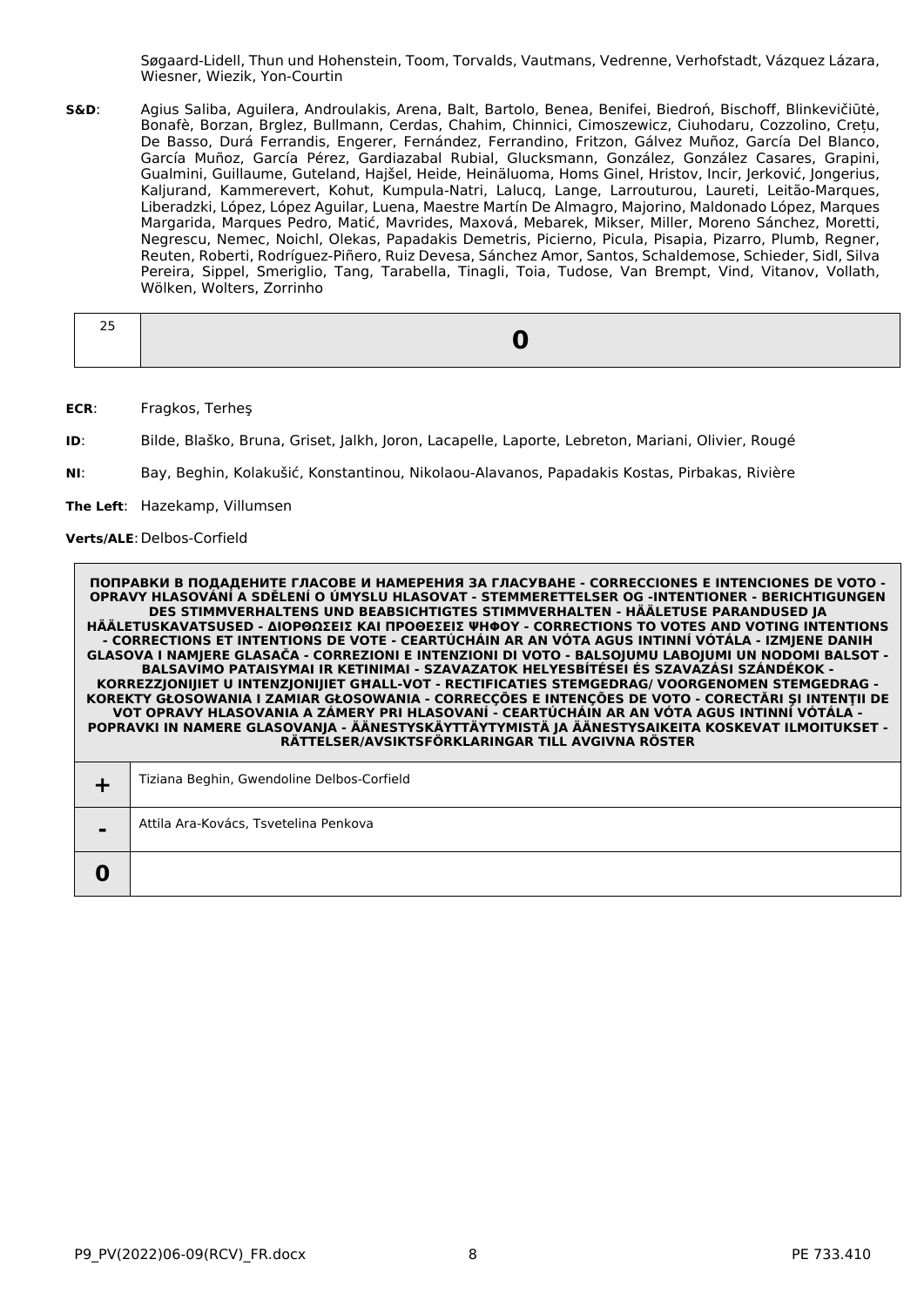<span id="page-8-0"></span>

- **ECR**: Zahradil
- **ID**: Annemans, De Man, Haider, Mayer, Vandendriessche, Vilimsky
- **NI**: Buschmann, Comín i Oliveres, Gyöngyösi, Ponsatí Obiols, Puigdemont i Casamajó, Sonneborn, Ždanoka
- **S&D**: Ertug
- **The Left**: Aubry, Botenga, Chaibi, Daly, Ernst, Georgiou, Georgoulis, Gusmão, Kizilyürek, Kokkalis, Kouloglou, Kountoura, MacManus, Matias, Maurel, Omarjee, Papadimoulis, Pelletier, Pereira Sandra, Pimenta Lopes, Pineda, Rego, Rodríguez Palop, Schirdewan, Scholz, Villanueva Ruiz, Wallace

| ᅮᅩ |  |
|----|--|
|    |  |

- **ECR**: Aguilar, Berlato, Bourgeois, Brudziński, Czarnecki, de la Pisa Carrión, Dzhambazki, Fidanza, Fotyga, Hoogeveen, Ilčić, Jaki, Jurgiel, Jurzyca, Kanko, Karski, Kempa, Kloc, Kopcińska, Kruk, Kuźmiuk, Lundgren, Mazurek, Melbārde, Możdżanowska, Procaccini, Rafalska, Rookmaker, Roos, Ruissen, Rzońca, Slabakov, Stancanelli, Stegrud, Szydło, Tarczyński, Terheş, Tertsch, Tomaševski, Tošenovský, Van Overtveldt, Vondra, Vrecionová, Waszczykowski, Weimers, Wiśniewska, Zalewska, Złotowski
- **ID**: Adinolfi Matteo, Anderson, Baldassarre, Basso, Bizzotto, Borchia, Campomenosi, Casanova, Conte, Da Re, Fest, Gancia, de Graaff, Hakkarainen, Huhtasaari, Kuhs, Lancini, Limmer, Lizzi, Madison, Panza, Reil, Rinaldi, Tovaglieri, Zambelli, Zanni, Zimniok
- **NI**: Meuthen
- **PPE**: Adamowicz, Ademov, Adinolfi Isabella, Alexandrov Yordanov, Arias Echeverría, Arimont, Arłukowicz, Asimakopoulou, Bellamy, Benjumea Benjumea, Bentele, Berendsen, Berger, Bilčík, Blaga, Bogdan, Bogovič, Braunsberger-Reinhold, Caroppo, Carvalho, Casa, Caspary, del Castillo Vera, Christoforou, Clune, Colin-Oesterlé, van Dalen, Danjean, De Meo, Didier, Doleschal, Dorfmann, Duda, Ehler, Evren, Falcă, Ferber, Fernandes, Fitzgerald, Franssen, Gahler, Geuking, Gieseke, Glavak, Halicki, Hansen, Herbst, Hetman, Hortefeux, Hübner, Jahr, Jarubas, Juknevičienė, Kalinowski, Kalniete, Kanev, Karas, Kelly, Kokalari, Kopacz, Kovatchev, Kubilius, Lega, Lenaers, Lewandowski, Lexmann, Lins, López Gil, López-Istúriz White, Łukacijewska, Lutgen, Maldeikienė, Manders, Mandl, Marinescu, Markey, Martusciello, Mato, Mažylis, Meimarakis, Melo, Millán Mon, Monteiro de Aguiar, Montserrat, Morano, Mortler, Motreanu, Mureşan, Niebler, Niedermayer, Nistor, Novak, Novakov, Ochojska, Olbrycht, Pereira Lídia, Pietikäinen, Polčák, Polfjärd, Pollák, Pospíšil, Rangel, Regimenti, Salini, Sander, Sarvamaa, Schmiedtbauer, Schwab, Seekatz, Sikorski, Simon, Skyttedal, Šojdrová, Sokol, Štefanec, Tajani, Terras, Thaler, Tobé, Tomac, Vaidere, Vandenkendelaere, Verheyen, Vincze, Voss, Vuolo, Walsh, Walsmann, Warborn, Weber, Weiss, Wieland, Winkler, Winzig, Wiseler-Lima, Zarzalejos, Zdechovský, Zoido Álvarez, Zver
- **Renew**: Al-Sahlani, Andrews, Ansip, Auštrevičius, Azmani, Beer, Bijoux, Bilbao Barandica, Botoş, Boyer, Brunet, Canfin, Chabaud, Charanzová, Chastel, Christensen, Cicurel, Cioloş, Cseh, Danti, Decerle, Dlabajová, Donáth, Durand, Ďuriš Nicholsonová, Eroglu, Farreng, Flego, Gade, Gamon, Garicano, Gheorghe, Goerens, Gozi, Groothuis, Grošelj, Grudler, Guetta, Hahn Svenja, Hayer, Hlaváček, Hojsík, Ijabs, in 't Veld, Joveva, Karlsbro, Katainen, Kelleher, Keller Fabienne, Knotek, Körner, Kovařík, Kyrtsos, Kyuchyuk, Loiseau, Løkkegaard, Melchior, Mihaylova, Mituța, Müller, Nagtegaal, Nart, Oetjen, Orville, Pagazaurtundúa, Pekkarinen, Pîslaru, Rafaela, Rinzema, Riquet, Rodríguez Ramos, Séjourné, Semedo, Solís Pérez, Ştefănuță, Strugariu, Søgaard-Lidell, Thun und Hohenstein, Toom, Torvalds, Vautmans, Vedrenne, Verhofstadt, Vázquez Lázara, Wiesner, Wiezik, Yon-Courtin
- **S&D**: Agius Saliba, Aguilera, Androulakis, Ara-Kovács, Arena, Balt, Bartolo, Benea, Benifei, Biedroń, Bischoff, Blinkevičiūtė, Bonafè, Borzan, Brglez, Bullmann, Cerdas, Chahim, Chinnici, Cimoszewicz, Ciuhodaru, Cozzolino, Crețu, De Basso, Durá Ferrandis, Engerer, Fernández, Ferrandino, Fritzon, Gálvez Muñoz, García Del Blanco, García Muñoz, García Pérez, Gardiazabal Rubial, Glucksmann, González, González Casares, Grapini, Gualmini, Guillaume, Guteland, Hajšel, Heide, Heinäluoma, Homs Ginel, Hristov, Incir, Jerković, Jongerius, Kaljurand, Kammerevert, Kohut, Kumpula-Natri, Lalucq, Lange, Larrouturou, Laureti, Leitão-Marques, Liberadzki, López, López Aguilar, Luena, Maestre Martín De Almagro, Majorino, Maldonado López, Marques Margarida, Marques Pedro, Matić, Mavrides, Maxová, Mebarek, Mikser, Miller, Moreno Sánchez, Moretti, Negrescu, Nemec, Noichl, Olekas, Papadakis Demetris, Penkova, Picierno, Picula, Pisapia, Pizarro,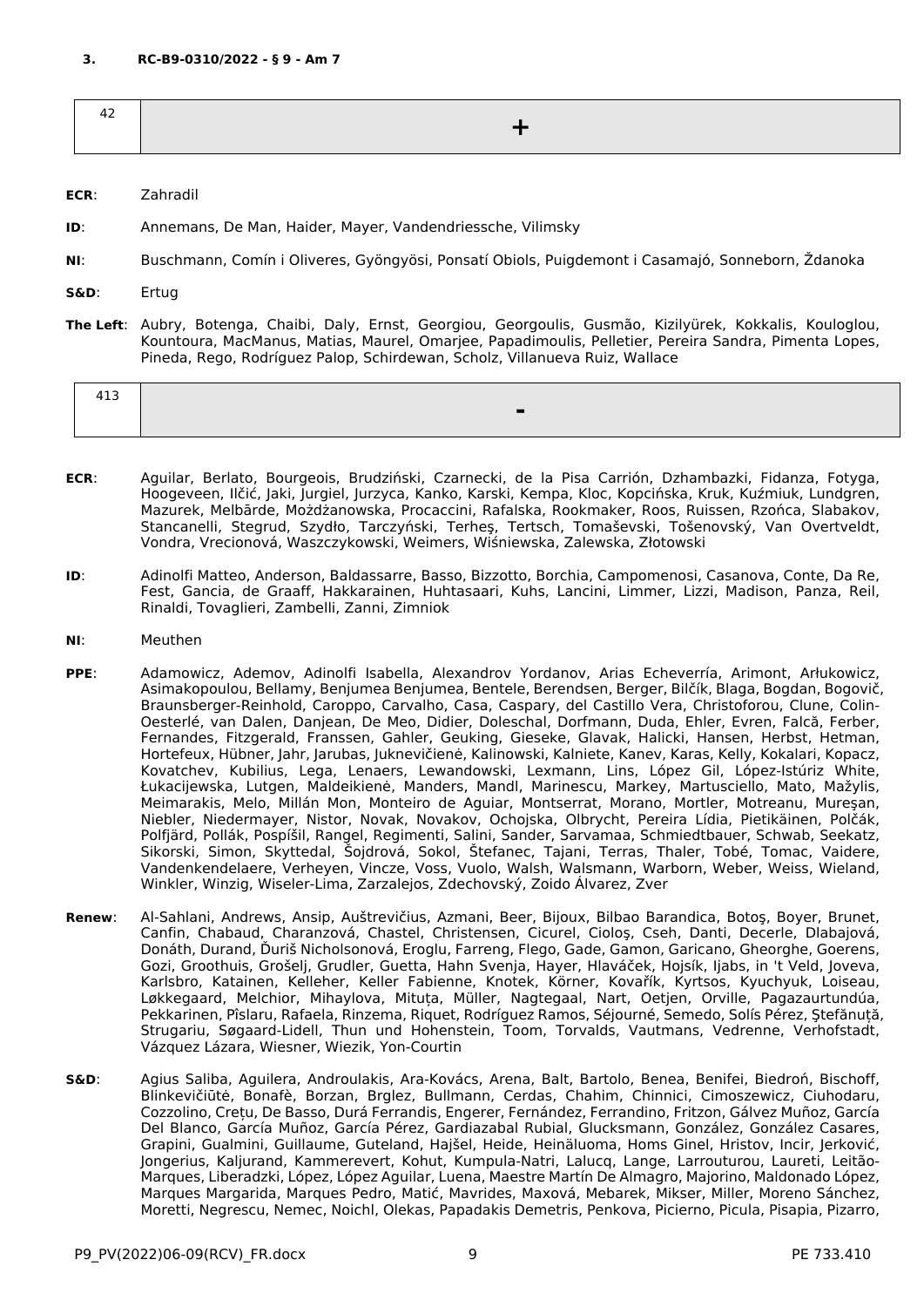Plumb, Regner, Reuten, Roberti, Rodríguez-Piñero, Ruiz Devesa, Sánchez Amor, Santos, Schaldemose, Sidl, Silva Pereira, Sippel, Smeriglio, Tang, Tarabella, Tinagli, Toia, Tudose, Van Brempt, Vind, Vitanov, Vollath, Wölken, Wolters, Zorrinho

#### **The Left**: Villumsen

**ECR**: Fragkos

- **ID**: Bilde, Blaško, Bruna, Griset, Jalkh, Joron, Kofod, Lacapelle, Laporte, Lebreton, Mariani, Olivier, Rougé
- **NI**: Bay, Beghin, Ferrara, Furore, Gemma, Giarrusso, Kolakušić, Konstantinou, Nikolaou-Alavanos, Papadakis Kostas, Pignedoli, Pirbakas, Radačovský, Rivière, Rondinelli, Uhrík
- **S&D**: Cutajar, Sant
- **The Left**: Björk, Hazekamp, Modig
- **Verts/ALE**:Alametsä, Alfonsi, Biteau, Bloss, Boeselager, Bricmont, Cavazzini, Cormand, Corrao, Cuffe, Dalunde, D'Amato, Delbos-Corfield, Delli, Deparnay-Grunenberg, Evi, Franz, Freund, Gallée, Geese, Gregorová, Gruffat, Guerreiro, Hahn Henrike, Häusling, Herzberger-Fofana, Jadot, Keller Ska, Kolaja, Kuhnke, Lagodinsky, Lamberts, Langensiepen, Matthieu, Metz, Neumann, Nienaß, Niinistö, O'Sullivan, Paulus, Peksa, Riba i Giner, Ripa, Rivasi, Roose, Ropė, Satouri, Semsrott, Solé, Spurek, Strik, Toussaint, Urtasun, Vana, Van Sparrentak, Von Cramon-Taubadel, Waitz, Wiener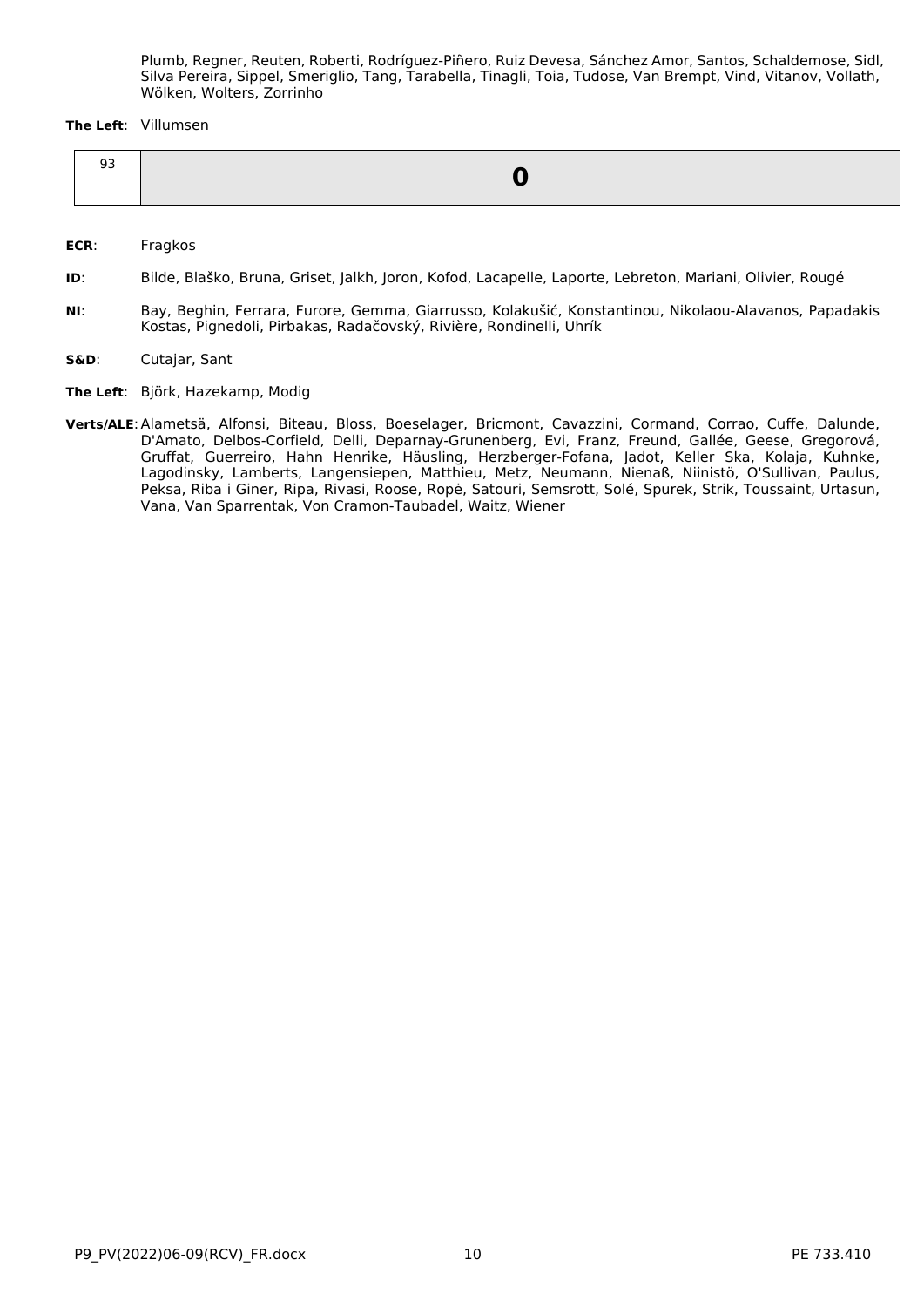<span id="page-10-0"></span>

- **ECR**: Zahradil
- **ID**: Anderson, Annemans, Beck, De Man, Fest, Haider, Kofod, Kuhs, Limmer, Mayer, Reil, Vandendriessche, Vilimsky, Zimniok
- **NI**: Buschmann, Gyöngyösi, Sonneborn, Ždanoka

**Renew**: Nart

**The Left**: Aubry, Botenga, Chaibi, Daly, Ernst, Georgiou, Georgoulis, Kizilyürek, Kokkalis, Kouloglou, Kountoura, MacManus, Maurel, Omarjee, Papadimoulis, Pelletier, Pineda, Rego, Rodríguez Palop, Schirdewan, Scholz, Villanueva Ruiz, Wallace

| 101<br>21 Y<br>᠇৴∸ |   |
|--------------------|---|
|                    | - |

- **ECR**: Aguilar, Berlato, Bourgeois, Brudziński, Czarnecki, de la Pisa Carrión, Dzhambazki, Fidanza, Fotyga, Hoogeveen, Ilčić, Jaki, Jurgiel, Jurzyca, Kanko, Karski, Kempa, Kloc, Kopcińska, Kruk, Kuźmiuk, Lundgren, Mazurek, Melbārde, Możdżanowska, Procaccini, Rafalska, Rookmaker, Roos, Ruissen, Rzońca, Slabakov, Stancanelli, Stegrud, Szydło, Tarczyński, Tertsch, Tomaševski, Tošenovský, Van Overtveldt, Vondra, Vrecionová, Waszczykowski, Weimers, Wiśniewska, Zalewska, Zīle, Złotowski
- **ID**: Adinolfi Matteo, Baldassarre, Basso, Bizzotto, Borchia, Campomenosi, Casanova, Conte, Da Re, Gancia, de Graaff, Hakkarainen, Huhtasaari, Lancini, Lizzi, Madison, Panza, Rinaldi, Tovaglieri, Zambelli, Zanni
- **NI**: Beghin, Comín i Oliveres, Ferrara, Furore, Gemma, Giarrusso, Konstantinou, Meuthen, Pignedoli, Ponsatí Obiols, Puigdemont i Casamajó, Rondinelli
- **PPE**: Adamowicz, Ademov, Adinolfi Isabella, Alexandrov Yordanov, Arias Echeverría, Arimont, Arłukowicz, Asimakopoulou, Băsescu, Bellamy, Benjumea Benjumea, Bentele, Berendsen, Berger, Bilčík, Blaga, Bogdan, Bogovič, Braunsberger-Reinhold, Caroppo, Carvalho, Casa, Caspary, del Castillo Vera, Christoforou, Clune, Colin-Oesterlé, van Dalen, Danjean, De Meo, Didier, Doleschal, Dorfmann, Duda, Ehler, Evren, Falcă, Ferber, Fernandes, Fitzgerald, Franssen, Gahler, Geuking, Gieseke, Glavak, Halicki, Hansen, Herbst, Hetman, Hortefeux, Hübner, Jahr, Jarubas, Juknevičienė, Kalinowski, Kalniete, Kanev, Karas, Kelly, Kokalari, Kopacz, Kovatchev, Kubilius, Lega, Lenaers, Lewandowski, Lexmann, Lins, López Gil, López-Istúriz White, Łukacijewska, Lutgen, Maldeikienė, Manders, Mandl, Marinescu, Markey, Martusciello, Mato, Mažylis, Meimarakis, Melo, Millán Mon, Monteiro de Aguiar, Montserrat, Morano, Mortler, Motreanu, Mureşan, Niebler, Niedermayer, Nistor, Novak, Novakov, Ochojska, Olbrycht, Pereira Lídia, Pieper, Pietikäinen, Polčák, Polfjärd, Pollák, Pospíšil, Rangel, Regimenti, Salini, Sander, Sarvamaa, Schmiedtbauer, Schwab, Seekatz, Sikorski, Simon, Skyttedal, Šojdrová, Sokol, Štefanec, Tajani, Terras, Thaler, Tobé, Tomac, Tomc, Vaidere, Vandenkendelaere, Verheyen, Vincze, Voss, Vuolo, Walsh, Walsmann, Warborn, Weber, Weiss, Wieland, Winkler, Winzig, Wiseler-Lima, Zarzalejos, Zdechovský, Zoido Álvarez, Zver
- **Renew**: Al-Sahlani, Andrews, Ansip, Auštrevičius, Azmani, Beer, Bijoux, Bilbao Barandica, Botoş, Boyer, Brunet, Cañas, Canfin, Chabaud, Charanzová, Chastel, Christensen, Cicurel, Cioloş, Cseh, Danti, Decerle, Dlabajová, Donáth, Durand, Ďuriš Nicholsonová, Eroglu, Farreng, Flego, Gade, Gamon, Garicano, Gheorghe, Goerens, Gozi, Groothuis, Grošelj, Grudler, Guetta, Hahn Svenja, Hayer, Hlaváček, Hojsík, Huitema, Ijabs, in 't Veld, Joveva, Karlsbro, Katainen, Kelleher, Keller Fabienne, Knotek, Körner, Kovařík, Kyrtsos, Kyuchyuk, Loiseau, Løkkegaard, Melchior, Mihaylova, Mituța, Müller, Nagtegaal, Oetjen, Orville, Pagazaurtundúa, Pekkarinen, Pîslaru, Rafaela, Ries, Rinzema, Riquet, Rodríguez Ramos, Séjourné, Semedo, Šimečka, Solís Pérez, Ştefănuță, Strugariu, Søgaard-Lidell, Thun und Hohenstein, Toom, Torvalds, Vautmans, Vedrenne, Verhofstadt, Vázquez Lázara, Wiesner, Wiezik, Yon-Courtin
- **S&D**: Agius Saliba, Aguilera, Androulakis, Ara-Kovács, Arena, Balt, Bartolo, Benea, Benifei, Biedroń, Bischoff, Blinkevičiūtė, Bonafè, Borzan, Brglez, Bullmann, Cerdas, Chahim, Chinnici, Cimoszewicz, Ciuhodaru, Cozzolino, Crețu, Cutajar, De Basso, Dobrev, Durá Ferrandis, Engerer, Ertug, Fernández, Ferrandino, Fritzon, Gálvez Muñoz, García Del Blanco, García Muñoz, García Pérez, Gardiazabal Rubial, Geier, Glucksmann, González, González Casares, Grapini, Gualmini, Guillaume, Guteland, Hajšel, Heide, Heinäluoma, Homs Ginel, Hristov, Incir, Jerković, Jongerius, Kaljurand, Kammerevert, Kohut, Kumpula-Natri, Lalucq, Lange, Larrouturou, Laureti, Leitão-Marques, Liberadzki, López, López Aguilar, Luena, Maestre Martín De Almagro, Majorino, Maldonado López, Marques Margarida, Marques Pedro, Matić, Mavrides,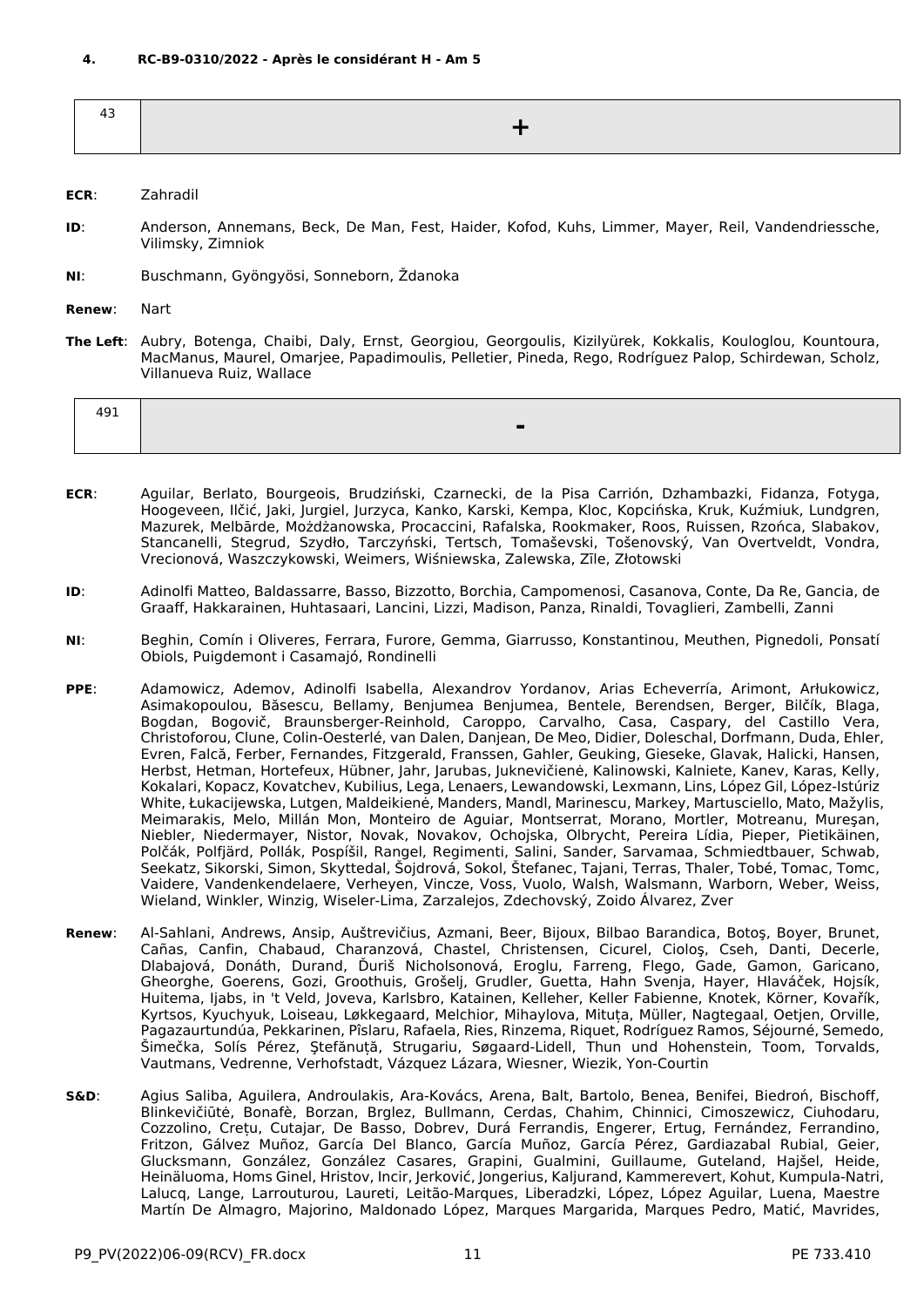Maxová, Mebarek, Mikser, Miller, Moreno Sánchez, Moretti, Negrescu, Nemec, Noichl, Olekas, Papadakis Demetris, Penkova, Picierno, Picula, Pisapia, Pizarro, Plumb, Regner, Reuten, Roberti, Rodríguez-Piñero, Rónai, Ruiz Devesa, Sánchez Amor, Sant, Santos, Schaldemose, Schieder, Sidl, Silva Pereira, Sippel, Smeriglio, Tang, Tarabella, Tinagli, Tudose, Van Brempt, Vind, Vitanov, Vollath, Wölken, Wolters, Zorrinho

- **The Left**: Björk, Hazekamp, Modig, Villumsen
- **Verts/ALE**:Alametsä, Alfonsi, Biteau, Bloss, Boeselager, Bricmont, Cavazzini, Cormand, Corrao, Cuffe, Dalunde, D'Amato, Delbos-Corfield, Delli, Deparnay-Grunenberg, Evi, Franz, Freund, Gallée, Geese, Gregorová, Gruffat, Guerreiro, Hahn Henrike, Häusling, Herzberger-Fofana, Jadot, Keller Ska, Kolaja, Kuhnke, Lagodinsky, Lamberts, Langensiepen, Matthieu, Metz, Neumann, Nienaß, Niinistö, O'Sullivan, Paulus, Peksa, Riba i Giner, Ripa, Rivasi, Roose, Ropė, Satouri, Semsrott, Solé, Spurek, Strik, Toussaint, Urtasun, Vana, Van Sparrentak, Von Cramon-Taubadel, Waitz, Wiener

| --<br>$\sim$ |  |
|--------------|--|
|              |  |

- **ECR**: Fragkos, Terheş
- **ID**: Bilde, Blaško, Bruna, Griset, Jalkh, Joron, Lacapelle, Laporte, Lebreton, Mariani, Olivier, Rougé
- **NI**: Bay, Kolakušić, Nikolaou-Alavanos, Papadakis Kostas, Pirbakas, Radačovský, Rivière, Uhrík
- **S&D**: Toia
- **The Left**: Gusmão, Matias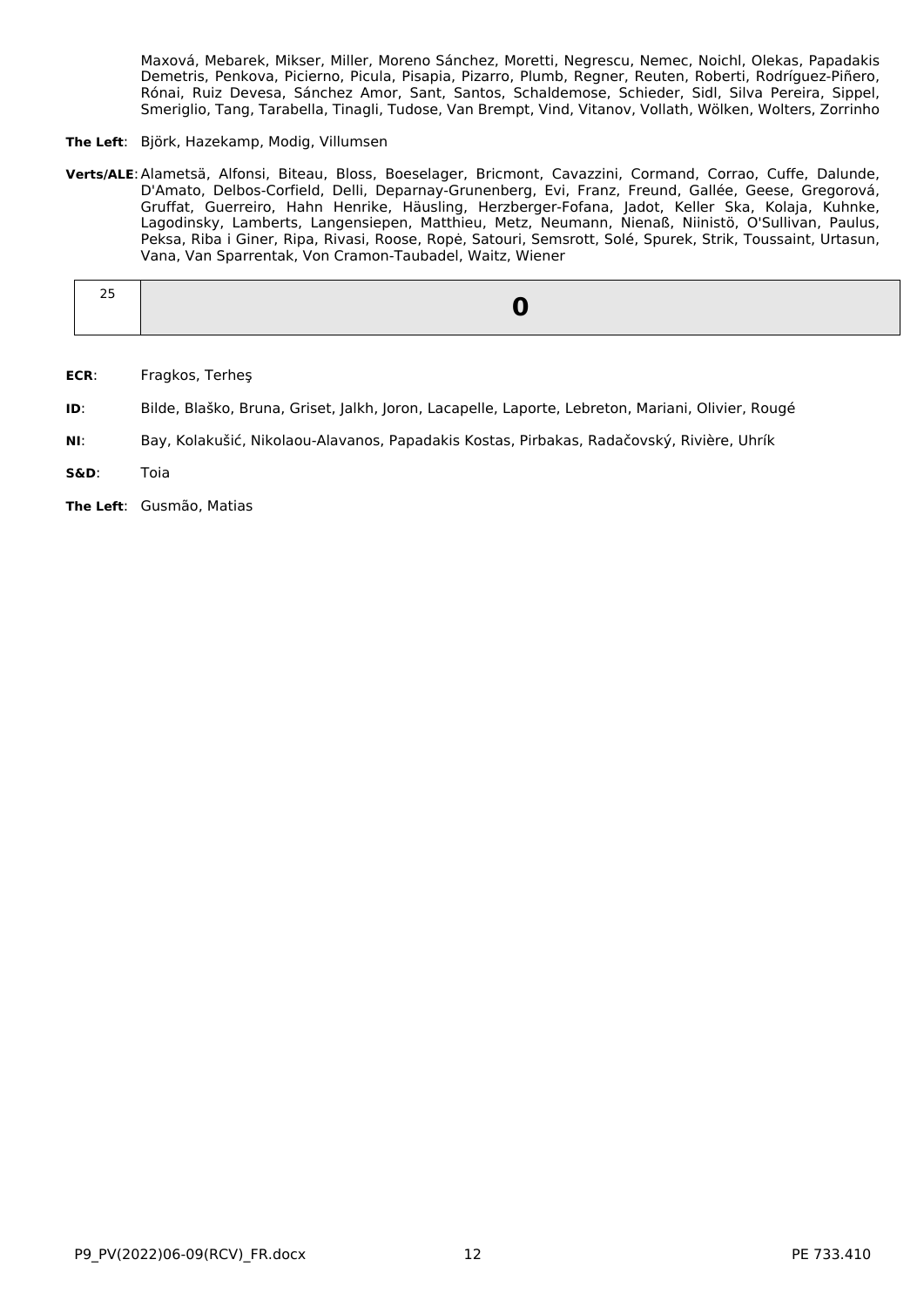<span id="page-12-0"></span>**5. L'instrumentalisation de la justice en tant qu'outil répressif au Nicaragua - The instrumentalisation of justice as a repressive tool in Nicaragua - Instrumentalisierung der Justiz in Nicaragua zu Repressionszwecken - RC-B9-0293/2022 - § 1/2**

| ---<br>--- |  |
|------------|--|
|            |  |

- **ECR**: Aguilar, Berlato, Bourgeois, Brudziński, Czarnecki, de la Pisa Carrión, Dzhambazki, Fidanza, Fotyga, Fragkos, Hoogeveen, Ilčić, Jaki, Jurgiel, Jurzyca, Kanko, Karski, Kempa, Kloc, Kopcińska, Kruk, Kuźmiuk, Lundgren, Mazurek, Melbārde, Możdżanowska, Procaccini, Rafalska, Rookmaker, Roos, Ruissen, Rzońca, Slabakov, Stancanelli, Stegrud, Szydło, Tarczyński, Terheş, Tertsch, Tobiszowski, Tomaševski, Tošenovský, Van Overtveldt, Vondra, Vrecionová, Waszczykowski, Weimers, Zahradil, Zīle, Złotowski
- **ID**: Adinolfi Matteo, Anderson, Annemans, Baldassarre, Basso, Beck, Bilde, Bizzotto, Blaško, Borchia, Bruna, Campomenosi, Casanova, Conte, Da Re, De Man, Fest, Gancia, Griset, Haider, Hakkarainen, Huhtasaari, Jalkh, Joron, Kofod, Kuhs, Lancini, Laporte, Lebreton, Limmer, Lizzi, Madison, Mariani, Mayer, Olivier, Panza, Reil, Rinaldi, Rougé, Tovaglieri, Vandendriessche, Vilimsky, Zambelli, Zanni, Zimniok
- **NI**: Bay, Beghin, Bocskor, Deli, Ferrara, Furore, Gemma, Giarrusso, Gyöngyösi, Hidvéghi, Meuthen, Pignedoli, Pirbakas, Rivière, Rondinelli, Schaller-Baross, Tóth, Uhrík
- **PPE**: Adamowicz, Ademov, Adinolfi Isabella, Alexandrov Yordanov, Arias Echeverría, Arimont, Arłukowicz, Asimakopoulou, Băsescu, Bellamy, Benjumea Benjumea, Bentele, Berendsen, Berger, Bilčík, Blaga, Bogdan, Bogovič, Braunsberger-Reinhold, Caroppo, Carvalho, Casa, Caspary, del Castillo Vera, Christoforou, Clune, Colin-Oesterlé, van Dalen, Danjean, De Meo, Didier, Doleschal, Dorfmann, Duda, Ehler, Evren, Falcă, Ferber, Fernandes, Fitzgerald, Franssen, Gahler, Geuking, Gieseke, Glavak, Halicki, Hansen, Herbst, Hetman, Hortefeux, Hübner, Jahr, Jarubas, Juknevičienė, Kalinowski, Kalniete, Kanev, Karas, Kelly, Kokalari, Kopacz, Kovatchev, Kubilius, Lega, Lenaers, Lewandowski, Lexmann, Lins, López Gil, López-Istúriz White, Łukacijewska, Lutgen, Maldeikienė, Manders, Mandl, Marinescu, Markey, Martusciello, Mato, Mažylis, Meimarakis, Melo, Millán Mon, Monteiro de Aguiar, Montserrat, Morano, Mortler, Motreanu, Mureşan, Niebler, Niedermayer, Nistor, Novak, Novakov, Ochojska, Olbrycht, Pereira Lídia, Pieper, Pietikäinen, Polčák, Polfjärd, Pollák, Pospíšil, Rangel, Regimenti, Salini, Sander, Sarvamaa, Schmiedtbauer, Schneider, Schwab, Seekatz, Sikorski, Simon, Skyttedal, Šojdrová, Sokol, Štefanec, Tajani, Terras, Thaler, Tobé, Tomac, Tomc, Vaidere, Vandenkendelaere, Verheyen, Vincze, Voss, Vuolo, Walsh, Walsmann, Warborn, Weber, Weiss, Wieland, Winkler, Winzig, Wiseler-Lima, Zarzalejos, Zdechovský, Zoido Álvarez, Zver
- **Renew**: Al-Sahlani, Andrews, Ansip, Auštrevičius, Azmani, Beer, Bijoux, Bilbao Barandica, Botoş, Boyer, Brunet, Cañas, Canfin, Chabaud, Charanzová, Chastel, Christensen, Cicurel, Cioloş, Cseh, Danti, Decerle, Dlabajová, Donáth, Durand, Ďuriš Nicholsonová, Eroglu, Farreng, Flego, Gade, Gamon, Garicano, Gheorghe, Goerens, Gozi, Groothuis, Grošelj, Grudler, Guetta, Hahn Svenja, Hayer, Hlaváček, Hojsík, Ijabs, in 't Veld, Joveva, Karlsbro, Katainen, Kelleher, Keller Fabienne, Knotek, Körner, Kovařík, Kyrtsos, Kyuchyuk, Loiseau, Løkkegaard, Melchior, Mihaylova, Mituța, Müller, Nagtegaal, Nart, Oetjen, Orville, Pagazaurtundúa, Pekkarinen, Pîslaru, Rafaela, Ries, Rinzema, Riquet, Rodríguez Ramos, Séjourné, Semedo, Šimečka, Solís Pérez, Ştefănuță, Strugariu, Søgaard-Lidell, Thun und Hohenstein, Toom, Torvalds, Vautmans, Vedrenne, Verhofstadt, Vázquez Lázara, Wiesner, Wiezik, Yon-Courtin
- **S&D**: Agius Saliba, Aguilera, Androulakis, Ara-Kovács, Arena, Balt, Bartolo, Benea, Benifei, Biedroń, Bischoff, Blinkevičiūtė, Bonafè, Borzan, Brglez, Bullmann, Cerdas, Chahim, Chinnici, Cimoszewicz, Ciuhodaru, Cozzolino, Crețu, Cutajar, De Basso, Dobrev, Durá Ferrandis, Engerer, Ertug, Fernández, Ferrandino, Fritzon, Gálvez Muñoz, García Del Blanco, García Muñoz, García Pérez, Gardiazabal Rubial, Geier, Glucksmann, González, González Casares, Grapini, Gualmini, Guillaume, Guteland, Hajšel, Heide, Heinäluoma, Homs Ginel, Hristov, Incir, Jerković, Jongerius, Kaljurand, Kammerevert, Kohut, Kumpula-Natri, Lalucq, Lange, Larrouturou, Laureti, Leitão-Marques, Liberadzki, López, López Aguilar, Luena, Maestre Martín De Almagro, Majorino, Maldonado López, Marques Margarida, Marques Pedro, Matić, Mavrides, Maxová, Mebarek, Mikser, Miller, Moreno Sánchez, Moretti, Negrescu, Nemec, Noichl, Olekas, Papadakis Demetris, Penkova, Picierno, Picula, Pisapia, Pizarro, Plumb, Regner, Reuten, Roberti, Rodríguez-Piñero, Rónai, Ruiz Devesa, Sánchez Amor, Sant, Santos, Schaldemose, Schieder, Sidl, Silva Pereira, Sippel, Tang, Tarabella, Tinagli, Toia, Van Brempt, Vind, Vitanov, Wölken, Wolters, Yoncheva, Zorrinho
- **The Left**: Hazekamp, MacManus, Maurel, Pelletier
- **Verts/ALE**:Alametsä, Alfonsi, Biteau, Bloss, Boeselager, Bricmont, Cavazzini, Cormand, Corrao, Cuffe, Dalunde, D'Amato, Delbos-Corfield, Delli, Deparnay-Grunenberg, Evi, Franz, Freund, Gallée, Geese, Gregorová, Gruffat, Guerreiro, Hahn Henrike, Häusling, Herzberger-Fofana, Jadot, Keller Ska, Kolaja, Kuhnke, Lagodinsky, Lamberts, Langensiepen, Marquardt, Matthieu, Metz, Neumann, Nienaß, Niinistö, O'Sullivan, Paulus, Pedicini, Peksa, Riba i Giner, Ripa, Rivasi, Roose, Ropė, Satouri, Semsrott, Solé, Spurek, Strik, Toussaint, Urtasun, Vana, Van Sparrentak, Von Cramon-Taubadel, Waitz, Wiener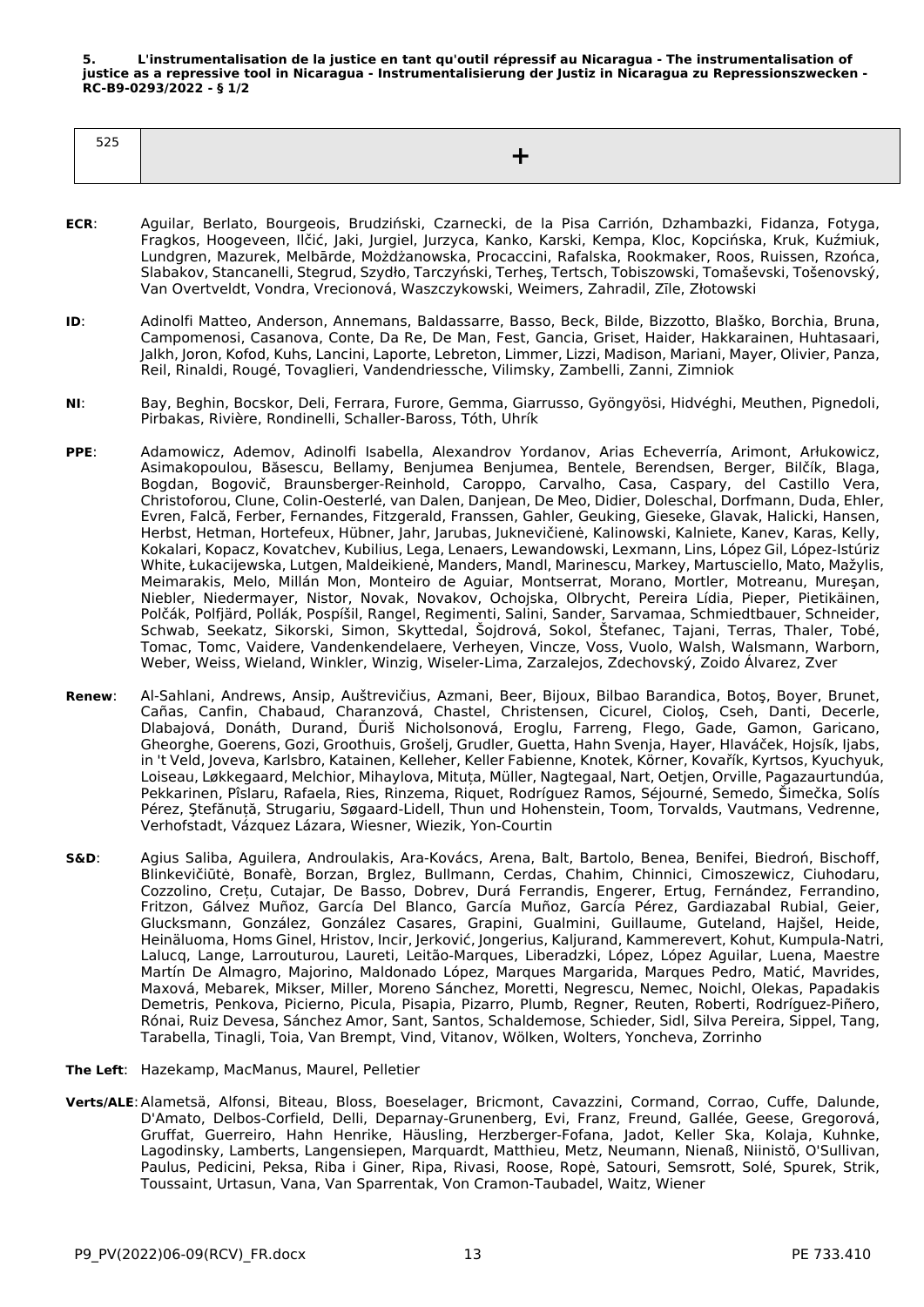- **ECR**: Wiśniewska, Zalewska
- **ID**: de Graaff
- **NI**: Comín i Oliveres, Konstantinou, Ponsatí Obiols, Puigdemont i Casamajó
- **Renew**: Huitema
- **S&D**: Vollath

**The Left**: Daly, Pereira Sandra, Pimenta Lopes, Pineda, Rego, Wallace

|--|

**NI**: Buschmann, Kolakušić, Nikolaou-Alavanos, Papadakis Kostas, Radačovský, Sonneborn, Ždanoka

#### **S&D**: Smeriglio

**The Left**: Aubry, Björk, Botenga, Chaibi, Ernst, Georgiou, Georgoulis, Gusmão, Kizilyürek, Kokkalis, Kouloglou, Kountoura, Matias, Modig, Omarjee, Papadimoulis, Rodríguez Palop, Schirdewan, Scholz, Villanueva Ruiz, Villumsen

|                | Bettina Vollath |
|----------------|-----------------|
| $\blacksquare$ |                 |
| 0              | Chris MacManus  |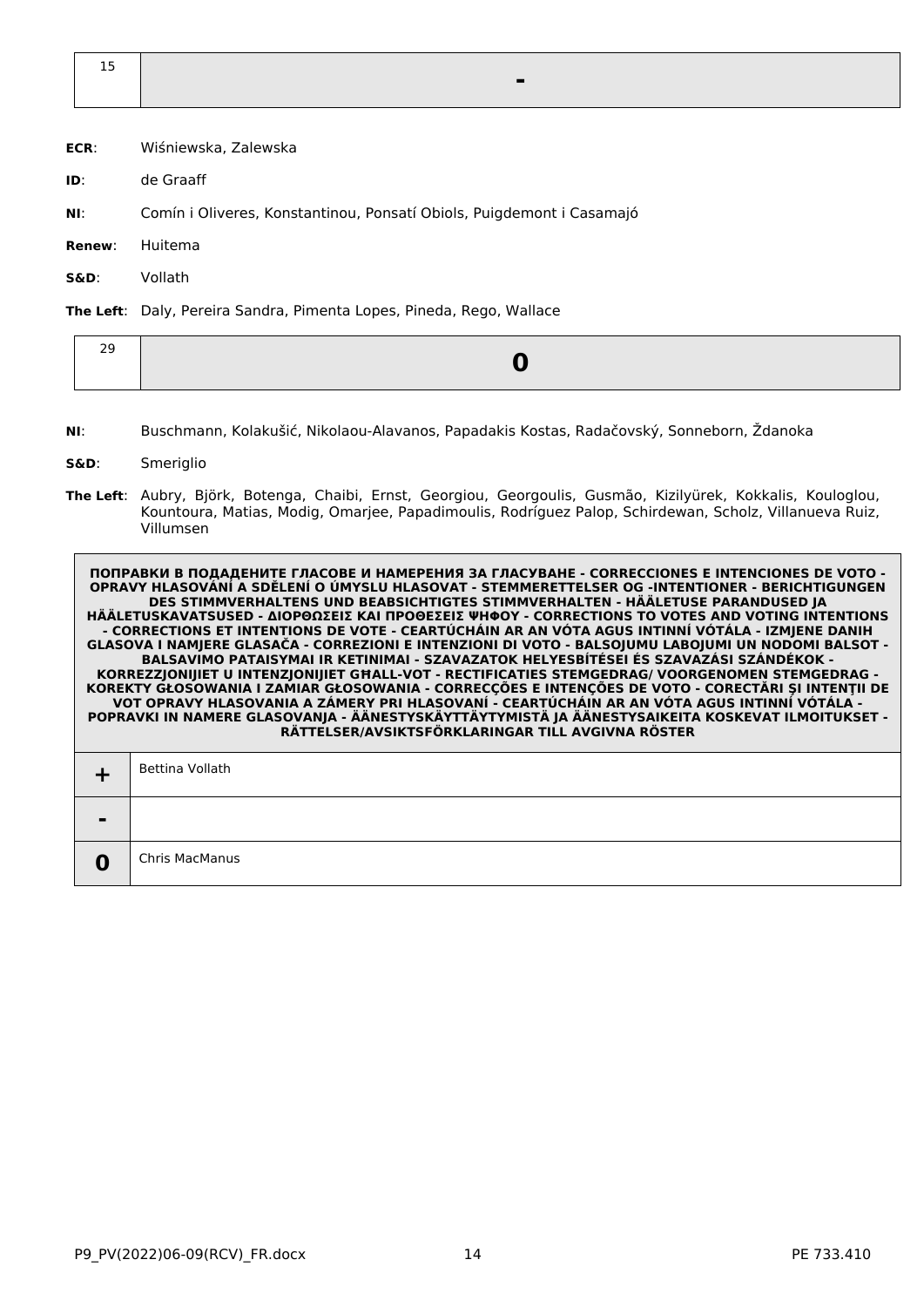<span id="page-14-0"></span>

| ںر |  |
|----|--|
|    |  |
|    |  |

- **ID**: Anderson, Beck, Bilde, Blaško, Bruna, Fest, Griset, Jalkh, Joron, Kuhs, Lacapelle, Laporte, Lebreton, Limmer, Mariani, Olivier, Rougé, Zimniok
- **NI**: Buschmann, Nikolaou-Alavanos, Papadakis Kostas, Sonneborn, Uhrík, Ždanoka
- **PPE**: Bogdan, Carvalho, López Gil, Mandl, Markey
- **Renew**: Cañas, Rinzema, Wiesner
- **S&D**: Balt, Bartolo, Hristov, López, Picierno, Yoncheva
- **The Left**: Botenga, Daly, Ernst, Georgiou, Georgoulis, Kizilyürek, Kokkalis, Kouloglou, Kountoura, Papadimoulis, Pereira Sandra, Pimenta Lopes, Pineda, Rego, Rodríguez Palop, Schirdewan, Scholz, Villanueva Ruiz, Wallace

#### **Verts/ALE**:Pedicini

| 107<br>┱┙. |  |
|------------|--|
|            |  |

- **ECR**: Aguilar, Berlato, Bourgeois, Brudziński, Czarnecki, de la Pisa Carrión, Dzhambazki, Fidanza, Fotyga, Fragkos, Hoogeveen, Ilčić, Jaki, Jurgiel, Jurzyca, Kanko, Karski, Kempa, Kloc, Kopcińska, Kruk, Kuźmiuk, Lundgren, Mazurek, Melbārde, Możdżanowska, Procaccini, Rafalska, Rookmaker, Roos, Ruissen, Rzońca, Slabakov, Stancanelli, Stegrud, Szydło, Tarczyński, Terheş, Tertsch, Tobiszowski, Tomaševski, Tošenovský, Van Overtveldt, Vondra, Vrecionová, Waszczykowski, Weimers, Wiśniewska, Zahradil, Zalewska, Zīle, Złotowski
- **ID**: Adinolfi Matteo, Baldassarre, Basso, Bizzotto, Borchia, Campomenosi, Casanova, Conte, Da Re, Gancia, de Graaff, Haider, Hakkarainen, Huhtasaari, Kofod, Lizzi, Madison, Mayer, Panza, Rinaldi, Tovaglieri, Vilimsky, Zambelli, Zanni
- **NI**: Beghin, Bocskor, Deli, Ferrara, Furore, Gemma, Giarrusso, Gyöngyösi, Hidvéghi, Konstantinou, Meuthen, Pignedoli, Rondinelli, Schaller-Baross, Tóth
- **PPE**: Adamowicz, Ademov, Adinolfi Isabella, Alexandrov Yordanov, Arias Echeverría, Arimont, Arłukowicz, Asimakopoulou, Băsescu, Bellamy, Benjumea Benjumea, Bentele, Berendsen, Berger, Bilčík, Blaga, Bogovič, Braunsberger-Reinhold, Caroppo, Casa, Caspary, del Castillo Vera, Christoforou, Clune, Colin-Oesterlé, van Dalen, Danjean, De Meo, Didier, Doleschal, Dorfmann, Duda, Ehler, Evren, Falcă, Ferber, Fernandes, Fitzgerald, Franssen, Gahler, Geuking, Gieseke, Glavak, Halicki, Hansen, Herbst, Hetman, Hortefeux, Hübner, Jahr, Jarubas, Juknevičienė, Kalinowski, Kalniete, Kanev, Karas, Kelly, Kokalari, Kopacz, Kovatchev, Kubilius, Lega, Lenaers, Lewandowski, Lexmann, Lins, López-Istúriz White, Łukacijewska, Lutgen, Maldeikienė, Manders, Marinescu, Martusciello, Mato, Mažylis, Meimarakis, Melo, Millán Mon, Monteiro de Aguiar, Montserrat, Morano, Mortler, Motreanu, Mureşan, Niebler, Niedermayer, Nistor, Novak, Novakov, Ochojska, Olbrycht, Pereira Lídia, Pieper, Pietikäinen, Polčák, Polfjärd, Pollák, Pospíšil, Rangel, Regimenti, Salini, Sander, Sarvamaa, Schmiedtbauer, Schneider, Schwab, Seekatz, Sikorski, Simon, Skyttedal, Šojdrová, Sokol, Štefanec, Tajani, Terras, Thaler, Tobé, Tomac, Tomc, Vaidere, Vandenkendelaere, Verheyen, Vincze, Voss, Vuolo, Walsh, Walsmann, Warborn, Weber, Weiss, Wieland, Winkler, Winzig, Wiseler-Lima, Zarzalejos, Zdechovský, Zoido Álvarez, Zver
- **Renew**: Al-Sahlani, Andrews, Ansip, Auštrevičius, Azmani, Beer, Bijoux, Bilbao Barandica, Botoş, Boyer, Brunet, Canfin, Chabaud, Charanzová, Chastel, Christensen, Cicurel, Cioloş, Cseh, Danti, Decerle, Dlabajová, Donáth, Durand, Ďuriš Nicholsonová, Eroglu, Farreng, Flego, Gade, Gamon, Garicano, Gheorghe, Goerens, Gozi, Groothuis, Grošelj, Grudler, Guetta, Hahn Svenja, Hayer, Hlaváček, Hojsík, Huitema, Ijabs, in 't Veld, Joveva, Karlsbro, Katainen, Kelleher, Keller Fabienne, Knotek, Körner, Kovařík, Kyrtsos, Kyuchyuk, Loiseau, Løkkegaard, Melchior, Mihaylova, Mituța, Müller, Nagtegaal, Nart, Oetjen, Orville, Pagazaurtundúa, Pekkarinen, Pîslaru, Rafaela, Ries, Riquet, Rodríguez Ramos, Séjourné, Semedo, Šimečka, Solís Pérez, Ştefănuță, Strugariu, Søgaard-Lidell, Thun und Hohenstein, Toom, Torvalds, Vautmans, Vedrenne, Verhofstadt, Vázquez Lázara, Wiezik, Yon-Courtin
- **S&D**: Agius Saliba, Aguilera, Androulakis, Ara-Kovács, Arena, Benea, Benifei, Biedroń, Bischoff, Blinkevičiūtė, Bonafè, Borzan, Brglez, Bullmann, Cerdas, Chahim, Chinnici, Cimoszewicz, Ciuhodaru, Cozzolino, Crețu,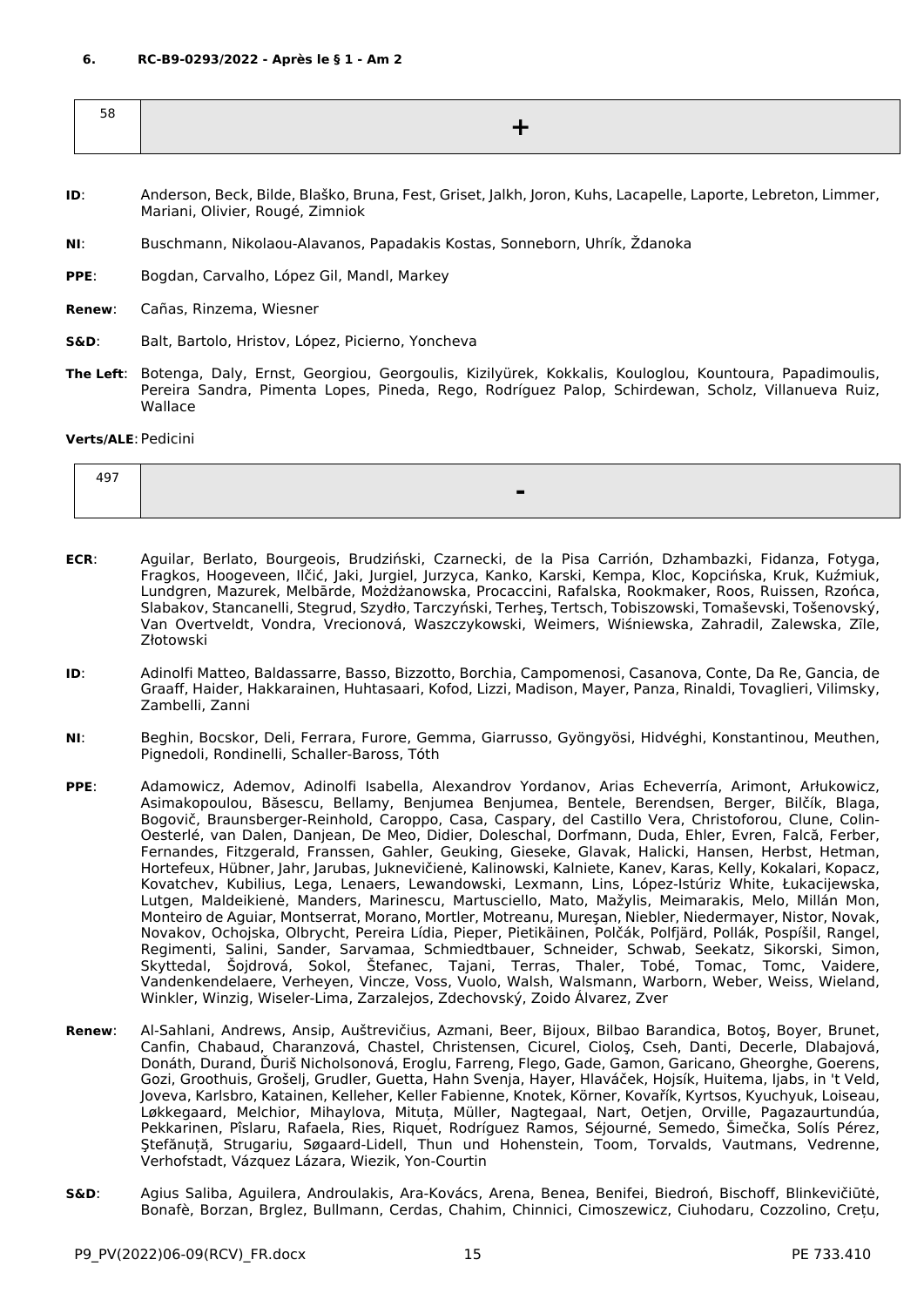Cutajar, De Basso, Dobrev, Durá Ferrandis, Engerer, Ertug, Fernández, Ferrandino, Fritzon, Gálvez Muñoz, García Del Blanco, García Muñoz, García Pérez, Gardiazabal Rubial, Geier, Glucksmann, González, González Casares, Grapini, Gualmini, Guillaume, Hajšel, Heide, Heinäluoma, Homs Ginel, Incir, Jerković, Jongerius, Kaljurand, Kammerevert, Kohut, Kumpula-Natri, Lalucq, Lange, Larrouturou, Laureti, Leitão-Marques, Liberadzki, López Aguilar, Luena, Maestre Martín De Almagro, Majorino, Maldonado López, Marques Margarida, Marques Pedro, Matić, Mavrides, Maxová, Mebarek, Mikser, Miller, Moreno Sánchez, Moretti, Negrescu, Nemec, Noichl, Olekas, Papadakis Demetris, Penkova, Picula, Pisapia, Pizarro, Plumb, Regner, Reuten, Roberti, Rodríguez-Piñero, Rónai, Ruiz Devesa, Sánchez Amor, Sant, Santos, Schaldemose, Schieder, Sidl, Silva Pereira, Sippel, Smeriglio, Tang, Tarabella, Tinagli, Toia, Tudose, Van Brempt, Vind, Vitanov, Vollath, Wölken, Wolters, Zorrinho

- **The Left**: Aubry, Björk, Chaibi, Hazekamp, MacManus, Maurel, Modig, Omarjee, Pelletier, Villumsen
- **Verts/ALE**:Alametsä, Alfonsi, Biteau, Bloss, Boeselager, Bricmont, Cavazzini, Cormand, Corrao, Cuffe, Dalunde, D'Amato, Delbos-Corfield, Delli, Deparnay-Grunenberg, Evi, Franz, Freund, Gallée, Geese, Gregorová, Gruffat, Guerreiro, Hahn Henrike, Häusling, Herzberger-Fofana, Jadot, Keller Ska, Kolaja, Kuhnke, Lagodinsky, Lamberts, Langensiepen, Marquardt, Matthieu, Metz, Neumann, Nienaß, Niinistö, O'Sullivan, Paulus, Peksa, Riba i Giner, Ripa, Rivasi, Roose, Ropė, Satouri, Semsrott, Solé, Spurek, Strik, Toussaint, Urtasun, Vana, Van Sparrentak, Von Cramon-Taubadel, Waitz, Wiener

|--|

- **ID**: Annemans, De Man, Lancini, Vandendriessche
- **NI**: Bay, Comín i Oliveres, Kolakušić, Pirbakas, Ponsatí Obiols, Puigdemont i Casamajó, Radačovský, Rivière

#### **The Left**: Gusmão, Matias

| $\blacksquare$ | Jordi Cañas, Maria Da Graça Carvalho, Leopoldo López Gil |
|----------------|----------------------------------------------------------|
|                |                                                          |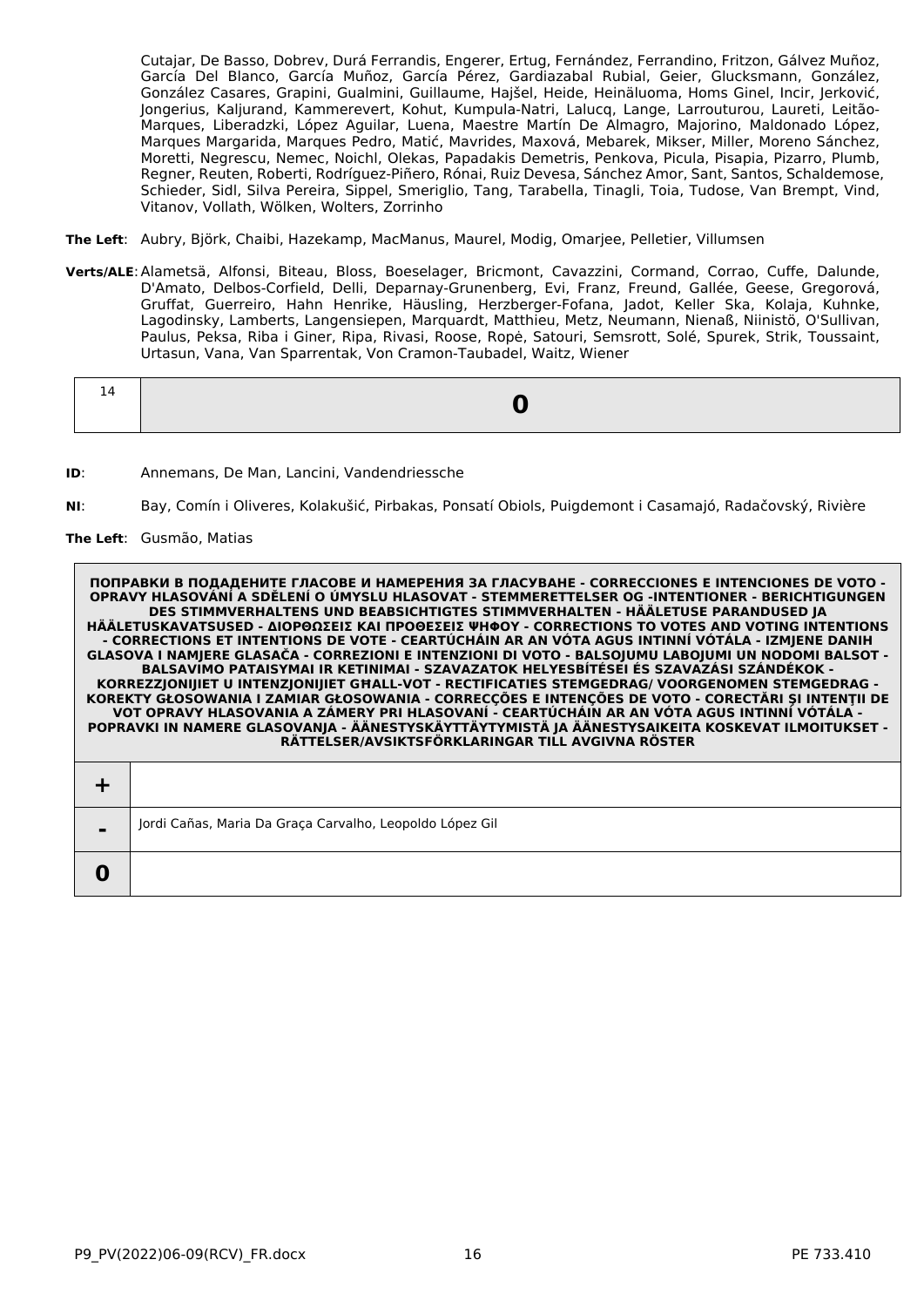<span id="page-16-0"></span>

- **ID**: Anderson, Annemans, Beck, Bilde, Blaško, Bruna, David, De Man, Fest, de Graaff, Griset, Joron, Kuhs, Lacapelle, Laporte, Lebreton, Limmer, Mariani, Olivier, Reil, Rougé, Vandendriessche, Zimniok
- **NI**: Bay, Buschmann, Nikolaou-Alavanos, Papadakis Kostas, Pirbakas, Radačovský, Rivière, Sonneborn, Uhrík, Ždanoka
- **PPE**: Ochojska
- **S&D**: Androulakis, Hristov, Papadakis Demetris, Yoncheva
- **The Left**: Björk, Botenga, Daly, Ernst, Georgiou, Kizilyürek, Kokkalis, Kouloglou, Kountoura, MacManus, Papadimoulis, Pelletier, Pereira Sandra, Pimenta Lopes, Pineda, Rego, Rodríguez Palop, Schirdewan, Scholz, Villanueva Ruiz, Wallace

- **ECR**: Aguilar, Berlato, Bourgeois, Brudziński, Czarnecki, de la Pisa Carrión, Dzhambazki, Fidanza, Fotyga, Fragkos, Hoogeveen, Ilčić, Jaki, Jurzyca, Kanko, Karski, Kempa, Kloc, Kopcińska, Kruk, Kuźmiuk, Lundgren, Mazurek, Melbārde, Możdżanowska, Procaccini, Rafalska, Rookmaker, Roos, Ruissen, Rzońca, Slabakov, Stancanelli, Stegrud, Szydło, Tarczyński, Terheş, Tertsch, Tobiszowski, Tomaševski, Tošenovský, Van Overtveldt, Vondra, Vrecionová, Waszczykowski, Weimers, Wiśniewska, Zahradil, Zalewska, Zīle, Złotowski
- **NI**: Beghin, Bocskor, Deli, Ferrara, Furore, Gemma, Giarrusso, Gyöngyösi, Hidvéghi, Konstantinou, Meuthen, Pignedoli, Rondinelli, Schaller-Baross, Tóth
- **PPE**: Adamowicz, Ademov, Adinolfi Isabella, Alexandrov Yordanov, Arias Echeverría, Arimont, Arłukowicz, Asimakopoulou, Băsescu, Bellamy, Benjumea Benjumea, Bentele, Berendsen, Berger, Bilčík, Blaga, Bogdan, Bogovič, Braunsberger-Reinhold, Caroppo, Carvalho, Casa, Caspary, del Castillo Vera, Christoforou, Clune, Colin-Oesterlé, van Dalen, Danjean, De Meo, Didier, Doleschal, Dorfmann, Duda, Ehler, Evren, Falcă, Ferber, Fernandes, Fitzgerald, Franssen, Gahler, Geuking, Gieseke, Glavak, Halicki, Hansen, Herbst, Hetman, Hortefeux, Hübner, Jahr, Jarubas, Juknevičienė, Kalinowski, Kalniete, Kanev, Karas, Kelly, Kokalari, Kopacz, Kovatchev, Lega, Lenaers, Lewandowski, Lexmann, Lins, López Gil, López-Istúriz White, Łukacijewska, Lutgen, Maldeikienė, Manders, Mandl, Markey, Martusciello, Mato, Mažylis, Meimarakis, Melo, Millán Mon, Monteiro de Aguiar, Montserrat, Morano, Mortler, Motreanu, Mureşan, Niebler, Niedermayer, Nistor, Novak, Novakov, Olbrycht, Pereira Lídia, Pieper, Pietikäinen, Polfjärd, Pollák, Pospíšil, Rangel, Regimenti, Salini, Sander, Sarvamaa, Schmiedtbauer, Schneider, Schwab, Seekatz, Sikorski, Simon, Skyttedal, Šojdrová, Sokol, Štefanec, Tajani, Terras, Thaler, Tobé, Tomac, Tomc, Vaidere, Vandenkendelaere, Verheyen, Vincze, Voss, Vuolo, Walsh, Walsmann, Warborn, Weber, Weiss, Wieland, Winkler, Winzig, Wiseler-Lima, Zarzalejos, Zdechovský, Zoido Álvarez, Zver
- **Renew**: Al-Sahlani, Andrews, Ansip, Auštrevičius, Azmani, Beer, Bijoux, Bilbao Barandica, Botoş, Boyer, Brunet, Cañas, Canfin, Chabaud, Charanzová, Chastel, Christensen, Cicurel, Cioloş, Cseh, Danti, Decerle, Dlabajová, Donáth, Durand, Ďuriš Nicholsonová, Eroglu, Farreng, Flego, Gade, Gamon, Garicano, Gheorghe, Goerens, Gozi, Groothuis, Grošelj, Grudler, Guetta, Hahn Svenja, Hayer, Hlaváček, Hojsík, Huitema, Ijabs, in 't Veld, Joveva, Karlsbro, Katainen, Kelleher, Keller Fabienne, Knotek, Körner, Kovařík, Kyrtsos, Kyuchyuk, Loiseau, Løkkegaard, Melchior, Mihaylova, Mituța, Müller, Nagtegaal, Nart, Oetjen, Orville, Pagazaurtundúa, Pekkarinen, Pîslaru, Rafaela, Ries, Rinzema, Riquet, Rodríguez Ramos, Séjourné, Semedo, Šimečka, Solís Pérez, Ştefănuță, Strugariu, Søgaard-Lidell, Thun und Hohenstein, Toom, Torvalds, Vautmans, Vedrenne, Verhofstadt, Vázquez Lázara, Wiesner, Wiezik, Yon-Courtin
- **S&D**: Agius Saliba, Aguilera, Ara-Kovács, Arena, Balt, Bartolo, Benea, Benifei, Biedroń, Bischoff, Blinkevičiūtė, Bonafè, Borzan, Brglez, Bullmann, Cerdas, Chahim, Chinnici, Cimoszewicz, Ciuhodaru, Cozzolino, Crețu, Cutajar, De Basso, Dobrev, Durá Ferrandis, Engerer, Ertug, Fernández, Ferrandino, Fritzon, Gálvez Muñoz, García Del Blanco, García Muñoz, García Pérez, Gardiazabal Rubial, Geier, Glucksmann, González, González Casares, Grapini, Gualmini, Guillaume, Guteland, Hajšel, Heide, Heinäluoma, Homs Ginel, Incir, Jerković, Jongerius, Kaljurand, Kammerevert, Kohut, Kumpula-Natri, Lalucq, Lange, Larrouturou, Laureti, Leitão-Marques, Liberadzki, López, López Aguilar, Luena, Maestre Martín De Almagro, Majorino, Maldonado López, Marques Margarida, Marques Pedro, Matić, Mavrides, Maxová, Mebarek, Mikser, Miller, Moreno Sánchez, Moretti, Negrescu, Nemec, Noichl, Olekas, Penkova, Picierno, Picula, Pisapia, Pizarro, Plumb,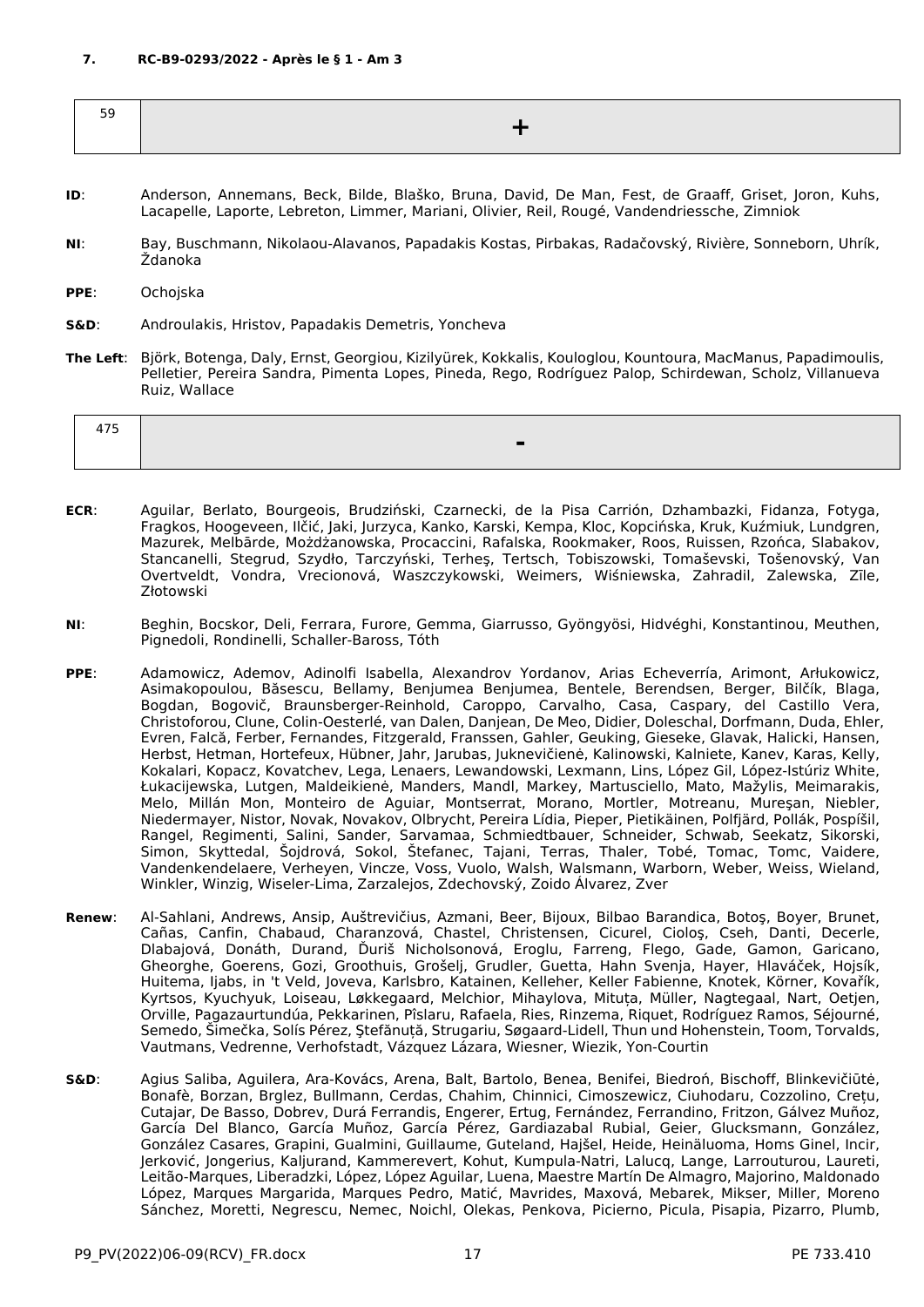Regner, Reuten, Roberti, Rodríguez-Piñero, Rónai, Ruiz Devesa, Sánchez Amor, Sant, Santos, Schaldemose, Schieder, Sidl, Silva Pereira, Sippel, Smeriglio, Tang, Tarabella, Tinagli, Toia, Tudose, Ujhelyi, Van Brempt, Vind, Vitanov, Vollath, Wölken, Wolters, Zorrinho

- **The Left**: Georgoulis, Hazekamp, Modig, Omarjee, Villumsen
- **Verts/ALE**:Alametsä, Alfonsi, Biteau, Bloss, Boeselager, Bricmont, Cavazzini, Cormand, Corrao, Cuffe, Dalunde, D'Amato, Delbos-Corfield, Delli, Deparnay-Grunenberg, Evi, Franz, Freund, Gallée, Geese, Gregorová, Gruffat, Guerreiro, Hahn Henrike, Häusling, Jadot, Keller Ska, Kolaja, Kuhnke, Lagodinsky, Lamberts, Langensiepen, Marquardt, Matthieu, Metz, Neumann, Nienaß, Niinistö, O'Sullivan, Paulus, Pedicini, Peksa, Riba i Giner, Ripa, Rivasi, Roose, Ropė, Satouri, Semsrott, Solé, Spurek, Strik, Toussaint, Urtasun, Vana, Van Sparrentak, Von Cramon-Taubadel, Waitz, Wiener

- **ID**: Adinolfi Matteo, Baldassarre, Basso, Bizzotto, Borchia, Campomenosi, Casanova, Conte, Da Re, Gancia, Haider, Hakkarainen, Huhtasaari, Kofod, Lancini, Lizzi, Madison, Mayer, Panza, Rinaldi, Tovaglieri, Vilimsky, Zambelli, Zanni
- **NI**: Comín i Oliveres, Kolakušić, Ponsatí Obiols, Puigdemont i Casamajó
- **The Left**: Aubry, Chaibi, Gusmão, Matias, Maurel

| $\overline{\phantom{a}}$ |  |
|--------------------------|--|
|                          |  |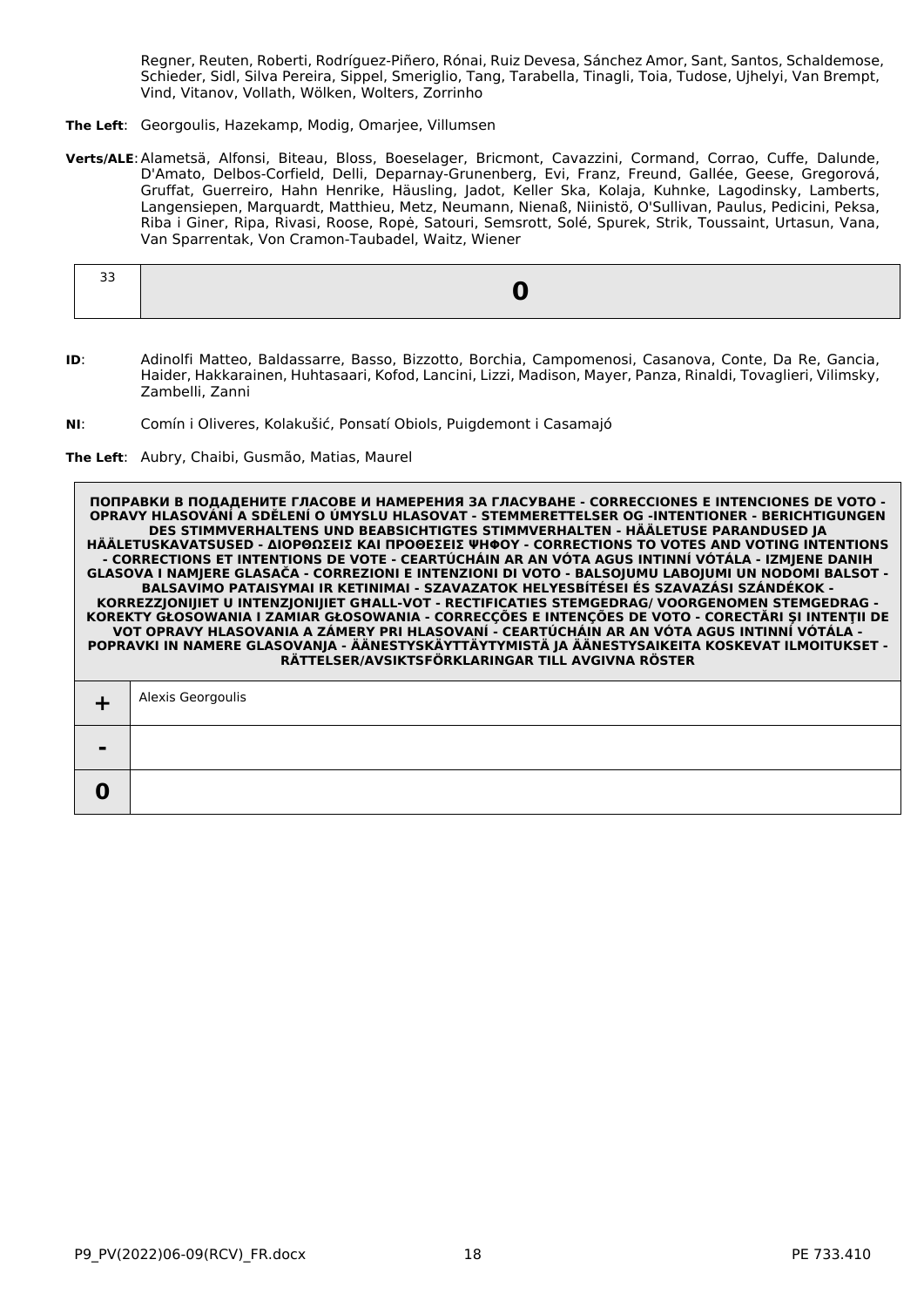<span id="page-18-0"></span>

| $\sim$ $\sim$ $\sim$<br>ω.<br>$  \cdot$ |  |
|-----------------------------------------|--|
|                                         |  |

- **ECR**: Aguilar, Berlato, Bourgeois, Brudziński, Czarnecki, de la Pisa Carrión, Dzhambazki, Fidanza, Fotyga, Ilčić, Jaki, Jurgiel, Jurzyca, Kanko, Karski, Kempa, Kloc, Kopcińska, Kruk, Kuźmiuk, Lundgren, Mazurek, Melbārde, Możdżanowska, Procaccini, Rafalska, Rookmaker, Ruissen, Rzońca, Slabakov, Stancanelli, Stegrud, Szydło, Tarczyński, Terheş, Tertsch, Tobiszowski, Tomaševski, Tošenovský, Van Overtveldt, Vondra, Vrecionová, Waszczykowski, Weimers, Wiśniewska, Zahradil, Zalewska, Zīle, Złotowski
- **ID**: Adinolfi Matteo, Anderson, Annemans, Baldassarre, Basso, Beck, Bilde, Bizzotto, Blaško, Borchia, Bruna, Campomenosi, Casanova, Conte, Da Re, David, De Man, Fest, Gancia, de Graaff, Griset, Haider, Hakkarainen, Huhtasaari, Jalkh, Joron, Kofod, Kuhs, Lancini, Laporte, Lebreton, Limmer, Lizzi, Madison, Mariani, Mayer, Olivier, Panza, Reil, Rinaldi, Rougé, Tovaglieri, Vandendriessche, Vilimsky, Zambelli, Zanni, Zimniok
- **NI**: Bay, Beghin, Bocskor, Comín i Oliveres, Deli, Ferrara, Furore, Gemma, Gyöngyösi, Győri, Hidvéghi, Konstantinou, Meuthen, Pignedoli, Ponsatí Obiols, Puigdemont i Casamajó, Radačovský, Rivière, Rondinelli, Schaller-Baross, Tóth, Uhrík
- **PPE**: Ademov, Adinolfi Isabella, Alexandrov Yordanov, Arias Echeverría, Arłukowicz, Băsescu, Bellamy, Benjumea Benjumea, Bentele, Berendsen, Berger, Blaga, Bogdan, Bogovič, Braunsberger-Reinhold, Caroppo, Carvalho, Casa, Caspary, del Castillo Vera, Christoforou, Clune, van Dalen, Danjean, De Meo, Didier, Doleschal, Dorfmann, Duda, Ehler, Falcă, Ferber, Fernandes, Fitzgerald, Gahler, Gieseke, Glavak, Halicki, Hansen, Herbst, Hetman, Hortefeux, Hübner, Jahr, Jarubas, Juknevičienė, Kalinowski, Kalniete, Kanev, Karas, Kelly, Kokalari, Kopacz, Kovatchev, Kubilius, Lega, Lenaers, Lewandowski, Lexmann, Lins, López Gil, López-Istúriz White, Łukacijewska, Maldeikienė, Manders, Mandl, Marinescu, Markey, Martusciello, Mato, Mažylis, Melo, Millán Mon, Monteiro de Aguiar, Montserrat, Morano, Mortler, Motreanu, Mureşan, Niebler, Niedermayer, Nistor, Novak, Novakov, Ochojska, Olbrycht, Pereira Lídia, Pieper, Polčák, Polfjärd, Pollák, Pospíšil, Rangel, Regimenti, Salini, Sander, Sarvamaa, Schmiedtbauer, Schneider, Schwab, Seekatz, Sikorski, Simon, Skyttedal, Šojdrová, Sokol, Štefanec, Tajani, Terras, Thaler, Tobé, Tomc, Vaidere, Verheyen, Vincze, Voss, Vuolo, Walsh, Walsmann, Warborn, Weber, Weiss, Wieland, Winkler, Winzig, Wiseler-Lima, Zarzalejos, Zdechovský, Zoido Álvarez, Zver
- **Renew**: Danti
- **S&D**: Benifei, Bonafè, Chinnici, Cozzolino, Ferrandino, Gualmini, Laureti, Majorino, Moretti, Olekas, Picierno, Pisapia, Roberti, Tinagli, Toia

**The Left**: Pelletier

**Verts/ALE**:Evi, Pedicini

| --- | $\overline{\phantom{a}}$ |
|-----|--------------------------|
|     |                          |

- **NI**: Buschmann, Giarrusso, Sonneborn, Ždanoka
- **PPE**: Arimont, Evren, Franssen, Lutgen, Pietikäinen, Tomac, Vandenkendelaere
- **Renew**: Al-Sahlani, Andrews, Ansip, Auštrevičius, Azmani, Beer, Bijoux, Bilbao Barandica, Botoş, Boyer, Brunet, Cañas, Canfin, Chabaud, Charanzová, Chastel, Christensen, Cicurel, Cioloş, Cseh, Decerle, Dlabajová, Donáth, Durand, Ďuriš Nicholsonová, Eroglu, Farreng, Flego, Gade, Gamon, Garicano, Gheorghe, Goerens, Gozi, Groothuis, Grošelj, Grudler, Guetta, Hahn Svenja, Hayer, Hlaváček, Hojsík, Huitema, Ijabs, in 't Veld, Joveva, Karlsbro, Katainen, Kelleher, Keller Fabienne, Knotek, Körner, Kovařík, Kyrtsos, Kyuchyuk, Loiseau, Løkkegaard, Melchior, Mihaylova, Mituța, Müller, Nagtegaal, Nart, Oetjen, Orville, Pagazaurtundúa, Pekkarinen, Pîslaru, Rafaela, Ries, Rinzema, Riquet, Rodríguez Ramos, Séjourné, Semedo, Šimečka, Solís Pérez, Ştefănuță, Strugariu, Søgaard-Lidell, Thun und Hohenstein, Toom, Torvalds, Vautmans, Vedrenne, Verhofstadt, Vázquez Lázara, Wiesner, Wiezik, Yon-Courtin
- **S&D**: Agius Saliba, Aguilera, Androulakis, Ara-Kovács, Balt, Bartolo, Benea, Biedroń, Bischoff, Blinkevičiūtė, Borzan, Brglez, Bullmann, Cerdas, Chahim, Cimoszewicz, Ciuhodaru, Crețu, Cutajar, De Basso, Dobrev, Durá Ferrandis, Engerer, Ertug, Fernández, Fritzon, Gálvez Muñoz, García Del Blanco, García Muñoz, García Pérez, Gardiazabal Rubial, Geier, Glucksmann, González, González Casares, Grapini, Guillaume, Guteland, Hajšel, Heide, Heinäluoma, Homs Ginel, Hristov, Incir, Jerković, Jongerius, Kaljurand, Kammerevert, Kohut,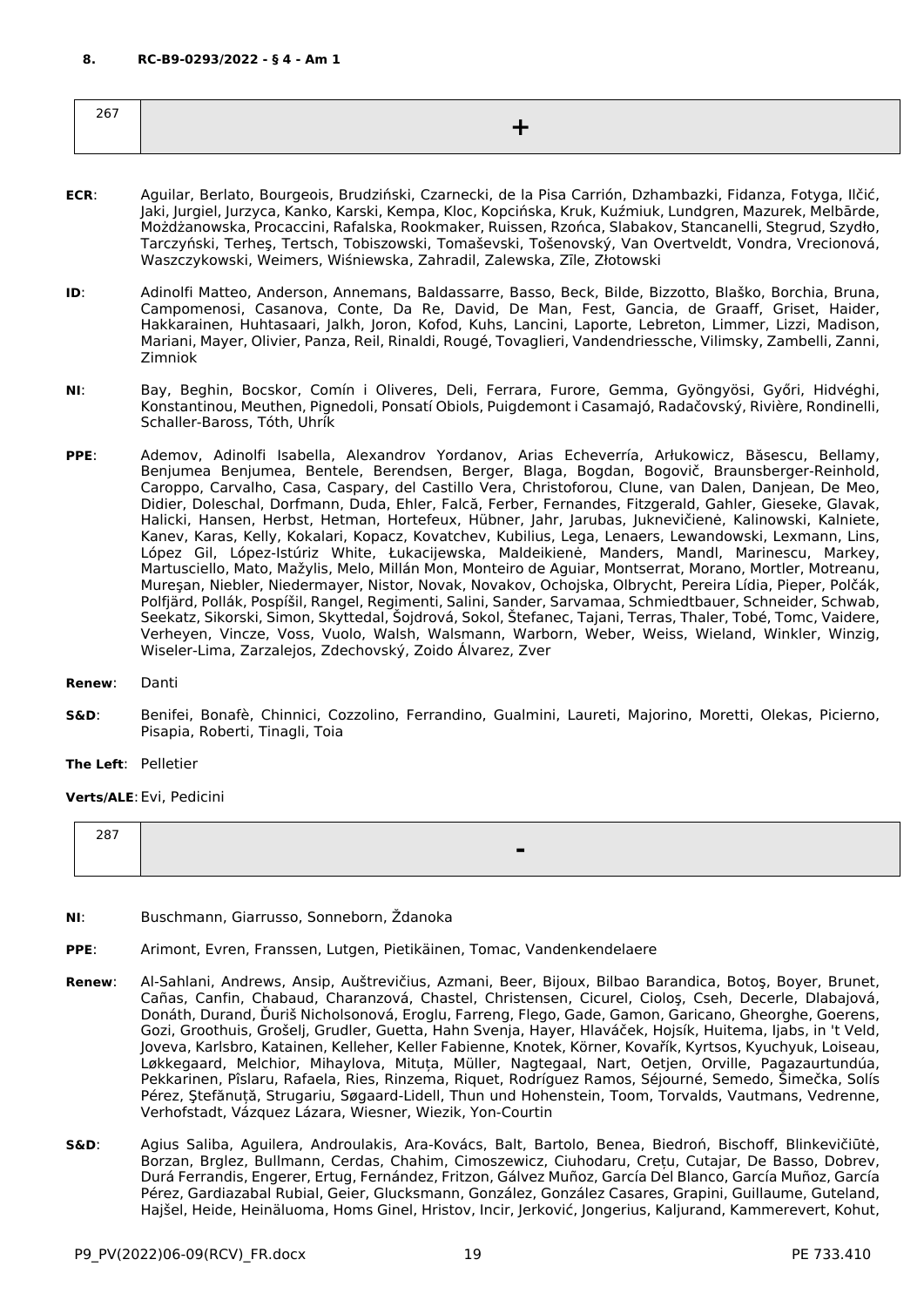Kumpula-Natri, Lalucq, Lange, Larrouturou, Leitão-Marques, Liberadzki, López, López Aguilar, Luena, Maestre Martín De Almagro, Maldonado López, Marques Margarida, Marques Pedro, Matić, Mavrides, Maxová, Mebarek, Mikser, Moreno Sánchez, Negrescu, Nemec, Noichl, Papadakis Demetris, Penkova, Picula, Pizarro, Plumb, Regner, Reuten, Rodríguez-Piñero, Rónai, Ruiz Devesa, Sánchez Amor, Sant, Santos, Schaldemose, Schieder, Sidl, Silva Pereira, Sippel, Tang, Tarabella, Ujhelyi, Van Brempt, Vind, Vitanov, Vollath, Wölken, Wolters, Zorrinho

- **The Left**: Aubry, Björk, Botenga, Chaibi, Daly, Ernst, Georgiou, Georgoulis, Gusmão, Hazekamp, Kizilyürek, Kokkalis, Kouloglou, Kountoura, MacManus, Matias, Maurel, Modig, Omarjee, Papadimoulis, Pereira Sandra, Pimenta Lopes, Pineda, Rego, Rodríguez Palop, Schirdewan, Scholz, Villumsen, Wallace
- **Verts/ALE**:Alametsä, Alfonsi, Biteau, Bloss, Boeselager, Bricmont, Cavazzini, Cormand, Corrao, Cuffe, Dalunde, D'Amato, Delbos-Corfield, Delli, Deparnay-Grunenberg, Franz, Freund, Gallée, Geese, Gregorová, Gruffat, Guerreiro, Hahn Henrike, Häusling, Herzberger-Fofana, Jadot, Keller Ska, Kolaja, Kuhnke, Lagodinsky, Lamberts, Langensiepen, Marquardt, Matthieu, Metz, Neumann, Nienaß, Niinistö, O'Sullivan, Paulus, Peksa, Riba i Giner, Ripa, Rivasi, Roose, Ropė, Satouri, Semsrott, Solé, Spurek, Strik, Toussaint, Urtasun, Vana, Van Sparrentak, Von Cramon-Taubadel, Waitz, Wiener

- **ECR**: Fragkos, Hoogeveen, Roos
- **NI**: Kolakušić, Pirbakas
- **PPE**: Asimakopoulou, Bilčík, Colin-Oesterlé, Meimarakis
- **S&D**: Smeriglio

**The Left**: Villanueva Ruiz

|                | Pietro Bartolo                                                          |
|----------------|-------------------------------------------------------------------------|
| $\blacksquare$ | Nathalie Colin-Oesterlé, Antoni Comín i Oliveres, Anne-Sophie Pelletier |
|                | Clara Ponsatí Obiols, Carles Puigdemont i Casamajó                      |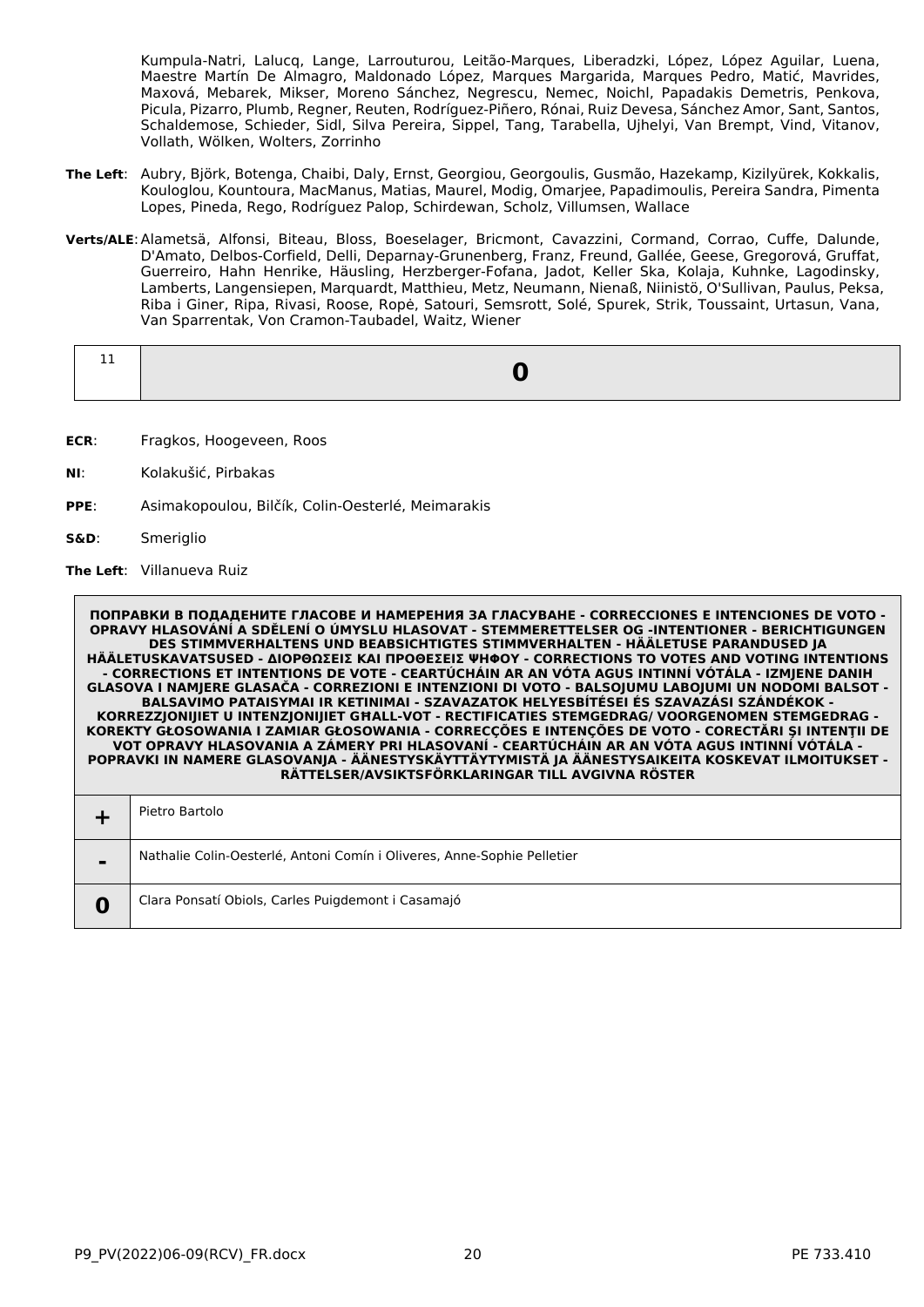<span id="page-20-0"></span>

| $\sim$ $\sim$ |  |
|---------------|--|
|               |  |

- **ECR**: Aguilar, Berlato, Bielan, Bourgeois, Brudziński, Czarnecki, de la Pisa Carrión, Dzhambazki, Fidanza, Fotyga, Hoogeveen, Ilčić, Jaki, Jurgiel, Jurzyca, Kanko, Karski, Kempa, Kloc, Kopcińska, Kruk, Kuźmiuk, Lundgren, Mazurek, Melbārde, Możdżanowska, Procaccini, Rafalska, Rookmaker, Roos, Ruissen, Rzońca, Slabakov, Stancanelli, Stegrud, Szydło, Tarczyński, Terheş, Tertsch, Tobiszowski, Tomaševski, Tošenovský, Van Overtveldt, Vondra, Vrecionová, Waszczykowski, Weimers, Wiśniewska, Zahradil, Zalewska, Zīle, Złotowski
- **ID**: Adinolfi Matteo, Anderson, Annemans, Baldassarre, Basso, Beck, Bilde, Bizzotto, Blaško, Borchia, Bruna, Campomenosi, Casanova, Conte, Da Re, David, De Man, Fest, Gancia, Griset, Haider, Hakkarainen, Huhtasaari, Jalkh, Joron, Kofod, Kuhs, Lacapelle, Lancini, Laporte, Lebreton, Limmer, Lizzi, Madison, Mariani, Mayer, Olivier, Panza, Reil, Rinaldi, Rougé, Tovaglieri, Vandendriessche, Vilimsky, Zambelli, Zanni, Zimniok
- **NI**: Bay, Beghin, Bocskor, Deli, Ferrara, Furore, Gemma, Giarrusso, Gyöngyösi, Győri, Hidvéghi, Meuthen, Pignedoli, Pirbakas, Rivière, Rondinelli, Schaller-Baross, Tóth
- **PPE**: Adamowicz, Ademov, Adinolfi Isabella, Alexandrov Yordanov, Arias Echeverría, Arimont, Arłukowicz, Asimakopoulou, Băsescu, Bellamy, Benjumea Benjumea, Bentele, Berendsen, Berger, Bilčík, Blaga, Bogdan, Bogovič, Braunsberger-Reinhold, Caroppo, Carvalho, Casa, Caspary, del Castillo Vera, Christoforou, Clune, Colin-Oesterlé, van Dalen, Danjean, De Meo, Didier, Doleschal, Dorfmann, Duda, Ehler, Evren, Falcă, Ferber, Fernandes, Fitzgerald, Franssen, Gahler, Geuking, Gieseke, Glavak, Halicki, Hansen, Herbst, Hetman, Hortefeux, Hübner, Jahr, Jarubas, Juknevičienė, Kalinowski, Kalniete, Kanev, Karas, Kelly, Kokalari, Kopacz, Kovatchev, Kubilius, Lega, Lenaers, Lewandowski, Lexmann, Lins, López Gil, López-Istúriz White, Łukacijewska, Lutgen, Maldeikienė, Manders, Mandl, Marinescu, Markey, Martusciello, Mato, Mažylis, Meimarakis, Melo, Millán Mon, Monteiro de Aguiar, Montserrat, Morano, Mortler, Motreanu, Mureşan, Niebler, Niedermayer, Nistor, Novak, Novakov, Ochojska, Olbrycht, Pereira Lídia, Pieper, Pietikäinen, Polčák, Polfjärd, Pollák, Pospíšil, Rangel, Regimenti, Salini, Sander, Sarvamaa, Schmiedtbauer, Schneider, Schwab, Seekatz, Sikorski, Simon, Skyttedal, Sojdrová, Sokol, Stefanec, Tajani, Terras, Thaler, Tobé, Tomac, Tomc, Vaidere, Vandenkendelaere, Verheyen, Vincze, Voss, Vuolo, Walsh, Walsmann, Warborn, Weber, Weiss, Wieland, Winkler, Winzig, Wiseler-Lima, Zarzalejos, Zdechovský, Zoido Álvarez, Zver
- **Renew**: Al-Sahlani, Andrews, Ansip, Auštrevičius, Azmani, Beer, Bijoux, Bilbao Barandica, Botoş, Boyer, Brunet, Cañas, Canfin, Chabaud, Charanzová, Chastel, Christensen, Cicurel, Cioloş, Cseh, Danti, Decerle, Dlabajová, Donáth, Durand, Ďuriš Nicholsonová, Eroglu, Farreng, Flego, Gade, Gamon, Garicano, Gheorghe, Goerens, Gozi, Groothuis, Grošelj, Grudler, Guetta, Hahn Svenja, Hayer, Hlaváček, Hojsík, Huitema, Ijabs, in 't Veld, Joveva, Karlsbro, Katainen, Kelleher, Keller Fabienne, Knotek, Körner, Kovařík, Kyrtsos, Kyuchyuk, Loiseau, Løkkegaard, Melchior, Mihaylova, Mituța, Müller, Nagtegaal, Nart, Oetjen, Orville, Pagazaurtundúa, Pekkarinen, Pîslaru, Rafaela, Ries, Rinzema, Riquet, Rodríguez Ramos, Séjourné, Semedo, Šimečka, Solís Pérez, Ştefănuță, Strugariu, Søgaard-Lidell, Thun und Hohenstein, Toom, Torvalds, Vautmans, Vedrenne, Verhofstadt, Vázquez Lázara, Wiesner, Wiezik, Yon-Courtin
- **S&D**: Agius Saliba, Aguilera, Androulakis, Ara-Kovács, Arena, Benea, Benifei, Biedroń, Bischoff, Blinkevičiūtė, Bonafè, Borzan, Brglez, Bullmann, Cerdas, Chahim, Chinnici, Cimoszewicz, Ciuhodaru, Cozzolino, Crețu, Cutajar, De Basso, Dobrev, Durá Ferrandis, Engerer, Ertug, Fernández, Ferrandino, Fritzon, Gálvez Muñoz, García Del Blanco, García Muñoz, García Pérez, Gardiazabal Rubial, Geier, Glucksmann, González, González Casares, Grapini, Gualmini, Guillaume, Guteland, Hajšel, Heide, Heinäluoma, Homs Ginel, Hristov, Incir, Jerković, Jongerius, Kaljurand, Kohut, Kumpula-Natri, Lalucq, Lange, Larrouturou, Laureti, Leitão-Marques, Liberadzki, López, López Aguilar, Luena, Maestre Martín De Almagro, Majorino, Maldonado López, Marques Margarida, Marques Pedro, Matić, Mavrides, Maxová, Mebarek, Mikser, Miller, Moreno Sánchez, Moretti, Negrescu, Nemec, Noichl, Olekas, Papadakis Demetris, Penkova, Picierno, Picula, Pizarro, Plumb, Regner, Reuten, Roberti, Rodríguez-Piñero, Rónai, Ruiz Devesa, Sánchez Amor, Sant, Santos, Schaldemose, Schieder, Sidl, Silva Pereira, Sippel, Tang, Tarabella, Tinagli, Toia, Tudose, Ujhelyi, Van Brempt, Vind, Vitanov, Vollath, Wölken, Wolters, Zorrinho
- **The Left**: Gusmão, Matias, Maurel, Omarjee, Pelletier
- **Verts/ALE**:Alametsä, Alfonsi, Biteau, Bloss, Boeselager, Bricmont, Cavazzini, Cormand, Corrao, Cuffe, Dalunde, D'Amato, Delbos-Corfield, Delli, Deparnay-Grunenberg, Evi, Franz, Freund, Gallée, Geese, Gregorová, Gruffat, Guerreiro, Hahn Henrike, Häusling, Herzberger-Fofana, Jadot, Keller Ska, Kolaja, Kuhnke, Lagodinsky, Lamberts, Langensiepen, Marquardt, Matthieu, Metz, Neumann, Nienaß, Niinistö, O'Sullivan, Paulus, Pedicini, Peksa, Riba i Giner, Ripa, Rivasi, Roose, Ropė, Satouri, Semsrott, Solé, Spurek, Strik, Toussaint, Urtasun, Vana, Van Sparrentak, Von Cramon-Taubadel, Waitz, Wiener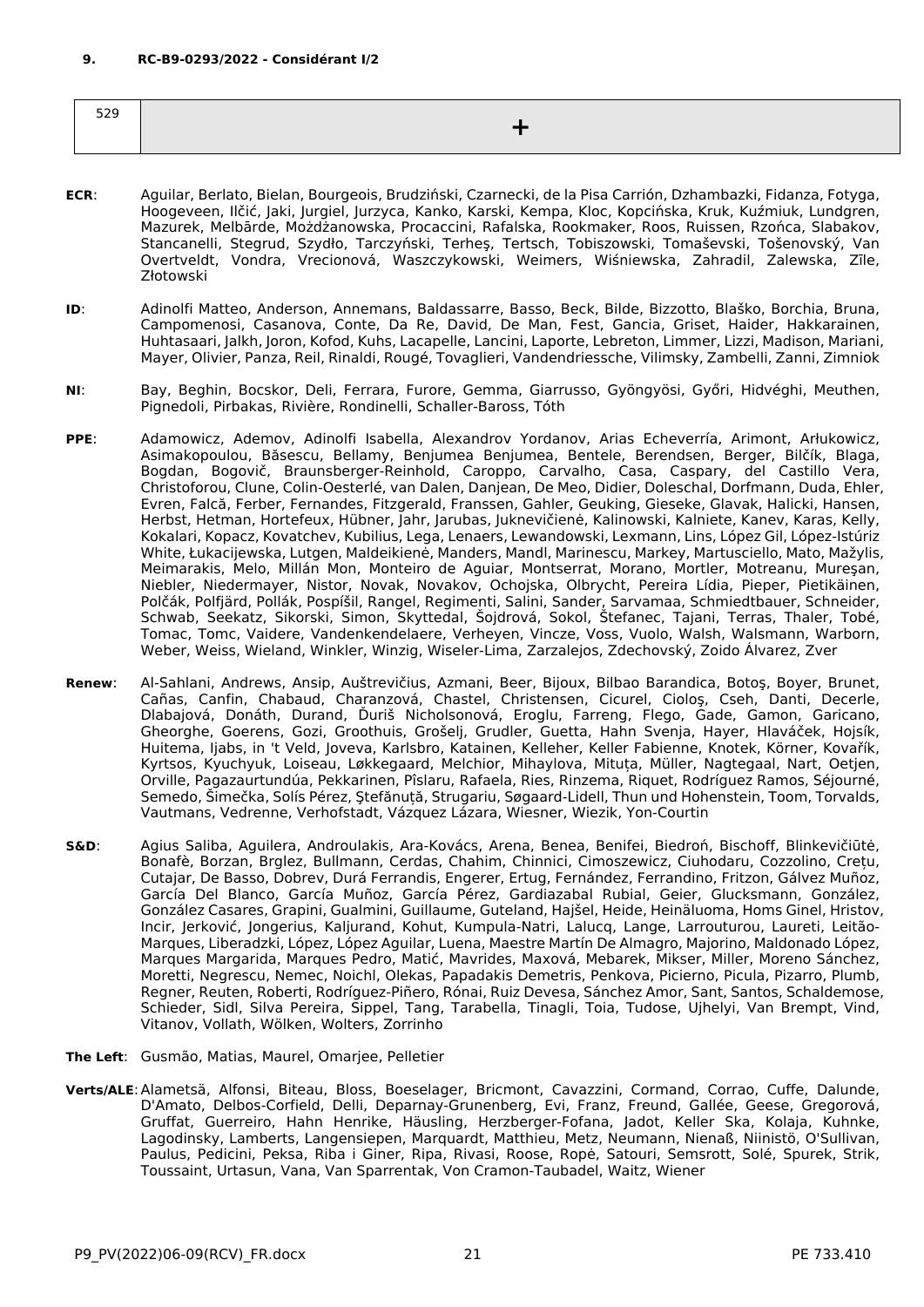| <u>_</u> |  |
|----------|--|
|          |  |

- **ID**: de Graaff
- **NI**: Konstantinou, Uhrík
- **S&D**: Balt, Kammerevert

**The Left**: Daly, MacManus, Pereira Sandra, Pimenta Lopes, Pineda, Rego, Wallace

#### **ECR**: Fragkos

- **NI**: Buschmann, Comín i Oliveres, Kolakušić, Nikolaou-Alavanos, Papadakis Kostas, Ponsatí Obiols, Puigdemont i Casamajó, Radačovský, Sonneborn, Ždanoka
- **S&D**: Pisapia, Smeriglio
- **The Left**: Aubry, Björk, Botenga, Chaibi, Ernst, Georgiou, Georgoulis, Hazekamp, Kizilyürek, Kokkalis, Kouloglou, Kountoura, Modig, Papadimoulis, Rodríguez Palop, Schirdewan, Scholz, Villanueva Ruiz, Villumsen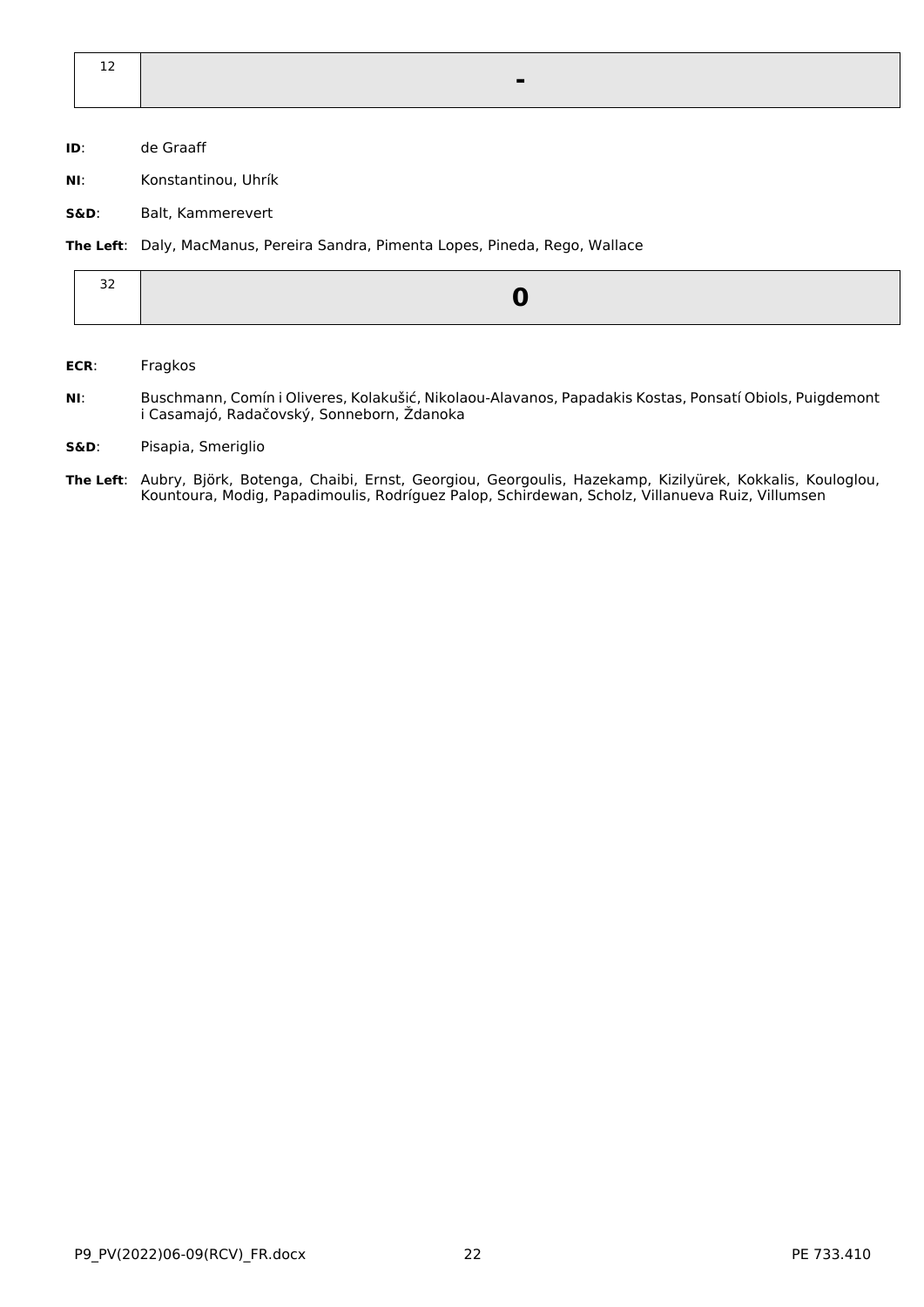<span id="page-22-0"></span>

| $- - -$<br>ەد∠ |  |
|----------------|--|
|                |  |
|                |  |

- **ECR**: Aguilar, Berlato, Bielan, Bourgeois, Brudziński, Czarnecki, de la Pisa Carrión, Dzhambazki, Fidanza, Fotyga, Hoogeveen, Ilčić, Jaki, Jurgiel, Jurzyca, Kanko, Karski, Kempa, Kloc, Kopcińska, Kruk, Kuźmiuk, Lundgren, Mazurek, Melbārde, Możdżanowska, Procaccini, Rafalska, Rookmaker, Roos, Ruissen, Rzońca, Slabakov, Stancanelli, Stegrud, Szydło, Tarczyński, Terheş, Tertsch, Tobiszowski, Tomaševski, Tošenovský, Van Overtveldt, Vondra, Vrecionová, Waszczykowski, Weimers, Wiśniewska, Zahradil, Zalewska, Zīle, Złotowski
- **ID**: Adinolfi Matteo, Anderson, Annemans, Baldassarre, Basso, Bilde, Bizzotto, Borchia, Bruna, Campomenosi, Casanova, Conte, Da Re, De Man, Fest, Gancia, Griset, Haider, Hakkarainen, Huhtasaari, Jalkh, Joron, Kofod, Kuhs, Lacapelle, Lancini, Laporte, Lebreton, Limmer, Lizzi, Madison, Mariani, Mayer, Olivier, Panza, Reil, Rinaldi, Rougé, Tovaglieri, Vandendriessche, Vilimsky, Zambelli, Zanni, Zimniok
- **NI**: Bocskor, Deli, Gyöngyösi, Győri, Hidvéghi, Meuthen, Schaller-Baross, Tóth
- **PPE**: Adamowicz, Ademov, Adinolfi Isabella, Alexandrov Yordanov, Arias Echeverría, Arimont, Arłukowicz, Asimakopoulou, Băsescu, Bellamy, Benjumea Benjumea, Bentele, Berendsen, Berger, Bilčík, Blaga, Bogdan, Bogovič, Braunsberger-Reinhold, Caroppo, Carvalho, Casa, Caspary, del Castillo Vera, Christoforou, Clune, Colin-Oesterlé, van Dalen, Danjean, De Meo, Didier, Doleschal, Dorfmann, Duda, Ehler, Evren, Falcă, Ferber, Fernandes, Fitzgerald, Franssen, Gahler, Geuking, Gieseke, Glavak, Halicki, Hansen, Herbst, Hetman, Hortefeux, Hübner, Jahr, Jarubas, Juknevičienė, Kalinowski, Kalniete, Kanev, Karas, Kelly, Kokalari, Kopacz, Kovatchev, Kubilius, Lega, Lenaers, Lewandowski, Lexmann, Lins, López Gil, López-Istúriz White, Łukacijewska, Lutgen, Maldeikienė, Manders, Mandl, Marinescu, Markey, Martusciello, Mato, Mažylis, Meimarakis, Melo, Millán Mon, Monteiro de Aguiar, Montserrat, Morano, Mortler, Motreanu, Mureşan, Niebler, Niedermayer, Nistor, Novak, Novakov, Ochojska, Olbrycht, Pereira Lídia, Pieper, Pietikäinen, Polčák, Polfjärd, Pollák, Pospíšil, Rangel, Regimenti, Salini, Sander, Sarvamaa, Schmiedtbauer, Schneider, Schwab, Seekatz, Sikorski, Simon, Skyttedal, Šojdrová, Sokol, Štefanec, Tajani, Terras, Thaler, Tobé, Tomac, Tomc, Vaidere, Vandenkendelaere, Verheyen, Vincze, Voss, Vuolo, Walsh, Walsmann, Warborn, Weber, Weiss, Wieland, Winkler, Winzig, Wiseler-Lima, Zarzalejos, Zdechovský, Zoido Álvarez, Zver
- **Renew**: Al-Sahlani, Auštrevičius, Charanzová, Dlabajová, Hlaváček, Ijabs, Karlsbro, Knotek, Kovařík, Wiesner

#### **The Left**: Omarjee

| 309 |                          |
|-----|--------------------------|
|     | $\overline{\phantom{a}}$ |
|     |                          |

- **ID**: Blaško, David, de Graaff
- **NI**: Bay, Beghin, Buschmann, Comín i Oliveres, Ferrara, Furore, Gemma, Giarrusso, Nikolaou-Alavanos, Papadakis Kostas, Pignedoli, Pirbakas, Ponsatí Obiols, Puigdemont i Casamajó, Rivière, Rondinelli, Sonneborn, Ždanoka
- **Renew**: Andrews, Ansip, Azmani, Beer, Bijoux, Bilbao Barandica, Botoş, Boyer, Brunet, Cañas, Canfin, Chabaud, Chastel, Christensen, Cicurel, Cioloş, Cseh, Danti, Decerle, Donáth, Durand, Eroglu, Farreng, Flego, Gade, Gamon, Garicano, Gheorghe, Goerens, Gozi, Groothuis, Grošelj, Grudler, Guetta, Hahn Svenja, Hayer, Hojsík, Huitema, in 't Veld, Joveva, Katainen, Kelleher, Keller Fabienne, Körner, Kyrtsos, Kyuchyuk, Loiseau, Løkkegaard, Melchior, Mihaylova, Mituța, Müller, Nagtegaal, Nart, Oetjen, Orville, Pagazaurtundúa, Pekkarinen, Pîslaru, Rafaela, Ries, Rinzema, Riquet, Rodríguez Ramos, Séjourné, Semedo, Šimečka, Solís Pérez, Ştefănuță, Strugariu, Søgaard-Lidell, Thun und Hohenstein, Toom, Torvalds, Vautmans, Vedrenne, Verhofstadt, Vázquez Lázara, Wiezik, Yon-Courtin
- **S&D**: Agius Saliba, Aguilera, Androulakis, Ara-Kovács, Arena, Balt, Bartolo, Benea, Benifei, Biedroń, Bischoff, Blinkevičiūtė, Bonafè, Borzan, Brglez, Bullmann, Cerdas, Chahim, Chinnici, Cimoszewicz, Ciuhodaru, Cozzolino, Crețu, Cutajar, De Basso, Dobrev, Durá Ferrandis, Engerer, Ertug, Fernández, Ferrandino, Fritzon, Gálvez Muñoz, García Del Blanco, García Muñoz, García Pérez, Gardiazabal Rubial, Geier, Glucksmann, González, González Casares, Grapini, Gualmini, Guillaume, Guteland, Hajšel, Heide, Heinäluoma, Homs Ginel, Hristov, Incir, Jerković, Jongerius, Kaljurand, Kammerevert, Kohut, Kumpula-Natri, Lalucq, Lange, Larrouturou, Laureti, Leitão-Marques, Liberadzki, López, López Aguilar, Luena, Maestre Martín De Almagro, Majorino, Maldonado López, Marques Margarida, Marques Pedro, Matić, Mavrides, Maxová, Mebarek, Mikser, Miller, Moreno Sánchez, Moretti, Negrescu, Nemec, Noichl, Olekas, Papadakis Demetris, Penkova, Picierno, Picula, Pisapia, Pizarro, Plumb, Regner, Reuten, Roberti, Rodríguez-Piñero,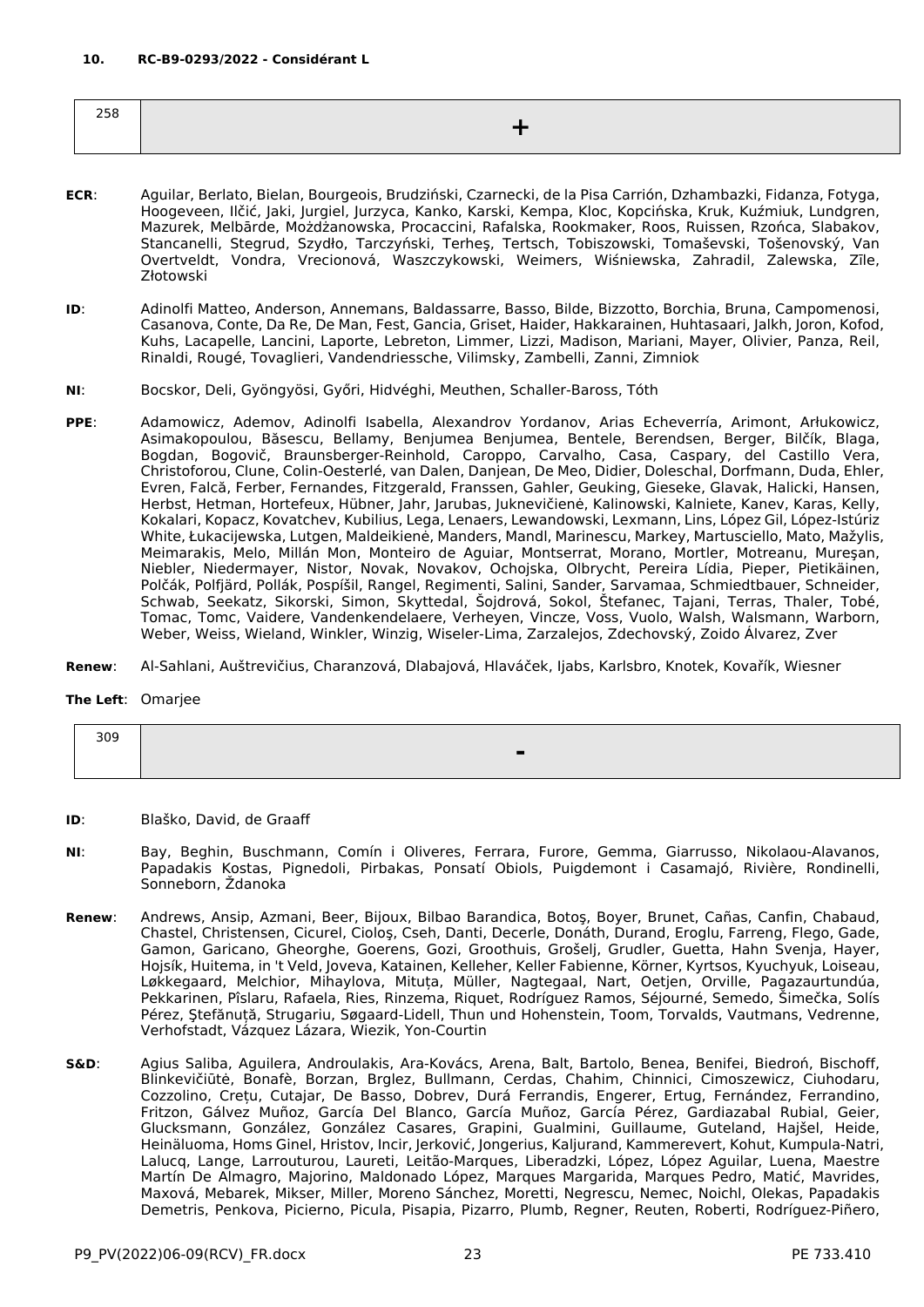Rónai, Ruiz Devesa, Sánchez Amor, Sant, Santos, Schaldemose, Schieder, Sidl, Silva Pereira, Sippel, Smeriglio, Tang, Tarabella, Tinagli, Toia, Tudose, Ujhelyi, Van Brempt, Vind, Vitanov, Vollath, Wölken, Wolters, Zorrinho

- **The Left**: Aubry, Björk, Botenga, Chaibi, Daly, Ernst, Georgiou, Georgoulis, Gusmão, Hazekamp, Kizilyürek, Kokkalis, Kouloglou, Kountoura, MacManus, Matias, Maurel, Modig, Papadimoulis, Pelletier, Pereira Sandra, Pimenta Lopes, Pineda, Rego, Rodríguez Palop, Schirdewan, Scholz, Villanueva Ruiz, Villumsen, Wallace
- **Verts/ALE**:Alametsä, Alfonsi, Biteau, Bloss, Boeselager, Bricmont, Cavazzini, Cormand, Corrao, Cuffe, Dalunde, D'Amato, Delbos-Corfield, Delli, Deparnay-Grunenberg, Evi, Franz, Freund, Gallée, Geese, Gregorová, Gruffat, Guerreiro, Hahn Henrike, Häusling, Herzberger-Fofana, Jadot, Keller Ska, Kolaja, Kuhnke, Lagodinsky, Lamberts, Langensiepen, Marquardt, Matthieu, Metz, Neumann, Nienaß, Niinistö, O'Sullivan, Paulus, Pedicini, Peksa, Riba i Giner, Ripa, Rivasi, Roose, Ropė, Satouri, Semsrott, Solé, Spurek, Strik, Toussaint, Urtasun, Vana, Van Sparrentak, Von Cramon-Taubadel, Waitz, Wiener

- **ECR**: Fragkos
- **ID**: Beck
- **NI**: Kolakušić, Konstantinou, Radačovský, Uhrík

#### **Renew**: Ďuriš Nicholsonová

| $\perp$        | Gunnar Beck |
|----------------|-------------|
| $\blacksquare$ |             |
| $\bf{0}$       |             |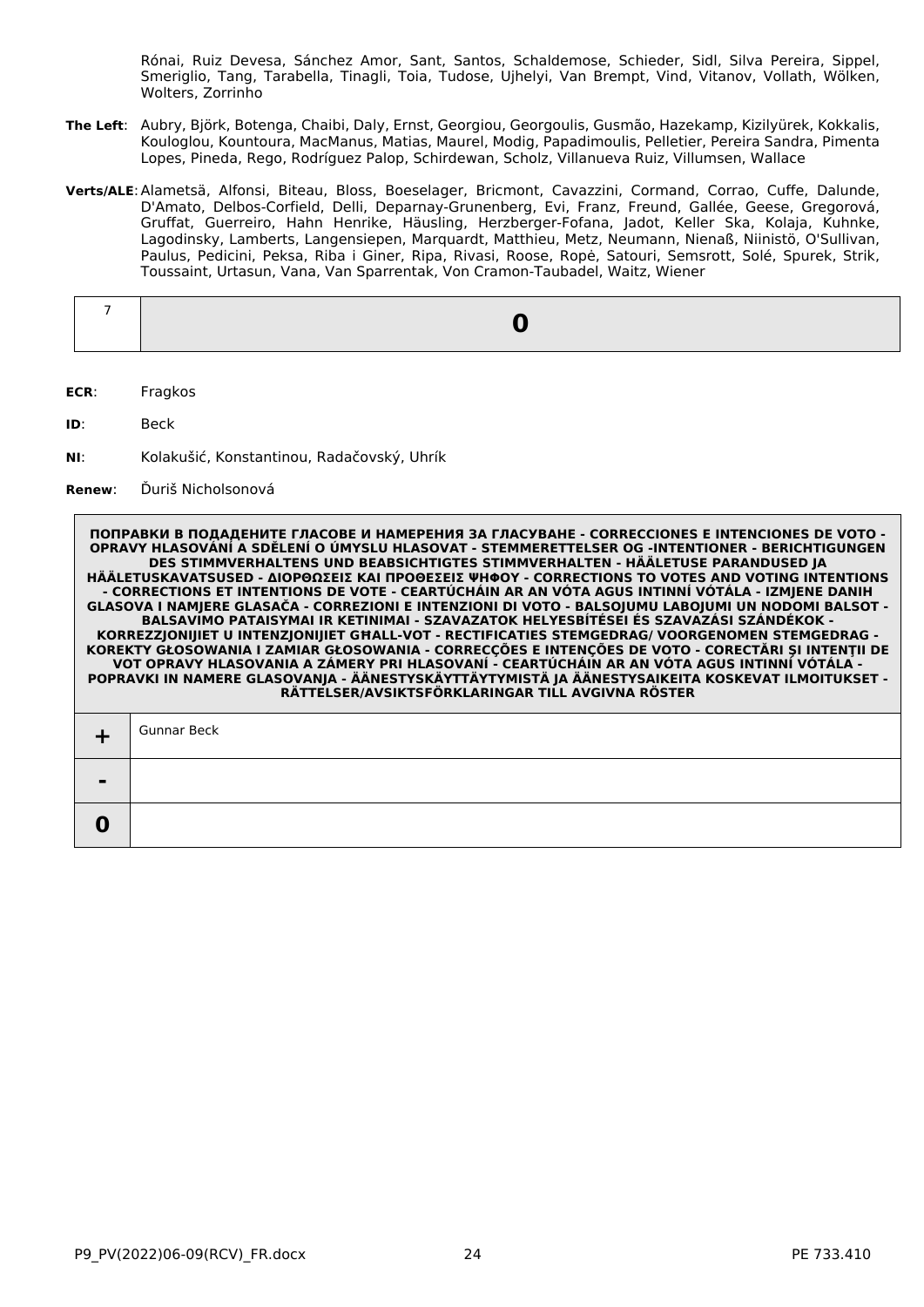<span id="page-24-0"></span>

| --<br>ᇰᄼ |  |
|----------|--|
|          |  |

- **ECR**: Aguilar, Berlato, Bielan, Bourgeois, Brudziński, de la Pisa Carrión, Dzhambazki, Fidanza, Fotyga, Fragkos, Ilčić, Jaki, Jurgiel, Jurzyca, Kanko, Karski, Kempa, Kloc, Kopcińska, Kruk, Kuźmiuk, Lundgren, Mazurek, Melbārde, Możdżanowska, Procaccini, Rafalska, Rookmaker, Ruissen, Rzońca, Slabakov, Stancanelli, Stegrud, Szydło, Tarczyński, Terheş, Tertsch, Tobiszowski, Tomaševski, Tošenovský, Van Overtveldt, Vondra, Vrecionová, Waszczykowski, Weimers, Wiśniewska, Zahradil, Zalewska, Zīle, Złotowski
- **ID**: Adinolfi Matteo, Anderson, Annemans, Baldassarre, Basso, Beck, Bilde, Bizzotto, Borchia, Bruna, Campomenosi, Casanova, Conte, Da Re, David, De Man, Fest, Gancia, Griset, Haider, Hakkarainen, Huhtasaari, Jalkh, Joron, Kofod, Kuhs, Lacapelle, Lancini, Laporte, Lebreton, Limmer, Lizzi, Madison, Mariani, Mayer, Olivier, Panza, Reil, Rinaldi, Rougé, Tovaglieri, Vandendriessche, Vilimsky, Zambelli, Zanni, Zimniok
- **NI**: Beghin, Bocskor, Deli, Ferrara, Furore, Gemma, Giarrusso, Gyöngyösi, Győri, Hidvéghi, Meuthen, Pignedoli, Rondinelli, Schaller-Baross, Sonneborn, Tóth
- **PPE**: Adamowicz, Ademov, Adinolfi Isabella, Alexandrov Yordanov, Arias Echeverría, Arimont, Arłukowicz, Asimakopoulou, Băsescu, Bellamy, Benjumea Benjumea, Bentele, Berendsen, Berger, Bilčík, Blaga, Bogdan, Bogovič, Braunsberger-Reinhold, Caroppo, Carvalho, Casa, Caspary, del Castillo Vera, Christoforou, Clune, Colin-Oesterlé, van Dalen, Danjean, De Meo, Didier, Doleschal, Dorfmann, Duda, Ehler, Evren, Falcă, Ferber, Fernandes, Fitzgerald, Franssen, Gahler, Geuking, Gieseke, Glavak, Halicki, Hansen, Herbst, Hetman, Hortefeux, Hübner, Jahr, Jarubas, Juknevičienė, Kalinowski, Kalniete, Kanev, Karas, Kelly, Kokalari, Kopacz, Kovatchev, Kubilius, Lega, Lenaers, Lewandowski, Lexmann, Lins, López Gil, López-Istúriz White, Łukacijewska, Lutgen, Maldeikienė, Manders, Mandl, Marinescu, Markey, Martusciello, Mato, Mažylis, Meimarakis, Melo, Millán Mon, Monteiro de Aguiar, Montserrat, Morano, Mortler, Motreanu, Mureşan, Niebler, Niedermayer, Nistor, Novak, Novakov, Ochojska, Olbrycht, Pereira Lídia, Pieper, Pietikäinen, Polčák, Polfjärd, Pollák, Pospíšil, Rangel, Regimenti, Salini, Sarvamaa, Schmiedtbauer, Schneider, Schwab, Seekatz, Sikorski, Simon, Skyttedal, Šojdrová, Sokol, Štefanec, Tajani, Terras, Thaler, Tobé, Tomac, Tomc, Vaidere, Vandenkendelaere, Verheyen, Vincze, Voss, Vuolo, Walsh, Walsmann, Warborn, Weber, Weiss, Wieland, Winkler, Winzig, Wiseler-Lima, Zarzalejos, Zdechovský, Zoido Álvarez, Zver
- **Renew**: Al-Sahlani, Andrews, Ansip, Auštrevičius, Azmani, Beer, Bijoux, Bilbao Barandica, Botoş, Boyer, Brunet, Cañas, Canfin, Chabaud, Charanzová, Chastel, Christensen, Cicurel, Cioloş, Cseh, Danti, Decerle, Dlabajová, Donáth, Durand, Ďuriš Nicholsonová, Eroglu, Farreng, Flego, Gade, Gamon, Garicano, Gheorghe, Goerens, Gozi, Groothuis, Grošelj, Grudler, Guetta, Hahn Svenja, Hayer, Hlaváček, Hojsík, Huitema, Ijabs, in 't Veld, Joveva, Karlsbro, Katainen, Kelleher, Keller Fabienne, Knotek, Körner, Kovařík, Kyrtsos, Kyuchyuk, Loiseau, Løkkegaard, Melchior, Mihaylova, Mituța, Müller, Nagtegaal, Nart, Oetjen, Orville, Pagazaurtundúa, Pekkarinen, Pîslaru, Rafaela, Ries, Rinzema, Riquet, Rodríguez Ramos, Séjourné, Semedo, Šimečka, Solís Pérez, Ştefănuță, Strugariu, Søgaard-Lidell, Thun und Hohenstein, Toom, Torvalds, Vautmans, Vedrenne, Verhofstadt, Vázquez Lázara, Wiesner, Wiezik, Yon-Courtin
- **S&D**: Agius Saliba, Aguilera, Androulakis, Ara-Kovács, Arena, Balt, Benea, Biedroń, Bischoff, Blinkevičiūtė, Borzan, Brglez, Bullmann, Cerdas, Chahim, Cimoszewicz, Ciuhodaru, Crețu, Cutajar, De Basso, Dobrev, Durá Ferrandis, Engerer, Ertug, Fernández, Fritzon, Gálvez Muñoz, García Del Blanco, García Muñoz, García Pérez, Gardiazabal Rubial, Geier, Glucksmann, González, González Casares, Grapini, Guillaume, Guteland, Heide, Heinäluoma, Homs Ginel, Incir, Jerković, Jongerius, Kaljurand, Kammerevert, Kohut, Kumpula-Natri, Lalucq, Lange, Larrouturou, Leitão-Marques, Liberadzki, López, López Aguilar, Luena, Maestre Martín De Almagro, Maldonado López, Marques Margarida, Marques Pedro, Matić, Mavrides, Maxová, Mebarek, Mikser, Miller, Moreno Sánchez, Negrescu, Nemec, Noichl, Olekas, Papadakis Demetris, Penkova, Picierno, Picula, Pisapia, Pizarro, Plumb, Regner, Reuten, Rodríguez-Piñero, Rónai, Ruiz Devesa, Sánchez Amor, Sant, Santos, Schaldemose, Schieder, Sidl, Silva Pereira, Sippel, Tang, Tarabella, Tudose, Ujhelyi, Van Brempt, Vind, Vitanov, Vollath, Wölken, Wolters, Zorrinho
- **The Left**: Aubry, Björk, Chaibi, Georgoulis, Gusmão, Hazekamp, Kizilyürek, Kokkalis, Kouloglou, Kountoura, Matias, Maurel, Omarjee, Papadimoulis, Pelletier, Schirdewan, Villumsen
- **Verts/ALE**:Alametsä, Alfonsi, Biteau, Bloss, Boeselager, Bricmont, Cavazzini, Cormand, Corrao, Cuffe, Dalunde, D'Amato, Delbos-Corfield, Delli, Deparnay-Grunenberg, Evi, Franz, Freund, Gallée, Geese, Gregorová, Gruffat, Guerreiro, Hahn Henrike, Häusling, Herzberger-Fofana, Jadot, Keller Ska, Kolaja, Kuhnke, Lagodinsky, Lamberts, Langensiepen, Marquardt, Matthieu, Metz, Neumann, Nienaß, Niinistö, O'Sullivan, Paulus, Pedicini, Peksa, Riba i Giner, Ripa, Rivasi, Roose, Ropė, Satouri, Semsrott, Solé, Spurek, Strik, Toussaint, Urtasun, Vana, Van Sparrentak, Von Cramon-Taubadel, Waitz, Wiener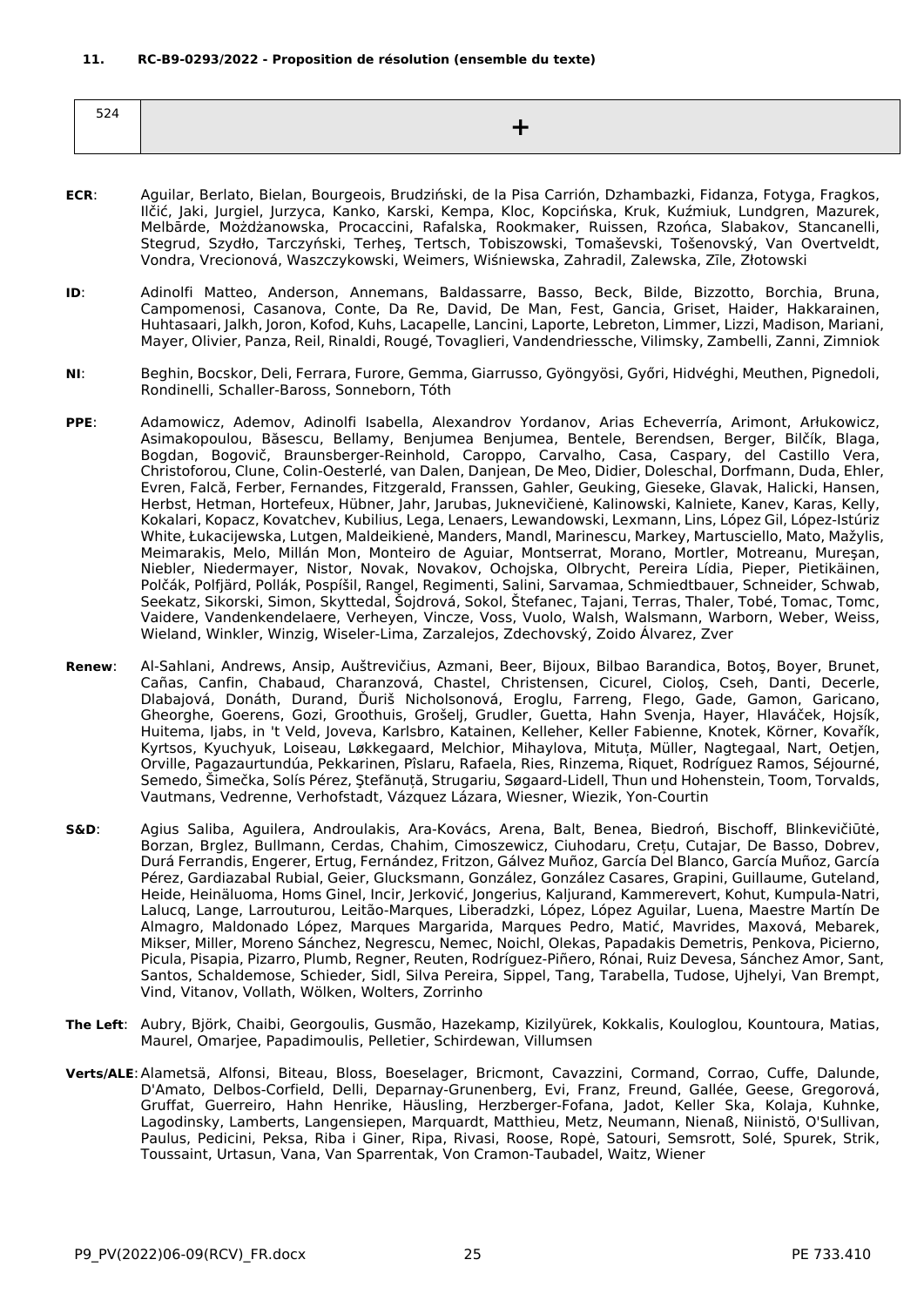| $\sim$<br>$\perp$ |  |
|-------------------|--|
|                   |  |
|                   |  |

**ID**: Blaško, de Graaff

**NI**: Comín i Oliveres, Nikolaou-Alavanos, Papadakis Kostas, Ponsatí Obiols, Puigdemont i Casamajó, Uhrík, Ždanoka

**The Left**: Daly, Georgiou, MacManus, Pereira Sandra, Pimenta Lopes, Pineda, Rego, Wallace

| <u>. .</u> |  |
|------------|--|
|            |  |

**ECR**: Czarnecki, Hoogeveen, Roos

- **NI**: Bay, Buschmann, Kolakušić, Konstantinou, Pirbakas, Rivière
- **S&D**: Bartolo, Benifei, Bonafè, Chinnici, Cozzolino, Ferrandino, Gualmini, Hristov, Laureti, Majorino, Moretti, Roberti, Smeriglio, Toia

**The Left**: Botenga, Ernst, Modig, Rodríguez Palop, Scholz, Villanueva Ruiz

**ПОПРАВКИ В ПОДАДЕНИТЕ ГЛАСОВЕ И НАМЕРЕНИЯ ЗА ГЛАСУВАНЕ - CORRECCIONES E INTENCIONES DE VOTO - OPRAVY HLASOVÁNÍ A SDĚLENÍ O ÚMYSLU HLASOVAT - STEMMERETTELSER OG -INTENTIONER - BERICHTIGUNGEN DES STIMMVERHALTENS UND BEABSICHTIGTES STIMMVERHALTEN - HÄÄLETUSE PARANDUSED JA HÄÄLETUSKAVATSUSED - ΔΙΟΡΘΩΣΕΙΣ ΚΑΙ ΠΡΟΘΕΣΕΙΣ ΨΗΦΟΥ - CORRECTIONS TO VOTES AND VOTING INTENTIONS - CORRECTIONS ET INTENTIONS DE VOTE - CEARTÚCHÁIN AR AN VÓTA AGUS INTINNÍ VÓTÁLA - IZMJENE DANIH GLASOVA I NAMJERE GLASAČA - CORREZIONI E INTENZIONI DI VOTO - BALSOJUMU LABOJUMI UN NODOMI BALSOT - BALSAVIMO PATAISYMAI IR KETINIMAI - SZAVAZATOK HELYESBÍTÉSEI ÉS SZAVAZÁSI SZÁNDÉKOK - KORREZZJONIJIET U INTENZJONIJIET GĦALL-VOT - RECTIFICATIES STEMGEDRAG/ VOORGENOMEN STEMGEDRAG - KOREKTY GŁOSOWANIA I ZAMIAR GŁOSOWANIA - CORRECÇÕES E INTENÇÕES DE VOTO - CORECTĂRI ŞI INTENŢII DE VOT OPRAVY HLASOVANIA A ZÁMERY PRI HLASOVANÍ - CEARTÚCHÁIN AR AN VÓTA AGUS INTINNÍ VÓTÁLA - POPRAVKI IN NAMERE GLASOVANJA - ÄÄNESTYSKÄYTTÄYTYMISTÄ JA ÄÄNESTYSAIKEITA KOSKEVAT ILMOITUKSET - RÄTTELSER/AVSIKTSFÖRKLARINGAR TILL AVGIVNA RÖSTER +** Antoni Comín i Oliveres, Clara Ponsatí Obiols, Carles Puigdemont i Casamajó **-**

**0**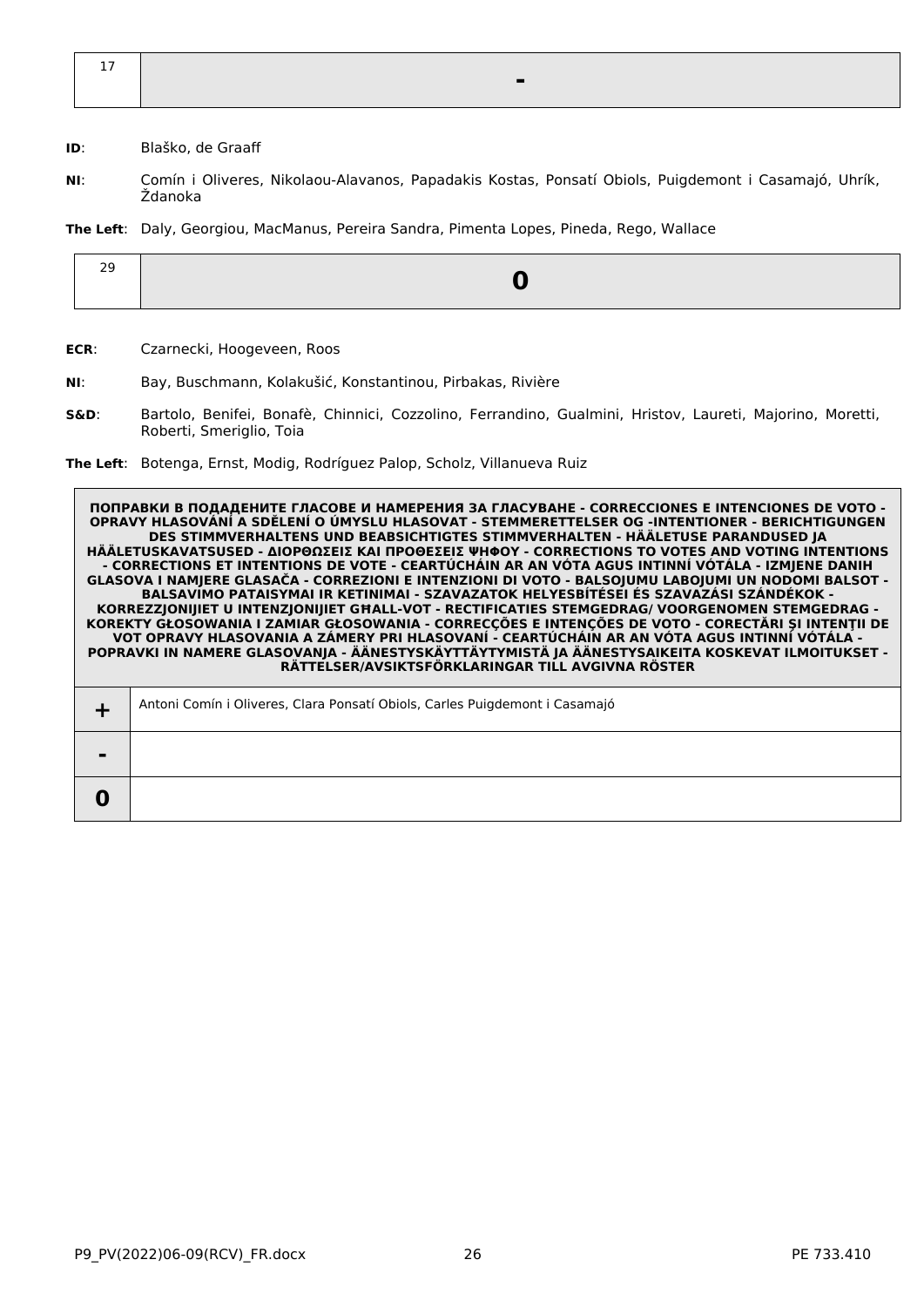<span id="page-26-0"></span>**12. État de droit et approbation éventuelle du plan de relance national polonais (FRR) - The rule of law and the potential approval of the Polish national Recovery Plan (RRF) - Rechtsstaatlichkeit und die mögliche Annahme des polnischen nationalen Aufbauplans (ARF) - RC-B9-0317/2022 - § 3**

| 414 |     |
|-----|-----|
|     | ___ |
|     |     |

- **NI**: Beghin, Buschmann, Comín i Oliveres, Ferrara, Furore, Gemma, Giarrusso, Gyöngyösi, Pignedoli, Ponsatí Obiols, Puigdemont i Casamajó, Rondinelli, Sonneborn
- **PPE**: Ademov, Adinolfi Isabella, Arias Echeverría, Arimont, Asimakopoulou, Băsescu, Benjumea Benjumea, Bentele, Berendsen, Berger, Bilčík, Blaga, Bogdan, Braunsberger-Reinhold, Caroppo, Carvalho, Casa, Caspary, del Castillo Vera, Christoforou, Clune, Colin-Oesterlé, van Dalen, Danjean, De Meo, Didier, Doleschal, Dorfmann, Duda, Ehler, Evren, Falcă, Ferber, Fernandes, Fitzgerald, Franssen, Gahler, Geuking, Gieseke, Glavak, Hansen, Herbst, Jahr, Juknevičienė, Kalniete, Kanev, Karas, Kelly, Kokalari, Kovatchev, Kubilius, Lega, Lenaers, Lins, López Gil, López-Istúriz White, Lutgen, Maldeikienė, Manders, Mandl, Marinescu, Markey, Martusciello, Mato, Mažylis, Meimarakis, Melo, Millán Mon, Monteiro de Aguiar, Montserrat, Mortler, Motreanu, Mureşan, Niebler, Niedermayer, Nistor, Novak, Novakov, Ochojska, Pereira Lídia, Pieper, Pietikäinen, Polčák, Polfjärd, Pospíšil, Rangel, Regimenti, Salini, Sander, Sarvamaa, Schmiedtbauer, Schneider, Schwab, Seekatz, Simon, Skyttedal, Šojdrová, Sokol, Štefanec, Tajani, Terras, Thaler, Tobé, Tomc, Vandenkendelaere, Verheyen, Vincze, Voss, Vuolo, Walsh, Walsmann, Warborn, Weber, Weiss, Wieland, Winkler, Winzig, Wiseler-Lima, Zarzalejos, Zoido Álvarez, Zver
- **Renew**: Al-Sahlani, Andrews, Auštrevičius, Azmani, Beer, Bijoux, Bilbao Barandica, Botoş, Boyer, Brunet, Cañas, Canfin, Chabaud, Charanzová, Chastel, Cicurel, Cioloş, Cseh, Danti, Decerle, Dlabajová, Donáth, Durand, Ďuriš Nicholsonová, Eroglu, Farreng, Flego, Gamon, Garicano, Gheorghe, Goerens, Gozi, Groothuis, Grošelj, Grudler, Guetta, Hahn Svenja, Hayer, Hlaváček, Hojsík, Huitema, Ijabs, in 't Veld, Joveva, Karlsbro, Katainen, Kelleher, Keller Fabienne, Körner, Kovařík, Kyrtsos, Kyuchyuk, Loiseau, Melchior, Mihaylova, Mituța, Müller, Nagtegaal, Nart, Oetjen, Orville, Pagazaurtundúa, Pîslaru, Rafaela, Ries, Rinzema, Riquet, Rodríguez Ramos, Séjourné, Semedo, Šimečka, Solís Pérez, Ştefănuță, Strugariu, Thun und Hohenstein, Toom, Torvalds, Vautmans, Vedrenne, Verhofstadt, Vázquez Lázara, Wiesner, Wiezik, Yon-Courtin
- **S&D**: Agius Saliba, Aguilera, Androulakis, Ara-Kovács, Arena, Bartolo, Benea, Benifei, Biedroń, Bischoff, Blinkevičiūtė, Bonafè, Borzan, Brglez, Bullmann, Cerdas, Chahim, Chinnici, Cimoszewicz, Ciuhodaru, Cozzolino, Crețu, Cutajar, De Basso, Dobrev, Durá Ferrandis, Engerer, Ertug, Fernández, Ferrandino, Fritzon, Gálvez Muñoz, García Del Blanco, García Muñoz, García Pérez, Gardiazabal Rubial, Geier, Glucksmann, González, González Casares, Gualmini, Guillaume, Guteland, Hajšel, Heide, Heinäluoma, Homs Ginel, Hristov, Incir, Jerković, Jongerius, Kaljurand, Kammerevert, Kumpula-Natri, Lalucq, Lange, Larrouturou, Laureti, Leitão-Marques, López, López Aguilar, Luena, Maestre Martín De Almagro, Majorino, Maldonado López, Marques Margarida, Marques Pedro, Matić, Mavrides, Maxová, Mebarek, Mikser, Moreno Sánchez, Moretti, Negrescu, Nemec, Noichl, Olekas, Papadakis Demetris, Penkova, Picierno, Picula, Pisapia, Pizarro, Plumb, Regner, Reuten, Roberti, Rodríguez-Piñero, Rónai, Ruiz Devesa, Sánchez Amor, Sant, Santos, Schieder, Sidl, Silva Pereira, Sippel, Smeriglio, Tang, Tarabella, Tinagli, Toia, Tudose, Ujhelyi, Van Brempt, Vitanov, Vollath, Wölken, Wolters, Yoncheva, Zorrinho
- **The Left**: Aubry, Björk, Chaibi, Ernst, Georgoulis, Gusmão, Hazekamp, Kizilyürek, Kokkalis, Kouloglou, Kountoura, MacManus, Matias, Maurel, Modig, Omarjee, Papadimoulis, Pelletier, Pineda, Rego, Rodríguez Palop, Schirdewan, Scholz, Villanueva Ruiz, Villumsen
- **Verts/ALE**:Alametsä, Alfonsi, Biteau, Bloss, Boeselager, Bricmont, Cavazzini, Cormand, Corrao, Cuffe, Dalunde, D'Amato, Delbos-Corfield, Delli, Deparnay-Grunenberg, Evi, Franz, Freund, Gallée, Geese, Gregorová, Gruffat, Guerreiro, Hahn Henrike, Häusling, Jadot, Keller Ska, Kolaja, Kuhnke, Lagodinsky, Lamberts, Langensiepen, Marquardt, Matthieu, Metz, Neumann, Nienaß, Niinistö, O'Sullivan, Paulus, Pedicini, Peksa, Riba i Giner, Ripa, Rivasi, Roose, Ropė, Satouri, Semsrott, Solé, Spurek, Strik, Toussaint, Urtasun, Vana, Van Sparrentak, Von Cramon-Taubadel, Waitz, Wiener

| TJU |  |          |  |
|-----|--|----------|--|
|     |  | ь<br>$-$ |  |

**ECR**: Aguilar, Berlato, Bielan, Bourgeois, Brudziński, Czarnecki, de la Pisa Carrión, Dzhambazki, Fidanza, Fotyga, Fragkos, Hoogeveen, Ilčić, Jaki, Jurgiel, Jurzyca, Kanko, Karski, Kempa, Kloc, Kopcińska, Kruk, Kuźmiuk, Lundgren, Mazurek, Melbārde, Możdżanowska, Procaccini, Rafalska, Rookmaker, Roos, Ruissen, Rzońca, Slabakov, Stancanelli, Stegrud, Szydło, Tarczyński, Terheş, Tertsch, Tobiszowski, Tomaševski, Tošenovský, Van Overtveldt, Vondra, Vrecionová, Waszczykowski, Weimers, Wiśniewska, Zahradil, Zalewska, Zīle, Złotowski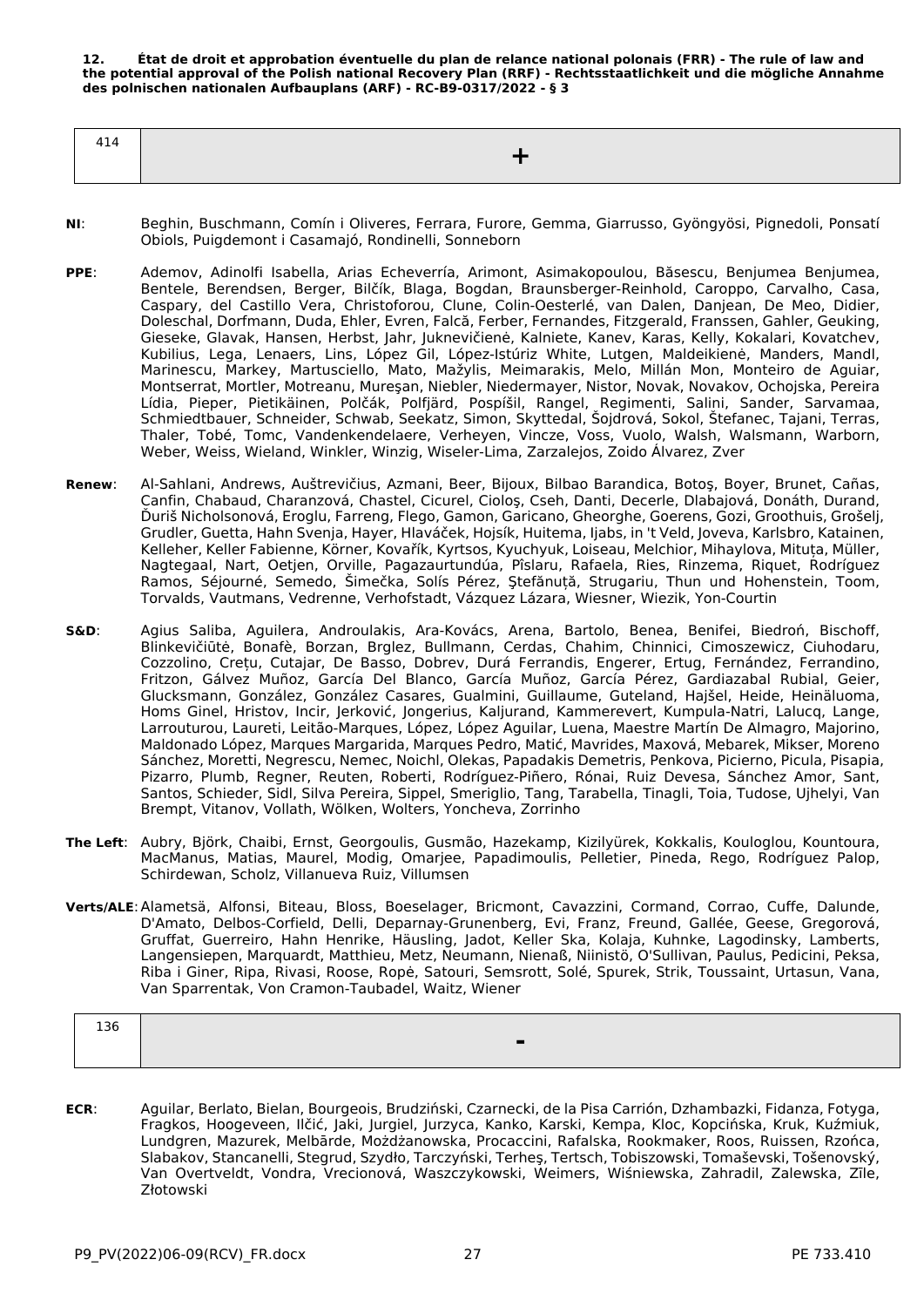- **ID**: Adinolfi Matteo, Anderson, Annemans, Baldassarre, Basso, Beck, Bilde, Bizzotto, Blaško, Borchia, Bruna, Campomenosi, Casanova, Conte, Da Re, David, De Man, Fest, Gancia, de Graaff, Griset, Haider, Hakkarainen, Huhtasaari, Jalkh, Joron, Kofod, Krah, Kuhs, Lacapelle, Lancini, Laporte, Lebreton, Limmer, Lizzi, Madison, Mariani, Mayer, Olivier, Panza, Reil, Rinaldi, Rougé, Tovaglieri, Vandendriessche, Vilimsky, Zambelli, Zanni, Zimniok
- **NI**: Bay, Bocskor, Deli, Győri, Hidvéghi, Kolakušić, Konstantinou, Meuthen, Pirbakas, Radačovský, Rivière, Schaller-Baross, Tóth, Uhrík
- **PPE**: Adamowicz, Arłukowicz, Bellamy, Halicki, Hetman, Hortefeux, Jarubas, Kalinowski, Kopacz, Lewandowski, Łukacijewska, Morano, Olbrycht, Sikorski, Tomac
- **Renew**: Ansip, Pekkarinen
- **The Left**: Georgiou, Pereira Sandra, Pimenta Lopes

- **NI**: Nikolaou-Alavanos, Papadakis Kostas, Ždanoka
- **PPE**: Alexandrov Yordanov, Bogovič, Lexmann, Pollák, Vaidere, Zdechovský
- **Renew**: Christensen, Gade, Knotek, Løkkegaard, Søgaard-Lidell
- **S&D**: Grapini, Kohut, Miller, Schaldemose, Vind
- **The Left**: Botenga, Daly, Wallace

Verts/ALE: Herzberger-Fofana

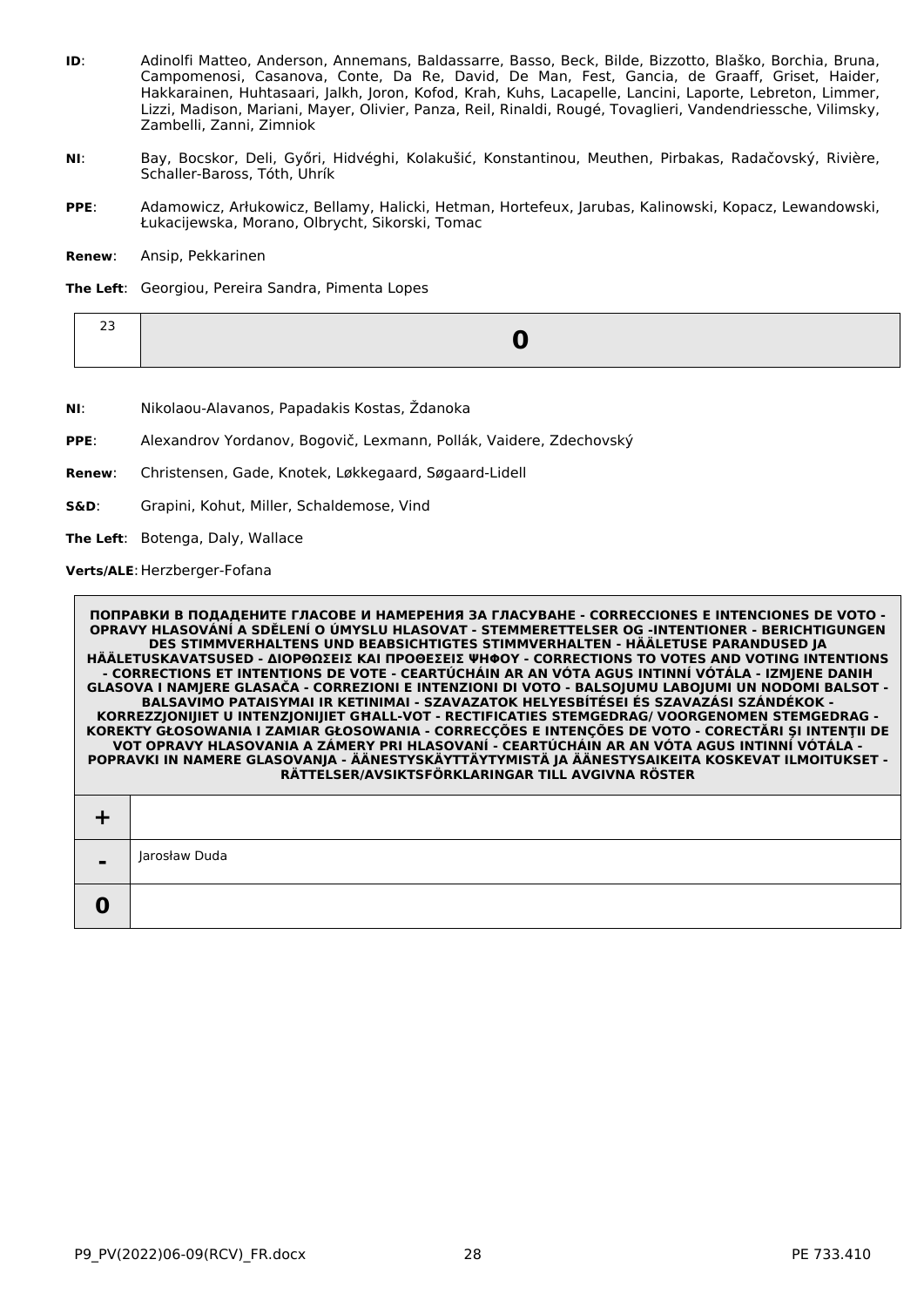<span id="page-28-0"></span>

| $\sim$ $\sim$ $\sim$<br>TOT |  |
|-----------------------------|--|
|                             |  |

- **NI**: Beghin, Buschmann, Comín i Oliveres, Ferrara, Furore, Gemma, Giarrusso, Pignedoli, Ponsatí Obiols, Puigdemont i Casamajó, Rondinelli, Sonneborn, Ždanoka
- **Renew**: Al-Sahlani, Andrews, Auštrevičius, Beer, Cseh, Danti, Donáth, Durand, Ďuriš Nicholsonová, Gamon, Garicano, Gheorghe, Goerens, Grošelj, Hahn Svenja, Hojsík, in 't Veld, Joveva, Karlsbro, Kelleher, Körner, Kyrtsos, Kyuchyuk, Melchior, Mihaylova, Oetjen, Orville, Rafaela, Semedo, Šimečka, Toom, Vautmans, Verhofstadt, Wiesner, Wiezik
- **S&D**: Androulakis, Ara-Kovács, Arena, Brglez, Bullmann, Chahim, Dobrev, Ertug, Geier, Glucksmann, Guillaume, Heide, Hristov, Jongerius, Kammerevert, Lalucq, Mebarek, Nemec, Noichl, Penkova, Regner, Reuten, Rónai, Santos, Schieder, Sidl, Sippel, Tang, Tarabella, Ujhelyi, Van Brempt, Vitanov, Vollath, Wölken, Wolters, Yoncheva
- **The Left**: Aubry, Björk, Chaibi, Daly, Ernst, Georgoulis, Gusmão, Hazekamp, Kizilyürek, Kokkalis, Kouloglou, Kountoura, MacManus, Matias, Maurel, Modig, Omarjee, Papadimoulis, Pelletier, Pineda, Rego, Rodríguez Palop, Schirdewan, Scholz, Villanueva Ruiz, Villumsen, Wallace
- **Verts/ALE**:Alametsä, Alfonsi, Biteau, Bloss, Boeselager, Bricmont, Cavazzini, Cormand, Corrao, Cuffe, Dalunde, D'Amato, Delbos-Corfield, Delli, Evi, Franz, Freund, Gallée, Geese, Gregorová, Gruffat, Guerreiro, Jadot, Keller Ska, Kolaja, Kuhnke, Lamberts, Langensiepen, Marquardt, Matthieu, Metz, Nienaß, Niinistö, O'Sullivan, Pedicini, Peksa, Riba i Giner, Ripa, Rivasi, Roose, Satouri, Semsrott, Solé, Spurek, Strik, Toussaint, Urtasun, Vana, Van Sparrentak, Waitz

| 382 |  |
|-----|--|
|     |  |
|     |  |

- **ECR**: Aguilar, Berlato, Bielan, Bourgeois, Brudziński, Czarnecki, de la Pisa Carrión, Dzhambazki, Fidanza, Fotyga, Fragkos, Hoogeveen, Ilčić, Jaki, Jurgiel, Kanko, Karski, Kempa, Kloc, Kopcińska, Kruk, Kuźmiuk, Lundgren, Mazurek, Melbārde, Możdżanowska, Procaccini, Rafalska, Rookmaker, Roos, Ruissen, Rzońca, Slabakov, Stancanelli, Stegrud, Szydło, Tarczyński, Terheş, Tertsch, Tobiszowski, Tomaševski, Tošenovský, Van Overtveldt, Vondra, Vrecionová, Waszczykowski, Weimers, Wiśniewska, Zahradil, Zalewska, Zīle, Złotowski
- **ID**: Adinolfi Matteo, Anderson, Annemans, Baldassarre, Basso, Beck, Bilde, Bizzotto, Blaško, Borchia, Bruna, Campomenosi, Casanova, Conte, Da Re, David, De Man, Fest, Gancia, de Graaff, Griset, Haider, Hakkarainen, Huhtasaari, Jalkh, Joron, Kofod, Krah, Kuhs, Lacapelle, Lancini, Laporte, Lebreton, Limmer, Lizzi, Madison, Mariani, Mayer, Panza, Reil, Rinaldi, Rougé, Tovaglieri, Vandendriessche, Vilimsky, Zambelli, Zanni, Zimniok
- **NI**: Bay, Bocskor, Deli, Gyöngyösi, Győri, Hidvéghi, Kolakušić, Konstantinou, Meuthen, Pirbakas, Radačovský, Rivière, Schaller-Baross, Tóth, Uhrík
- **PPE**: Adamowicz, Ademov, Adinolfi Isabella, Alexandrov Yordanov, Arias Echeverría, Arimont, Arłukowicz, Asimakopoulou, Băsescu, Bellamy, Benjumea Benjumea, Bentele, Berendsen, Berger, Bilčík, Blaga, Bogdan, Bogovič, Braunsberger-Reinhold, Caroppo, Carvalho, Casa, Caspary, del Castillo Vera, Christoforou, Clune, Colin-Oesterlé, van Dalen, Danjean, De Meo, Didier, Doleschal, Dorfmann, Duda, Ehler, Evren, Falcă, Ferber, Fernandes, Fitzgerald, Franssen, Gahler, Geuking, Gieseke, Glavak, Halicki, Hansen, Herbst, Hetman, Hortefeux, Jahr, Jarubas, Juknevičienė, Kalinowski, Kalniete, Kanev, Karas, Kelly, Kokalari, Kopacz, Kovatchev, Kubilius, Lega, Lenaers, Lewandowski, Lexmann, Lins, López Gil, López-Istúriz White, Łukacijewska, Lutgen, Manders, Mandl, Marinescu, Markey, Martusciello, Mato, Mažylis, Meimarakis, Melo, Millán Mon, Monteiro de Aguiar, Montserrat, Morano, Mortler, Motreanu, Mureşan, Niebler, Niedermayer, Nistor, Novak, Novakov, Ochojska, Olbrycht, Pereira Lídia, Pieper, Polčák, Polfjärd, Pollák, Pospíšil, Rangel, Regimenti, Salini, Sander, Sarvamaa, Schmiedtbauer, Schneider, Schwab, Seekatz, Sikorski, Simon, Skyttedal, Šojdrová, Sokol, Štefanec, Tajani, Terras, Thaler, Tobé, Tomac, Tomc, Vaidere, Vandenkendelaere, Verheyen, Vincze, Voss, Vuolo, Walsh, Walsmann, Warborn, Weber, Weiss, Wieland, Winkler, Winzig, Wiseler-Lima, Zarzalejos, Zdechovský, Zoido Álvarez, Zver
- **Renew**: Ansip, Azmani, Bijoux, Bilbao Barandica, Botoş, Boyer, Brunet, Cañas, Canfin, Chabaud, Charanzová, Chastel, Christensen, Cicurel, Decerle, Dlabajová, Farreng, Flego, Gade, Gozi, Groothuis, Grudler, Guetta, Hayer, Hlaváček, Huitema, Katainen, Keller Fabienne, Knotek, Kovařík, Loiseau, Løkkegaard, Mituța, Nagtegaal, Nart, Pagazaurtundúa, Pekkarinen, Ries, Rinzema, Riquet, Rodríguez Ramos, Séjourné, Solís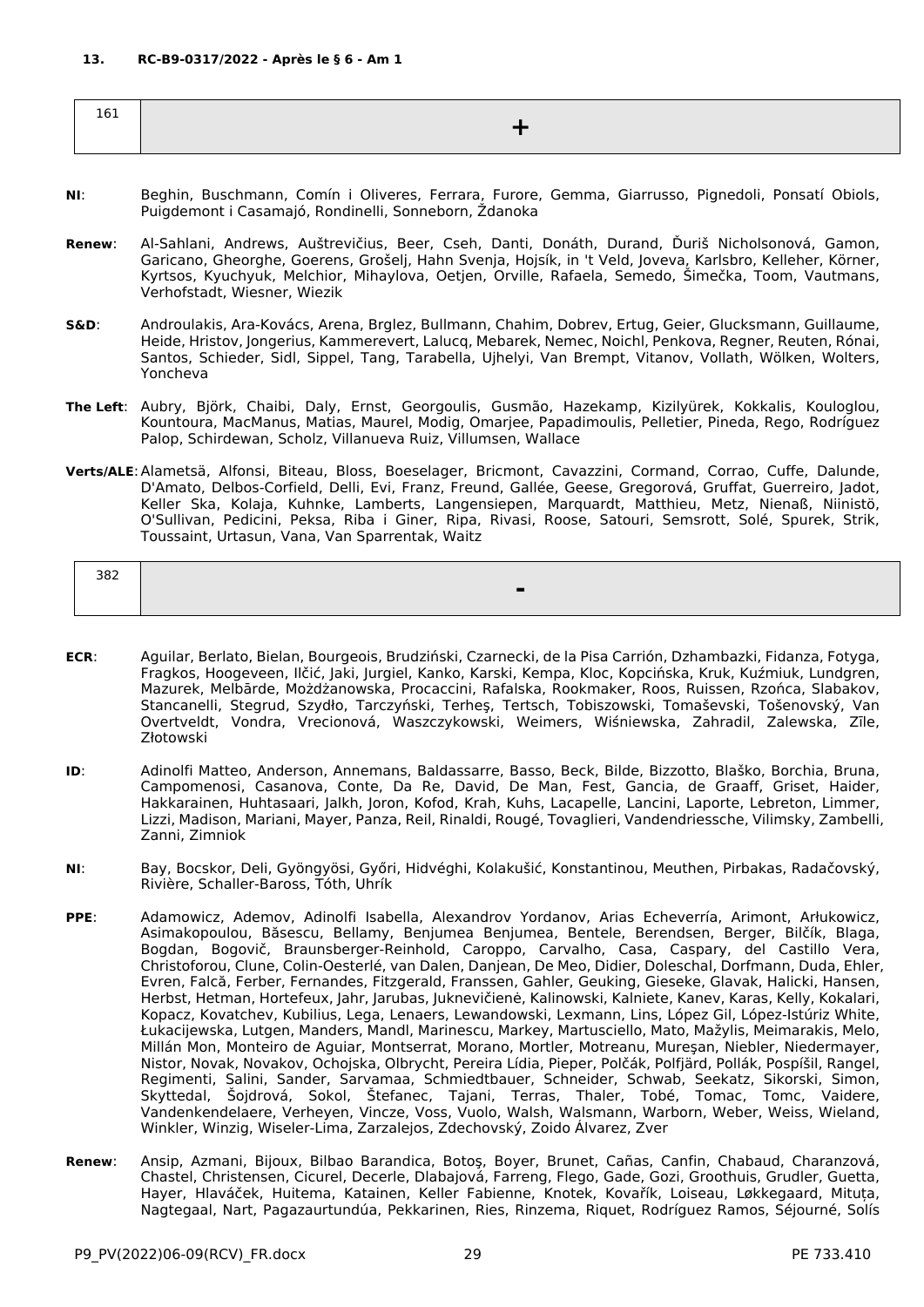Pérez, Ştefănuță, Søgaard-Lidell, Thun und Hohenstein, Torvalds, Vedrenne, Vázquez Lázara, Yon-Courtin

**S&D**: Agius Saliba, Aguilera, Bartolo, Benea, Benifei, Biedroń, Bischoff, Blinkevičiūtė, Bonafè, Borzan, Cerdas, Chinnici, Ciuhodaru, Cozzolino, Crețu, Cutajar, De Basso, Durá Ferrandis, Engerer, Fernández, Ferrandino, Fritzon, Gálvez Muñoz, García Del Blanco, García Muñoz, García Pérez, Gardiazabal Rubial, González, González Casares, Grapini, Gualmini, Guteland, Hajšel, Heinäluoma, Homs Ginel, Incir, Jerković, Kaljurand, Kumpula-Natri, Laureti, Leitão-Marques, López, López Aguilar, Luena, Maestre Martín De Almagro, Majorino, Maldonado López, Marques Margarida, Marques Pedro, Matić, Mavrides, Maxová, Mikser, Moreno Sánchez, Moretti, Negrescu, Olekas, Papadakis Demetris, Picierno, Picula, Pisapia, Pizarro, Plumb, Roberti, Rodríguez-Piñero, Ruiz Devesa, Sánchez Amor, Sant, Schaldemose, Silva Pereira, Smeriglio, Tinagli, Toia, Tudose, Vind, Zorrinho

#### **The Left**: Georgiou

| -- |  |
|----|--|

**ECR**: Jurzyca

- **NI**: Nikolaou-Alavanos, Papadakis Kostas
- **Renew**: Cioloş, Eroglu, Ijabs, Müller, Pîslaru, Strugariu
- **S&D**: Cimoszewicz, Kohut, Lange, Larrouturou, Miller

**The Left**: Botenga

|                | Jean-François Jaikh |
|----------------|---------------------|
| $\blacksquare$ | Max Orville         |
|                |                     |

**Verts/ALE**:Deparnay-Grunenberg, Hahn Henrike, Häusling, Herzberger-Fofana, Lagodinsky, Neumann, Paulus, Ropė, Von Cramon-Taubadel, Wiener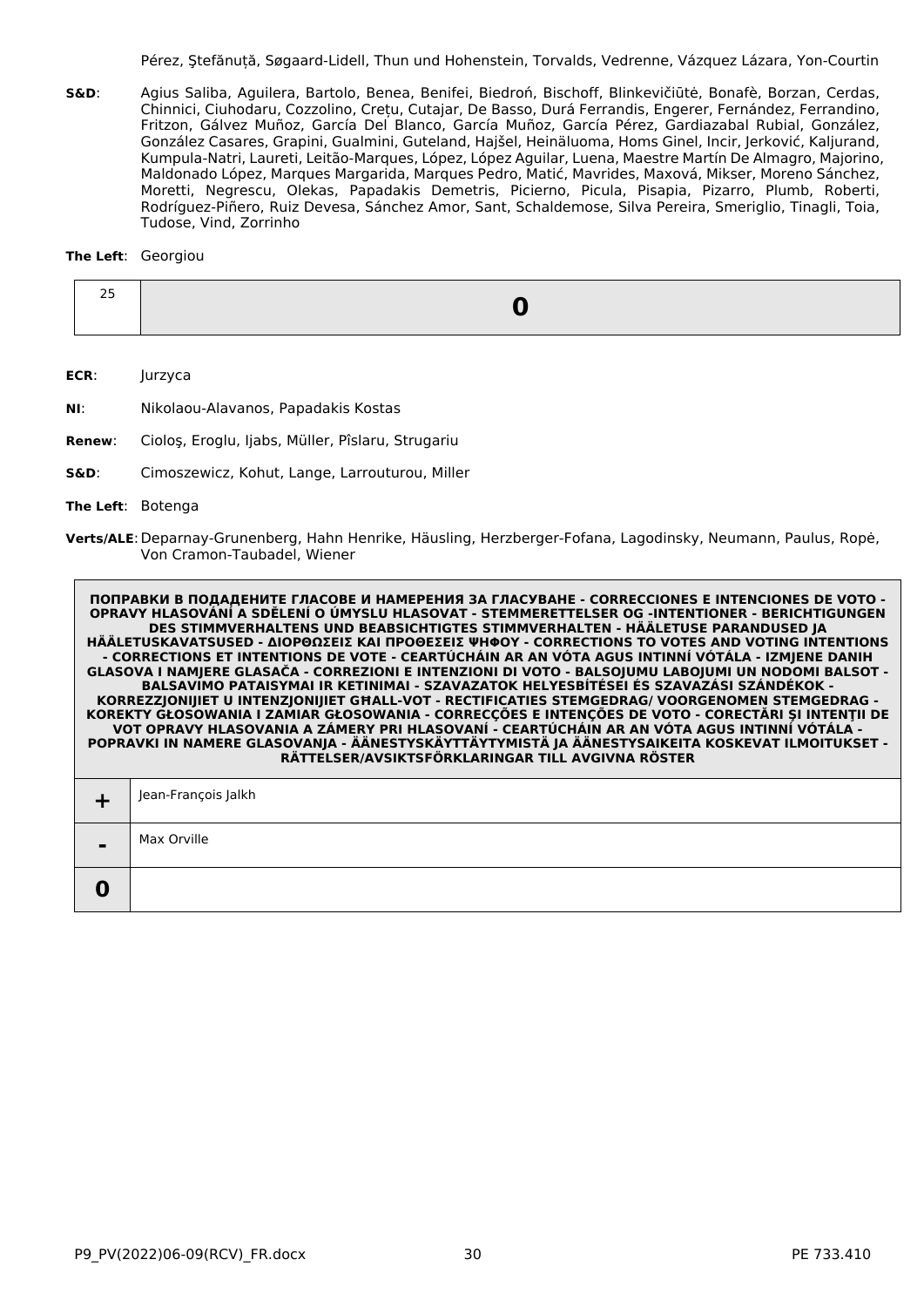<span id="page-30-0"></span>

| $\sim$ $\sim$ $\sim$<br>4<br>ᆠᅩᅩ |  |
|----------------------------------|--|
|                                  |  |

#### **ID**: Gancia, Hakkarainen, Huhtasaari

- **NI**: Beghin, Buschmann, Comín i Oliveres, Ferrara, Furore, Gemma, Giarrusso, Gyöngyösi, Pignedoli, Ponsatí Obiols, Puigdemont i Casamajó, Rondinelli, Sonneborn, Ždanoka
- **PPE**: Ademov, Adinolfi Isabella, Alexandrov Yordanov, Arias Echeverría, Arimont, Asimakopoulou, Băsescu, Benjumea Benjumea, Bentele, Berendsen, Berger, Bilčík, Blaga, Bogdan, Braunsberger-Reinhold, Caroppo, Carvalho, Casa, Caspary, del Castillo Vera, Christoforou, Clune, Colin-Oesterlé, van Dalen, De Meo, Didier, Doleschal, Dorfmann, Ehler, Evren, Falcă, Ferber, Fernandes, Fitzgerald, Franssen, Gahler, Hansen, Herbst, Jahr, Juknevičienė, Kalniete, Kanev, Karas, Kelly, Kokalari, Kovatchev, Lega, Lenaers, Lins, López Gil, López-Istúriz White, Lutgen, Maldeikienė, Manders, Mandl, Marinescu, Markey, Martusciello, Mato, Mažylis, Meimarakis, Millán Mon, Monteiro de Aguiar, Montserrat, Mortler, Motreanu, Mureşan, Niebler, Niedermayer, Nistor, Novak, Novakov, Ochojska, Pereira Lídia, Pieper, Pietikäinen, Polčák, Polfjärd, Pospíšil, Rangel, Regimenti, Salini, Sander, Sarvamaa, Schmiedtbauer, Schneider, Schwab, Seekatz, Simon, Skyttedal, Štefanec, Tajani, Thaler, Tobé, Vandenkendelaere, Verheyen, Voss, Vuolo, Walsh, Walsmann, Warborn, Weber, Weiss, Wieland, Winzig, Wiseler-Lima, Zarzalejos, Zdechovský, Zoido Álvarez
- **Renew**: Al-Sahlani, Andrews, Auštrevičius, Azmani, Beer, Bijoux, Bilbao Barandica, Botoş, Boyer, Brunet, Cañas, Canfin, Chabaud, Charanzová, Chastel, Christensen, Cicurel, Cioloş, Cseh, Danti, Decerle, Dlabajová, Donáth, Durand, Ďuriš Nicholsonová, Eroglu, Farreng, Flego, Gade, Gamon, Garicano, Gheorghe, Goerens, Gozi, Groothuis, Grošelj, Grudler, Guetta, Hahn Svenja, Hayer, Hlaváček, Hojsík, Huitema, in 't Veld, Joveva, Karlsbro, Katainen, Kelleher, Keller Fabienne, Körner, Kyrtsos, Kyuchyuk, Loiseau, Løkkegaard, Melchior, Mihaylova, Mituța, Müller, Nagtegaal, Nart, Oetjen, Orville, Pagazaurtundúa, Pekkarinen, Pîslaru, Rafaela, Ries, Rinzema, Riquet, Rodríguez Ramos, Séjourné, Semedo, Šimečka, Solís Pérez, Ştefănuță, Strugariu, Søgaard-Lidell, Thun und Hohenstein, Toom, Torvalds, Vautmans, Vedrenne, Verhofstadt, Vázquez Lázara, Wiesner, Wiezik, Yon-Courtin
- **S&D**: Agius Saliba, Aguilera, Androulakis, Ara-Kovács, Arena, Bartolo, Benea, Benifei, Biedroń, Bischoff, Blinkevičiūtė, Bonafè, Borzan, Brglez, Bullmann, Cerdas, Chahim, Chinnici, Cimoszewicz, Ciuhodaru, Cozzolino, Crețu, Cutajar, De Basso, Dobrev, Durá Ferrandis, Engerer, Ertug, Fernández, Ferrandino, Fritzon, Gálvez Muñoz, García Del Blanco, García Muñoz, García Pérez, Gardiazabal Rubial, Geier, Glucksmann, González, González Casares, Gualmini, Guillaume, Guteland, Hajšel, Heide, Heinäluoma, Homs Ginel, Hristov, Incir, Jerković, Jongerius, Kaljurand, Kammerevert, Kumpula-Natri, Lalucq, Lange, Larrouturou, Laureti, Leitão-Marques, López, López Aguilar, Luena, Maestre Martín De Almagro, Majorino, Maldonado López, Marques Margarida, Marques Pedro, Matić, Mavrides, Maxová, Mebarek, Mikser, Moreno Sánchez, Moretti, Negrescu, Nemec, Noichl, Olekas, Papadakis Demetris, Penkova, Picierno, Picula, Pisapia, Pizarro, Plumb, Regner, Reuten, Roberti, Rodríguez-Piñero, Rónai, Ruiz Devesa, Sánchez Amor, Sant, Santos, Schieder, Sidl, Silva Pereira, Smeriglio, Tang, Tarabella, Tinagli, Toia, Tudose, Ujhelyi, Van Brempt, Vitanov, Vollath, Wölken, Wolters, Yoncheva, Zorrinho
- **The Left**: Aubry, Björk, Botenga, Chaibi, Daly, Ernst, Georgoulis, Gusmão, Hazekamp, Kizilyürek, Kokkalis, Kouloglou, Kountoura, MacManus, Matias, Maurel, Modig, Omarjee, Papadimoulis, Pelletier, Pineda, Rego, Rodríguez Palop, Schirdewan, Scholz, Villanueva Ruiz, Villumsen, Wallace
- **Verts/ALE**:Alametsä, Alfonsi, Biteau, Bloss, Boeselager, Bricmont, Cavazzini, Cormand, Corrao, Cuffe, Dalunde, D'Amato, Delbos-Corfield, Delli, Deparnay-Grunenberg, Evi, Franz, Freund, Gallée, Geese, Gregorová, Gruffat, Guerreiro, Hahn Henrike, Häusling, Herzberger-Fofana, Jadot, Keller Ska, Kolaja, Kuhnke, Lagodinsky, Lamberts, Langensiepen, Marquardt, Matthieu, Metz, Neumann, Nienaß, Niinistö, O'Sullivan, Paulus, Pedicini, Peksa, Riba i Giner, Ripa, Rivasi, Roose, Satouri, Semsrott, Solé, Spurek, Strik, Toussaint, Urtasun, Vana, Van Sparrentak, Von Cramon-Taubadel, Waitz, Wiener

| 129 |   |
|-----|---|
|     | - |
|     |   |

**ECR**: Aguilar, Berlato, Bielan, Bourgeois, Brudziński, Czarnecki, de la Pisa Carrión, Dzhambazki, Fidanza, Fotyga, Fragkos, Hoogeveen, Ilčić, Jaki, Jurgiel, Jurzyca, Kanko, Karski, Kempa, Kloc, Kopcińska, Kruk, Kuźmiuk, Lundgren, Mazurek, Melbārde, Możdżanowska, Procaccini, Rafalska, Rookmaker, Roos, Ruissen, Rzońca, Slabakov, Stancanelli, Stegrud, Szydło, Tarczyński, Terheş, Tertsch, Tobiszowski, Tomaševski, Tošenovský, Van Overtveldt, Vondra, Vrecionová, Waszczykowski, Weimers, Wiśniewska, Zahradil, Zalewska, Zīle, Złotowski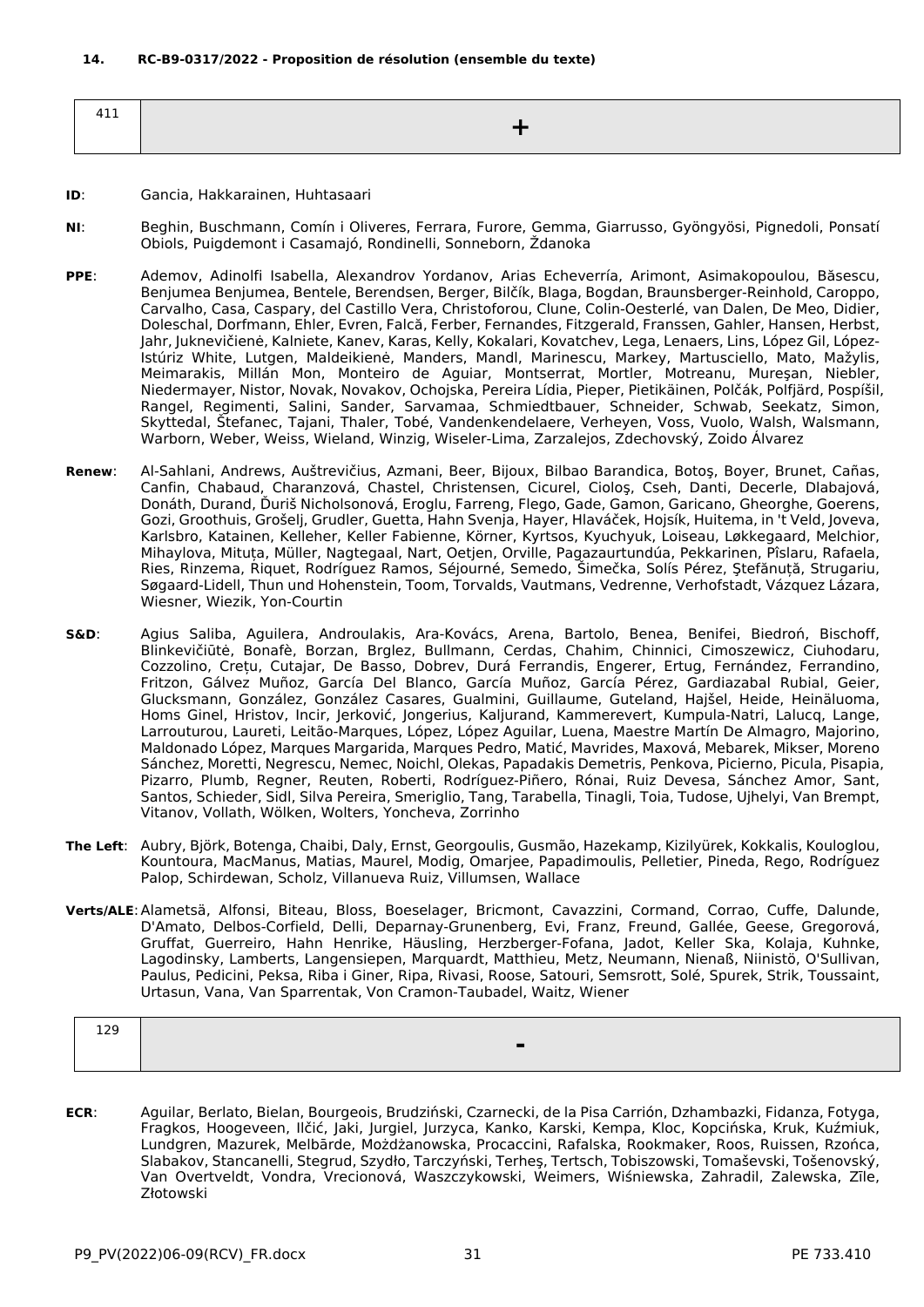- **ID**: Adinolfi Matteo, Anderson, Annemans, Baldassarre, Basso, Beck, Bilde, Bizzotto, Blaško, Borchia, Bruna, Campomenosi, Casanova, Conte, Da Re, David, De Man, Fest, de Graaff, Griset, Haider, Jalkh, Joron, Krah, Kuhs, Lacapelle, Lancini, Laporte, Lebreton, Limmer, Lizzi, Madison, Mariani, Mayer, Olivier, Panza, Reil, Rinaldi, Rougé, Tovaglieri, Vandendriessche, Vilimsky, Zambelli, Zanni, Zimniok
- **NI**: Bay, Bocskor, Deli, Győri, Hidvéghi, Kolakušić, Konstantinou, Meuthen, Pirbakas, Radačovský, Rivière, Schaller-Baross, Tóth, Uhrík
- **PPE**: Bogovič, Geuking, Gieseke, Hetman, Hortefeux, Jarubas, Kalinowski, Melo, Morano, Sikorski, Terras, Tomc, Zver

**Renew**: Ansip

#### **The Left**: Georgiou, Pereira Sandra, Pimenta Lopes

**ID**: Kofod

- **NI**: Nikolaou-Alavanos, Papadakis Kostas
- **PPE**: Adamowicz, Arłukowicz, Danjean, Duda, Glavak, Halicki, Kopacz, Kubilius, Lewandowski, Lexmann, Łukacijewska, Olbrycht, Pollák, Šojdrová, Sokol, Tomac, Vaidere, Vincze, Winkler
- **Renew**: Ijabs, Knotek, Kovařík
- **S&D**: Grapini, Kohut, Miller, Schaldemose, Vind

**Verts/ALE**:Ropė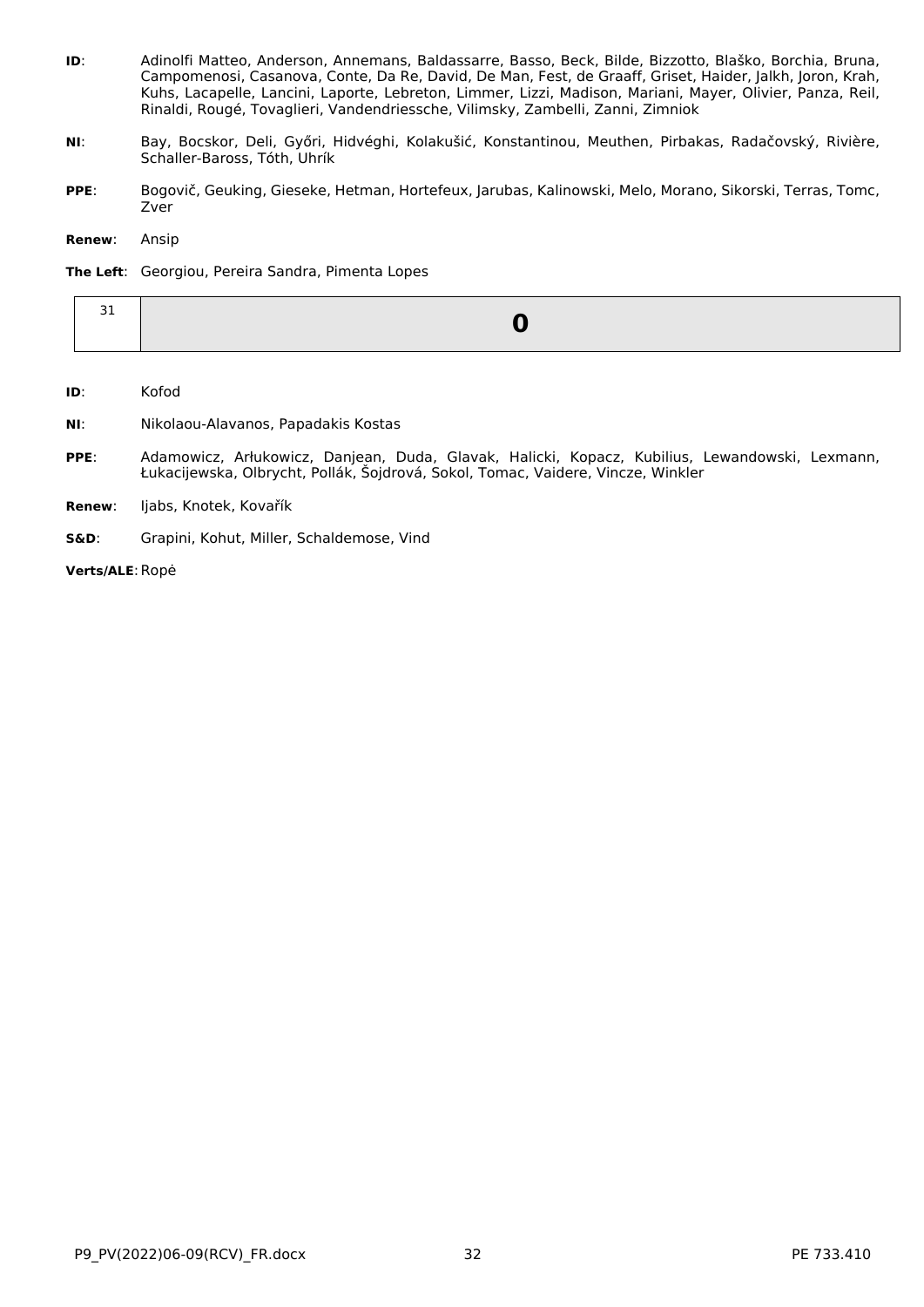<span id="page-32-0"></span>

| 554 |  |
|-----|--|
|     |  |

- **ECR**: Aguilar, Berlato, Bielan, Bourgeois, Brudziński, Czarnecki, de la Pisa Carrión, Dzhambazki, Fidanza, Fotyga, Fragkos, Hoogeveen, Ilčić, Jaki, Jurgiel, Kanko, Karski, Kempa, Kloc, Kopcińska, Kruk, Kuźmiuk, Lundgren, Mazurek, Melbārde, Możdżanowska, Procaccini, Rafalska, Rookmaker, Roos, Ruissen, Rzońca, Slabakov, Stancanelli, Stegrud, Szydło, Tarczyński, Terheş, Tertsch, Tobiszowski, Tomaševski, Tošenovský, Van Overtveldt, Vondra, Vrecionová, Waszczykowski, Weimers, Wiśniewska, Zahradil, Zalewska, Zīle, Złotowski
- **ID**: Adinolfi Matteo, Anderson, Annemans, Baldassarre, Basso, Beck, Bilde, Bizzotto, Blaško, Borchia, Bruna, Campomenosi, Casanova, Conte, Da Re, David, De Man, Fest, Griset, Haider, Hakkarainen, Huhtasaari, Jalkh, Joron, Kofod, Kuhs, Lacapelle, Lancini, Laporte, Lebreton, Limmer, Lizzi, Madison, Mariani, Mayer, Olivier, Panza, Reil, Rinaldi, Rougé, Tovaglieri, Vandendriessche, Vilimsky, Zambelli, Zanni, Zimniok
- **NI**: Bay, Beghin, Bocskor, Buschmann, Comín i Oliveres, Deli, Ferrara, Furore, Gemma, Giarrusso, Gyöngyösi, Győri, Hidvéghi, Kolakušić, Konstantinou, Meuthen, Pignedoli, Pirbakas, Ponsatí Obiols, Puigdemont i Casamajó, Radačovský, Rivière, Rondinelli, Schaller-Baross, Sonneborn, Tóth
- **PPE**: Adamowicz, Ademov, Adinolfi Isabella, Alexandrov Yordanov, Arias Echeverría, Arimont, Arłukowicz, Asimakopoulou, Băsescu, Bellamy, Benjumea Benjumea, Bentele, Berendsen, Berger, Bilčík, Blaga, Bogdan, Bogovič, Braunsberger-Reinhold, Caroppo, Carvalho, Casa, Caspary, del Castillo Vera, Christoforou, Clune, Colin-Oesterlé, van Dalen, Danjean, De Meo, Didier, Doleschal, Dorfmann, Duda, Ehler, Evren, Falcă, Ferber, Fernandes, Fitzgerald, Franssen, Gahler, Gieseke, Glavak, Halicki, Hansen, Herbst, Hetman, Hortefeux, Hübner, Jahr, Jarubas, Juknevičienė, Kalinowski, Kalniete, Kanev, Karas, Kelly, Kokalari, Kopacz, Kovatchev, Kubilius, Lega, Lenaers, Lewandowski, Lexmann, Lins, López Gil, López-Istúriz White, Łukacijewska, Lutgen, Maldeikienė, Manders, Mandl, Marinescu, Markey, Martusciello, Mato, Mažylis, Meimarakis, Melo, Millán Mon, Monteiro de Aguiar, Montserrat, Morano, Mortler, Motreanu, Mureşan, Niebler, Niedermayer, Nistor, Novak, Novakov, Ochojska, Olbrycht, Pereira Lídia, Pieper, Pietikäinen, Polčák, Polfjärd, Pollák, Pospíšil, Rangel, Regimenti, Salini, Sander, Sarvamaa, Schmiedtbauer, Schneider, Schwab, Seekatz, Sikorski, Simon, Skyttedal, Šojdrová, Sokol, Štefanec, Tajani, Terras, Thaler, Tobé, Tomac, Tomc, Vaidere, Vandenkendelaere, Verheyen, Vincze, Voss, Vuolo, Walsh, Walsmann, Warborn, Weber, Weiss, Wieland, Winkler, Winzig, Wiseler-Lima, Zarzalejos, Zdechovský, Zoido Álvarez, Zver
- **Renew**: Al-Sahlani, Andrews, Ansip, Auštrevičius, Azmani, Beer, Bijoux, Bilbao Barandica, Botoş, Boyer, Brunet, Cañas, Canfin, Chabaud, Charanzová, Chastel, Christensen, Cicurel, Cioloş, Cseh, Danti, Decerle, Dlabajová, Donáth, Durand, Ďuriš Nicholsonová, Eroglu, Farreng, Flego, Gade, Gamon, Garicano, Gheorghe, Goerens, Gozi, Groothuis, Grošelj, Grudler, Guetta, Hahn Svenja, Hayer, Hlaváček, Hojsík, Huitema, Ijabs, in 't Veld, Joveva, Karlsbro, Katainen, Kelleher, Keller Fabienne, Knotek, Körner, Kovařík, Kyrtsos, Kyuchyuk, Loiseau, Løkkegaard, Melchior, Mihaylova, Mituța, Müller, Nagtegaal, Nart, Oetjen, Orville, Pagazaurtundúa, Pekkarinen, Pîslaru, Rafaela, Ries, Rinzema, Riquet, Rodríguez Ramos, Séjourné, Semedo, Šimečka, Solís Pérez, Ştefănuță, Strugariu, Søgaard-Lidell, Thun und Hohenstein, Toom, Torvalds, Vautmans, Vedrenne, Verhofstadt, Vázquez Lázara, Wiesner, Wiezik, Yon-Courtin
- **S&D**: Agius Saliba, Aguilera, Androulakis, Ara-Kovács, Arena, Balt, Bartolo, Benea, Benifei, Biedroń, Bischoff, Blinkevičiūtė, Bonafè, Borzan, Brglez, Bullmann, Cerdas, Chahim, Chinnici, Cimoszewicz, Ciuhodaru, Cozzolino, Crețu, Cutajar, Dobrev, Durá Ferrandis, Engerer, Ertug, Fernández, Ferrandino, Gálvez Muñoz, García Del Blanco, García Muñoz, García Pérez, Gardiazabal Rubial, Geier, Glucksmann, González, González Casares, Grapini, Gualmini, Guillaume, Hajšel, Heide, Heinäluoma, Homs Ginel, Hristov, Jerković, Jongerius, Kaljurand, Kammerevert, Kohut, Kumpula-Natri, Lalucq, Lange, Larrouturou, Laureti, Leitão-Marques, Liberadzki, López, López Aguilar, Luena, Maestre Martín De Almagro, Majorino, Maldonado López, Marques Margarida, Marques Pedro, Matić, Mavrides, Maxová, Mebarek, Mikser, Miller, Moreno Sánchez, Moretti, Negrescu, Nemec, Noichl, Olekas, Papadakis Demetris, Penkova, Picierno, Picula, Pisapia, Pizarro, Plumb, Regner, Reuten, Roberti, Rodríguez-Piñero, Rónai, Ruiz Devesa, Sánchez Amor, Sant, Santos, Schaldemose, Schieder, Sidl, Silva Pereira, Sippel, Smeriglio, Tang, Tarabella, Tinagli, Toia, Tudose, Ujhelyi, Van Brempt, Vind, Vitanov, Vollath, Wölken, Wolters, Yoncheva, Zorrinho
- **The Left**: Aubry, Björk, Chaibi, Georgoulis, Gusmão, Hazekamp, Kokkalis, Kouloglou, Kountoura, MacManus, Matias, Maurel, Modig, Omarjee, Papadimoulis, Pelletier, Pineda, Rego, Rodríguez Palop, Schirdewan, Villanueva Ruiz, Villumsen
- **Verts/ALE**:Alametsä, Alfonsi, Biteau, Bloss, Boeselager, Bricmont, Cavazzini, Cormand, Corrao, Cuffe, Dalunde, D'Amato, Delbos-Corfield, Delli, Deparnay-Grunenberg, Evi, Franz, Freund, Gallée, Geese, Gregorová, Gruffat, Guerreiro, Hahn Henrike, Häusling, Herzberger-Fofana, Jadot, Keller Ska, Kolaja, Kuhnke, Lagodinsky, Lamberts, Langensiepen, Marquardt, Matthieu, Metz, Neumann, Nienaß, Niinistö, O'Sullivan, Paulus, Pedicini, Peksa, Riba i Giner, Ripa, Rivasi, Roose, Ropė, Satouri, Semsrott, Solé, Spurek, Strik,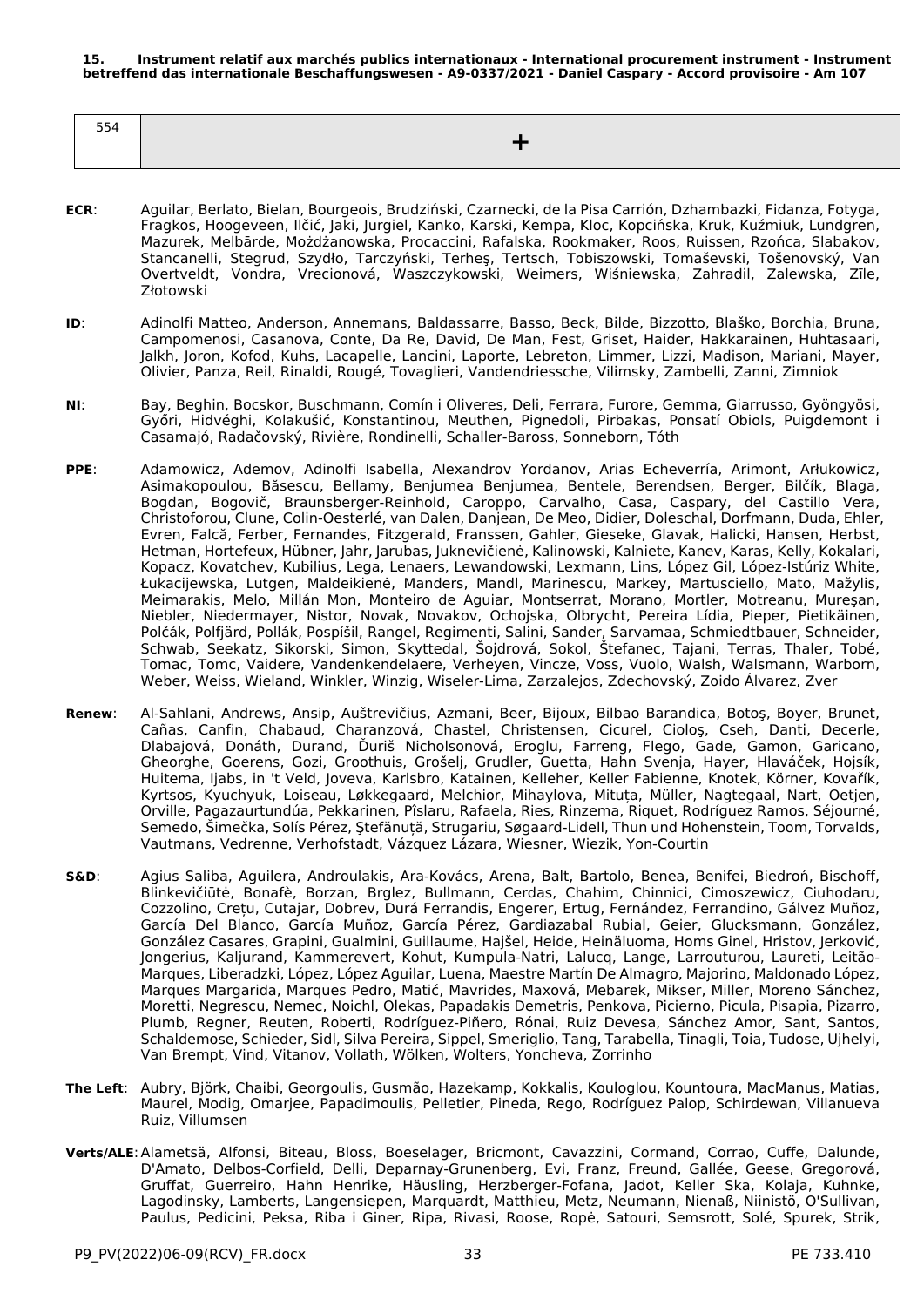|  | - |  |
|--|---|--|
|  |   |  |

- **ID**: Gancia, de Graaff, Krah
- **NI**: Nikolaou-Alavanos, Papadakis Kostas

**The Left**: Pereira Sandra, Pimenta Lopes

**ECR**: Jurzyca

- **NI**: Uhrík, Ždanoka
- **S&D**: De Basso, Fritzon, Guteland, Incir

**The Left**: Botenga, Daly, Ernst, Georgiou, Kizilyürek, Scholz, Wallace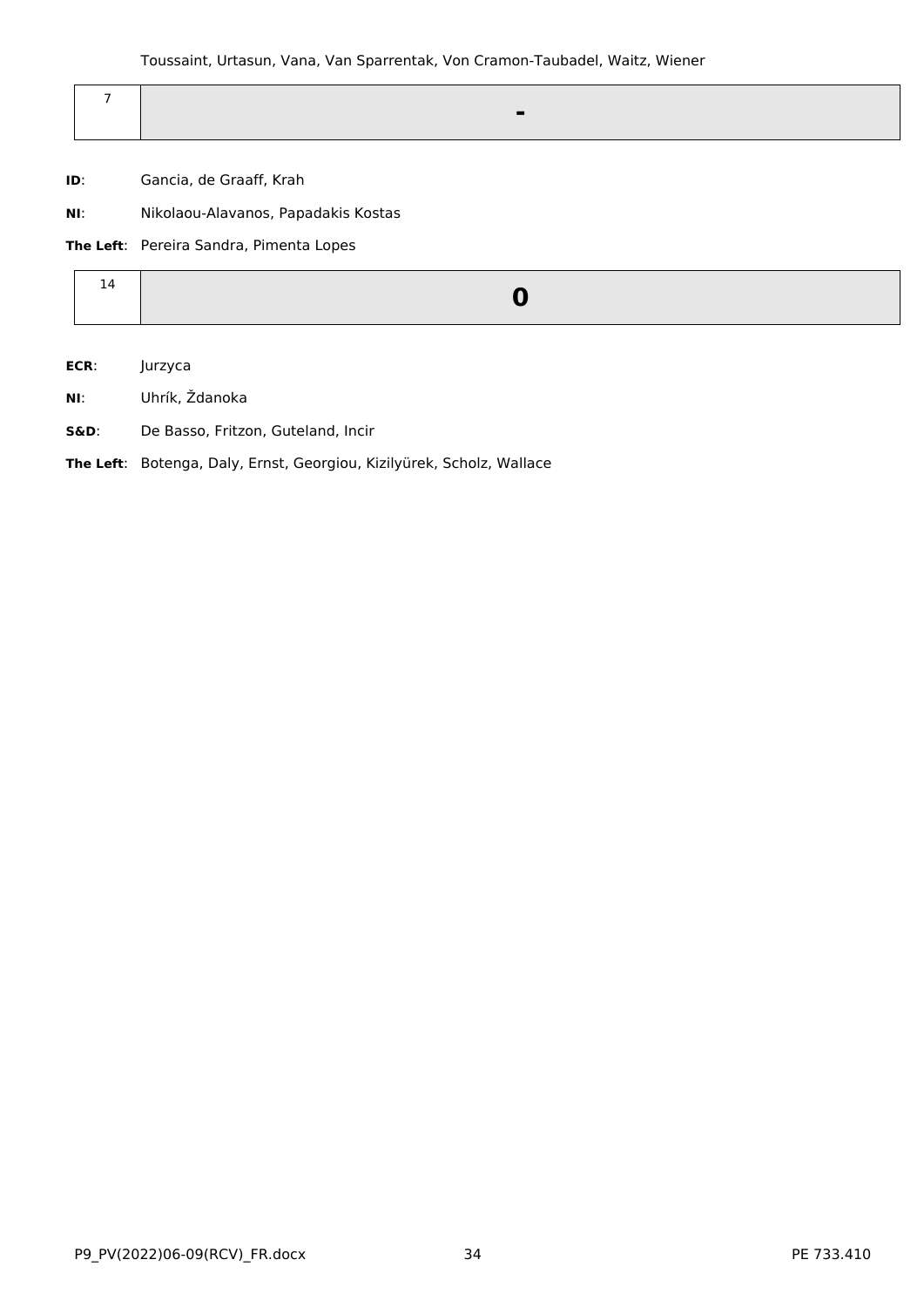<span id="page-34-0"></span>

**ECR**: Karski

**NI**: Bay, Beghin, Buschmann, Comín i Oliveres, Ferrara, Furore, Gemma, Giarrusso, Gyöngyösi, Pignedoli, Pirbakas, Ponsatí Obiols, Puigdemont i Casamajó, Rivière, Rondinelli, Sonneborn, Ždanoka

**Renew**: Eroglu

- **S&D**: Ciuhodaru, Guillaume, Larrouturou, Mebarek, Noichl
- **The Left**: Aubry, Björk, Botenga, Chaibi, Daly, Ernst, Georgiou, Georgoulis, Gusmão, Hazekamp, Kizilyürek, Kokkalis, Kouloglou, Kountoura, MacManus, Matias, Maurel, Modig, Omarjee, Papadimoulis, Pelletier, Pineda, Rego, Rodríguez Palop, Schirdewan, Scholz, Villanueva Ruiz, Villumsen, Wallace
- **Verts/ALE**:Alametsä, Alfonsi, Biteau, Bloss, Boeselager, Bricmont, Cavazzini, Cormand, Corrao, Cuffe, Dalunde, D'Amato, Delbos-Corfield, Delli, Deparnay-Grunenberg, Evi, Franz, Freund, Gallée, Geese, Gregorová, Gruffat, Guerreiro, Hahn Henrike, Häusling, Herzberger-Fofana, Jadot, Keller Ska, Kolaja, Kuhnke, Lagodinsky, Lamberts, Langensiepen, Marquardt, Matthieu, Metz, Neumann, Nienaß, Niinistö, O'Sullivan, Paulus, Pedicini, Peksa, Riba i Giner, Ripa, Rivasi, Roose, Ropė, Satouri, Semsrott, Solé, Spurek, Strik, Toussaint, Urtasun, Vana, Van Sparrentak, Von Cramon-Taubadel, Waitz, Wiener

| $\sim$ $\sim$ $\sim$<br>zou |         |
|-----------------------------|---------|
|                             | -<br>-- |

- **ECR**: Aguilar, Berlato, Bielan, Bourgeois, Brudziński, Czarnecki, de la Pisa Carrión, Dzhambazki, Fidanza, Fotyga, Fragkos, Hoogeveen, Ilčić, Jaki, Jurgiel, Jurzyca, Kanko, Kempa, Kloc, Kopcińska, Kruk, Kuźmiuk, Lundgren, Mazurek, Melbārde, Możdżanowska, Procaccini, Rafalska, Rookmaker, Roos, Ruissen, Rzońca, Slabakov, Stancanelli, Stegrud, Szydło, Tarczyński, Terheş, Tertsch, Tobiszowski, Tomaševski, Tošenovský, Van Overtveldt, Vondra, Vrecionová, Waszczykowski, Weimers, Wiśniewska, Zahradil, Zalewska, Zīle, Złotowski
- **ID**: Anderson, Annemans, Beck, Bilde, Blaško, Bruna, David, De Man, Fest, de Graaff, Griset, Haider, Hakkarainen, Huhtasaari, Jalkh, Joron, Kofod, Krah, Kuhs, Lacapelle, Laporte, Lebreton, Limmer, Madison, Mariani, Mayer, Olivier, Reil, Rougé, Vandendriessche, Vilimsky, Zimniok
- **NI**: Bocskor, Deli, Győri, Hidvéghi, Kolakušić, Konstantinou, Meuthen, Radačovský, Schaller-Baross, Tóth, Uhrík
- **PPE**: Adamowicz, Ademov, Adinolfi Isabella, Alexandrov Yordanov, Arias Echeverría, Arimont, Arłukowicz, Asimakopoulou, Băsescu, Bellamy, Benjumea Benjumea, Bentele, Berendsen, Berger, Bilčík, Blaga, Bogdan, Bogovič, Braunsberger-Reinhold, Caroppo, Carvalho, Casa, Caspary, del Castillo Vera, Christoforou, Clune, Colin-Oesterlé, van Dalen, Danjean, De Meo, Didier, Doleschal, Dorfmann, Duda, Ehler, Evren, Falcă, Ferber, Fernandes, Fitzgerald, Franssen, Gahler, Geuking, Gieseke, Glavak, Halicki, Hansen, Herbst, Hetman, Hölvényi, Hortefeux, Hübner, Jahr, Jarubas, Juknevičienė, Kalinowski, Kalniete, Kanev, Karas, Kelly, Kokalari, Kopacz, Kovatchev, Kubilius, Lega, Lenaers, Lewandowski, Lexmann, Lins, López Gil, López-Istúriz White, Łukacijewska, Lutgen, Maldeikienė, Manders, Mandl, Marinescu, Markey, Martusciello, Mato, Mažylis, Meimarakis, Melo, Millán Mon, Monteiro de Aguiar, Montserrat, Morano, Mortler, Motreanu, Mureşan, Niebler, Niedermayer, Nistor, Novak, Novakov, Ochojska, Olbrycht, Pereira Lídia, Pieper, Pietikäinen, Polčák, Polfjärd, Pollák, Pospíšil, Rangel, Regimenti, Salini, Sander, Sarvamaa, Schmiedtbauer, Schneider, Schwab, Seekatz, Sikorski, Simon, Skyttedal, Šojdrová, Sokol, Štefanec, Tajani, Terras, Thaler, Tobé, Tomac, Tomc, Vaidere, Vandenkendelaere, Verheyen, Vincze, Voss, Vuolo, Walsh, Walsmann, Warborn, Weber, Weiss, Wieland, Winkler, Winzig, Wiseler-Lima, Zarzalejos, Zdechovský, Zoido Álvarez, Zver
- **Renew**: Al-Sahlani, Christensen, Gade, Løkkegaard, Søgaard-Lidell, Wiesner
- **S&D**: Schaldemose, Vind, Yoncheva
- **The Left**: Pereira Sandra, Pimenta Lopes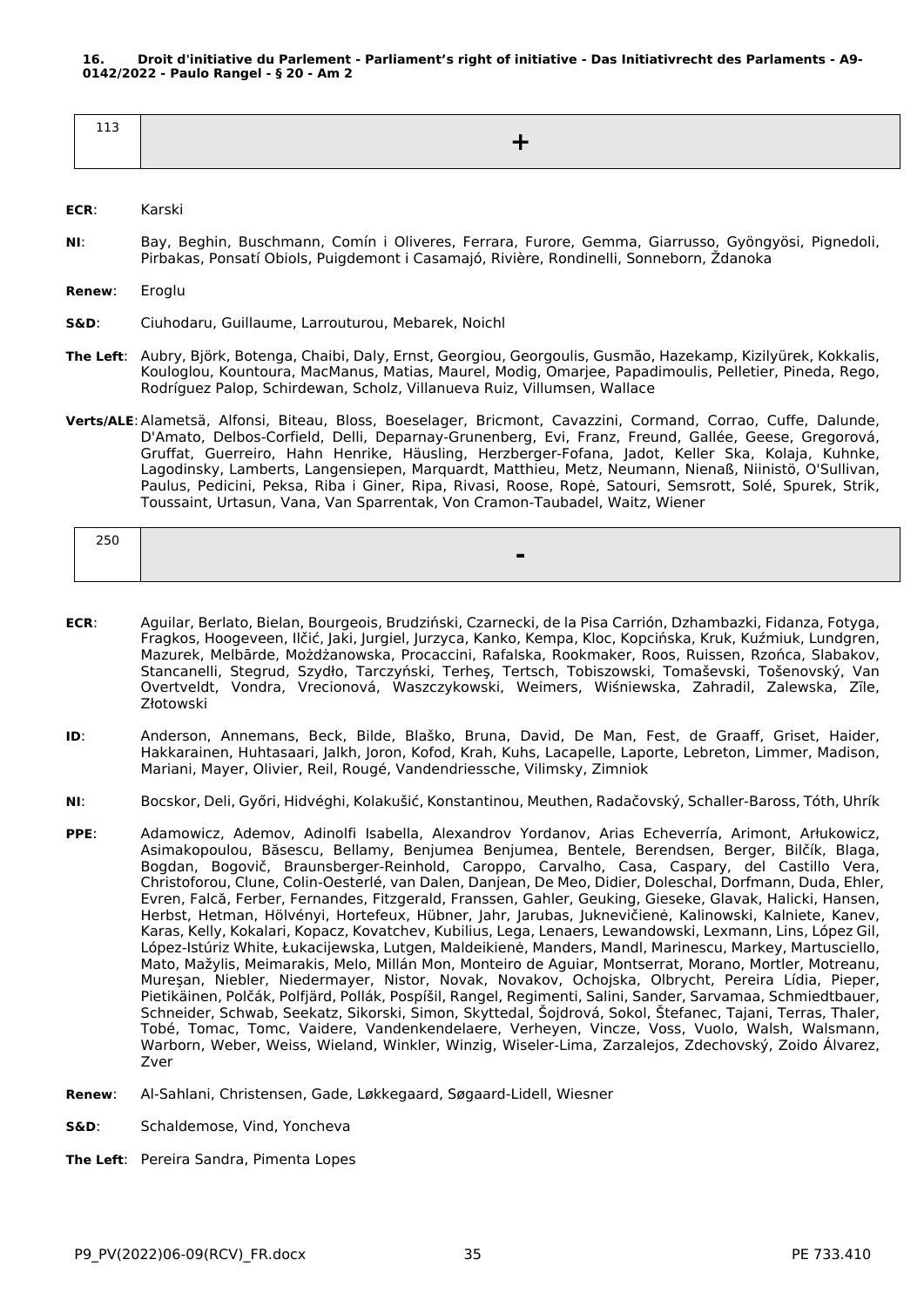- **ID**: Adinolfi Matteo, Baldassarre, Basso, Bizzotto, Borchia, Campomenosi, Casanova, Conte, Da Re, Gancia, Lancini, Lizzi, Panza, Rinaldi, Tovaglieri, Zambelli, Zanni
- **NI**: Nikolaou-Alavanos, Papadakis Kostas
- **Renew**: Andrews, Ansip, Auštrevičius, Azmani, Beer, Bijoux, Bilbao Barandica, Botoş, Boyer, Brunet, Cañas, Canfin, Chabaud, Charanzová, Chastel, Cicurel, Cioloş, Cseh, Danti, Decerle, Dlabajová, Donáth, Durand, Ďuriš Nicholsonová, Farreng, Flego, Gamon, Garicano, Gheorghe, Goerens, Gozi, Groothuis, Grošelj, Grudler, Guetta, Hahn Svenja, Hayer, Hlaváček, Hojsík, Huitema, Ijabs, in 't Veld, Joveva, Karlsbro, Katainen, Kelleher, Keller Fabienne, Knotek, Körner, Kovařík, Kyrtsos, Kyuchyuk, Loiseau, Melchior, Mihaylova, Mituța, Müller, Nagtegaal, Nart, Oetjen, Orville, Pagazaurtundúa, Pekkarinen, Pîslaru, Rafaela, Ries, Rinzema, Riquet, Rodríguez Ramos, Séjourné, Semedo, Šimečka, Solís Pérez, Ştefănuță, Strugariu, Thun und Hohenstein, Toom, Torvalds, Vautmans, Vedrenne, Verhofstadt, Vázquez Lázara, Wiezik, Yon-Courtin
- **S&D**: Agius Saliba, Aguilera, Androulakis, Ara-Kovács, Arena, Balt, Bartolo, Benea, Benifei, Biedroń, Bischoff, Blinkevičiūtė, Bonafè, Borzan, Brglez, Bullmann, Cerdas, Chahim, Chinnici, Cimoszewicz, Cozzolino, Crețu, Cutajar, De Basso, Dobrev, Durá Ferrandis, Engerer, Ertug, Fernández, Ferrandino, Fritzon, Gálvez Muñoz, García Del Blanco, García Muñoz, García Pérez, Gardiazabal Rubial, Geier, Glucksmann, González, González Casares, Grapini, Gualmini, Guteland, Hajšel, Heide, Heinäluoma, Homs Ginel, Hristov, Incir, Jerković, Jongerius, Kaljurand, Kammerevert, Kohut, Kumpula-Natri, Lalucq, Lange, Laureti, Leitão-Marques, Liberadzki, López, López Aguilar, Luena, Maestre Martín De Almagro, Majorino, Maldonado López, Marques Margarida, Marques Pedro, Matić, Mavrides, Maxová, Mikser, Miller, Moreno Sánchez, Moretti, Negrescu, Nemec, Olekas, Papadakis Demetris, Penkova, Picierno, Picula, Pisapia, Pizarro, Plumb, Regner, Reuten, Roberti, Rodríguez-Piñero, Rónai, Ruiz Devesa, Sánchez Amor, Sant, Santos, Schieder, Sidl, Silva Pereira, Sippel, Smeriglio, Tang, Tarabella, Tinagli, Toia, Tudose, Ujhelyi, Van Brempt, Vitanov, Vollath, Wölken, Wolters, Zorrinho

| $\blacksquare$ | Raphaël Glucksmann |
|----------------|--------------------|
| $\blacksquare$ | Karol Karski       |
|                |                    |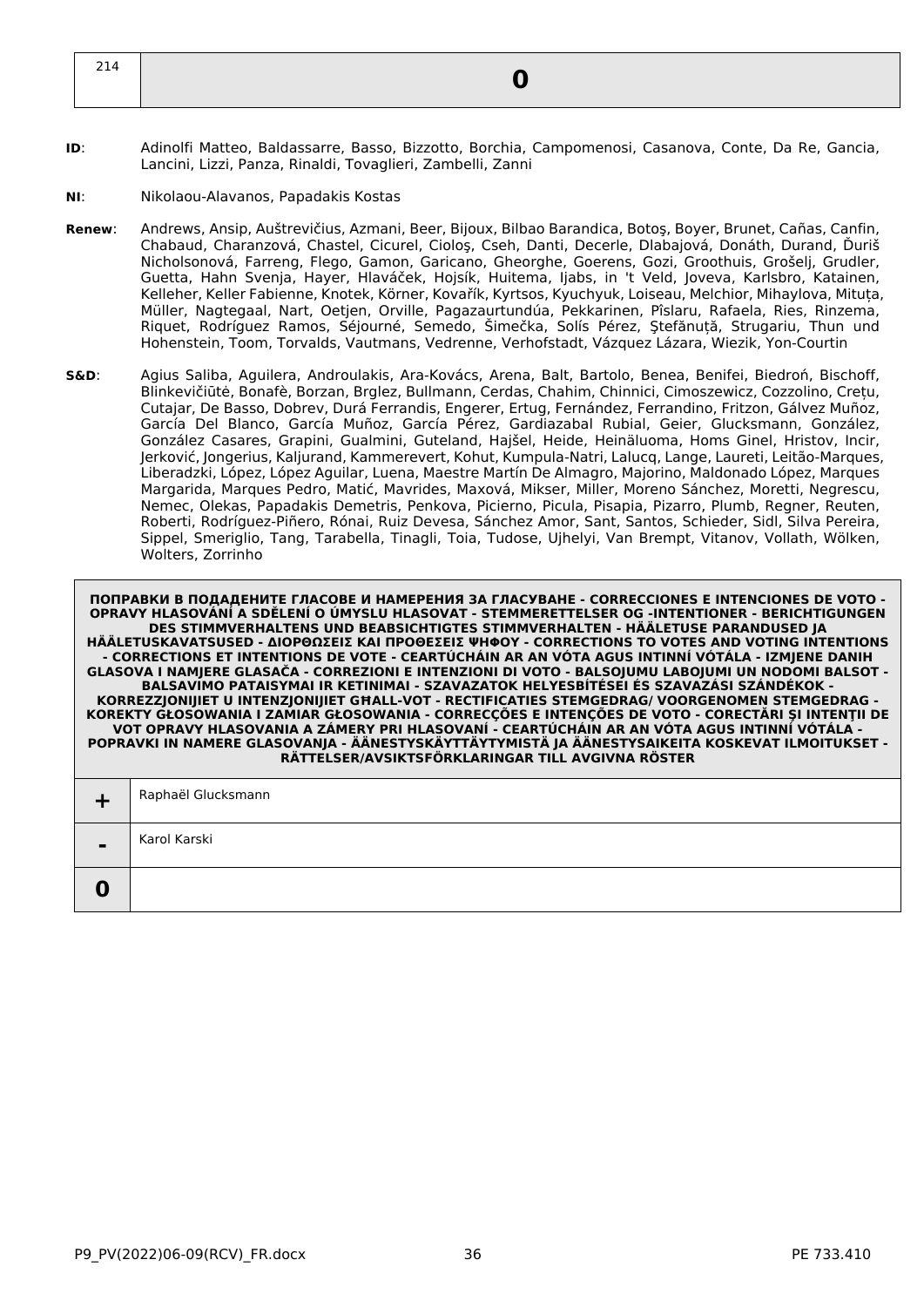| ، הו<br>−∠∪<br>$\sim$ |  |
|-----------------------|--|
|                       |  |

# **ECR**: Slabakov

- **NI**: Beghin, Buschmann, Comín i Oliveres, Ferrara, Furore, Gemma, Giarrusso, Gyöngyösi, Konstantinou, Pignedoli, Ponsatí Obiols, Puigdemont i Casamajó, Rondinelli, Sonneborn, Ždanoka
- **PPE**: Adamowicz, Ademov, Adinolfi Isabella, Alexandrov Yordanov, Arias Echeverría, Arimont, Arłukowicz, Asimakopoulou, Băsescu, Bellamy, Benjumea Benjumea, Bentele, Berendsen, Berger, Bilčík, Blaga, Bogdan, Bogovič, Braunsberger-Reinhold, Caroppo, Carvalho, Casa, Caspary, Christoforou, Clune, Colin-Oesterlé, Danjean, De Meo, Didier, Doleschal, Dorfmann, Duda, Ehler, Evren, Ferber, Fernandes, Fitzgerald, Franssen, Gahler, Geuking, Gieseke, Glavak, Halicki, Hansen, Herbst, Hetman, Hortefeux, Hübner, Jahr, Jarubas, Juknevičienė, Kalinowski, Kalniete, Kanev, Karas, Kelly, Kopacz, Kovatchev, Kubilius, Lenaers, Lins, López Gil, López-Istúriz White, Łukacijewska, Lutgen, Maldeikienė, Manders, Marinescu, Markey, Martusciello, Mato, Mažylis, Meimarakis, Melo, Millán Mon, Monteiro de Aguiar, Montserrat, Mortler, Motreanu, Mureşan, Niebler, Niedermayer, Nistor, Novak, Novakov, Ochojska, Olbrycht, Pereira Lídia, Pieper, Pietikäinen, Polčák, Pollák, Pospíšil, Rangel, Regimenti, Salini, Sander, Sarvamaa, Schmiedtbauer, Schneider, Schwab, Seekatz, Sikorski, Simon, Sokol, Štefanec, Tajani, Terras, Thaler, Tomac, Tomc, Vaidere, Vandenkendelaere, Verheyen, Vincze, Voss, Vuolo, Walsh, Walsmann, Weber, Weiss, Winkler, Winzig, Wiseler-Lima, Zarzalejos, Zoido Álvarez, Zver
- **Renew**: Andrews, Ansip, Auštrevičius, Beer, Bijoux, Bilbao Barandica, Botoş, Boyer, Brunet, Cañas, Canfin, Chabaud, Charanzová, Chastel, Cicurel, Cioloş, Cseh, Danti, Decerle, Dlabajová, Donáth, Durand, Ďuriš Nicholsonová, Eroglu, Farreng, Flego, Gamon, Garicano, Gheorghe, Goerens, Gozi, Grošelj, Grudler, Guetta, Hahn Svenja, Hayer, Hojsík, Ijabs, in 't Veld, Joveva, Karlsbro, Katainen, Kelleher, Keller Fabienne, Körner, Kyrtsos, Kyuchyuk, Loiseau, Melchior, Mihaylova, Mituța, Müller, Nart, Oetjen, Orville, Pagazaurtundúa, Pîslaru, Rafaela, Ries, Riquet, Rodríguez Ramos, Séjourné, Semedo, Šimečka, Solís Pérez, Ştefănuță, Strugariu, Thun und Hohenstein, Toom, Torvalds, Vautmans, Vedrenne, Verhofstadt, Vázquez Lázara, Wiezik, Yon-Courtin
- **S&D**: Agius Saliba, Aguilera, Androulakis, Ara-Kovács, Arena, Balt, Bartolo, Benea, Benifei, Biedroń, Bischoff, Blinkevičiūtė, Bonafè, Borzan, Brglez, Bullmann, Cerdas, Chahim, Chinnici, Cimoszewicz, Ciuhodaru, Cozzolino, Crețu, Cutajar, Dobrev, Durá Ferrandis, Engerer, Ertug, Fernández, Ferrandino, Gálvez Muñoz, García Del Blanco, García Muñoz, García Pérez, Gardiazabal Rubial, Geier, Glucksmann, González, González Casares, Grapini, Gualmini, Guillaume, Hajšel, Heide, Heinäluoma, Homs Ginel, Hristov, Jerković, Jongerius, Kaljurand, Kammerevert, Kohut, Kumpula-Natri, Lalucq, Lange, Larrouturou, Laureti, Leitão-Marques, Liberadzki, López, López Aguilar, Luena, Maestre Martín De Almagro, Majorino, Maldonado López, Marques Margarida, Marques Pedro, Matić, Mavrides, Maxová, Mebarek, Mikser, Miller, Moreno Sánchez, Moretti, Negrescu, Nemec, Noichl, Olekas, Papadakis Demetris, Penkova, Picierno, Picula, Pisapia, Pizarro, Plumb, Regner, Reuten, Roberti, Rodríguez-Piñero, Rónai, Ruiz Devesa, Sánchez Amor, Sant, Santos, Schieder, Sidl, Silva Pereira, Sippel, Smeriglio, Tang, Tarabella, Tinagli, Toia, Tudose, Ujhelyi, Van Brempt, Vitanov, Vollath, Wölken, Wolters, Yoncheva, Zorrinho
- **The Left**: Aubry, Björk, Botenga, Chaibi, Daly, Ernst, Georgoulis, Gusmão, Hazekamp, Kizilyürek, Kokkalis, Kouloglou, Kountoura, MacManus, Matias, Maurel, Modig, Omarjee, Papadimoulis, Pelletier, Pineda, Rego, Rodríguez Palop, Schirdewan, Scholz, Villanueva Ruiz, Villumsen, Wallace
- **Verts/ALE**:Alametsä, Alfonsi, Biteau, Bloss, Boeselager, Bricmont, Cavazzini, Cormand, Corrao, Cuffe, Dalunde, D'Amato, Delbos-Corfield, Delli, Deparnay-Grunenberg, Evi, Franz, Freund, Gallée, Geese, Gregorová, Gruffat, Guerreiro, Hahn Henrike, Häusling, Herzberger-Fofana, Jadot, Keller Ska, Kolaja, Kuhnke, Lagodinsky, Lamberts, Langensiepen, Marquardt, Matthieu, Metz, Neumann, Nienaß, Niinistö, O'Sullivan, Paulus, Pedicini, Peksa, Riba i Giner, Ripa, Rivasi, Roose, Ropė, Satouri, Semsrott, Solé, Spurek, Strik, Toussaint, Urtasun, Vana, Van Sparrentak, Von Cramon-Taubadel, Waitz, Wiener

| -- |  |
|----|--|
|    |  |
|    |  |

**ECR**: Aguilar, Berlato, Bielan, Bourgeois, Brudziński, Czarnecki, de la Pisa Carrión, Dzhambazki, Fidanza, Fotyga, Hoogeveen, Ilčić, Jaki, Jurgiel, Jurzyca, Kanko, Karski, Kempa, Kloc, Kopcińska, Kruk, Kuźmiuk, Lundgren, Mazurek, Możdżanowska, Procaccini, Rafalska, Rookmaker, Roos, Ruissen, Rzońca, Stancanelli, Stegrud, Szydło, Tarczyński, Terheş, Tertsch, Tobiszowski, Tomaševski, Tošenovský, Van Overtveldt, Vondra, Vrecionová, Waszczykowski, Weimers, Wiśniewska, Zahradil, Zalewska, Zīle, Złotowski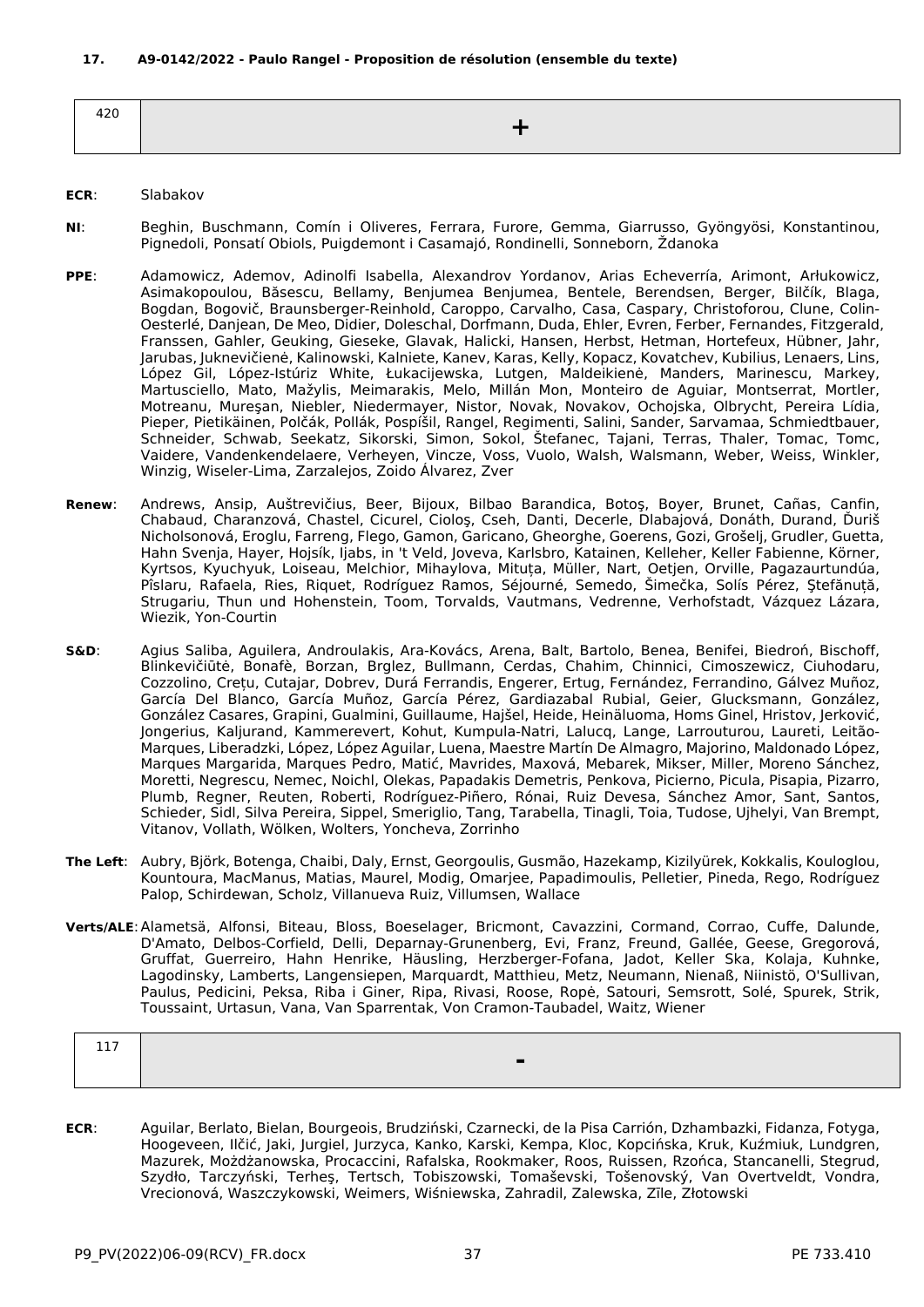- **ID**: Anderson, Annemans, Beck, Bilde, Blaško, Bruna, David, De Man, Fest, de Graaff, Griset, Hakkarainen, Huhtasaari, Jalkh, Joron, Kofod, Krah, Kuhs, Lacapelle, Laporte, Lebreton, Limmer, Madison, Mariani, Reil, Rougé, Vandendriessche, Zimniok
- **NI**: Bocskor, Deli, Győri, Hidvéghi, Kolakušić, Meuthen, Nikolaou-Alavanos, Papadakis Kostas, Radačovský, Schaller-Baross, Tóth, Uhrík
- **PPE**: van Dalen, Falcă, Kokalari, Lega, Polfjärd, Skyttedal, Tobé, Warborn
- **Renew**: Azmani, Christensen, Gade, Groothuis, Huitema, Knotek, Løkkegaard, Nagtegaal, Pekkarinen, Rinzema, Søgaard-Lidell
- **S&D**: De Basso, Fritzon, Guteland, Incir, Schaldemose, Vind

**The Left**: Pereira Sandra, Pimenta Lopes

| $\sim$ $-$<br>-- |  |
|------------------|--|
|                  |  |

- **ECR**: Fragkos, Melbārde
- **ID**: Adinolfi Matteo, Baldassarre, Basso, Bizzotto, Borchia, Campomenosi, Casanova, Conte, Da Re, Gancia, Haider, Lancini, Lizzi, Mayer, Panza, Rinaldi, Tovaglieri, Vilimsky, Zambelli, Zanni
- **NI**: Bay, Pirbakas, Rivière
- **PPE**: Lewandowski, Lexmann, Morano, Šojdrová, Zdechovský
- **Renew**: Al-Sahlani, Hlaváček, Kovařík, Wiesner

**The Left**: Georgiou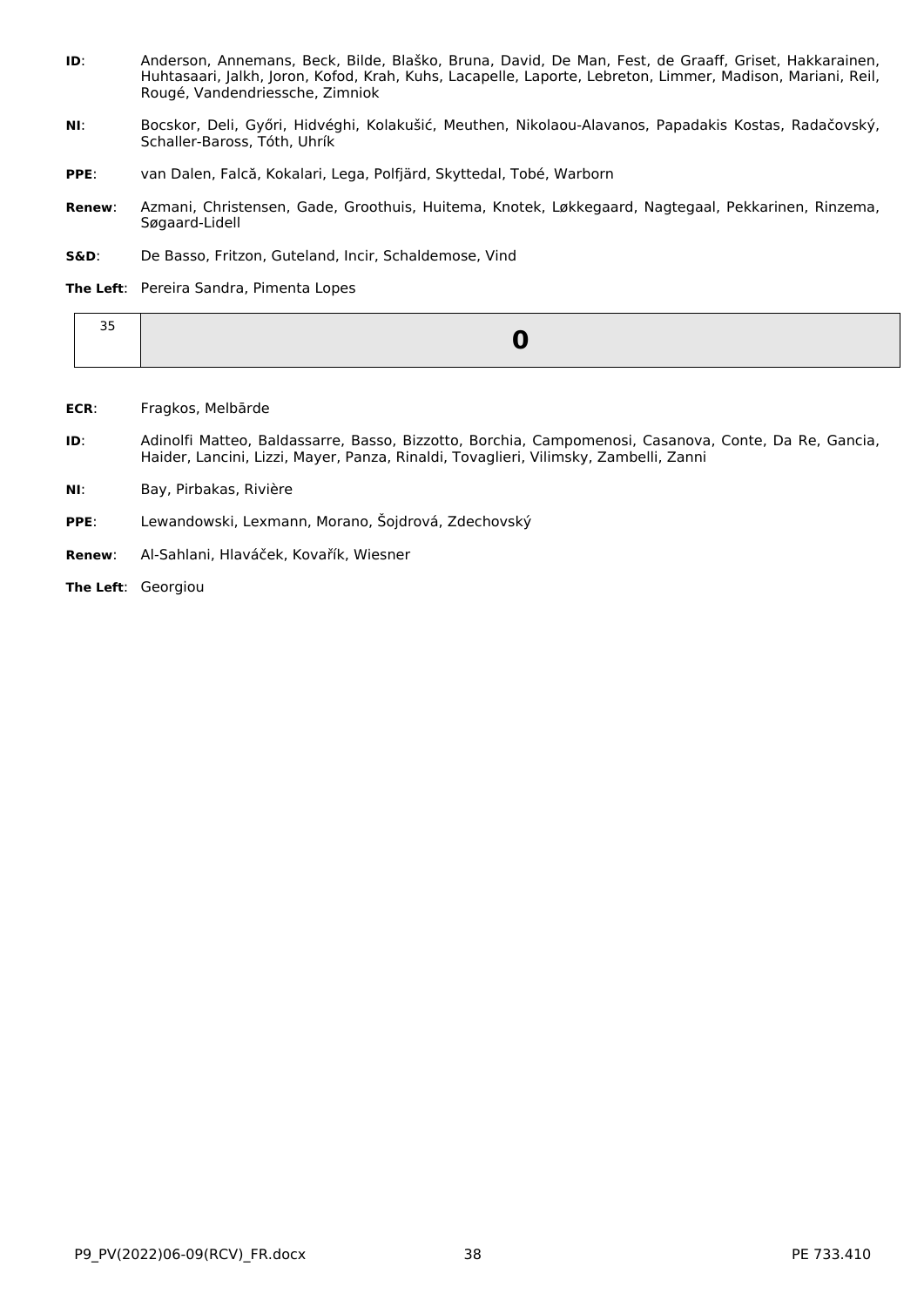**18. Menaces pour le droit à l'avortement dans le monde: démantèlement possible du droit à l'avortement par la Cour suprême des États-Unis - Global threats to abortion rights: the possible overturn of abortion rights in the US by the Supreme Court - Weltweite Bedrohungen des Rechts auf Abtreibung – etwaige Abschaffung des Rechts auf Abtreibung in den USA durch den Obersten Gerichtshof - B9-0299/2022 - Avant le § 1 - Am 3**

| $  -$<br>$- - -$ |  |
|------------------|--|
|                  |  |

- **ECR**: Aguilar, Berlato, Bielan, Brudziński, Czarnecki, de la Pisa Carrión, Dzhambazki, Fidanza, Fotyga, Fragkos, Hoogeveen, Ilčić, Jaki, Jurgiel, Karski, Kempa, Kloc, Kopcińska, Kruk, Kuźmiuk, Lundgren, Mazurek, Możdżanowska, Procaccini, Rafalska, Rookmaker, Roos, Ruissen, Rzońca, Slabakov, Stancanelli, Stegrud, Szydło, Tarczyński, Terheş, Tertsch, Tobiszowski, Tomaševski, Tošenovský, Vondra, Vrecionová, Waszczykowski, Weimers, Wiśniewska, Zahradil, Zalewska, Zīle, Złotowski
- **ID**: Adinolfi Matteo, Anderson, Annemans, Baldassarre, Basso, Beck, Bilde, Bizzotto, Blaško, Borchia, Bruna, Campomenosi, Casanova, Conte, Da Re, De Man, Fest, Gancia, de Graaff, Griset, Haider, Hakkarainen, Huhtasaari, Jalkh, Joron, Kofod, Krah, Kuhs, Lacapelle, Lancini, Laporte, Lebreton, Limmer, Lizzi, Madison, Mariani, Mayer, Olivier, Panza, Reil, Rinaldi, Rougé, Tovaglieri, Vandendriessche, Vilimsky, Zambelli, Zanni, Zimniok
- **NI**: Bay, Konstantinou, Meuthen, Pirbakas, Radačovský, Rivière, Uhrík
- **PPE**: Arias Echeverría, Bellamy, Benjumea Benjumea, Caroppo, del Castillo Vera, van Dalen, Kefalogiannis, Lexmann, López Gil, López-Istúriz White, Mato, Millán Mon, Montserrat, Pieper, Salini, Sokol, Vuolo, Zarzalejos, Zoido Álvarez

| 122<br>425 |  |
|------------|--|
|            |  |
|            |  |

- **NI**: Beghin, Bocskor, Buschmann, Comín i Oliveres, Deli, Ferrara, Furore, Gemma, Giarrusso, Gyöngyösi, Győri, Hidvéghi, Pignedoli, Ponsatí Obiols, Puigdemont i Casamajó, Rondinelli, Schaller-Baross, Sonneborn, Tóth, Ždanoka
- **PPE**: Adamowicz, Ademov, Alexandrov Yordanov, Arimont, Arłukowicz, Asimakopoulou, Băsescu, Bentele, Berendsen, Berger, Bilčík, Blaga, Braunsberger-Reinhold, Carvalho, Casa, Caspary, Christoforou, Clune, Colin-Oesterlé, Danjean, Didier, Doleschal, Duda, Ehler, Evren, Falcă, Ferber, Fernandes, Fitzgerald, Franssen, Gahler, Geuking, Gieseke, Glavak, Halicki, Hansen, Herbst, Hetman, Hölvényi, Hortefeux, Hübner, Jahr, Juknevičienė, Kalinowski, Kalniete, Karas, Kelly, Kokalari, Kopacz, Kovatchev, Kubilius, Lega, Lenaers, Lewandowski, Lins, Łukacijewska, Lutgen, Maldeikienė, Manders, Marinescu, Markey, Mažylis, Meimarakis, Melo, Monteiro de Aguiar, Morano, Mortler, Motreanu, Mureşan, Niebler, Niedermayer, Nistor, Novak, Novakov, Ochojska, Pereira Lídia, Pietikäinen, Polčák, Polfjärd, Pospíšil, Rangel, Regimenti, Sander, Sarvamaa, Schneider, Schwab, Seekatz, Sikorski, Simon, Skyttedal, Šojdrová, Štefanec, Terras, Tobé, Tomac, Tomc, Vaidere, Vandenkendelaere, Verheyen, Vincze, Voss, Walsh, Walsmann, Warborn, Weber, Wieland, Winkler, Wiseler-Lima, Zver
- **Renew**: Al-Sahlani, Andrews, Ansip, Auštrevičius, Azmani, Beer, Bijoux, Bilbao Barandica, Botoş, Boyer, Brunet, Cañas, Canfin, Chabaud, Charanzová, Chastel, Christensen, Cicurel, Cioloş, Cseh, Danti, Decerle, Dlabajová, Donáth, Durand, Ďuriš Nicholsonová, Eroglu, Farreng, Flego, Gade, Gamon, Garicano, Gheorghe, Goerens, Gozi, Groothuis, Grošelj, Grudler, Guetta, Hahn Svenja, Hayer, Hlaváček, Hojsík, Huitema, Ijabs, in 't Veld, Joveva, Karlsbro, Katainen, Kelleher, Keller Fabienne, Knotek, Körner, Kovařík, Kyrtsos, Kyuchyuk, Loiseau, Løkkegaard, Melchior, Mihaylova, Mituța, Müller, Nagtegaal, Oetjen, Orville, Pagazaurtundúa, Pekkarinen, Pîslaru, Rafaela, Ries, Rinzema, Riquet, Rodríguez Ramos, Séjourné, Semedo, Šimečka, Solís Pérez, Ştefănuță, Strugariu, Søgaard-Lidell, Thun und Hohenstein, Toom, Torvalds, Vautmans, Vedrenne, Verhofstadt, Vázquez Lázara, Wiesner, Wiezik, Yon-Courtin
- **S&D**: Aguilera, Androulakis, Ara-Kovács, Arena, Balt, Bartolo, Benea, Benifei, Biedroń, Bischoff, Blinkevičiūtė, Bonafè, Borzan, Brglez, Bullmann, Cerdas, Chahim, Chinnici, Cimoszewicz, Ciuhodaru, Cozzolino, Crețu, De Basso, Dobrev, Durá Ferrandis, Engerer, Ertug, Fernández, Ferrandino, Fritzon, Gálvez Muñoz, García Del Blanco, García Muñoz, García Pérez, Gardiazabal Rubial, Geier, Glucksmann, González, González Casares, Grapini, Gualmini, Guillaume, Guteland, Hajšel, Heide, Heinäluoma, Homs Ginel, Hristov, Incir, Jerković, Jongerius, Kaljurand, Kammerevert, Kohut, Kumpula-Natri, Lalucq, Lange, Larrouturou, Laureti, Leitão-Marques, Liberadzki, López, López Aguilar, Luena, Maestre Martín De Almagro, Majorino, Maldonado López, Marques Margarida, Marques Pedro, Matić, Mavrides, Maxová, Mebarek, Mikser, Miller, Moreno Sánchez, Moretti, Negrescu, Nemec, Noichl, Olekas, Papadakis Demetris, Penkova, Picierno, Picula, Pisapia, Pizarro, Plumb, Regner, Reuten, Roberti, Rodríguez-Piñero, Rónai, Ruiz Devesa, Sánchez Amor, Santos, Schaldemose, Schieder, Sidl, Silva Pereira, Sippel, Smeriglio, Tang, Tarabella, Tinagli, Toia, Tudose, Ujhelyi, Van Brempt, Vind, Vitanov, Vollath, Wölken, Wolters, Yoncheva, Zorrinho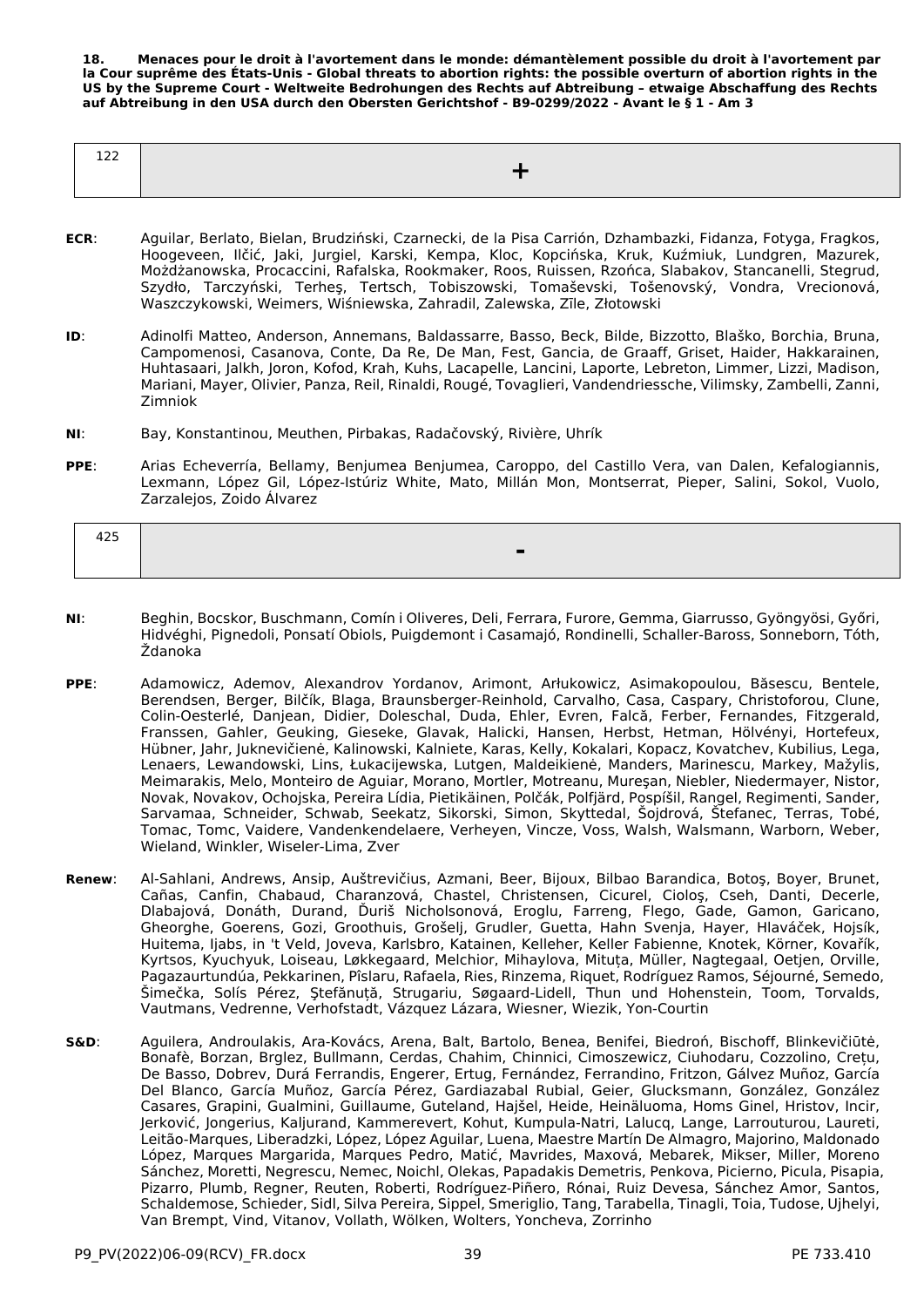- **The Left**: Aubry, Björk, Botenga, Chaibi, Daly, Ernst, Georgiou, Georgoulis, Gusmão, Hazekamp, Kizilyürek, Kokkalis, Kouloglou, Kountoura, MacManus, Matias, Maurel, Modig, Omarjee, Papadimoulis, Pelletier, Pereira Sandra, Pimenta Lopes, Pineda, Rego, Rodríguez Palop, Schirdewan, Scholz, Villanueva Ruiz, Villumsen, Wallace
- **Verts/ALE**:Alametsä, Alfonsi, Biteau, Bloss, Boeselager, Bricmont, Cavazzini, Cormand, Corrao, Cuffe, Dalunde, D'Amato, Delbos-Corfield, Delli, Deparnay-Grunenberg, Evi, Franz, Freund, Gallée, Geese, Gregorová, Gruffat, Guerreiro, Hahn Henrike, Häusling, Herzberger-Fofana, Jadot, Keller Ska, Kolaja, Kuhnke, Lagodinsky, Lamberts, Langensiepen, Marquardt, Matthieu, Metz, Neumann, Nienaß, Niinistö, O'Sullivan, Paulus, Pedicini, Peksa, Riba i Giner, Rivasi, Roose, Ropė, Satouri, Semsrott, Solé, Spurek, Strik, Toussaint, Urtasun, Vana, Van Sparrentak, Von Cramon-Taubadel, Waitz, Wiener

**ECR**: Bourgeois, Jurzyca, Kanko, Melbārde, Van Overtveldt

**NI**: Kolakušić

- **PPE**: Adinolfi Isabella, Bogovič, De Meo, Dorfmann, Kanev, Mandl, Martusciello, Pollák, Schmiedtbauer, Tajani, Thaler, Weiss, Winzig, Zdechovský
- **Renew**: Nart
- **S&D**: Sant

| $\blacksquare$ | Markus Pieper |
|----------------|---------------|
| u              | Lucia Vuolo   |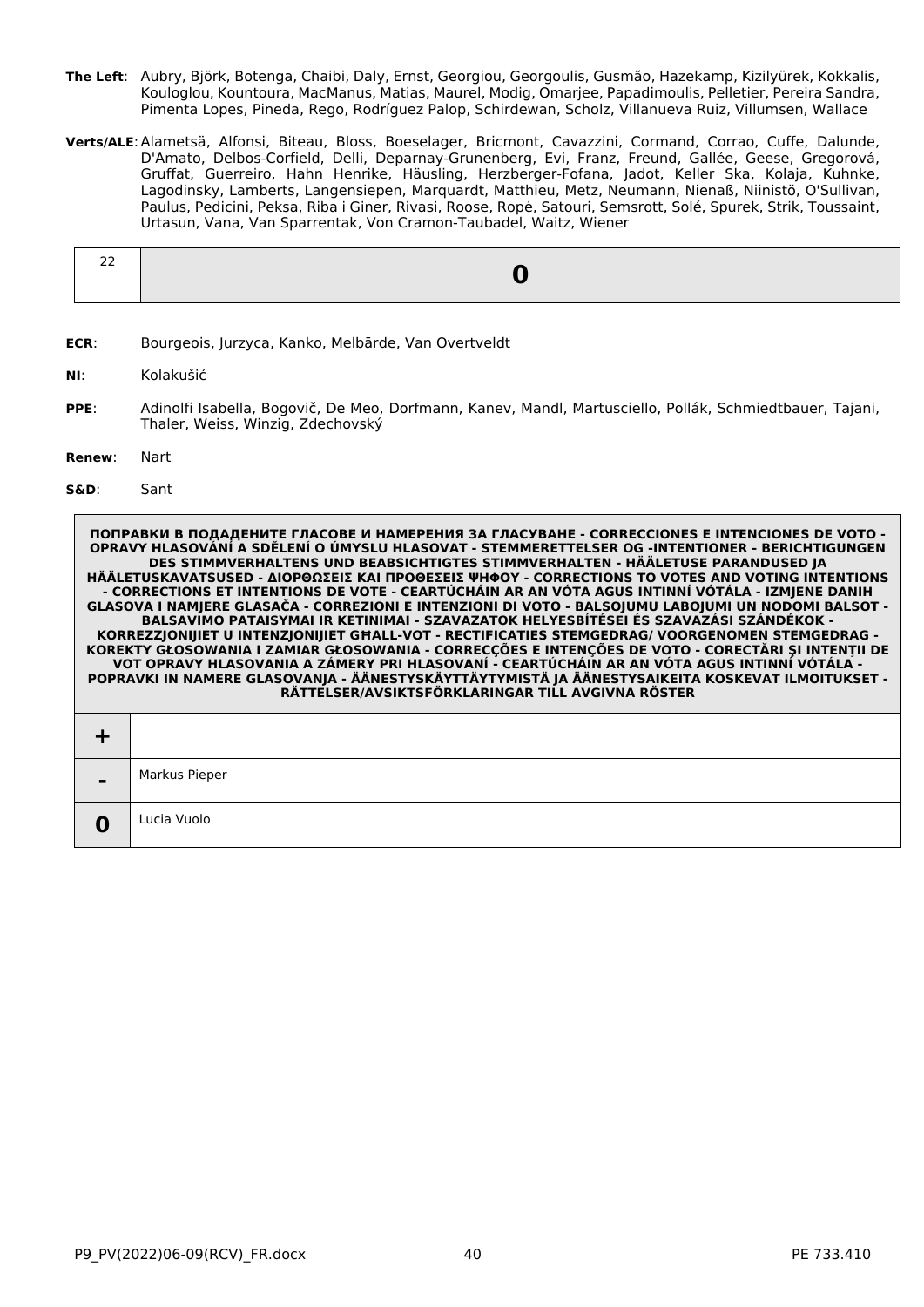| ⊥∠∪ |  |
|-----|--|
|     |  |

- **ECR**: Aguilar, Berlato, Bielan, Brudziński, Czarnecki, de la Pisa Carrión, Dzhambazki, Fidanza, Fotyga, Fragkos, Hoogeveen, Ilčić, Jaki, Jurgiel, Karski, Kempa, Kloc, Kopcińska, Kruk, Kuźmiuk, Lundgren, Mazurek, Możdżanowska, Procaccini, Rafalska, Rookmaker, Roos, Ruissen, Rzońca, Slabakov, Stancanelli, Stegrud, Szydło, Tarczyński, Terheş, Tertsch, Tobiszowski, Tomaševski, Tošenovský, Vondra, Vrecionová, Waszczykowski, Weimers, Wiśniewska, Zahradil, Zalewska, Zīle, Złotowski
- **ID**: Adinolfi Matteo, Anderson, Annemans, Baldassarre, Basso, Beck, Bilde, Bizzotto, Blaško, Borchia, Bruna, Campomenosi, Casanova, Conte, Da Re, David, De Man, Fest, Gancia, de Graaff, Griset, Haider, Hakkarainen, Huhtasaari, Jalkh, Joron, Kofod, Krah, Kuhs, Lacapelle, Lancini, Laporte, Lebreton, Limmer, Lizzi, Madison, Mariani, Mayer, Olivier, Panza, Reil, Rinaldi, Rougé, Tovaglieri, Vandendriessche, Vilimsky, Zambelli, Zanni, Zimniok
- **NI**: Bay, Bocskor, Deli, Győri, Hidvéghi, Meuthen, Pirbakas, Radačovský, Rivière, Schaller-Baross, Tóth, Uhrík
- **PPE**: Bellamy, Benjumea Benjumea, Caroppo, van Dalen, Danjean, Geuking, Hölvényi, Kefalogiannis, Lexmann, Mandl, Pospíšil, Salini, Šojdrová, Sokol, Tomc, Vincze, Vuolo

| 406 |  |
|-----|--|
|     |  |

- **NI**: Beghin, Buschmann, Comín i Oliveres, Ferrara, Furore, Gemma, Giarrusso, Gyöngyösi, Konstantinou, Pignedoli, Ponsatí Obiols, Puigdemont i Casamajó, Rondinelli, Sonneborn, Ždanoka
- **PPE**: Ademov, Alexandrov Yordanov, Arimont, Arłukowicz, Asimakopoulou, Băsescu, Bentele, Berendsen, Berger, Bilčík, Blaga, Bogovič, Braunsberger-Reinhold, Carvalho, Casa, Caspary, Christoforou, Clune, Colin-Oesterlé, Didier, Doleschal, Duda, Ehler, Evren, Falcă, Ferber, Fernandes, Fitzgerald, Gahler, Gieseke, Glavak, Halicki, Hansen, Herbst, Hetman, Hortefeux, Hübner, Jahr, Juknevičienė, Kalinowski, Kalniete, Karas, Kelly, Kokalari, Kopacz, Kovatchev, Kubilius, Lega, Lenaers, Lewandowski, Lins, Łukacijewska, Lutgen, Maldeikienė, Manders, Marinescu, Markey, Mažylis, Meimarakis, Melo, Monteiro de Aguiar, Morano, Mortler, Motreanu, Mureşan, Niebler, Niedermayer, Nistor, Novak, Novakov, Ochojska, Pereira Lídia, Pietikäinen, Polčák, Polfjärd, Rangel, Regimenti, Sander, Schneider, Schwab, Seekatz, Sikorski, Simon, Skyttedal, Štefanec, Tobé, Tomac, Vaidere, Verheyen, Voss, Walsh, Walsmann, Warborn, Weber, Wieland, Winkler, Wiseler-Lima
- **Renew**: Al-Sahlani, Andrews, Ansip, Auštrevičius, Azmani, Beer, Bijoux, Bilbao Barandica, Botoş, Boyer, Brunet, Cañas, Canfin, Chabaud, Charanzová, Chastel, Christensen, Cicurel, Cioloş, Cseh, Danti, Decerle, Dlabajová, Donáth, Durand, Ďuriš Nicholsonová, Eroglu, Farreng, Flego, Gade, Gamon, Garicano, Gheorghe, Goerens, Gozi, Groothuis, Grošelj, Grudler, Guetta, Hahn Svenja, Hayer, Hlaváček, Hojsík, Huitema, Ijabs, in 't Veld, Joveva, Karlsbro, Katainen, Kelleher, Keller Fabienne, Knotek, Körner, Kovařík, Kyrtsos, Kyuchyuk, Loiseau, Løkkegaard, Melchior, Mihaylova, Mituța, Müller, Nagtegaal, Oetjen, Orville, Pagazaurtundúa, Pekkarinen, Pîslaru, Rafaela, Ries, Rinzema, Riquet, Rodríguez Ramos, Séjourné, Semedo, Šimečka, Solís Pérez, Ştefănuță, Strugariu, Søgaard-Lidell, Thun und Hohenstein, Toom, Torvalds, Vautmans, Vedrenne, Verhofstadt, Vázquez Lázara, Wiesner, Wiezik, Yon-Courtin
- **S&D**: Aguilera, Androulakis, Ara-Kovács, Arena, Balt, Bartolo, Benea, Benifei, Biedroń, Bischoff, Blinkevičiūtė, Bonafè, Borzan, Brglez, Bullmann, Cerdas, Chahim, Chinnici, Cimoszewicz, Ciuhodaru, Cozzolino, Crețu, De Basso, Dobrev, Durá Ferrandis, Engerer, Ertug, Fernández, Ferrandino, Fritzon, Gálvez Muñoz, García Del Blanco, García Muñoz, García Pérez, Gardiazabal Rubial, Geier, Glucksmann, González, González Casares, Grapini, Gualmini, Guillaume, Guteland, Hajšel, Heide, Heinäluoma, Homs Ginel, Hristov, Incir, Jerković, Jongerius, Kaljurand, Kammerevert, Kohut, Kumpula-Natri, Lalucq, Lange, Larrouturou, Laureti, Leitão-Marques, Liberadzki, López, López Aguilar, Luena, Maestre Martín De Almagro, Majorino, Maldonado López, Marques Margarida, Marques Pedro, Matić, Mavrides, Maxová, Mebarek, Mikser, Miller, Moreno Sánchez, Moretti, Negrescu, Nemec, Noichl, Olekas, Papadakis Demetris, Penkova, Picierno, Picula, Pisapia, Pizarro, Plumb, Regner, Reuten, Roberti, Rodríguez-Piñero, Rónai, Ruiz Devesa, Sánchez Amor, Santos, Schaldemose, Schieder, Sidl, Silva Pereira, Sippel, Smeriglio, Tang, Tarabella, Tinagli, Toia, Tudose, Ujhelyi, Van Brempt, Vind, Vitanov, Vollath, Wölken, Wolters, Yoncheva, Zorrinho
- **The Left**: Björk, Botenga, Chaibi, Daly, Ernst, Georgiou, Georgoulis, Gusmão, Hazekamp, Kizilyürek, Kokkalis, Kouloglou, Kountoura, MacManus, Matias, Maurel, Modig, Omarjee, Papadimoulis, Pelletier, Pereira Sandra, Pimenta Lopes, Pineda, Rego, Rodríguez Palop, Schirdewan, Scholz, Villanueva Ruiz, Villumsen, Wallace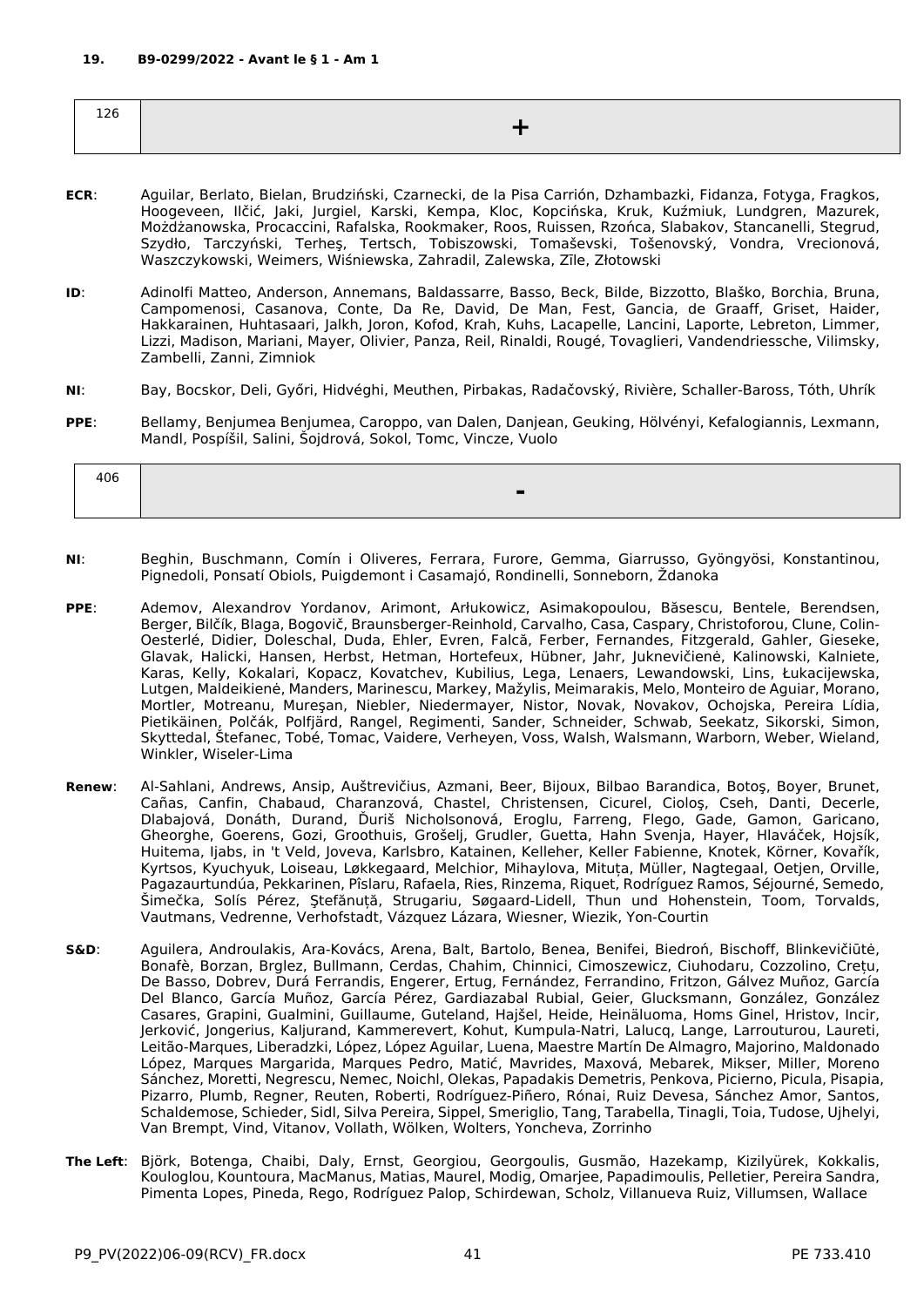**Verts/ALE**:Alametsä, Alfonsi, Biteau, Bloss, Boeselager, Bricmont, Cavazzini, Cormand, Corrao, Cuffe, Dalunde, D'Amato, Delbos-Corfield, Delli, Deparnay-Grunenberg, Evi, Franz, Freund, Gallée, Geese, Gregorová, Guerreiro, Hahn Henrike, Häusling, Herzberger-Fofana, Jadot, Keller Ska, Kolaja, Kuhnke, Lagodinsky, Lamberts, Langensiepen, Marquardt, Matthieu, Metz, Neumann, Nienaß, Niinistö, O'Sullivan, Paulus, Pedicini, Peksa, Riba i Giner, Rivasi, Roose, Ropė, Satouri, Semsrott, Solé, Spurek, Strik, Toussaint, Urtasun, Vana, Van Sparrentak, Von Cramon-Taubadel, Waitz, Wiener

- **ECR**: Bourgeois, Jurzyca, Kanko, Melbārde, Van Overtveldt
- **NI**: Kolakušić, Nikolaou-Alavanos, Papadakis Kostas
- **PPE**: Adinolfi Isabella, Arias Echeverría, del Castillo Vera, De Meo, Dorfmann, Franssen, Kanev, López Gil, López-Istúriz White, Martusciello, Mato, Millán Mon, Montserrat, Pollák, Sarvamaa, Schmiedtbauer, Tajani, Terras, Thaler, Vandenkendelaere, Weiss, Winzig, Zarzalejos, Zdechovský, Zoido Álvarez, Zver
- **Renew**: Nart
- **S&D**: Sant

| $\blacksquare$ |             |  |
|----------------|-------------|--|
|                | Lucia Vuolo |  |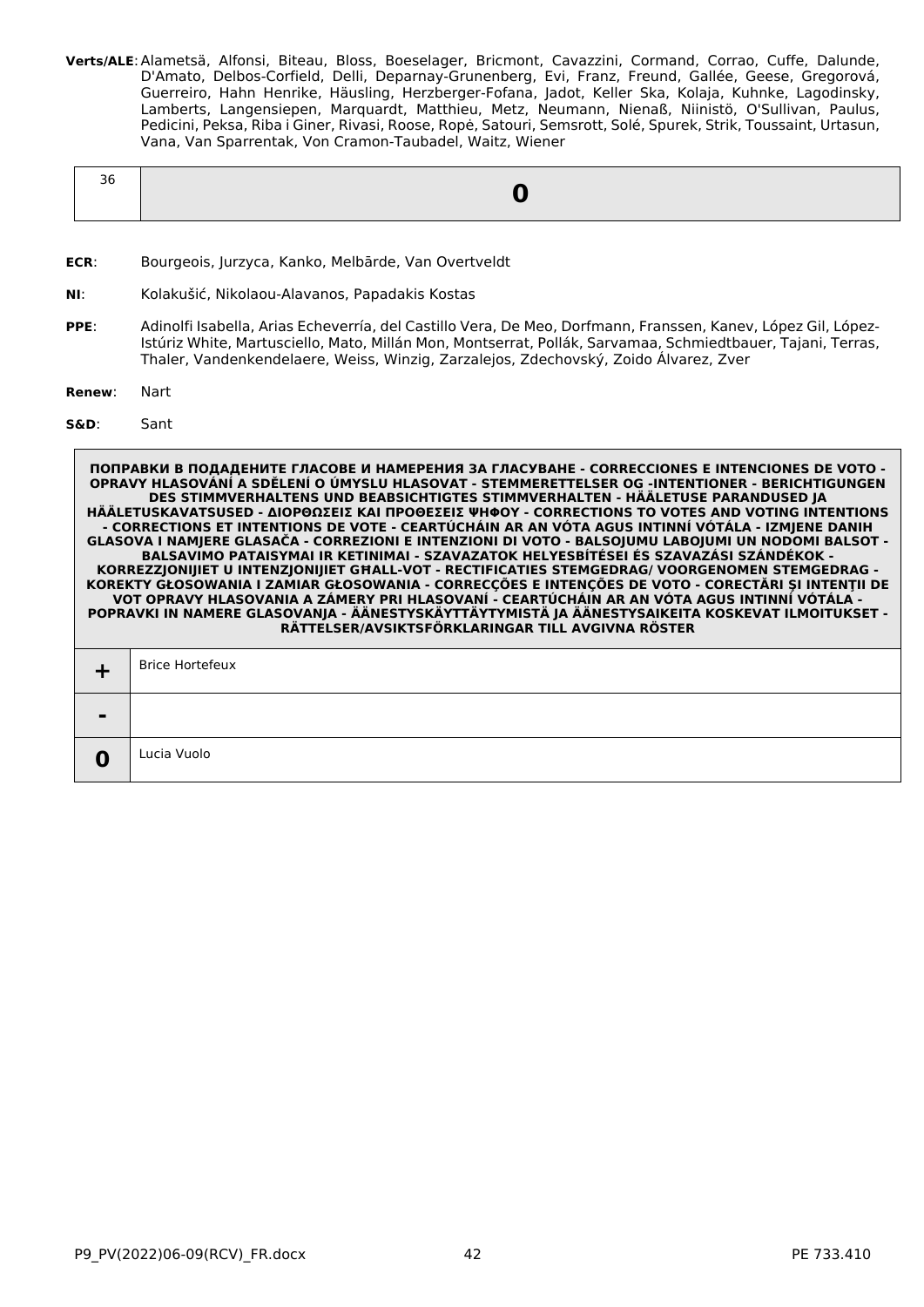| $\sim$ $\sim$<br>$\mathbf{u}$<br>120 |  |
|--------------------------------------|--|
|                                      |  |

- **ECR**: Aguilar, Berlato, Bielan, Brudziński, Czarnecki, de la Pisa Carrión, Dzhambazki, Fidanza, Fotyga, Fragkos, Hoogeveen, Ilčić, Jaki, Jurgiel, Karski, Kempa, Kloc, Kopcińska, Kruk, Kuźmiuk, Lundgren, Mazurek, Melbārde, Możdżanowska, Procaccini, Rafalska, Rookmaker, Roos, Ruissen, Rzońca, Slabakov, Stancanelli, Stegrud, Szydło, Tarczyński, Terheş, Tertsch, Tobiszowski, Tomaševski, Tošenovský, Vondra, Vrecionová, Waszczykowski, Weimers, Wiśniewska, Zahradil, Zalewska, Zīle, Złotowski
- **ID**: Adinolfi Matteo, Anderson, Annemans, Baldassarre, Basso, Beck, Bilde, Bizzotto, Blaško, Bruna, Casanova, Conte, Da Re, De Man, Fest, de Graaff, Griset, Haider, Hakkarainen, Huhtasaari, Jalkh, Joron, Kofod, Krah, Kuhs, Lacapelle, Lancini, Laporte, Lebreton, Limmer, Lizzi, Madison, Mariani, Mayer, Olivier, Panza, Reil, Rinaldi, Rougé, Tovaglieri, Vandendriessche, Vilimsky, Zambelli, Zanni, Zimniok
- **NI**: Bay, Bocskor, Deli, Győri, Hidvéghi, Meuthen, Pirbakas, Radačovský, Rivière, Schaller-Baross, Tóth, Uhrík
- **PPE**: Adinolfi Isabella, Arias Echeverría, Bellamy, Benjumea Benjumea, Bogovič, Caroppo, del Castillo Vera, van Dalen, De Meo, Dorfmann, Geuking, Hölvényi, Kefalogiannis, Lexmann, López Gil, López-Istúriz White, Mandl, Martusciello, Mato, Millán Mon, Montserrat, Pollák, Regimenti, Salini, Šojdrová, Sokol, Tajani, Tomc, Vincze, Vuolo, Zarzalejos, Zoido Álvarez

| 405 |                                    |
|-----|------------------------------------|
|     | -<br>−<br>$\overline{\phantom{0}}$ |

- **NI**: Beghin, Buschmann, Comín i Oliveres, Ferrara, Furore, Gemma, Giarrusso, Gyöngyösi, Konstantinou, Nikolaou-Alavanos, Papadakis Kostas, Pignedoli, Ponsatí Obiols, Puigdemont i Casamajó, Rondinelli, Sonneborn, Ždanoka
- **PPE**: Adamowicz, Ademov, Alexandrov Yordanov, Arimont, Arłukowicz, Asimakopoulou, Băsescu, Bentele, Berendsen, Berger, Bilčík, Blaga, Braunsberger-Reinhold, Carvalho, Casa, Caspary, Christoforou, Clune, Colin-Oesterlé, Danjean, Didier, Doleschal, Duda, Ehler, Evren, Falcă, Ferber, Fernandes, Fitzgerald, Franssen, Gahler, Gieseke, Glavak, Halicki, Hansen, Herbst, Hetman, Hortefeux, Hübner, Jahr, Juknevičienė, Kalinowski, Kalniete, Karas, Kelly, Kokalari, Kopacz, Kovatchev, Kubilius, Lega, Lenaers, Lewandowski, Lins, Łukacijewska, Lutgen, Maldeikienė, Manders, Marinescu, Markey, Mažylis, Meimarakis, Melo, Monteiro de Aguiar, Morano, Mortler, Motreanu, Mureşan, Niedermayer, Nistor, Novak, Ochojska, Pereira Lídia, Pietikäinen, Polčák, Polfjärd, Rangel, Sander, Schneider, Schwab, Seekatz, Sikorski, Simon, Skyttedal, Štefanec, Tobé, Tomac, Vaidere, Vandenkendelaere, Verheyen, Voss, Walsh, Walsmann, Warborn, Weber, Weiss, Wieland, Winkler, Wiseler-Lima
- **Renew**: Al-Sahlani, Andrews, Ansip, Auštrevičius, Azmani, Beer, Bijoux, Bilbao Barandica, Botoş, Brunet, Cañas, Canfin, Chabaud, Charanzová, Chastel, Christensen, Cicurel, Cioloş, Cseh, Danti, Decerle, Dlabajová, Donáth, Durand, Ďuriš Nicholsonová, Eroglu, Farreng, Flego, Gade, Gamon, Garicano, Gheorghe, Goerens, Gozi, Groothuis, Grošelj, Grudler, Guetta, Hahn Svenja, Hayer, Hojsík, Huitema, Ijabs, in 't Veld, Joveva, Karlsbro, Katainen, Kelleher, Keller Fabienne, Knotek, Körner, Kovařík, Kyrtsos, Kyuchyuk, Loiseau, Løkkegaard, Melchior, Mihaylova, Mituța, Müller, Nagtegaal, Oetjen, Orville, Pîslaru, Rafaela, Ries, Rinzema, Riquet, Rodríguez Ramos, Séjourné, Semedo, Šimečka, Solís Pérez, Ştefănuță, Strugariu, Søgaard-Lidell, Thun und Hohenstein, Toom, Torvalds, Vautmans, Verhofstadt, Vázquez Lázara, Wiesner, Wiezik, Yon-Courtin
- **S&D**: Aguilera, Androulakis, Ara-Kovács, Arena, Balt, Bartolo, Benea, Benifei, Biedroń, Bischoff, Blinkevičiūtė, Bonafè, Borzan, Brglez, Bullmann, Cerdas, Chahim, Chinnici, Cimoszewicz, Ciuhodaru, Cozzolino, Crețu, De Basso, Dobrev, Durá Ferrandis, Engerer, Ertug, Fernández, Ferrandino, Fritzon, Gálvez Muñoz, García Del Blanco, García Muñoz, García Pérez, Gardiazabal Rubial, Geier, Glucksmann, González, González Casares, Grapini, Gualmini, Guillaume, Guteland, Hajšel, Heide, Heinäluoma, Homs Ginel, Hristov, Incir, Jerković, Jongerius, Kaljurand, Kammerevert, Kohut, Kumpula-Natri, Lalucq, Lange, Larrouturou, Laureti, Leitão-Marques, Liberadzki, López, López Aguilar, Luena, Maestre Martín De Almagro, Majorino, Maldonado López, Marques Margarida, Marques Pedro, Matić, Mavrides, Maxová, Mebarek, Mikser, Miller, Moreno Sánchez, Moretti, Negrescu, Nemec, Noichl, Olekas, Papadakis Demetris, Penkova, Picierno, Picula, Pisapia, Pizarro, Plumb, Regner, Reuten, Roberti, Rodríguez-Piñero, Rónai, Ruiz Devesa, Sánchez Amor, Santos, Schaldemose, Schieder, Sidl, Silva Pereira, Sippel, Smeriglio, Tang, Tarabella, Tinagli, Toia, Tudose, Ujhelyi, Van Brempt, Vind, Vitanov, Vollath, Wölken, Wolters, Yoncheva, Zorrinho
- **The Left**: Aubry, Björk, Botenga, Chaibi, Daly, Ernst, Georgiou, Georgoulis, Gusmão, Hazekamp, Kizilyürek, Kokkalis, Kouloglou, Kountoura, MacManus, Matias, Maurel, Modig, Omarjee, Papadimoulis, Pelletier, Pereira Sandra,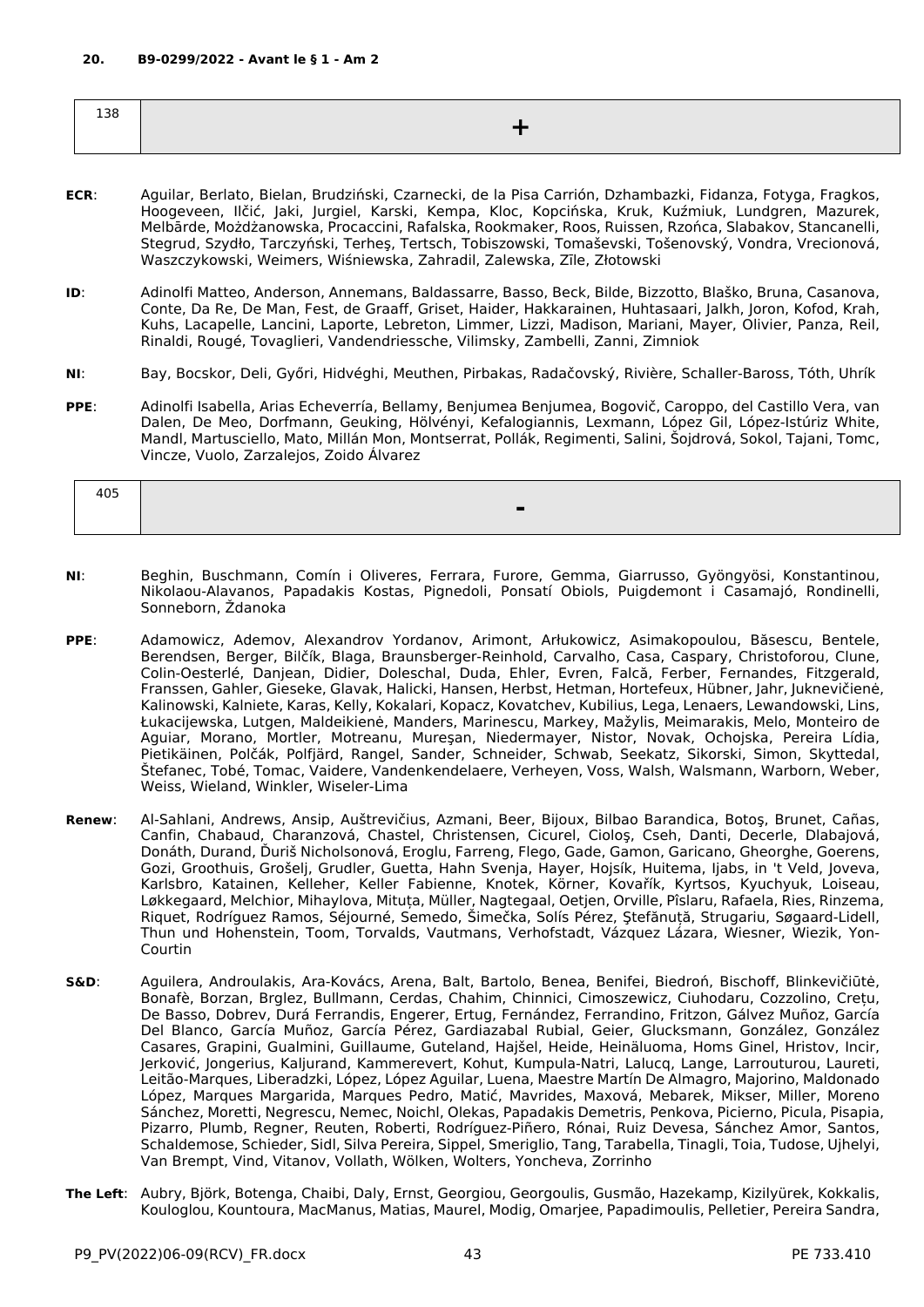Pimenta Lopes, Pineda, Rego, Rodríguez Palop, Schirdewan, Scholz, Villanueva Ruiz, Villumsen, Wallace

**Verts/ALE**:Alametsä, Alfonsi, Biteau, Bloss, Boeselager, Bricmont, Cavazzini, Cormand, Corrao, Cuffe, Dalunde, D'Amato, Delbos-Corfield, Delli, Deparnay-Grunenberg, Evi, Franz, Freund, Gallée, Geese, Gregorová, Gruffat, Guerreiro, Hahn Henrike, Häusling, Herzberger-Fofana, Jadot, Keller Ska, Kolaja, Kuhnke, Lagodinsky, Lamberts, Langensiepen, Marquardt, Matthieu, Metz, Neumann, Nienaß, Niinistö, O'Sullivan, Paulus, Pedicini, Peksa, Riba i Giner, Rivasi, Roose, Ropė, Semsrott, Solé, Spurek, Strik, Toussaint, Urtasun, Vana, Van Sparrentak, Von Cramon-Taubadel, Waitz, Wiener

- **ECR**: Bourgeois, Jurzyca, Kanko, Van Overtveldt
- **ID**: David
- **NI**: Kolakušić
- **PPE**: Kanev, Novakov, Pieper, Pospíšil, Sarvamaa, Schmiedtbauer, Terras, Thaler, Winzig, Zdechovský, Zver
- **Renew**: Nart

### **S&D**: Sant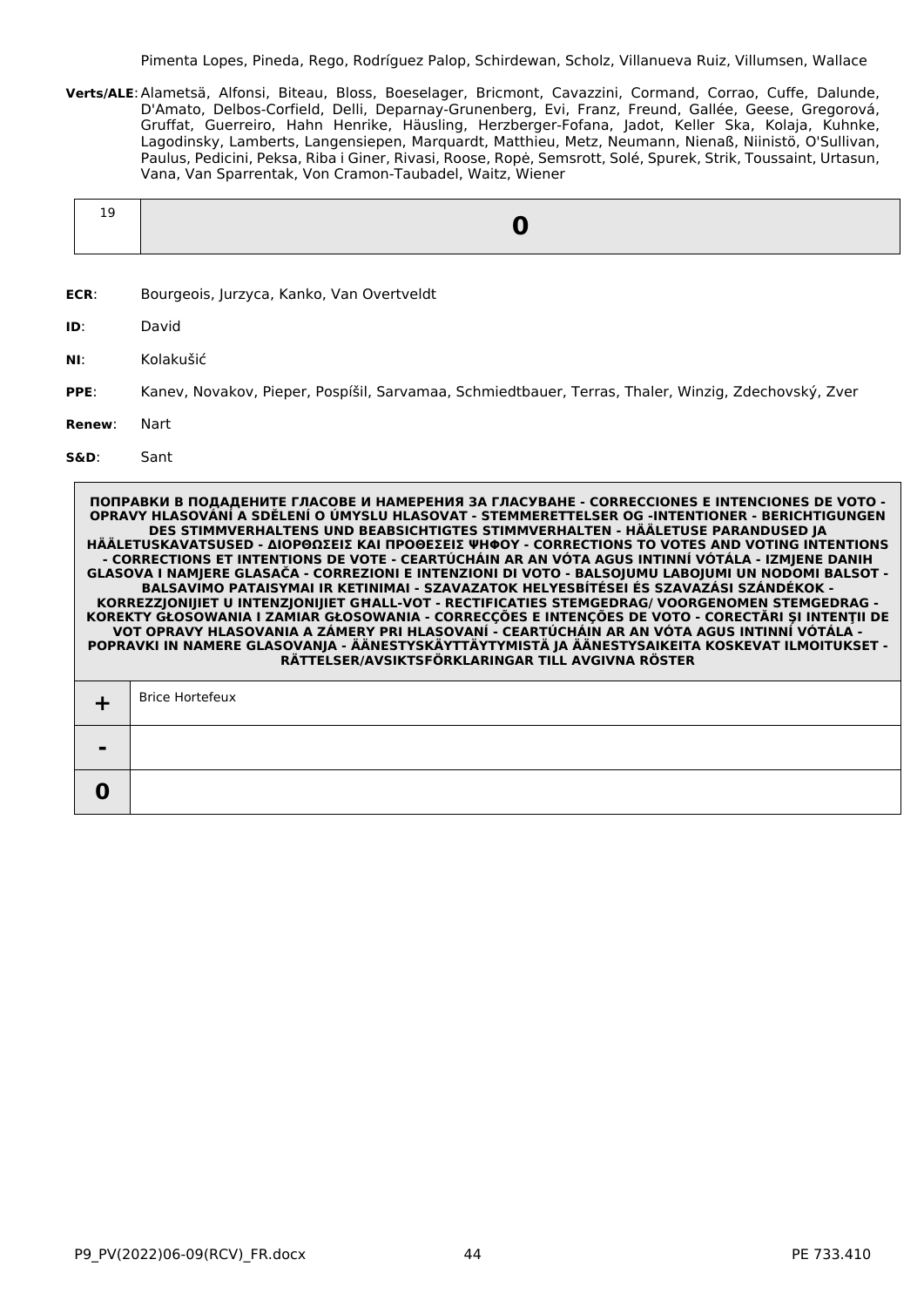| 366 |  |
|-----|--|
|     |  |

- **ECR**: Bourgeois, Jurzyca, Kanko, Lundgren, Tošenovský, Van Overtveldt, Vrecionová, Zahradil
- **ID**: Gancia
- **NI**: Beghin, Buschmann, Comín i Oliveres, Ferrara, Furore, Gemma, Giarrusso, Nikolaou-Alavanos, Papadakis Kostas, Pignedoli, Ponsatí Obiols, Puigdemont i Casamajó, Rondinelli, Sonneborn, Ždanoka
- **PPE**: Adamowicz, Arimont, Arłukowicz, Asimakopoulou, Berendsen, Bilčík, Braunsberger-Reinhold, Carvalho, Christoforou, Clune, Colin-Oesterlé, Didier, Ehler, Evren, Fitzgerald, Franssen, Hansen, Hortefeux, Hübner, Kalniete, Kefalogiannis, Kelly, Kokalari, Kopacz, Lega, Lenaers, Łukacijewska, Lutgen, Manders, Marinescu, Markey, Meimarakis, Morano, Motreanu, Mureşan, Nistor, Ochojska, Pietikäinen, Polfjärd, Sarvamaa, Skyttedal, Tobé, Vaidere, Vandenkendelaere, Walsh, Warborn, Wiseler-Lima
- **Renew**: Al-Sahlani, Andrews, Ansip, Auštrevičius, Azmani, Beer, Bijoux, Bilbao Barandica, Botoş, Boyer, Brunet, Cañas, Canfin, Chabaud, Charanzová, Chastel, Christensen, Cicurel, Cioloş, Cseh, Danti, Decerle, Dlabajová, Donáth, Durand, Ďuriš Nicholsonová, Eroglu, Farreng, Flego, Gade, Gamon, Garicano, Gheorghe, Goerens, Gozi, Groothuis, Grošelj, Grudler, Guetta, Hahn Svenja, Hayer, Hlaváček, Hojsík, Huitema, Ijabs, in 't Veld, Joveva, Karlsbro, Katainen, Kelleher, Keller Fabienne, Körner, Kovařík, Kyrtsos, Kyuchyuk, Loiseau, Løkkegaard, Melchior, Mihaylova, Mituța, Müller, Nagtegaal, Oetjen, Orville, Pagazaurtundúa, Pekkarinen, Pîslaru, Rafaela, Ries, Rinzema, Riquet, Rodríguez Ramos, Séjourné, Semedo, Šimečka, Solís Pérez, Ştefănuță, Strugariu, Søgaard-Lidell, Thun und Hohenstein, Toom, Torvalds, Vautmans, Vedrenne, Verhofstadt, Vázquez Lázara, Wiesner, Wiezik, Yon-Courtin
- **S&D**: Aguilera, Androulakis, Ara-Kovács, Arena, Balt, Bartolo, Benea, Benifei, Biedroń, Bischoff, Blinkevičiūtė, Bonafè, Borzan, Brglez, Bullmann, Cerdas, Chahim, Chinnici, Cimoszewicz, Ciuhodaru, Cozzolino, Crețu, De Basso, Dobrev, Durá Ferrandis, Engerer, Ertug, Fernández, Ferrandino, Fritzon, Gálvez Muñoz, García Del Blanco, García Muñoz, García Pérez, Gardiazabal Rubial, Geier, Glucksmann, González, González Casares, Grapini, Gualmini, Guillaume, Guteland, Hajšel, Heide, Heinäluoma, Homs Ginel, Hristov, Incir, Jerković, Jongerius, Kaljurand, Kammerevert, Kohut, Kumpula-Natri, Lalucq, Lange, Larrouturou, Laureti, Leitão-Marques, Liberadzki, López, López Aguilar, Luena, Maestre Martín De Almagro, Majorino, Maldonado López, Marques Margarida, Marques Pedro, Matić, Mavrides, Maxová, Mebarek, Mikser, Miller, Moreno Sánchez, Moretti, Negrescu, Nemec, Noichl, Olekas, Papadakis Demetris, Penkova, Picierno, Picula, Pisapia, Pizarro, Plumb, Regner, Reuten, Roberti, Rodríguez-Piñero, Rónai, Ruiz Devesa, Sánchez Amor, Sant, Santos, Schaldemose, Schieder, Sidl, Silva Pereira, Sippel, Smeriglio, Tang, Tarabella, Tinagli, Toia, Tudose, Ujhelyi, Van Brempt, Vind, Vitanov, Vollath, Wölken, Wolters, Yoncheva, Zorrinho
- **The Left**: Aubry, Björk, Botenga, Chaibi, Daly, Ernst, Georgoulis, Gusmão, Hazekamp, Kizilyürek, Kokkalis, Kouloglou, Kountoura, MacManus, Matias, Maurel, Modig, Omarjee, Papadimoulis, Pelletier, Pereira Sandra, Pimenta Lopes, Pineda, Rego, Rodríguez Palop, Schirdewan, Scholz, Villanueva Ruiz, Villumsen, Wallace
- **Verts/ALE**:Alametsä, Alfonsi, Biteau, Bloss, Boeselager, Bricmont, Cavazzini, Cormand, Corrao, Cuffe, Dalunde, D'Amato, Delbos-Corfield, Delli, Deparnay-Grunenberg, Evi, Franz, Freund, Gallée, Geese, Gregorová, Gruffat, Guerreiro, Hahn Henrike, Häusling, Herzberger-Fofana, Jadot, Keller Ska, Kolaja, Kuhnke, Lagodinsky, Lamberts, Langensiepen, Marquardt, Matthieu, Metz, Neumann, Nienaß, Niinistö, O'Sullivan, Paulus, Pedicini, Peksa, Riba i Giner, Rivasi, Roose, Ropė, Satouri, Semsrott, Solé, Spurek, Strik, Toussaint, Urtasun, Vana, Van Sparrentak, Von Cramon-Taubadel, Waitz, Wiener

| 139 |                          |
|-----|--------------------------|
|     | $\overline{\phantom{0}}$ |
|     |                          |

- **ECR**: Aguilar, Berlato, Bielan, Brudziński, Czarnecki, de la Pisa Carrión, Dzhambazki, Fidanza, Fotyga, Fragkos, Hoogeveen, Ilčić, Jaki, Jurgiel, Karski, Kempa, Kloc, Kruk, Kuźmiuk, Mazurek, Możdżanowska, Procaccini, Rafalska, Roos, Ruissen, Rzońca, Slabakov, Stancanelli, Tarczyński, Terheş, Tertsch, Tobiszowski, Tomaševski, Vondra, Waszczykowski, Wiśniewska, Zalewska, Złotowski
- **ID**: Adinolfi Matteo, Anderson, Annemans, Baldassarre, Basso, Beck, Bizzotto, Blaško, Borchia, Campomenosi, Casanova, Conte, Da Re, David, De Man, Fest, de Graaff, Haider, Hakkarainen, Huhtasaari, Krah, Kuhs, Lancini, Limmer, Lizzi, Madison, Mayer, Panza, Reil, Rinaldi, Tovaglieri, Vandendriessche, Vilimsky, Zambelli, Zanni, Zimniok
- **NI**: Bay, Bocskor, Deli, Győri, Hidvéghi, Konstantinou, Meuthen, Pirbakas, Radačovský, Rivière, Schaller-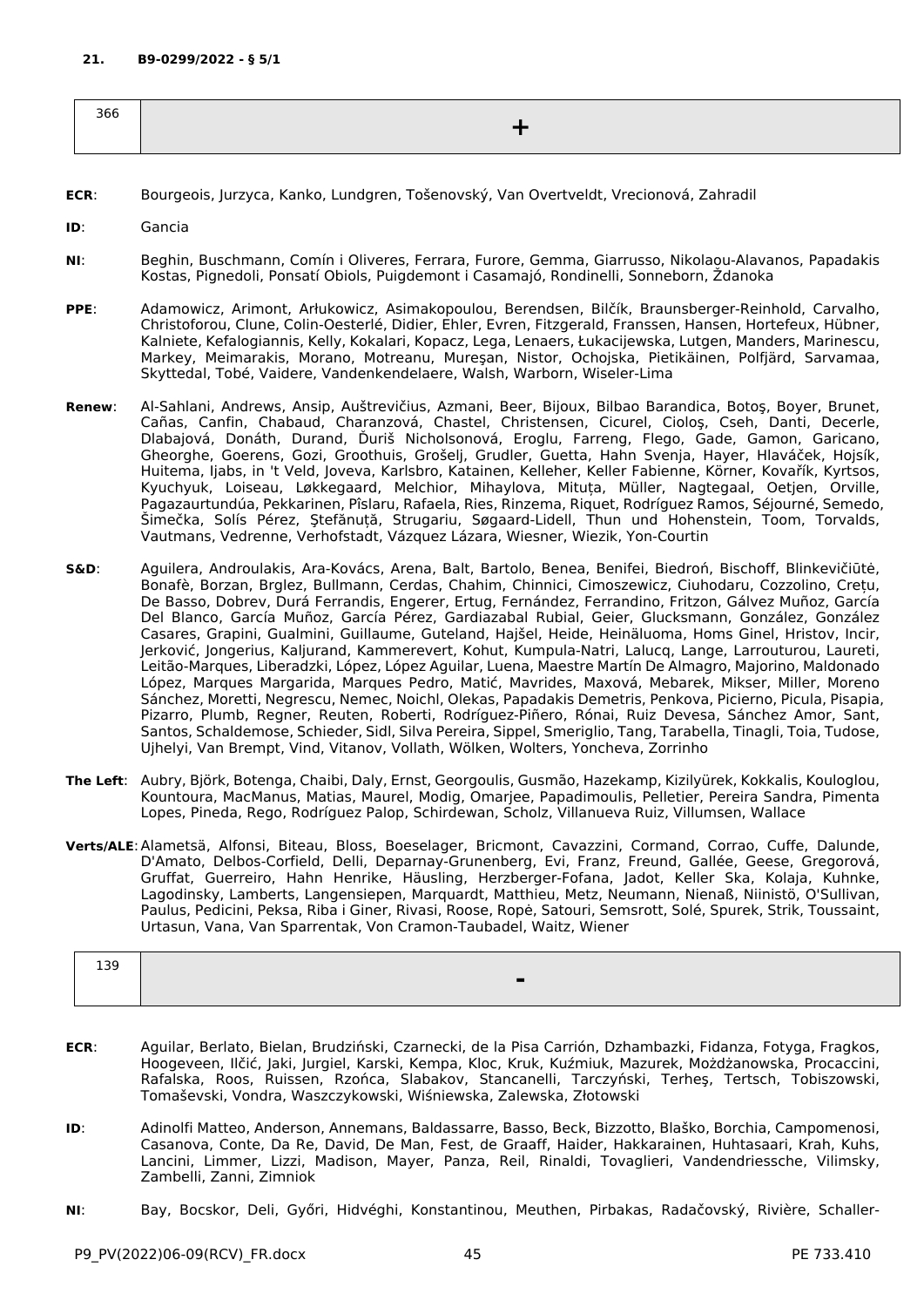- **PPE**: Arias Echeverría, Bellamy, Benjumea Benjumea, Bentele, Berger, Caroppo, Casa, Caspary, del Castillo Vera, van Dalen, Doleschal, Ferber, Gahler, Geuking, Hölvényi, Jahr, Kubilius, Lexmann, Lins, López Gil, López-Istúriz White, Mandl, Mato, Mažylis, Melo, Millán Mon, Monteiro de Aguiar, Montserrat, Mortler, Niebler, Pieper, Pollák, Salini, Schneider, Seekatz, Simon, Šojdrová, Sokol, Štefanec, Tajani, Verheyen, Vincze, Voss, Walsmann, Wieland, Winkler, Zarzalejos, Zdechovský, Zoido Álvarez, Zver
- **Renew**: Knotek

## **The Left**: Georgiou

| - - |  |
|-----|--|
|     |  |

- **ECR**: Melbārde, Rookmaker, Stegrud, Weimers, Zīle
- **ID**: Kofod
- **NI**: Gyöngyösi, Kolakušić
- **PPE**: Ademov, Adinolfi Isabella, Alexandrov Yordanov, Băsescu, Blaga, Bogdan, Bogovič, Danjean, De Meo, Dorfmann, Duda, Falcă, Fernandes, Gieseke, Glavak, Halicki, Herbst, Hetman, Kalinowski, Kanev, Karas, Kovatchev, Lewandowski, Maldeikienė, Martusciello, Niedermayer, Novak, Novakov, Pereira Lídia, Polčák, Pospíšil, Rangel, Regimenti, Sander, Schmiedtbauer, Schwab, Sikorski, Terras, Thaler, Tomac, Tomc, Vuolo, Weiss, Winzig

#### **Renew**: Nart

|                | Giorgos Georgiou |
|----------------|------------------|
| $\blacksquare$ | Lucia Vuolo      |
|                |                  |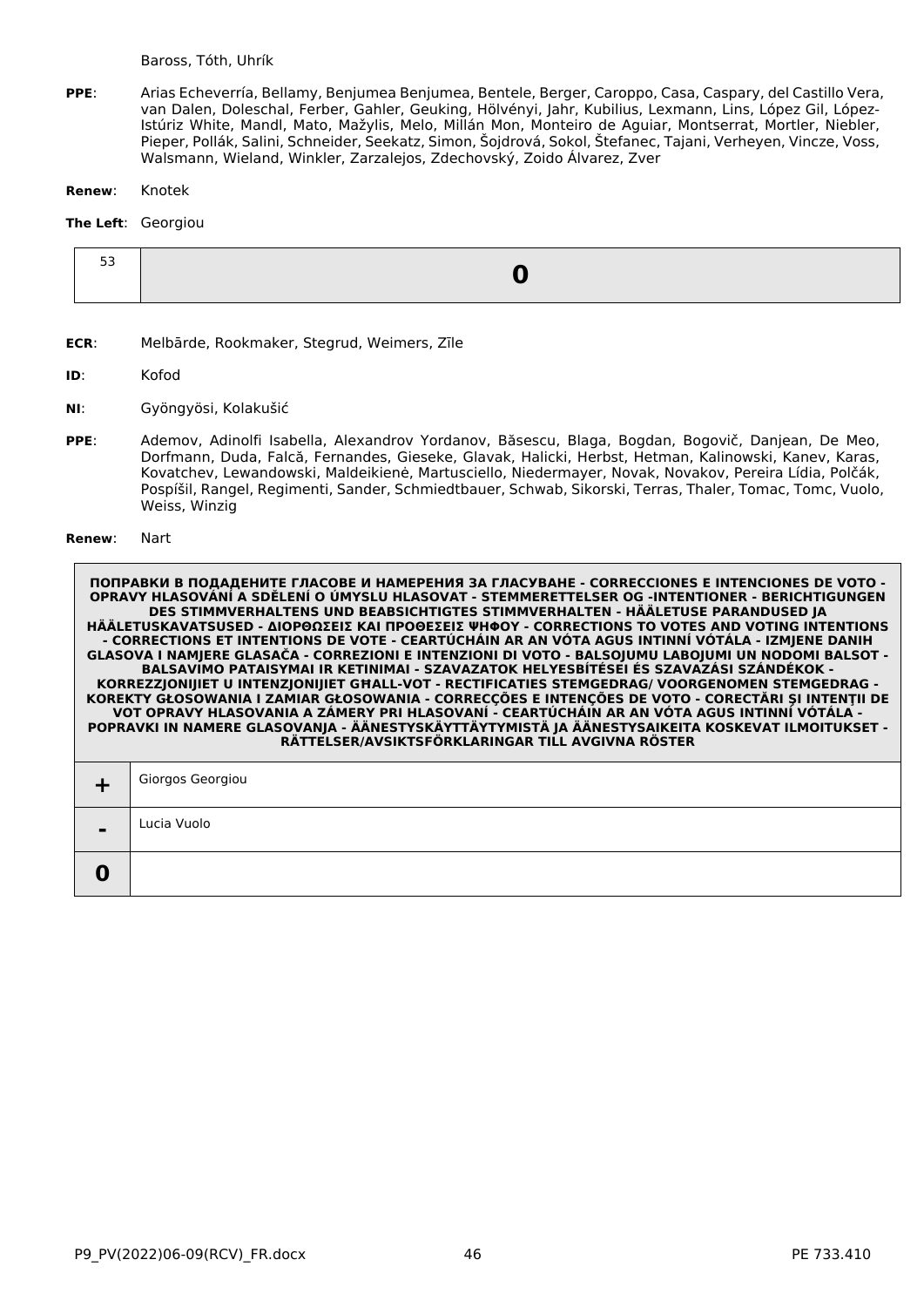| 364 |  |
|-----|--|
|     |  |
|     |  |

- **ECR**: Bourgeois, Jurzyca, Kanko, Lundgren, Tošenovský, Van Overtveldt, Vrecionová, Zahradil
- **ID**: Gancia
- **NI**: Beghin, Buschmann, Comín i Oliveres, Ferrara, Furore, Gemma, Giarrusso, Nikolaou-Alavanos, Papadakis Kostas, Pignedoli, Ponsatí Obiols, Puigdemont i Casamajó, Rondinelli, Sonneborn, Ždanoka
- **PPE**: Adamowicz, Arimont, Arłukowicz, Asimakopoulou, Berendsen, Bilčík, Braunsberger-Reinhold, Carvalho, Christoforou, Clune, Colin-Oesterlé, Didier, Evren, Fitzgerald, Franssen, Hansen, Hortefeux, Hübner, Kalniete, Kefalogiannis, Kelly, Kokalari, Kopacz, Kovatchev, Lega, Lenaers, Łukacijewska, Manders, Marinescu, Markey, Meimarakis, Morano, Motreanu, Mureşan, Nistor, Ochojska, Pietikäinen, Polfjärd, Skyttedal, Tobé, Vaidere, Vandenkendelaere, Walsh, Warborn, Wiseler-Lima
- **Renew**: Al-Sahlani, Andrews, Ansip, Auštrevičius, Azmani, Beer, Bijoux, Bilbao Barandica, Botoş, Boyer, Brunet, Cañas, Canfin, Chabaud, Charanzová, Chastel, Christensen, Cicurel, Cioloş, Cseh, Danti, Decerle, Dlabajová, Donáth, Durand, Ďuriš Nicholsonová, Eroglu, Farreng, Flego, Gade, Gamon, Garicano, Gheorghe, Goerens, Gozi, Groothuis, Grošelj, Grudler, Guetta, Hahn Svenja, Hayer, Hlaváček, Hojsík, Huitema, Ijabs, in 't Veld, Joveva, Karlsbro, Katainen, Kelleher, Keller Fabienne, Körner, Kovařík, Kyrtsos, Kyuchyuk, Loiseau, Løkkegaard, Melchior, Mihaylova, Mituța, Müller, Nagtegaal, Oetjen, Orville, Pagazaurtundúa, Pekkarinen, Pîslaru, Rafaela, Ries, Rinzema, Riquet, Rodríguez Ramos, Séjourné, Semedo, Šimečka, Solís Pérez, Ştefănuță, Strugariu, Søgaard-Lidell, Thun und Hohenstein, Toom, Torvalds, Vautmans, Vedrenne, Verhofstadt, Vázquez Lázara, Wiesner, Wiezik, Yon-Courtin
- **S&D**: Aguilera, Androulakis, Ara-Kovács, Arena, Balt, Bartolo, Benea, Benifei, Biedroń, Bischoff, Blinkevičiūtė, Bonafè, Borzan, Brglez, Bullmann, Cerdas, Chahim, Chinnici, Cimoszewicz, Ciuhodaru, Cozzolino, Crețu, De Basso, Dobrev, Durá Ferrandis, Engerer, Ertug, Fernández, Ferrandino, Fritzon, Gálvez Muñoz, García Del Blanco, García Muñoz, García Pérez, Gardiazabal Rubial, Geier, Glucksmann, González, González Casares, Grapini, Gualmini, Guillaume, Guteland, Hajšel, Heide, Heinäluoma, Homs Ginel, Hristov, Incir, Jerković, Jongerius, Kaljurand, Kammerevert, Kohut, Kumpula-Natri, Lalucq, Lange, Larrouturou, Laureti, Leitão-Marques, Liberadzki, López, López Aguilar, Luena, Maestre Martín De Almagro, Majorino, Maldonado López, Marques Margarida, Marques Pedro, Matić, Mavrides, Maxová, Mebarek, Mikser, Miller, Moreno Sánchez, Moretti, Negrescu, Nemec, Noichl, Olekas, Papadakis Demetris, Penkova, Picierno, Picula, Pisapia, Pizarro, Plumb, Regner, Reuten, Roberti, Rodríguez-Piñero, Rónai, Ruiz Devesa, Sánchez Amor, Sant, Santos, Schaldemose, Schieder, Sidl, Silva Pereira, Sippel, Smeriglio, Tang, Tarabella, Tinagli, Toia, Tudose, Ujhelyi, Van Brempt, Vind, Vitanov, Vollath, Wölken, Wolters, Yoncheva, Zorrinho
- **The Left**: Aubry, Björk, Botenga, Chaibi, Daly, Ernst, Georgoulis, Gusmão, Hazekamp, Kizilyürek, Kokkalis, Kouloglou, Kountoura, MacManus, Matias, Maurel, Modig, Omarjee, Papadimoulis, Pelletier, Pereira Sandra, Pimenta Lopes, Pineda, Rego, Rodríguez Palop, Schirdewan, Scholz, Villanueva Ruiz, Villumsen, Wallace
- **Verts/ALE**:Alametsä, Alfonsi, Biteau, Bloss, Boeselager, Bricmont, Cavazzini, Cormand, Corrao, Cuffe, Dalunde, D'Amato, Delbos-Corfield, Delli, Deparnay-Grunenberg, Evi, Franz, Freund, Gallée, Geese, Gregorová, Gruffat, Guerreiro, Hahn Henrike, Häusling, Herzberger-Fofana, Jadot, Keller Ska, Kolaja, Kuhnke, Lagodinsky, Lamberts, Langensiepen, Marquardt, Matthieu, Metz, Neumann, Nienaß, Niinistö, O'Sullivan, Paulus, Pedicini, Peksa, Riba i Giner, Rivasi, Roose, Ropė, Satouri, Semsrott, Solé, Spurek, Strik, Toussaint, Urtasun, Vana, Van Sparrentak, Von Cramon-Taubadel, Waitz, Wiener

| 142 |   |
|-----|---|
|     | - |
|     |   |

- **ECR**: Aguilar, Berlato, Bielan, Brudziński, Czarnecki, de la Pisa Carrión, Dzhambazki, Fidanza, Fotyga, Fragkos, Hoogeveen, Ilčić, Jaki, Jurgiel, Karski, Kempa, Kloc, Kopcińska, Kruk, Kuźmiuk, Mazurek, Możdżanowska, Procaccini, Rafalska, Rookmaker, Roos, Ruissen, Rzońca, Slabakov, Stancanelli, Tarczyński, Terheş, Tertsch, Tobiszowski, Tomaševski, Vondra, Waszczykowski, Wiśniewska, Zalewska, Zīle, Złotowski
- **ID**: Adinolfi Matteo, Anderson, Annemans, Baldassarre, Basso, Beck, Bizzotto, Blaško, Borchia, Campomenosi, Casanova, Conte, Da Re, David, De Man, Fest, de Graaff, Haider, Hakkarainen, Huhtasaari, Krah, Kuhs, Lancini, Lizzi, Madison, Mayer, Panza, Reil, Rinaldi, Tovaglieri, Vandendriessche, Vilimsky, Zambelli, Zanni, Zimniok
- **NI**: Bay, Bocskor, Deli, Győri, Hidvéghi, Konstantinou, Meuthen, Pirbakas, Radačovský, Rivière, Schaller-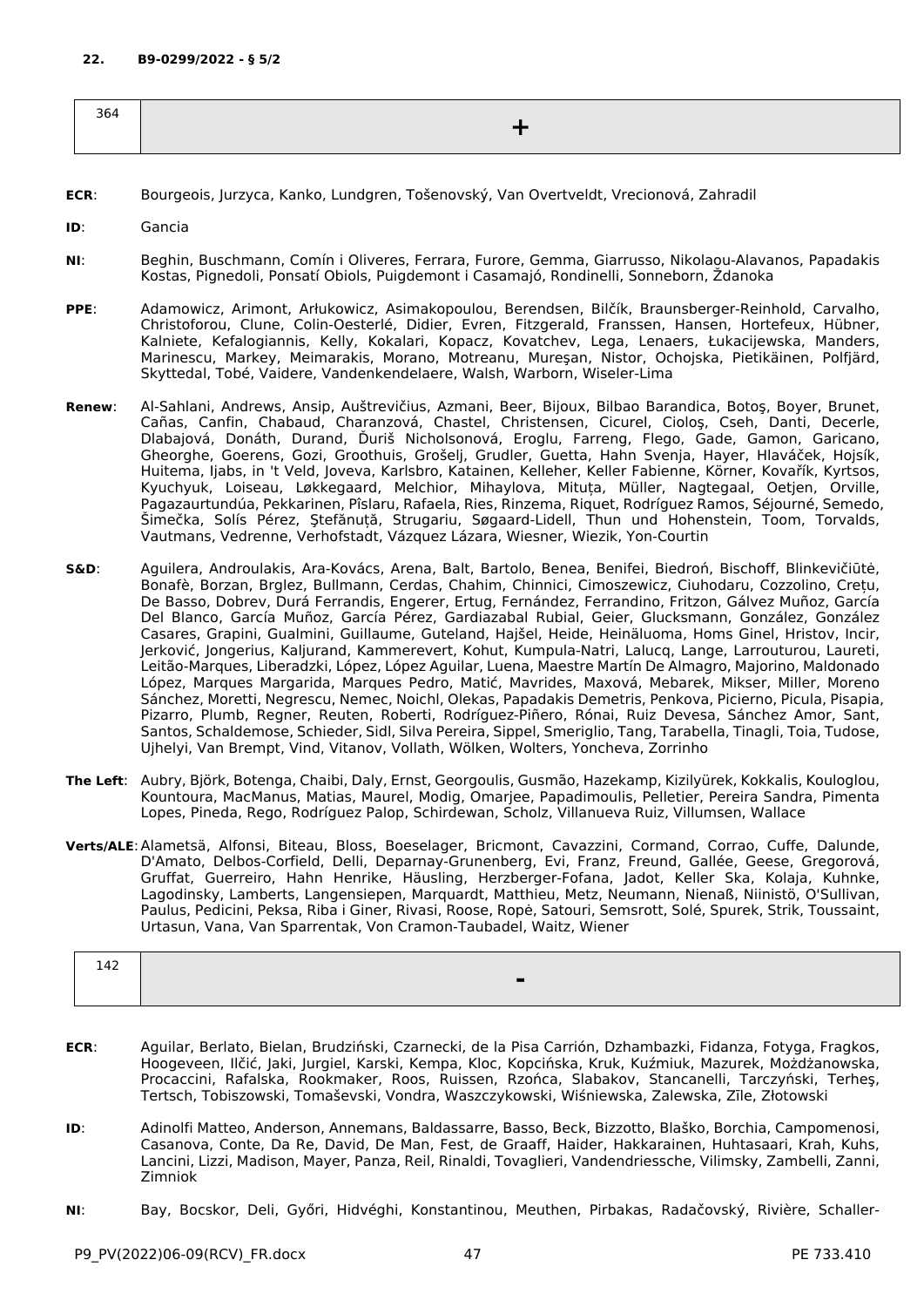**PPE**: Arias Echeverría, Bellamy, Benjumea Benjumea, Bentele, Berger, Caroppo, Casa, Caspary, del Castillo Vera, van Dalen, Doleschal, Ferber, Gahler, Geuking, Hölvényi, Jahr, Kubilius, Lewandowski, Lexmann, Lins, López Gil, López-Istúriz White, Mandl, Mato, Mažylis, Melo, Millán Mon, Monteiro de Aguiar, Montserrat, Mortler, Niebler, Pereira Lídia, Pieper, Pollák, Salini, Schneider, Seekatz, Simon, Šojdrová, Sokol, Štefanec, Tajani, Verheyen, Vincze, Voss, Walsmann, Wieland, Winkler, Zarzalejos, Zdechovský, Zoido Álvarez, Zver

### **The Left**: Georgiou

- **ECR**: Melbārde, Stegrud, Weimers
- **ID**: Kofod, Limmer
- **NI**: Gyöngyösi, Kolakušić
- **PPE**: Ademov, Adinolfi Isabella, Alexandrov Yordanov, Băsescu, Blaga, Bogdan, Bogovič, Danjean, De Meo, Dorfmann, Duda, Falcă, Fernandes, Gieseke, Glavak, Halicki, Herbst, Hetman, Kalinowski, Kanev, Karas, Lutgen, Maldeikienė, Martusciello, Niedermayer, Novak, Novakov, Polčák, Pospíšil, Rangel, Regimenti, Sander, Schmiedtbauer, Schwab, Sikorski, Terras, Thaler, Tomac, Tomc, Vuolo, Weiss, Winzig
- **Renew**: Knotek, Nart

|                | Giorgos Georgiou |
|----------------|------------------|
| $\blacksquare$ | Lucia Vuolo      |
|                |                  |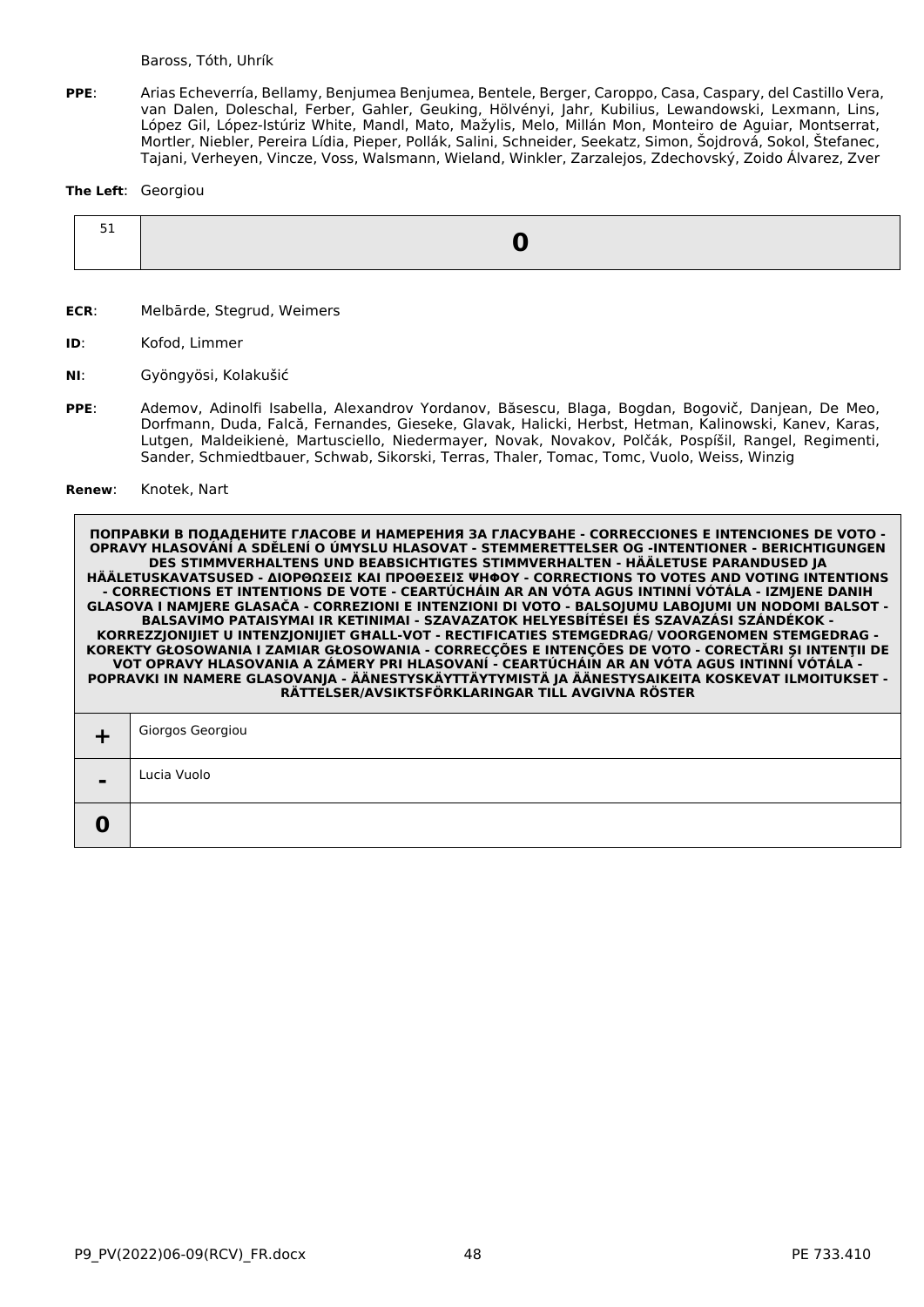| 446 |  |
|-----|--|
|     |  |

- **ECR**: Bourgeois, Jurzyca, Kanko, Lundgren, Melbārde, Tošenovský, Van Overtveldt, Zahradil
- **ID**: Bilde, Bruna, Gancia, Griset, Jalkh, Joron, Lacapelle, Laporte, Lebreton, Mariani, Olivier, Rougé
- **NI**: Beghin, Bocskor, Buschmann, Comín i Oliveres, Deli, Ferrara, Furore, Gemma, Giarrusso, Győri, Hidvéghi, Pignedoli, Ponsatí Obiols, Puigdemont i Casamajó, Rondinelli, Schaller-Baross, Sonneborn, Tóth, Ždanoka
- **PPE**: Adamowicz, Ademov, Adinolfi Isabella, Alexandrov Yordanov, Arimont, Arłukowicz, Asimakopoulou, Bellamy, Bentele, Berendsen, Berger, Bilčík, Blaga, Bogovič, Braunsberger-Reinhold, Caroppo, Carvalho, Casa, Caspary, Christoforou, Clune, Colin-Oesterlé, Danjean, De Meo, Didier, Doleschal, Dorfmann, Duda, Ehler, Evren, Falcă, Ferber, Fernandes, Fitzgerald, Franssen, Gahler, Gieseke, Glavak, Hansen, Herbst, Hölvényi, Hortefeux, Hübner, Jahr, Juknevičienė, Kalniete, Karas, Kefalogiannis, Kelly, Kokalari, Kopacz, Kovatchev, Kubilius, Lega, Lenaers, Lewandowski, Lins, López Gil, López-Istúriz White, Łukacijewska, Lutgen, Maldeikienė, Manders, Marinescu, Markey, Mato, Mažylis, Meimarakis, Melo, Millán Mon, Monteiro de Aguiar, Montserrat, Morano, Mortler, Motreanu, Mureşan, Niebler, Niedermayer, Nistor, Novakov, Ochojska, Pereira Lídia, Pietikäinen, Polčák, Polfjärd, Pospíšil, Rangel, Regimenti, Sander, Sarvamaa, Schneider, Seekatz, Simon, Skyttedal, Sokol, Štefanec, Tajani, Terras, Tobé, Tomac, Tomc, Vaidere, Vandenkendelaere, Verheyen, Voss, Walsh, Walsmann, Warborn, Weiss, Wieland, Winkler, Wiseler-Lima, Zarzalejos, Zoido Álvarez, Zver
- **Renew**: Al-Sahlani, Andrews, Ansip, Auštrevičius, Azmani, Beer, Bijoux, Bilbao Barandica, Botoş, Boyer, Brunet, Cañas, Canfin, Chabaud, Chastel, Christensen, Cicurel, Cioloş, Cseh, Danti, Decerle, Donáth, Durand, Ďuriš Nicholsonová, Eroglu, Farreng, Flego, Gade, Gamon, Garicano, Gheorghe, Goerens, Gozi, Groothuis, Grošelj, Grudler, Guetta, Hahn Svenja, Hayer, Hojsík, Huitema, Ijabs, in 't Veld, Joveva, Karleskind, Karlsbro, Katainen, Kelleher, Keller Fabienne, Körner, Kyrtsos, Kyuchyuk, Loiseau, Løkkegaard, Melchior, Mihaylova, Mituța, Müller, Nagtegaal, Oetjen, Orville, Pagazaurtundúa, Pekkarinen, Pîslaru, Rafaela, Ries, Rinzema, Riquet, Rodríguez Ramos, Séjourné, Semedo, Šimečka, Solís Pérez, Ştefănuță, Strugariu, Søgaard-Lidell, Thun und Hohenstein, Toom, Torvalds, Vautmans, Vedrenne, Verhofstadt, Vázquez Lázara, Wiesner, Wiezik, Yon-Courtin
- **S&D**: Aguilera, Androulakis, Ara-Kovács, Arena, Balt, Bartolo, Benea, Benifei, Biedroń, Bischoff, Blinkevičiūtė, Bonafè, Borzan, Brglez, Bullmann, Cerdas, Chahim, Chinnici, Cimoszewicz, Ciuhodaru, Cozzolino, Crețu, De Basso, Dobrev, Durá Ferrandis, Engerer, Ertug, Fernández, Ferrandino, Fritzon, Gálvez Muñoz, García Del Blanco, García Muñoz, García Pérez, Gardiazabal Rubial, Geier, Glucksmann, González, González Casares, Grapini, Gualmini, Guillaume, Guteland, Heide, Heinäluoma, Homs Ginel, Hristov, Incir, Jerković, Jongerius, Kaljurand, Kammerevert, Kohut, Kumpula-Natri, Lalucq, Lange, Larrouturou, Laureti, Leitão-Marques, Liberadzki, López, López Aguilar, Luena, Maestre Martín De Almagro, Majorino, Maldonado López, Marques Margarida, Marques Pedro, Matić, Mavrides, Maxová, Mebarek, Mikser, Miller, Moreno Sánchez, Moretti, Negrescu, Nemec, Noichl, Olekas, Papadakis Demetris, Penkova, Picierno, Picula, Pisapia, Pizarro, Plumb, Regner, Reuten, Roberti, Rodríguez-Piñero, Rónai, Ruiz Devesa, Sánchez Amor, Sant, Santos, Schaldemose, Schieder, Sidl, Silva Pereira, Sippel, Smeriglio, Tang, Tarabella, Tinagli, Toia, Tudose, Ujhelyi, Van Brempt, Vind, Vitanov, Vollath, Wölken, Wolters, Yoncheva, Zorrinho
- **The Left**: Aubry, Björk, Botenga, Chaibi, Daly, Ernst, Flanagan, Georgiou, Georgoulis, Gusmão, Hazekamp, Kizilyürek, Kokkalis, Kouloglou, Kountoura, MacManus, Matias, Maurel, Modig, Omarjee, Papadimoulis, Pelletier, Pimenta Lopes, Pineda, Rego, Rodríguez Palop, Schirdewan, Scholz, Villanueva Ruiz, Villumsen, Wallace
- **Verts/ALE**:Alametsä, Alfonsi, Biteau, Bloss, Boeselager, Bricmont, Cavazzini, Cormand, Corrao, Cuffe, Dalunde, D'Amato, Delbos-Corfield, Delli, Deparnay-Grunenberg, Evi, Franz, Freund, Gallée, Geese, Gregorová, Gruffat, Guerreiro, Hahn Henrike, Häusling, Herzberger-Fofana, Jadot, Keller Ska, Kolaja, Kuhnke, Lagodinsky, Lamberts, Langensiepen, Marquardt, Matthieu, Metz, Neumann, Nienaß, Niinistö, O'Sullivan, Paulus, Pedicini, Peksa, Riba i Giner, Rivasi, Roose, Ropė, Satouri, Semsrott, Solé, Spurek, Strik, Toussaint, Urtasun, Vana, Van Sparrentak, Von Cramon-Taubadel, Waitz, Wiener

| $- -$ |  |  |
|-------|--|--|
|       |  |  |
|       |  |  |

**ECR**: Aguilar, Bielan, Brudziński, Czarnecki, de la Pisa Carrión, Dzhambazki, Fotyga, Fragkos, Hoogeveen, Ilčić, Jaki, Jurgiel, Karski, Kempa, Kloc, Kruk, Kuźmiuk, Mazurek, Możdżanowska, Rafalska, Rookmaker, Roos, Ruissen, Rzońca, Slabakov, Stegrud, Tarczyński, Terheş, Tertsch, Tobiszowski, Tomaševski, Waszczykowski, Weimers, Wiśniewska, Zalewska, Złotowski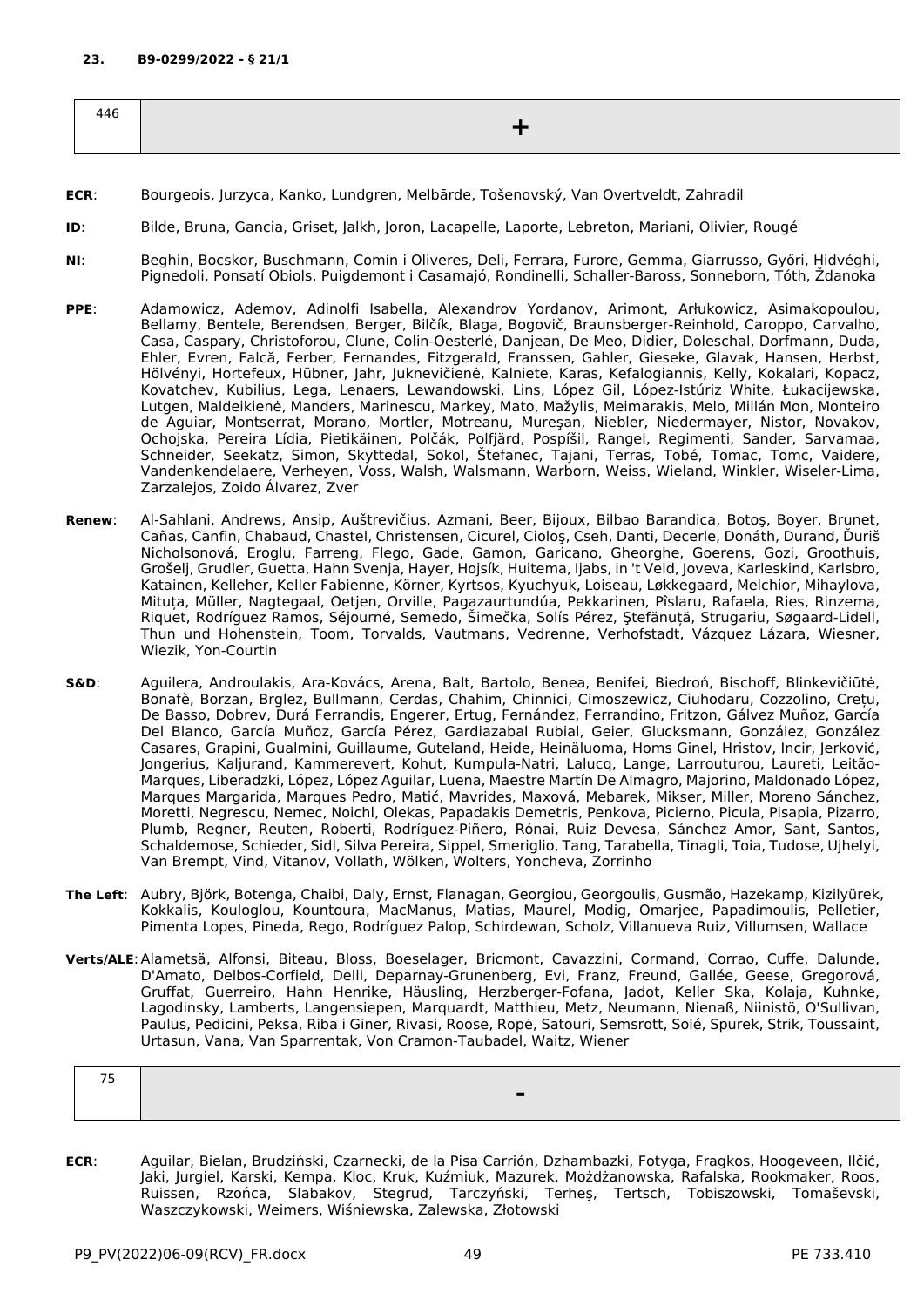- **ID**: Anderson, Annemans, Beck, Blaško, David, De Man, Fest, de Graaff, Haider, Krah, Kuhs, Lancini, Limmer, Madison, Mayer, Reil, Vandendriessche, Vilimsky, Zimniok
- **NI**: Bay, Konstantinou, Meuthen, Pirbakas, Radačovský, Rivière, Uhrík
- **PPE**: Arias Echeverría, Băsescu, Benjumea Benjumea, del Castillo Vera, van Dalen, Geuking, Lexmann, Pieper, Pollák, Salini, Vincze, Vuolo, Zdechovský

|--|

- **ECR**: Berlato, Fidanza, Procaccini, Stancanelli, Vondra, Zīle
- **ID**: Adinolfi Matteo, Baldassarre, Basso, Bizzotto, Borchia, Campomenosi, Casanova, Conte, Da Re, Hakkarainen, Huhtasaari, Kofod, Lizzi, Panza, Rinaldi, Tovaglieri, Zambelli, Zanni
- **NI**: Gyöngyösi, Kolakušić, Nikolaou-Alavanos, Papadakis Kostas
- **PPE**: Bogdan, Halicki, Hetman, Kalinowski, Kanev, Mandl, Martusciello, Novak, Schmiedtbauer, Sikorski, Šojdrová, Thaler, Winzig
- **Renew**: Charanzová, Dlabajová, Hlaváček, Knotek, Kovařík, Nart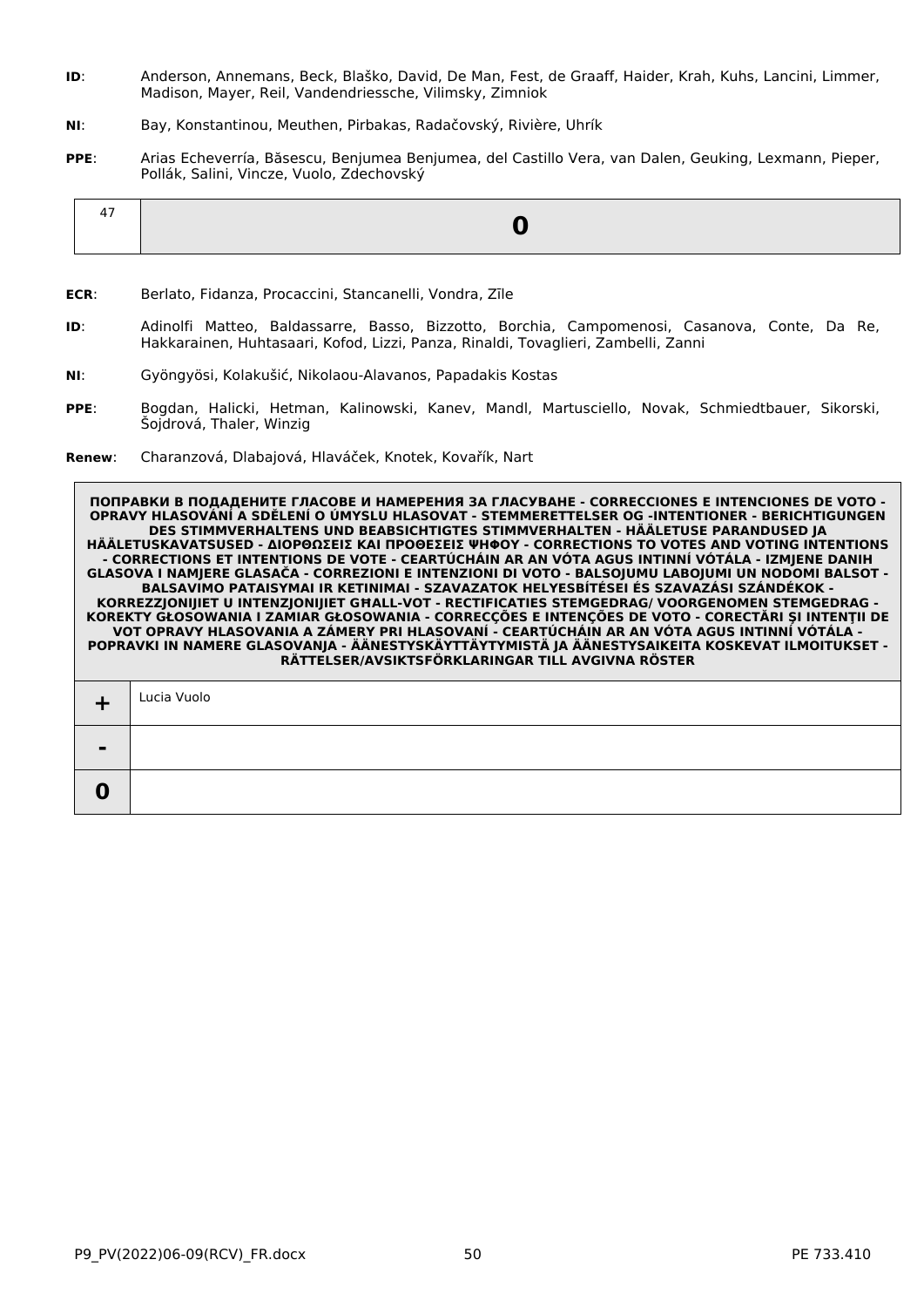| 366 |  |
|-----|--|
|     |  |
|     |  |

- **ECR**: Jurzyca, Lundgren, Tošenovský, Vrecionová, Zahradil
- **ID**: Gancia
- **NI**: Beghin, Buschmann, Comín i Oliveres, Ferrara, Furore, Gemma, Giarrusso, Nikolaou-Alavanos, Papadakis Kostas, Pignedoli, Ponsatí Obiols, Puigdemont i Casamajó, Rondinelli, Sonneborn, Ždanoka
- **PPE**: Adamowicz, Ademov, Arimont, Arłukowicz, Asimakopoulou, Berendsen, Bilčík, Bogovič, Braunsberger-Reinhold, Carvalho, Christoforou, Clune, Colin-Oesterlé, Danjean, Didier, Evren, Fitzgerald, Franssen, Hansen, Hortefeux, Hübner, Juknevičienė, Kalniete, Kefalogiannis, Kelly, Kokalari, Kopacz, Kovatchev, Lega, Lenaers, Łukacijewska, Maldeikienė, Manders, Marinescu, Markey, Meimarakis, Morano, Motreanu, Mureşan, Niedermayer, Nistor, Novakov, Ochojska, Pietikäinen, Polfjärd, Pospíšil, Sarvamaa, Simon, Skyttedal, Tobé, Vaidere, Vandenkendelaere, Walsh, Warborn, Winkler, Wiseler-Lima
- **Renew**: Al-Sahlani, Andrews, Ansip, Auštrevičius, Azmani, Beer, Bijoux, Bilbao Barandica, Botoş, Boyer, Brunet, Cañas, Canfin, Chabaud, Chastel, Christensen, Cicurel, Cioloş, Cseh, Danti, Decerle, Donáth, Durand, Ďuriš Nicholsonová, Eroglu, Farreng, Flego, Gade, Gamon, Garicano, Gheorghe, Goerens, Gozi, Groothuis, Grošelj, Grudler, Guetta, Hahn Svenja, Hayer, Hojsík, Huitema, Ijabs, in 't Veld, Joveva, Karleskind, Karlsbro, Katainen, Kelleher, Keller Fabienne, Körner, Kyrtsos, Kyuchyuk, Loiseau, Løkkegaard, Melchior, Mihaylova, Mituța, Müller, Nagtegaal, Oetjen, Orville, Pagazaurtundúa, Pekkarinen, Pîslaru, Rafaela, Ries, Rinzema, Riquet, Rodríguez Ramos, Séjourné, Semedo, Šimečka, Solís Pérez, Ştefănuță, Strugariu, Søgaard-Lidell, Thun und Hohenstein, Toom, Torvalds, Vautmans, Vedrenne, Verhofstadt, Vázquez Lázara, Wiesner, Wiezik, Yon-Courtin
- **S&D**: Aguilera, Androulakis, Ara-Kovács, Arena, Balt, Bartolo, Benea, Benifei, Biedroń, Bischoff, Blinkevičiūtė, Bonafè, Borzan, Brglez, Bullmann, Cerdas, Chahim, Chinnici, Cimoszewicz, Ciuhodaru, Cozzolino, Crețu, De Basso, Dobrev, Durá Ferrandis, Engerer, Ertug, Fernández, Ferrandino, Fritzon, Gálvez Muñoz, García Del Blanco, García Muñoz, García Pérez, Gardiazabal Rubial, Geier, Glucksmann, González, González Casares, Grapini, Gualmini, Guillaume, Guteland, Hajšel, Heide, Heinäluoma, Homs Ginel, Hristov, Incir, Jerković, Jongerius, Kaljurand, Kammerevert, Kohut, Kumpula-Natri, Lalucq, Lange, Larrouturou, Laureti, Leitão-Marques, Liberadzki, López, López Aguilar, Luena, Maestre Martín De Almagro, Majorino, Maldonado López, Marques Margarida, Marques Pedro, Matić, Mavrides, Maxová, Mebarek, Mikser, Miller, Moreno Sánchez, Moretti, Negrescu, Nemec, Noichl, Olekas, Papadakis Demetris, Penkova, Picierno, Picula, Pisapia, Plumb, Regner, Reuten, Roberti, Rodríguez-Piñero, Rónai, Ruiz Devesa, Sánchez Amor, Santos, Schaldemose, Schieder, Sidl, Silva Pereira, Sippel, Smeriglio, Tang, Tarabella, Tudose, Ujhelyi, Van Brempt, Vind, Vitanov, Vollath, Wölken, Wolters, Yoncheva, Zorrinho
- **The Left**: Aubry, Björk, Botenga, Chaibi, Daly, Ernst, Flanagan, Georgiou, Georgoulis, Gusmão, Hazekamp, Kizilyürek, Kokkalis, Kouloglou, Kountoura, MacManus, Matias, Maurel, Modig, Omarjee, Papadimoulis, Pelletier, Pereira Sandra, Pimenta Lopes, Pineda, Rego, Rodríguez Palop, Schirdewan, Scholz, Villanueva Ruiz, Villumsen, Wallace
- **Verts/ALE**:Alametsä, Alfonsi, Biteau, Bloss, Boeselager, Bricmont, Cavazzini, Cormand, Corrao, Cuffe, Dalunde, D'Amato, Delbos-Corfield, Delli, Deparnay-Grunenberg, Evi, Franz, Freund, Gallée, Geese, Gregorová, Gruffat, Guerreiro, Hahn Henrike, Häusling, Herzberger-Fofana, Jadot, Keller Ska, Kolaja, Kuhnke, Lagodinsky, Lamberts, Marquardt, Matthieu, Metz, Neumann, Nienaß, Niinistö, O'Sullivan, Paulus, Pedicini, Peksa, Riba i Giner, Rivasi, Roose, Ropė, Satouri, Semsrott, Solé, Spurek, Strik, Toussaint, Urtasun, Vana, Van Sparrentak, Von Cramon-Taubadel, Waitz, Wiener

| ---<br>ᆠᆛᆂ |   |
|------------|---|
|            | - |
|            |   |

- **ECR**: Aguilar, Berlato, Bielan, Brudziński, Czarnecki, de la Pisa Carrión, Dzhambazki, Fidanza, Fotyga, Fragkos, Hoogeveen, Ilčić, Jaki, Karski, Kempa, Kloc, Kruk, Kuźmiuk, Mazurek, Możdżanowska, Procaccini, Rafalska, Rookmaker, Roos, Ruissen, Rzońca, Slabakov, Stancanelli, Stegrud, Tarczyński, Terheş, Tertsch, Tobiszowski, Tomaševski, Vondra, Waszczykowski, Weimers, Wiśniewska, Zalewska, Złotowski
- **ID**: Adinolfi Matteo, Anderson, Annemans, Baldassarre, Basso, Beck, Bilde, Bizzotto, Blaško, Borchia, Bruna, Campomenosi, Casanova, Conte, Da Re, David, De Man, Fest, de Graaff, Griset, Haider, Hakkarainen, Huhtasaari, Jalkh, Joron, Krah, Kuhs, Lacapelle, Lancini, Laporte, Lebreton, Limmer, Lizzi, Madison, Mariani, Mayer, Olivier, Panza, Reil, Rinaldi, Rougé, Tovaglieri, Vandendriessche, Vilimsky, Zambelli, Zanni, Zimniok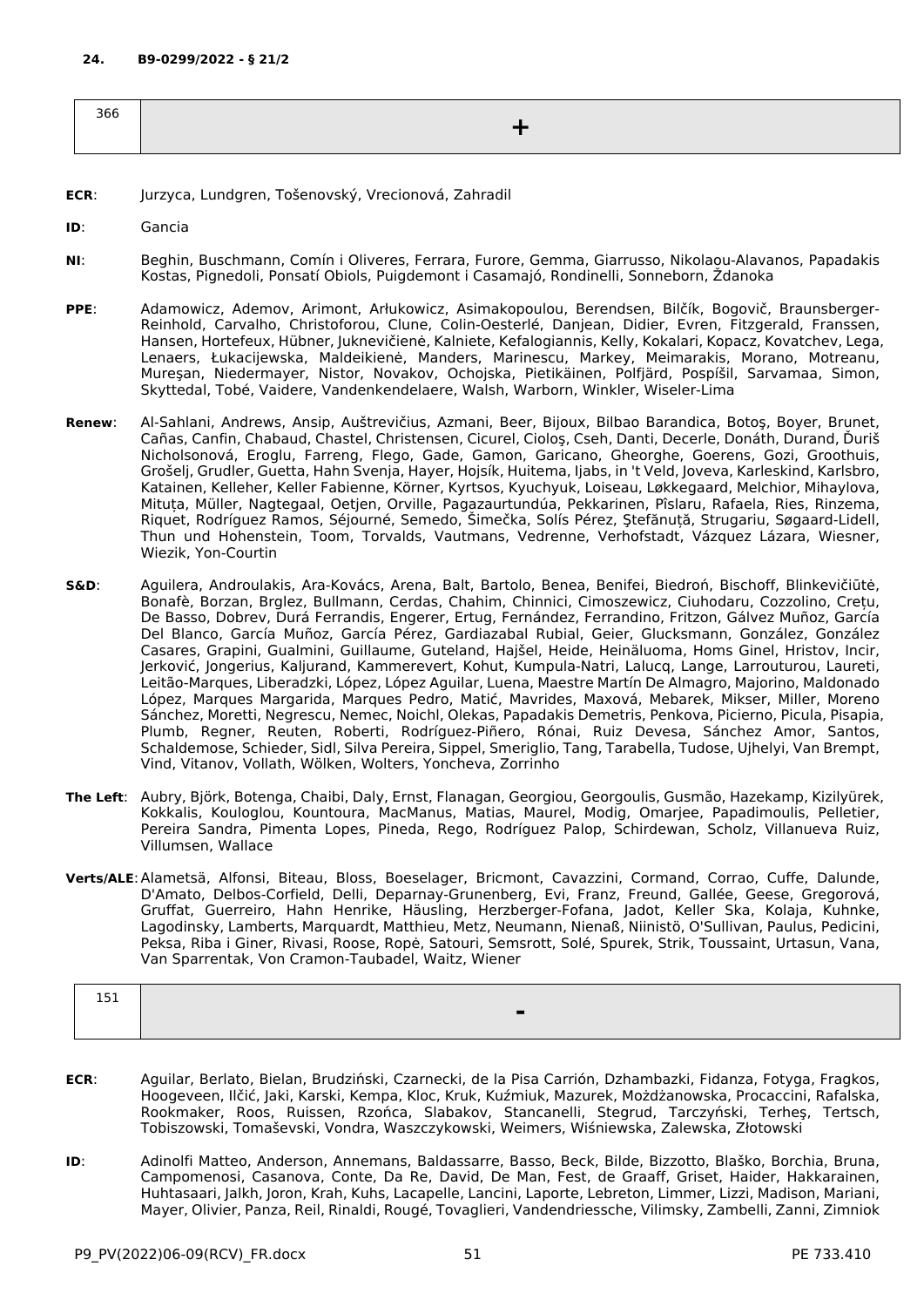- **NI**: Bay, Bocskor, Deli, Győri, Hidvéghi, Meuthen, Pirbakas, Radačovský, Rivière, Schaller-Baross, Tóth, Uhrík
- **PPE**: Alexandrov Yordanov, Arias Echeverría, Băsescu, Bellamy, Benjumea Benjumea, Berger, Caroppo, Casa, Caspary, del Castillo Vera, van Dalen, Doleschal, Ferber, Gahler, Geuking, Hölvényi, Jahr, Karas, Lexmann, Lins, López Gil, López-Istúriz White, Mandl, Mato, Mažylis, Melo, Millán Mon, Monteiro de Aguiar, Montserrat, Mortler, Niebler, Pieper, Pollák, Rangel, Salini, Schneider, Seekatz, Šojdrová, Sokol, Štefanec, Tajani, Tomac, Tomc, Verheyen, Vincze, Voss, Walsmann, Wieland, Zarzalejos, Zdechovský, Zoido Álvarez, Zver

- **ECR**: Bourgeois, Kanko, Melbārde, Van Overtveldt, Zīle
- **ID**: Kofod
- **NI**: Gyöngyösi, Kolakušić, Konstantinou
- **PPE**: Adinolfi Isabella, Blaga, Bogdan, De Meo, Dorfmann, Duda, Falcă, Fernandes, Gieseke, Glavak, Halicki, Herbst, Hetman, Kalinowski, Kanev, Kubilius, Lewandowski, Lutgen, Martusciello, Novak, Pereira Lídia, Polčák, Regimenti, Sander, Schmiedtbauer, Sikorski, Terras, Thaler, Vuolo, Weiss, Winzig
- **Renew**: Charanzová, Dlabajová, Hlaváček, Knotek, Kovařík, Nart
- **S&D**: Sant

| $\blacksquare$ | Lucia Vuolo |
|----------------|-------------|
|                |             |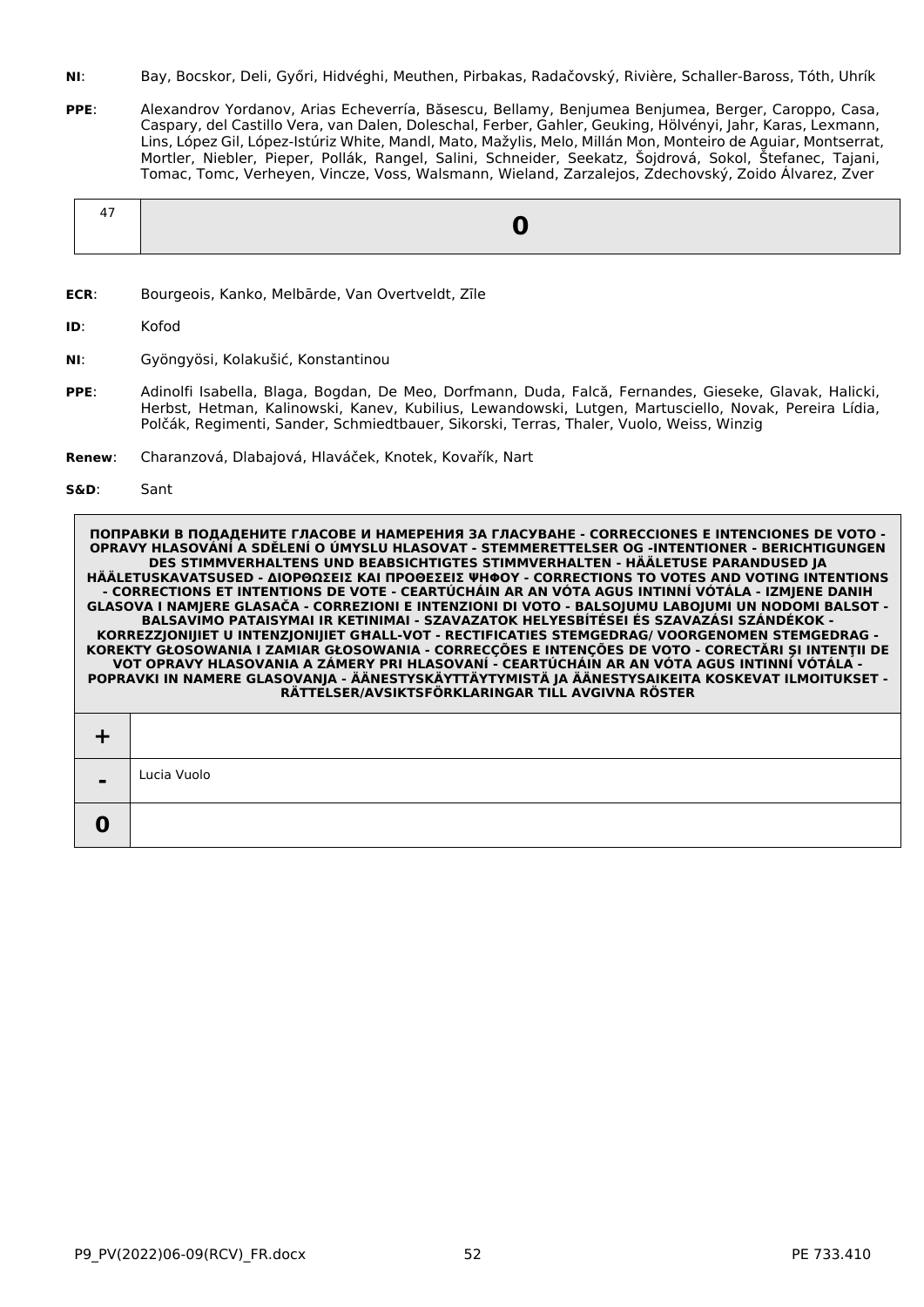| 7 C U<br>____ |  |
|---------------|--|
|               |  |

- **ECR**: Bourgeois, Hoogeveen, Kanko, Lundgren, Melbārde, Rookmaker, Roos, Tošenovský, Van Overtveldt, Vrecionová, Zahradil, Zīle
- **ID**: Bilde, Blaško, Bruna, Conte, De Man, Gancia, Griset, Haider, Hakkarainen, Huhtasaari, Jalkh, Joron, Kofod, Lacapelle, Laporte, Lebreton, Lizzi, Madison, Mariani, Mayer, Olivier, Panza, Rinaldi, Rougé, Tovaglieri, Vandendriessche, Vilimsky
- **NI**: Beghin, Bocskor, Buschmann, Comín i Oliveres, Deli, Ferrara, Furore, Gemma, Giarrusso, Gyöngyösi, Győri, Hidvéghi, Konstantinou, Nikolaou-Alavanos, Papadakis Kostas, Pignedoli, Pirbakas, Ponsatí Obiols, Puigdemont i Casamajó, Rondinelli, Schaller-Baross, Sonneborn, Tóth, Ždanoka
- **PPE**: Adamowicz, Ademov, Arimont, Arłukowicz, Asimakopoulou, Bellamy, Berendsen, Bilčík, Bogovič, Braunsberger-Reinhold, Carvalho, Caspary, Christoforou, Clune, Colin-Oesterlé, Danjean, Didier, Doleschal, Ehler, Evren, Ferber, Fitzgerald, Franssen, Gahler, Hansen, Hölvényi, Hortefeux, Hübner, Kalniete, Karas, Kefalogiannis, Kelly, Kokalari, Kopacz, Kovatchev, Lega, Lenaers, Lexmann, Łukacijewska, Lutgen, Maldeikienė, Manders, Marinescu, Markey, Meimarakis, Morano, Motreanu, Mureşan, Niebler, Niedermayer, Nistor, Novakov, Ochojska, Pietikäinen, Polfjärd, Pospíšil, Sander, Sarvamaa, Skyttedal, Tobé, Vaidere, Vandenkendelaere, Walsh, Warborn, Weiss, Winkler, Wiseler-Lima
- **Renew**: Al-Sahlani, Andrews, Ansip, Auštrevičius, Azmani, Beer, Bijoux, Bilbao Barandica, Botoş, Boyer, Brunet, Cañas, Canfin, Chabaud, Charanzová, Chastel, Christensen, Cicurel, Cioloş, Cseh, Danti, Decerle, Dlabajová, Donáth, Durand, Ďuriš Nicholsonová, Eroglu, Farreng, Flego, Gade, Gamon, Garicano, Gheorghe, Goerens, Gozi, Groothuis, Grošelj, Grudler, Guetta, Hahn Svenja, Hayer, Hlaváček, Hojsík, Huitema, Ijabs, in 't Veld, Joveva, Karleskind, Karlsbro, Katainen, Kelleher, Keller Fabienne, Knotek, Körner, Kovařík, Kyrtsos, Kyuchyuk, Loiseau, Løkkegaard, Melchior, Mihaylova, Mituța, Müller, Nagtegaal, Oetjen, Orville, Pagazaurtundúa, Pekkarinen, Pîslaru, Rafaela, Ries, Rinzema, Riquet, Rodríguez Ramos, Séjourné, Semedo, Šimečka, Solís Pérez, Ştefănuță, Strugariu, Søgaard-Lidell, Thun und Hohenstein, Toom, Torvalds, Vautmans, Vedrenne, Verhofstadt, Vázquez Lázara, Wiesner, Wiezik, Yon-Courtin
- **S&D**: Aguilera, Androulakis, Ara-Kovács, Arena, Balt, Bartolo, Benea, Benifei, Biedroń, Bischoff, Blinkevičiūtė, Bonafè, Borzan, Brglez, Bullmann, Cerdas, Chahim, Chinnici, Cimoszewicz, Ciuhodaru, Cozzolino, Crețu, De Basso, Dobrev, Durá Ferrandis, Engerer, Ertug, Fernández, Ferrandino, Fritzon, Gálvez Muñoz, García Del Blanco, García Muñoz, García Pérez, Gardiazabal Rubial, Geier, Glucksmann, González, González Casares, Grapini, Gualmini, Guillaume, Guteland, Hajšel, Heide, Heinäluoma, Hristov, Incir, Jerković, Jongerius, Kaljurand, Kammerevert, Kohut, Kumpula-Natri, Lalucq, Lange, Larrouturou, Laureti, Leitão-Marques, Liberadzki, López, López Aguilar, Luena, Maestre Martín De Almagro, Majorino, Maldonado López, Marques Margarida, Marques Pedro, Matić, Mavrides, Maxová, Mebarek, Mikser, Miller, Moreno Sánchez, Moretti, Negrescu, Nemec, Noichl, Olekas, Papadakis Demetris, Penkova, Picierno, Picula, Pisapia, Pizarro, Plumb, Regner, Reuten, Roberti, Rodríguez-Piñero, Rónai, Ruiz Devesa, Sánchez Amor, Sant, Santos, Schaldemose, Schieder, Sidl, Silva Pereira, Sippel, Smeriglio, Tang, Tarabella, Tinagli, Toia, Tudose, Ujhelyi, Van Brempt, Vind, Vitanov, Vollath, Wölken, Wolters, Yoncheva, Zorrinho
- **The Left**: Aubry, Björk, Botenga, Chaibi, Daly, Ernst, Flanagan, Georgiou, Georgoulis, Gusmão, Hazekamp, Kizilyürek, Kokkalis, Kouloglou, Kountoura, MacManus, Matias, Maurel, Modig, Omarjee, Papadimoulis, Pelletier, Pereira Sandra, Pimenta Lopes, Pineda, Rego, Rodríguez Palop, Schirdewan, Scholz, Villanueva Ruiz, Villumsen, Wallace
- **Verts/ALE**:Alametsä, Alfonsi, Biteau, Bloss, Boeselager, Bricmont, Cavazzini, Cormand, Corrao, Cuffe, Dalunde, D'Amato, Delbos-Corfield, Delli, Deparnay-Grunenberg, Evi, Franz, Freund, Gallée, Geese, Gregorová, Gruffat, Guerreiro, Hahn Henrike, Häusling, Herzberger-Fofana, Jadot, Keller Ska, Kolaja, Kuhnke, Lagodinsky, Lamberts, Langensiepen, Marquardt, Matthieu, Metz, Neumann, Nienaß, Niinistö, O'Sullivan, Paulus, Pedicini, Peksa, Riba i Giner, Rivasi, Roose, Ropė, Satouri, Semsrott, Solé, Spurek, Strik, Toussaint, Urtasun, Vana, Van Sparrentak, Von Cramon-Taubadel, Waitz, Wiener

**ECR**: Aguilar, Bielan, Brudziński, Czarnecki, de la Pisa Carrión, Fotyga, Ilčić, Jaki, Jurgiel, Karski, Kempa, Kruk, Kuźmiuk, Mazurek, Możdżanowska, Rafalska, Ruissen, Rzońca, Tarczyński, Terheş, Tobiszowski, Tomaševski, Vondra, Waszczykowski, Wiśniewska, Zalewska, Złotowski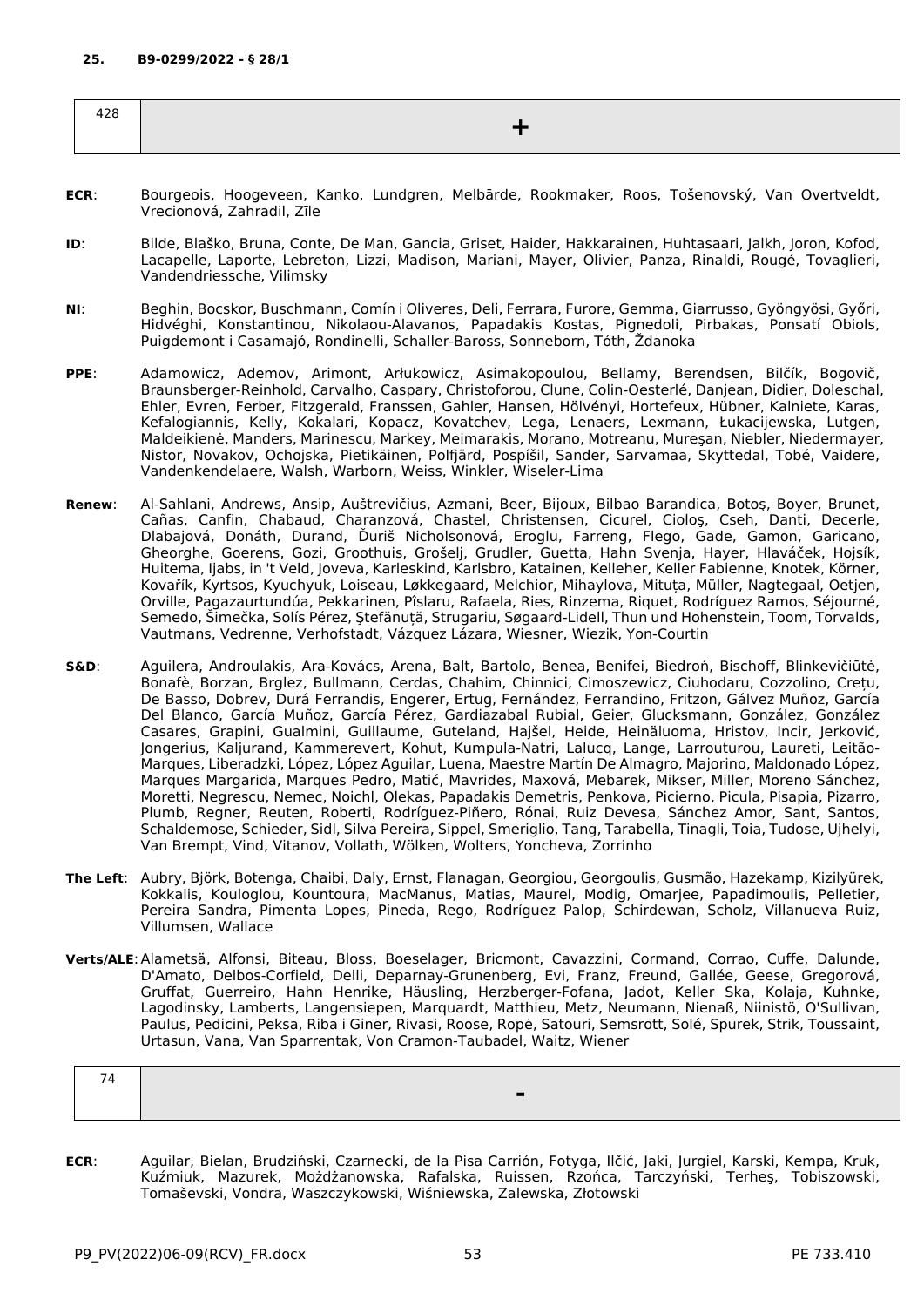- **ID:** Da Re, David, de Graaff, Lancini
- **NI**: Radačovský, Uhrík
- **PPE**: Alexandrov Yordanov, Arias Echeverría, Benjumea Benjumea, Berger, Caroppo, del Castillo Vera, van Dalen, Fernandes, Geuking, Herbst, Jahr, Lins, López Gil, López-Istúriz White, Mandl, Mato, Melo, Millán Mon, Monteiro de Aguiar, Montserrat, Mortler, Novak, Pieper, Salini, Schneider, Seekatz, Simon, Šojdrová, Sokol, Štefanec, Tajani, Tomac, Verheyen, Vincze, Voss, Walsmann, Wieland, Zarzalejos, Zdechovský, Zoido Álvarez

## **S&D**: Homs Ginel

- **ECR**: Berlato, Dzhambazki, Fidanza, Fragkos, Jurzyca, Procaccini, Slabakov, Stancanelli, Stegrud, Tertsch, Weimers
- **ID**: Adinolfi Matteo, Anderson, Baldassarre, Basso, Beck, Bizzotto, Borchia, Campomenosi, Casanova, Fest, Krah, Kuhs, Limmer, Reil, Zambelli, Zanni, Zimniok
- **NI**: Bay, Kolakušić, Meuthen, Rivière
- **PPE**: Adinolfi Isabella, Băsescu, Blaga, Bogdan, De Meo, Dorfmann, Duda, Falcă, Gieseke, Glavak, Halicki, Hetman, Kalinowski, Kanev, Kubilius, Lewandowski, Martusciello, Mažylis, Pereira Lídia, Polčák, Pollák, Rangel, Regimenti, Schmiedtbauer, Sikorski, Terras, Thaler, Tomc, Vuolo, Winzig, Zver

**Renew**: Nart

|                | Alicia Homs Ginel                            |
|----------------|----------------------------------------------|
| $\blacksquare$ | Miriam Lexmann, Hermann Tertsch, Lucia Vuolo |
|                |                                              |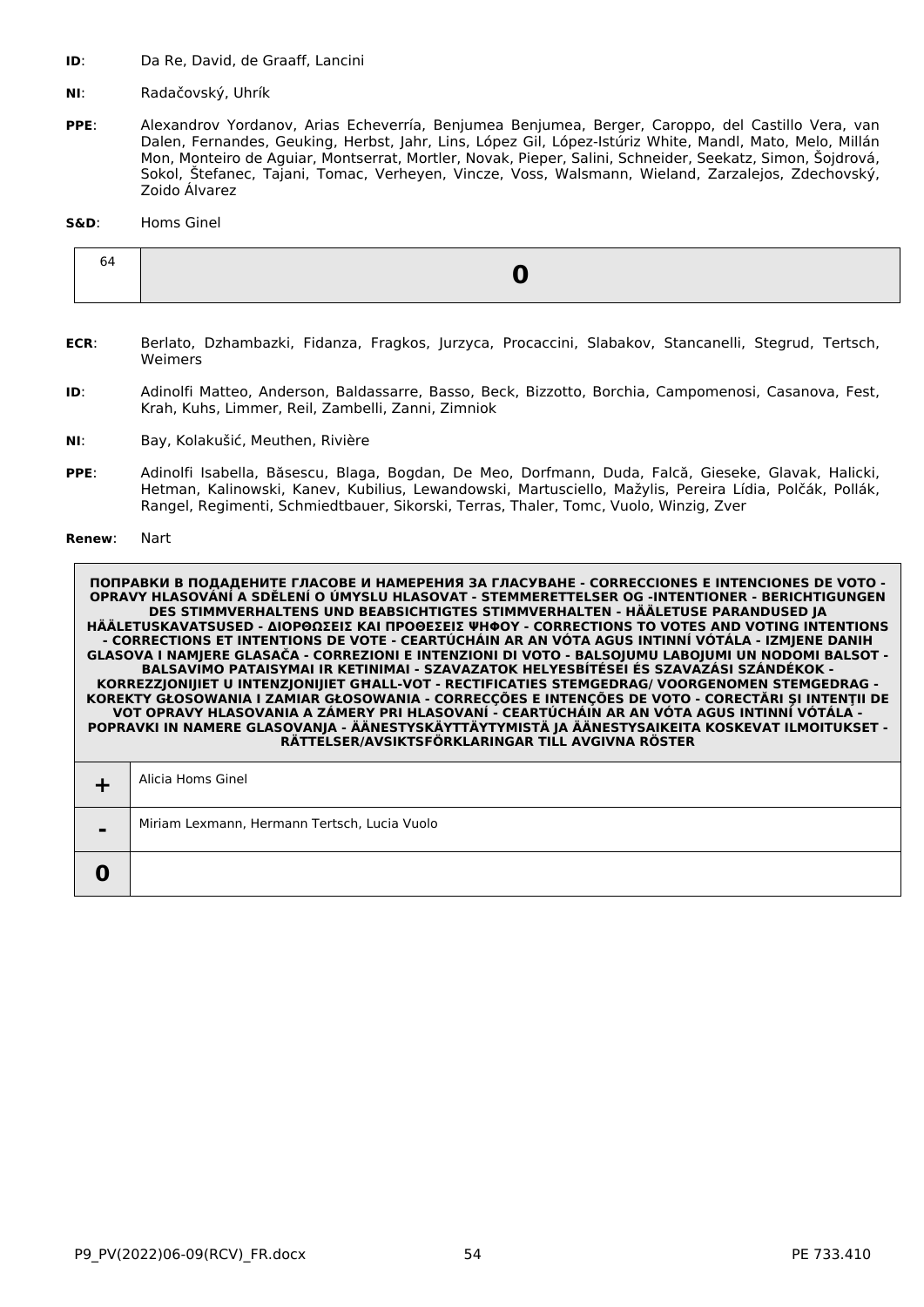| 111<br>411 |  |
|------------|--|
|            |  |
|            |  |

- **ECR**: Jurzyca, Melbārde, Zīle
- **ID**: Gancia, Kofod
- **NI**: Beghin, Buschmann, Comín i Oliveres, Ferrara, Furore, Gemma, Giarrusso, Konstantinou, Nikolaou-Alavanos, Papadakis Kostas, Pignedoli, Ponsatí Obiols, Puigdemont i Casamajó, Rondinelli, Sonneborn, Ždanoka
- **PPE**: Adamowicz, Ademov, Adinolfi Isabella, Alexandrov Yordanov, Arimont, Arłukowicz, Asimakopoulou, Băsescu, Berendsen, Bilčík, Blaga, Bogovič, Braunsberger-Reinhold, Caroppo, Carvalho, Casa, Caspary, Christoforou, Clune, Colin-Oesterlé, Danjean, De Meo, Didier, Doleschal, Dorfmann, Duda, Ehler, Evren, Falcă, Fernandes, Fitzgerald, Gahler, Gieseke, Glavak, Hansen, Herbst, Hortefeux, Hübner, Jahr, Juknevičienė, Kalniete, Karas, Kefalogiannis, Kelly, Kokalari, Kopacz, Kovatchev, Kubilius, Lega, Lenaers, Lewandowski, Lins, Łukacijewska, Lutgen, Maldeikienė, Manders, Markey, Mažylis, Meimarakis, Melo, Monteiro de Aguiar, Morano, Mortler, Motreanu, Mureşan, Niebler, Niedermayer, Nistor, Novak, Novakov, Ochojska, Pietikäinen, Polčák, Polfjärd, Pospíšil, Rangel, Regimenti, Salini, Sander, Sarvamaa, Schneider, Seekatz, Simon, Skyttedal, Sokol, Tajani, Terras, Tomac, Vaidere, Verheyen, Voss, Vuolo, Walsh, Walsmann, Warborn, Weiss, Wieland, Winkler, Wiseler-Lima
- **Renew**: Al-Sahlani, Andrews, Ansip, Auštrevičius, Azmani, Beer, Bijoux, Bilbao Barandica, Botoş, Boyer, Brunet, Cañas, Canfin, Chabaud, Charanzová, Chastel, Christensen, Cicurel, Cioloş, Cseh, Danti, Decerle, Dlabajová, Donáth, Durand, Ďuriš Nicholsonová, Eroglu, Farreng, Flego, Gade, Gamon, Garicano, Gheorghe, Goerens, Gozi, Groothuis, Grošelj, Grudler, Guetta, Hahn Svenja, Hayer, Hojsík, Huitema, Ijabs, in 't Veld, Joveva, Karleskind, Karlsbro, Katainen, Kelleher, Keller Fabienne, Knotek, Körner, Kovařík, Kyrtsos, Kyuchyuk, Loiseau, Løkkegaard, Melchior, Mihaylova, Mituța, Müller, Nagtegaal, Oetjen, Orville, Pagazaurtundúa, Pekkarinen, Pîslaru, Rafaela, Ries, Rinzema, Riquet, Rodríguez Ramos, Séjourné, Semedo, Šimečka, Solís Pérez, Ştefănuță, Strugariu, Søgaard-Lidell, Toom, Torvalds, Vautmans, Vedrenne, Verhofstadt, Vázquez Lázara, Wiesner, Wiezik, Yon-Courtin
- **S&D**: Aguilera, Androulakis, Ara-Kovács, Arena, Balt, Bartolo, Benea, Benifei, Biedroń, Bischoff, Blinkevičiūtė, Bonafè, Borzan, Brglez, Bullmann, Cerdas, Chahim, Chinnici, Cimoszewicz, Ciuhodaru, Cozzolino, Crețu, De Basso, Dobrev, Durá Ferrandis, Engerer, Ertug, Fernández, Ferrandino, Fritzon, Gálvez Muñoz, García Del Blanco, García Muñoz, García Pérez, Gardiazabal Rubial, Geier, Glucksmann, González, González Casares, Grapini, Gualmini, Guillaume, Guteland, Hajšel, Heide, Heinäluoma, Homs Ginel, Hristov, Incir, Jerković, Jongerius, Kaljurand, Kammerevert, Kohut, Kumpula-Natri, Lange, Larrouturou, Laureti, Leitão-Marques, Liberadzki, López, López Aguilar, Luena, Maestre Martín De Almagro, Majorino, Maldonado López, Marques Margarida, Marques Pedro, Matić, Mavrides, Maxová, Mebarek, Mikser, Miller, Moreno Sánchez, Moretti, Negrescu, Noichl, Olekas, Papadakis Demetris, Penkova, Picierno, Picula, Pisapia, Pizarro, Plumb, Regner, Reuten, Roberti, Rónai, Ruiz Devesa, Sánchez Amor, Sant, Santos, Schaldemose, Sidl, Silva Pereira, Sippel, Smeriglio, Tang, Tarabella, Tinagli, Tudose, Ujhelyi, Van Brempt, Vind, Vitanov, Vollath, Wölken, Wolters, Yoncheva, Zorrinho
- **The Left**: Aubry, Björk, Botenga, Chaibi, Daly, Ernst, Flanagan, Georgiou, Georgoulis, Gusmão, Hazekamp, Kizilyürek, Kokkalis, Kouloglou, Kountoura, MacManus, Matias, Maurel, Modig, Papadimoulis, Pelletier, Pereira Sandra, Pimenta Lopes, Pineda, Rego, Rodríguez Palop, Schirdewan, Scholz, Villanueva Ruiz, Villumsen, Wallace
- **Verts/ALE**:Alametsä, Alfonsi, Biteau, Bloss, Boeselager, Bricmont, Cavazzini, Cormand, Corrao, Cuffe, Dalunde, D'Amato, Delbos-Corfield, Delli, Deparnay-Grunenberg, Evi, Franz, Freund, Gallée, Geese, Gregorová, Gruffat, Guerreiro, Hahn Henrike, Häusling, Herzberger-Fofana, Jadot, Keller Ska, Kolaja, Kuhnke, Lagodinsky, Lamberts, Langensiepen, Marquardt, Matthieu, Metz, Neumann, Nienaß, Niinistö, O'Sullivan, Paulus, Pedicini, Peksa, Riba i Giner, Rivasi, Roose, Ropė, Satouri, Semsrott, Solé, Spurek, Strik, Toussaint, Urtasun, Vana, Van Sparrentak, Von Cramon-Taubadel, Waitz, Wiener

**ECR**: Aguilar, Berlato, Bielan, Brudziński, Czarnecki, de la Pisa Carrión, Dzhambazki, Fidanza, Fotyga, Fragkos, Ilčić, Jaki, Jurgiel, Karski, Kempa, Kloc, Kruk, Kuźmiuk, Mazurek, Możdżanowska, Procaccini, Rafalska, Rookmaker, Ruissen, Rzońca, Slabakov, Stancanelli, Tarczyński, Terheş, Tertsch, Tobiszowski, Tomaševski, Vondra, Waszczykowski, Wiśniewska, Zalewska, Złotowski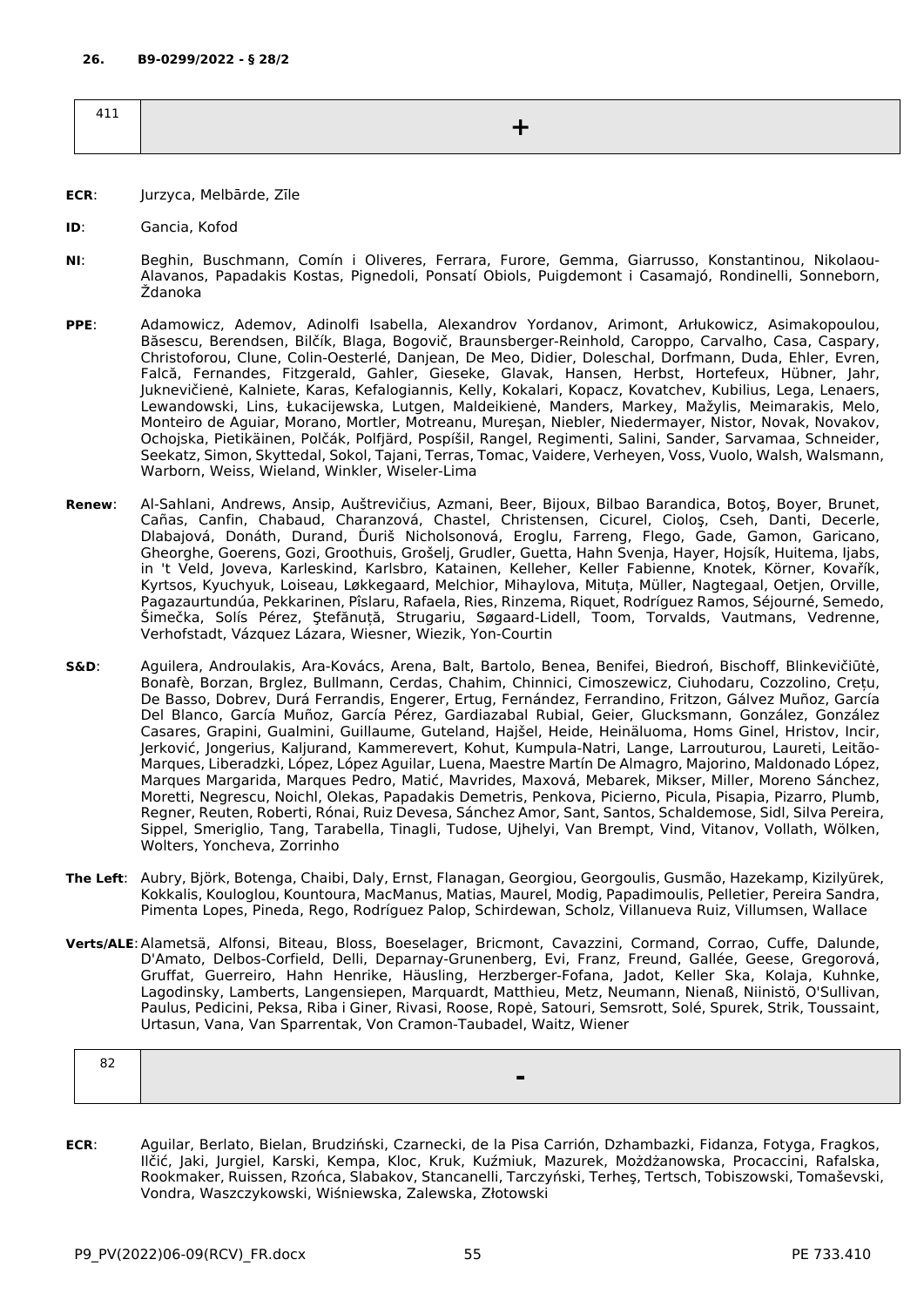- **ID**: Adinolfi Matteo, Anderson, Annemans, Baldassarre, Basso, Beck, Bizzotto, Blaško, Borchia, Campomenosi, Casanova, Conte, Da Re, David, De Man, Fest, de Graaff, Hakkarainen, Huhtasaari, Krah, Kuhs, Lancini, Limmer, Lizzi, Panza, Reil, Rinaldi, Tovaglieri, Vandendriessche, Zambelli, Zanni, Zimniok
- **NI**: Meuthen, Radačovský, Uhrík
- **PPE**: Arias Echeverría, Benjumea Benjumea, del Castillo Vera, van Dalen, Franssen, Geuking, Šojdrová, Štefanec, Vandenkendelaere, Zdechovský

| າ ເ |  |
|-----|--|
|-----|--|

- **ECR**: Bourgeois, Hoogeveen, Kanko, Lundgren, Roos, Stegrud, Tošenovský, Van Overtveldt, Vrecionová, Weimers, Zahradil
- **ID**: Haider, Madison, Mayer, Vilimsky
- **NI**: Bay, Bocskor, Deli, Gyöngyösi, Győri, Hidvéghi, Kolakušić, Pirbakas, Rivière, Schaller-Baross, Tóth
- **PPE**: Bellamy, Bogdan, Halicki, Hetman, Hölvényi, Kanev, Lexmann, López Gil, López-Istúriz White, Mandl, Martusciello, Mato, Millán Mon, Montserrat, Pollák, Schmiedtbauer, Sikorski, Thaler, Tomc, Vincze, Zarzalejos, Zoido Álvarez, Zver
- **Renew**: Nart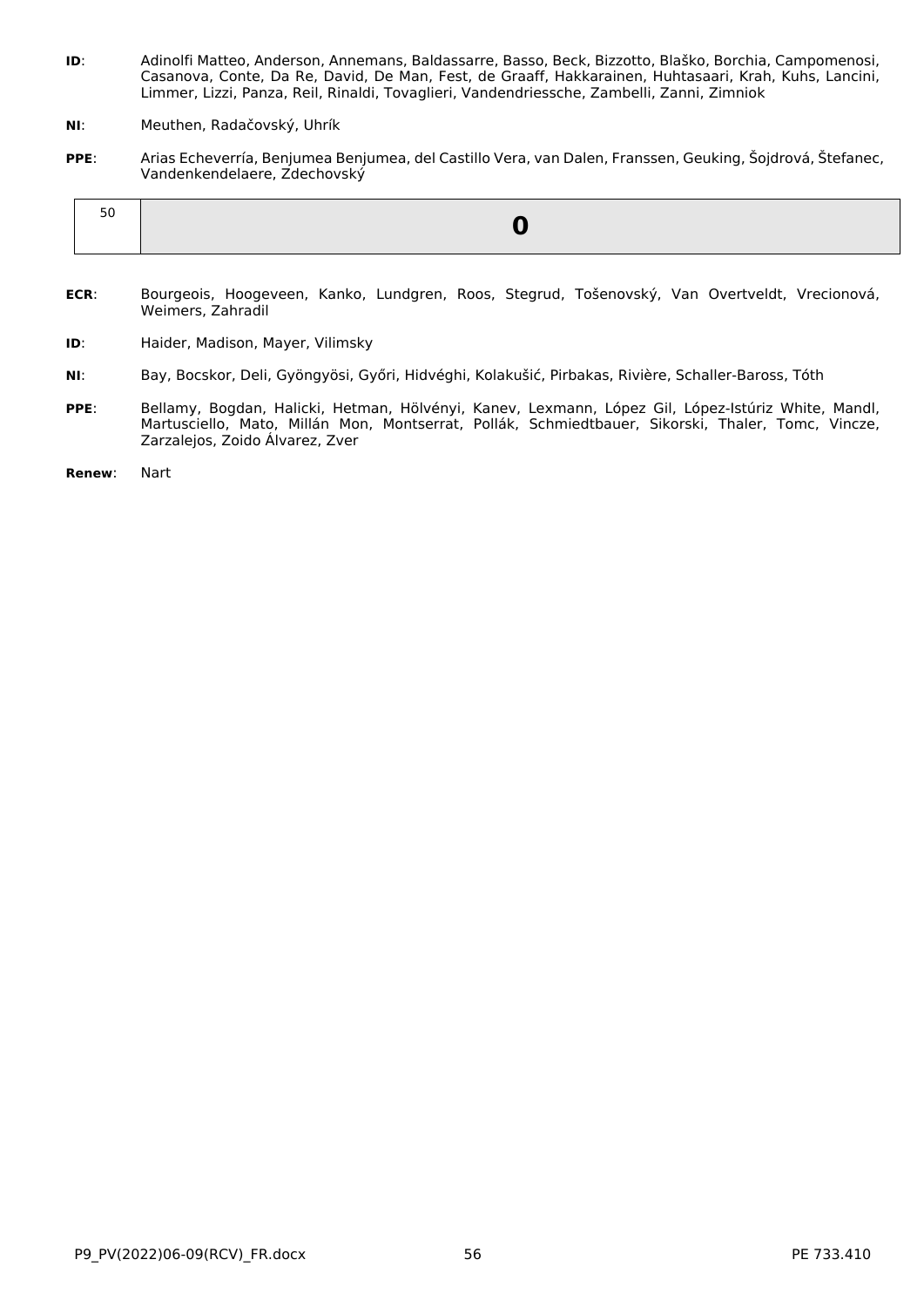| $- - -$ |  |
|---------|--|
|         |  |
|         |  |

- **ECR**: Lundgren, Melbārde, Tošenovský, Vrecionová, Zahradil, Zīle
- **ID**: Gancia
- **NI**: Beghin, Buschmann, Comín i Oliveres, Ferrara, Furore, Gemma, Giarrusso, Konstantinou, Nikolaou-Alavanos, Papadakis Kostas, Pignedoli, Ponsatí Obiols, Puigdemont i Casamajó, Rondinelli, Sonneborn, Ždanoka
- **PPE**: Adamowicz, Ademov, Arimont, Arłukowicz, Asimakopoulou, Berendsen, Bilčík, Bogovič, Braunsberger-Reinhold, Carvalho, Christoforou, Clune, Colin-Oesterlé, Danjean, Didier, Ehler, Evren, Ferber, Fitzgerald, Franssen, Gahler, Hansen, Hortefeux, Hübner, Kalniete, Kefalogiannis, Kelly, Kokalari, Kopacz, Kovatchev, Lega, Lenaers, Łukacijewska, Maldeikienė, Manders, Marinescu, Markey, Meimarakis, Morano, Motreanu, Mureşan, Niedermayer, Nistor, Novakov, Ochojska, Pietikäinen, Polfjärd, Pospíšil, Sander, Sarvamaa, Skyttedal, Tobé, Vaidere, Vandenkendelaere, Walsh, Warborn, Weiss, Winkler, Wiseler-Lima
- **Renew**: Al-Sahlani, Andrews, Ansip, Auštrevičius, Azmani, Beer, Bijoux, Bilbao Barandica, Botoş, Boyer, Brunet, Cañas, Canfin, Chabaud, Charanzová, Chastel, Christensen, Cicurel, Cioloş, Cseh, Danti, Decerle, Dlabajová, Donáth, Durand, Ďuriš Nicholsonová, Eroglu, Farreng, Flego, Gade, Gamon, Garicano, Gheorghe, Goerens, Gozi, Groothuis, Grošelj, Grudler, Guetta, Hahn Svenja, Hayer, Hlaváček, Hojsík, Huitema, Ijabs, in 't Veld, Joveva, Karleskind, Karlsbro, Katainen, Kelleher, Keller Fabienne, Knotek, Körner, Kovařík, Kyrtsos, Kyuchyuk, Loiseau, Løkkegaard, Melchior, Mihaylova, Mituța, Müller, Nagtegaal, Oetjen, Orville, Pagazaurtundúa, Pekkarinen, Pîslaru, Rafaela, Ries, Rinzema, Riquet, Rodríguez Ramos, Séjourné, Semedo, Šimečka, Solís Pérez, Ştefănuță, Strugariu, Søgaard-Lidell, Thun und Hohenstein, Toom, Torvalds, Vautmans, Vedrenne, Verhofstadt, Vázquez Lázara, Wiesner, Wiezik, Yon-Courtin
- **S&D**: Aguilera, Androulakis, Ara-Kovács, Arena, Balt, Bartolo, Benea, Benifei, Biedroń, Bischoff, Blinkevičiūtė, Bonafè, Borzan, Brglez, Bullmann, Cerdas, Chahim, Chinnici, Cimoszewicz, Ciuhodaru, Cozzolino, Crețu, De Basso, Dobrev, Durá Ferrandis, Engerer, Ertug, Fernández, Ferrandino, Fritzon, Gálvez Muñoz, García Del Blanco, García Muñoz, García Pérez, Gardiazabal Rubial, Geier, Glucksmann, González, González Casares, Grapini, Gualmini, Guillaume, Guteland, Hajšel, Heide, Heinäluoma, Homs Ginel, Hristov, Incir, Jerković, Jongerius, Kaljurand, Kammerevert, Kohut, Kumpula-Natri, Lalucq, Lange, Larrouturou, Laureti, Leitão-Marques, Liberadzki, López, López Aguilar, Luena, Maestre Martín De Almagro, Majorino, Maldonado López, Marques Margarida, Marques Pedro, Matić, Mavrides, Maxová, Mebarek, Mikser, Miller, Moreno Sánchez, Moretti, Negrescu, Nemec, Noichl, Olekas, Papadakis Demetris, Penkova, Picierno, Picula, Pisapia, Pizarro, Plumb, Regner, Reuten, Roberti, Rodríguez-Piñero, Rónai, Ruiz Devesa, Sánchez Amor, Santos, Schaldemose, Schieder, Sidl, Silva Pereira, Sippel, Smeriglio, Tang, Tarabella, Tudose, Ujhelyi, Van Brempt, Vind, Vitanov, Vollath, Wölken, Wolters, Zorrinho
- **The Left**: Aubry, Björk, Botenga, Chaibi, Daly, Ernst, Flanagan, Georgiou, Georgoulis, Gusmão, Hazekamp, Kizilyürek, Kokkalis, Kouloglou, Kountoura, MacManus, Matias, Maurel, Modig, Omarjee, Papadimoulis, Pelletier, Pereira Sandra, Pimenta Lopes, Pineda, Rego, Rodríguez Palop, Schirdewan, Scholz, Villanueva Ruiz, Villumsen, Wallace
- **Verts/ALE**:Alametsä, Alfonsi, Biteau, Bloss, Boeselager, Bricmont, Cavazzini, Cormand, Corrao, Cuffe, Dalunde, D'Amato, Delbos-Corfield, Delli, Deparnay-Grunenberg, Evi, Franz, Freund, Gallée, Geese, Gregorová, Gruffat, Guerreiro, Hahn Henrike, Häusling, Herzberger-Fofana, Jadot, Keller Ska, Kolaja, Kuhnke, Lagodinsky, Lamberts, Langensiepen, Marquardt, Matthieu, Metz, Neumann, Nienaß, Niinistö, O'Sullivan, Paulus, Pedicini, Peksa, Riba i Giner, Rivasi, Roose, Ropė, Satouri, Semsrott, Solé, Spurek, Strik, Toussaint, Urtasun, Vana, Van Sparrentak, Von Cramon-Taubadel, Waitz, Wiener

| $\sim$ $\sim$ $\sim$<br>ᆂᇦᆂ |  |
|-----------------------------|--|
|                             |  |
|                             |  |
|                             |  |

- **ECR**: Aguilar, Berlato, Bielan, Brudziński, Czarnecki, de la Pisa Carrión, Dzhambazki, Fidanza, Fotyga, Fragkos, Hoogeveen, Ilčić, Jaki, Jurgiel, Karski, Kempa, Kloc, Kruk, Kuźmiuk, Mazurek, Możdżanowska, Procaccini, Rafalska, Rookmaker, Roos, Ruissen, Rzońca, Slabakov, Stancanelli, Tarczyński, Terheş, Tertsch, Tobiszowski, Tomaševski, Vondra, Waszczykowski, Wiśniewska, Zalewska, Złotowski
- **ID**: Adinolfi Matteo, Anderson, Annemans, Baldassarre, Basso, Beck, Bizzotto, Borchia, Campomenosi, Casanova, Conte, Da Re, David, De Man, Fest, de Graaff, Haider, Hakkarainen, Huhtasaari, Kuhs, Lancini, Limmer, Lizzi, Madison, Mayer, Panza, Reil, Rinaldi, Tovaglieri, Vandendriessche, Vilimsky, Zambelli, Zanni,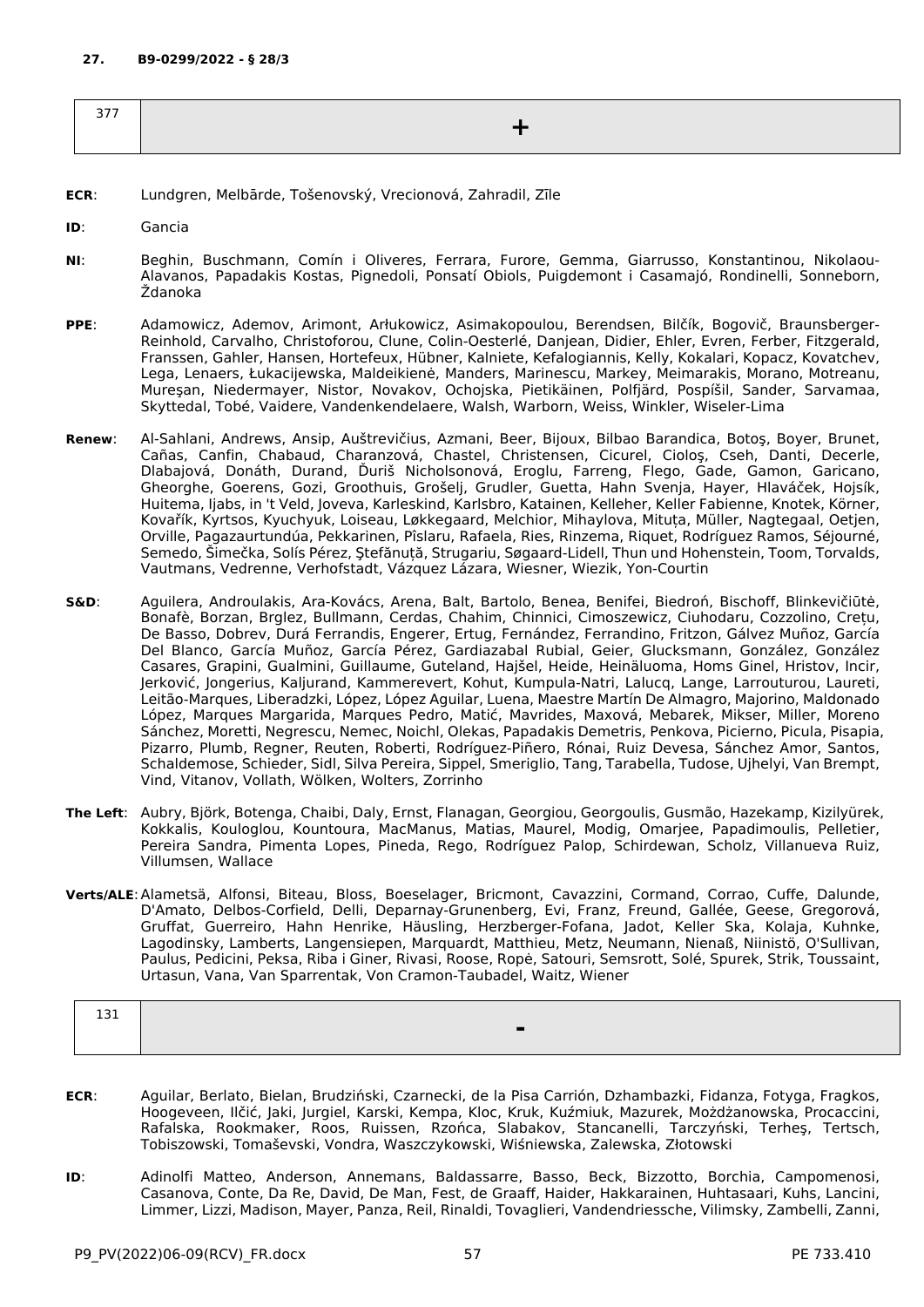Zimniok

- **NI**: Bay, Bocskor, Deli, Győri, Hidvéghi, Meuthen, Radačovský, Rivière, Schaller-Baross, Tóth, Uhrík
- **PPE**: Alexandrov Yordanov, Arias Echeverría, Bellamy, Benjumea Benjumea, Berger, Caroppo, Casa, Caspary, del Castillo Vera, van Dalen, Doleschal, Geuking, Hölvényi, Jahr, Karas, Kubilius, Lexmann, Lins, López Gil, López-Istúriz White, Mandl, Mato, Melo, Millán Mon, Montserrat, Mortler, Niebler, Novak, Pieper, Pollák, Salini, Schneider, Seekatz, Šojdrová, Sokol, Štefanec, Tajani, Tomac, Verheyen, Vincze, Voss, Walsmann, Wieland, Zarzalejos, Zdechovský, Zoido Álvarez, Zver

|--|--|

- **ECR**: Bourgeois, Jurzyca, Kanko, Kopcińska, Stegrud, Van Overtveldt, Weimers
- **ID**: Blaško, Kofod
- **NI**: Gyöngyösi, Kolakušić, Pirbakas
- **PPE**: Adinolfi Isabella, Băsescu, Blaga, Bogdan, De Meo, Dorfmann, Duda, Falcă, Fernandes, Gieseke, Glavak, Halicki, Herbst, Hetman, Kalinowski, Kanev, Lewandowski, Lutgen, Mažylis, Monteiro de Aguiar, Pereira Lídia, Polčák, Rangel, Regimenti, Schmiedtbauer, Sikorski, Terras, Thaler, Tomc, Vuolo, Winzig
- **Renew**: Nart
- **S&D**: Sant

**-**

**0**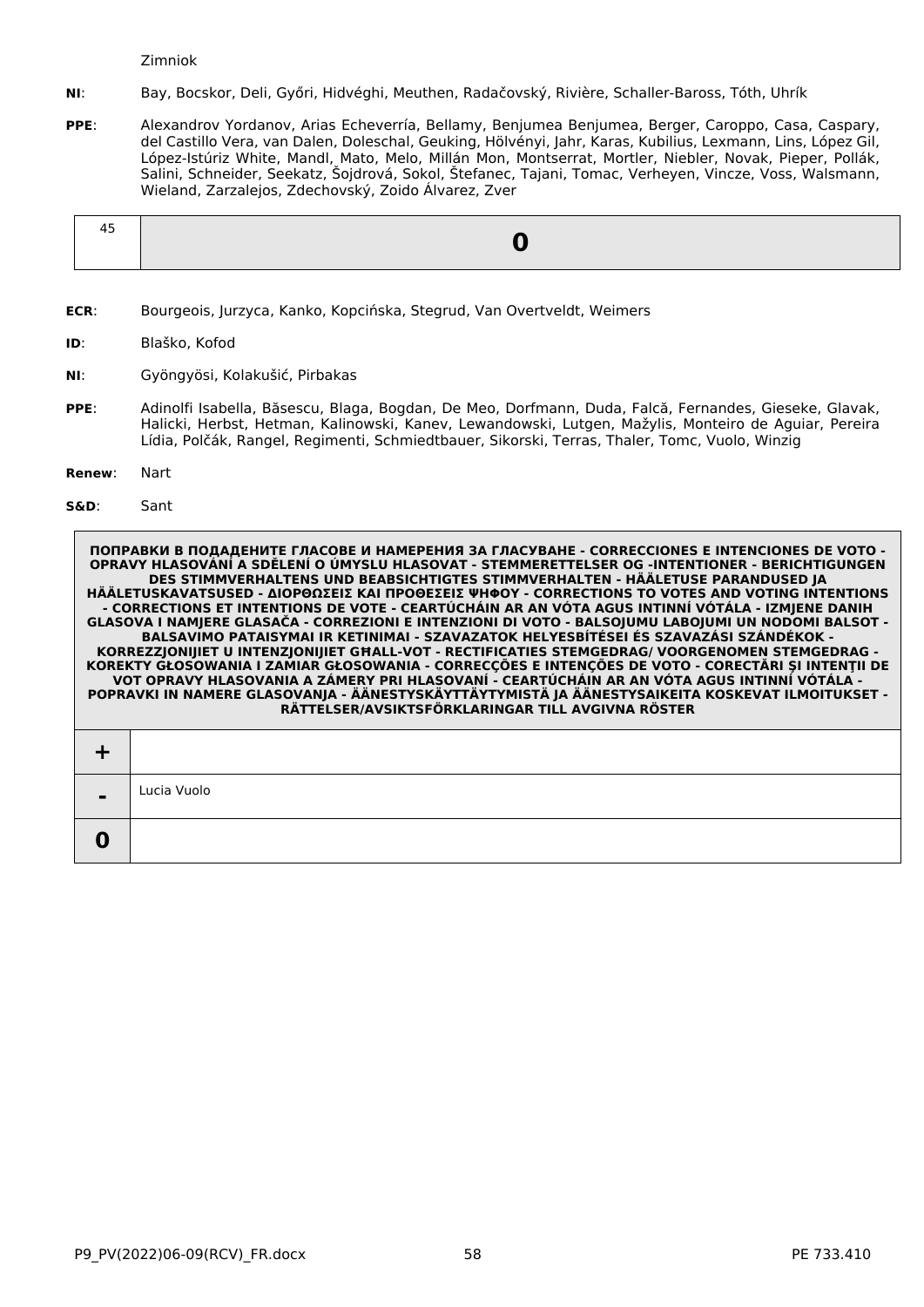- **ECR**: Melbārde, Zīle
- **ID**: Gancia, Kofod
- **NI**: Beghin, Buschmann, Comín i Oliveres, Ferrara, Furore, Gemma, Giarrusso, Gyöngyösi, Nikolaou-Alavanos, Papadakis Kostas, Pignedoli, Ponsatí Obiols, Puigdemont i Casamajó, Rondinelli, Sonneborn, Ždanoka
- **PPE**: Adamowicz, Arimont, Arłukowicz, Asimakopoulou, Berendsen, Bilčík, Braunsberger-Reinhold, Carvalho, Christoforou, Clune, Colin-Oesterlé, Danjean, Didier, Ehler, Evren, Fitzgerald, Franssen, Gahler, Hansen, Hortefeux, Hübner, Kalniete, Karas, Kefalogiannis, Kelly, Kokalari, Kopacz, Kovatchev, Lega, Lenaers, Łukacijewska, Maldeikienė, Manders, Marinescu, Markey, Meimarakis, Morano, Motreanu, Mureşan, Niedermayer, Nistor, Ochojska, Pietikäinen, Polčák, Polfjärd, Pospíšil, Sander, Sarvamaa, Skyttedal, Tobé, Vaidere, Vandenkendelaere, Walsh, Warborn, Weiss, Winkler, Wiseler-Lima
- **Renew**: Al-Sahlani, Andrews, Ansip, Auštrevičius, Azmani, Beer, Bijoux, Bilbao Barandica, Botoş, Boyer, Brunet, Cañas, Canfin, Chabaud, Charanzová, Chastel, Christensen, Cicurel, Cioloş, Cseh, Danti, Decerle, Dlabajová, Donáth, Durand, Ďuriš Nicholsonová, Eroglu, Farreng, Flego, Gade, Gamon, Garicano, Gheorghe, Goerens, Gozi, Groothuis, Grošelj, Grudler, Guetta, Hahn Svenja, Hayer, Hlaváček, Hojsík, Huitema, Ijabs, in 't Veld, Joveva, Karleskind, Karlsbro, Katainen, Kelleher, Keller Fabienne, Knotek, Körner, Kovařík, Kyrtsos, Kyuchyuk, Loiseau, Løkkegaard, Melchior, Mihaylova, Mituța, Müller, Nagtegaal, Oetjen, Orville, Pagazaurtundúa, Pekkarinen, Pîslaru, Rafaela, Ries, Rinzema, Riquet, Rodríguez Ramos, Séjourné, Semedo, Šimečka, Solís Pérez, Ştefănuță, Strugariu, Søgaard-Lidell, Thun und Hohenstein, Toom, Torvalds, Vautmans, Vedrenne, Verhofstadt, Vázquez Lázara, Wiesner, Wiezik, Yon-Courtin
- **S&D**: Aguilera, Androulakis, Ara-Kovács, Arena, Balt, Bartolo, Benea, Benifei, Biedroń, Bischoff, Blinkevičiūtė, Bonafè, Borzan, Brglez, Bullmann, Cerdas, Chahim, Chinnici, Cimoszewicz, Ciuhodaru, Cozzolino, Crețu, De Basso, Dobrev, Durá Ferrandis, Engerer, Ertug, Fernández, Ferrandino, Fritzon, Gálvez Muñoz, García Del Blanco, García Muñoz, García Pérez, Gardiazabal Rubial, Geier, Glucksmann, González, González Casares, Grapini, Gualmini, Guillaume, Guteland, Hajšel, Heide, Heinäluoma, Homs Ginel, Hristov, Incir, Jerković, Jongerius, Kaljurand, Kammerevert, Kohut, Kumpula-Natri, Lalucq, Lange, Larrouturou, Laureti, Leitão-Marques, Liberadzki, López, López Aguilar, Luena, Maestre Martín De Almagro, Majorino, Maldonado López, Marques Margarida, Marques Pedro, Matić, Mavrides, Maxová, Mebarek, Mikser, Miller, Moreno Sánchez, Moretti, Negrescu, Nemec, Noichl, Olekas, Papadakis Demetris, Penkova, Picierno, Picula, Pisapia, Pizarro, Plumb, Regner, Reuten, Roberti, Rodríguez-Piñero, Rónai, Ruiz Devesa, Sánchez Amor, Sant, Santos, Schaldemose, Schieder, Sidl, Silva Pereira, Sippel, Smeriglio, Tang, Tarabella, Tinagli, Toia, Tudose, Ujhelyi, Van Brempt, Vind, Vitanov, Vollath, Wölken, Wolters, Zorrinho
- **The Left**: Aubry, Björk, Botenga, Chaibi, Daly, Ernst, Flanagan, Georgiou, Georgoulis, Gusmão, Hazekamp, Kizilyürek, Kokkalis, Kouloglou, Kountoura, MacManus, Matias, Maurel, Modig, Omarjee, Papadimoulis, Pelletier, Pereira Sandra, Pimenta Lopes, Pineda, Rego, Rodríguez Palop, Schirdewan, Scholz, Villanueva Ruiz, Villumsen, Wallace
- **Verts/ALE**:Alametsä, Alfonsi, Biteau, Bloss, Boeselager, Bricmont, Cavazzini, Cormand, Corrao, Cuffe, Dalunde, D'Amato, Delbos-Corfield, Delli, Deparnay-Grunenberg, Evi, Franz, Freund, Gallée, Geese, Gregorová, Gruffat, Guerreiro, Hahn Henrike, Häusling, Herzberger-Fofana, Jadot, Keller Ska, Kolaja, Kuhnke, Lagodinsky, Lamberts, Langensiepen, Marquardt, Matthieu, Metz, Neumann, Nienaß, Niinistö, O'Sullivan, Paulus, Pedicini, Peksa, Riba i Giner, Rivasi, Roose, Ropė, Satouri, Semsrott, Solé, Spurek, Strik, Toussaint, Urtasun, Vana, Van Sparrentak, Von Cramon-Taubadel, Waitz, Wiener

| 142 |                |
|-----|----------------|
|     | $\blacksquare$ |
|     |                |

- **ECR**: Aguilar, Berlato, Bielan, Brudziński, Czarnecki, de la Pisa Carrión, Dzhambazki, Fidanza, Fotyga, Fragkos, Ilčić, Jaki, Jurgiel, Karski, Kempa, Kloc, Kopcińska, Kruk, Kuźmiuk, Mazurek, Możdżanowska, Procaccini, Rafalska, Rookmaker, Ruissen, Rzońca, Slabakov, Stancanelli, Stegrud, Szydło, Tarczyński, Terheş, Tertsch, Tobiszowski, Tomaševski, Vondra, Waszczykowski, Weimers, Wiśniewska, Zalewska, Złotowski
- **ID**: Adinolfi Matteo, Anderson, Baldassarre, Basso, Beck, Bilde, Bizzotto, Blaško, Borchia, Bruna, Campomenosi, Casanova, Conte, Da Re, David, Fest, de Graaff, Griset, Haider, Hakkarainen, Huhtasaari, Jalkh, Joron, Krah, Kuhs, Lacapelle, Lancini, Laporte, Lebreton, Limmer, Lizzi, Madison, Mariani, Mayer, Olivier, Panza, Reil, Rinaldi, Rougé, Tovaglieri, Vilimsky, Zambelli, Zanni, Zimniok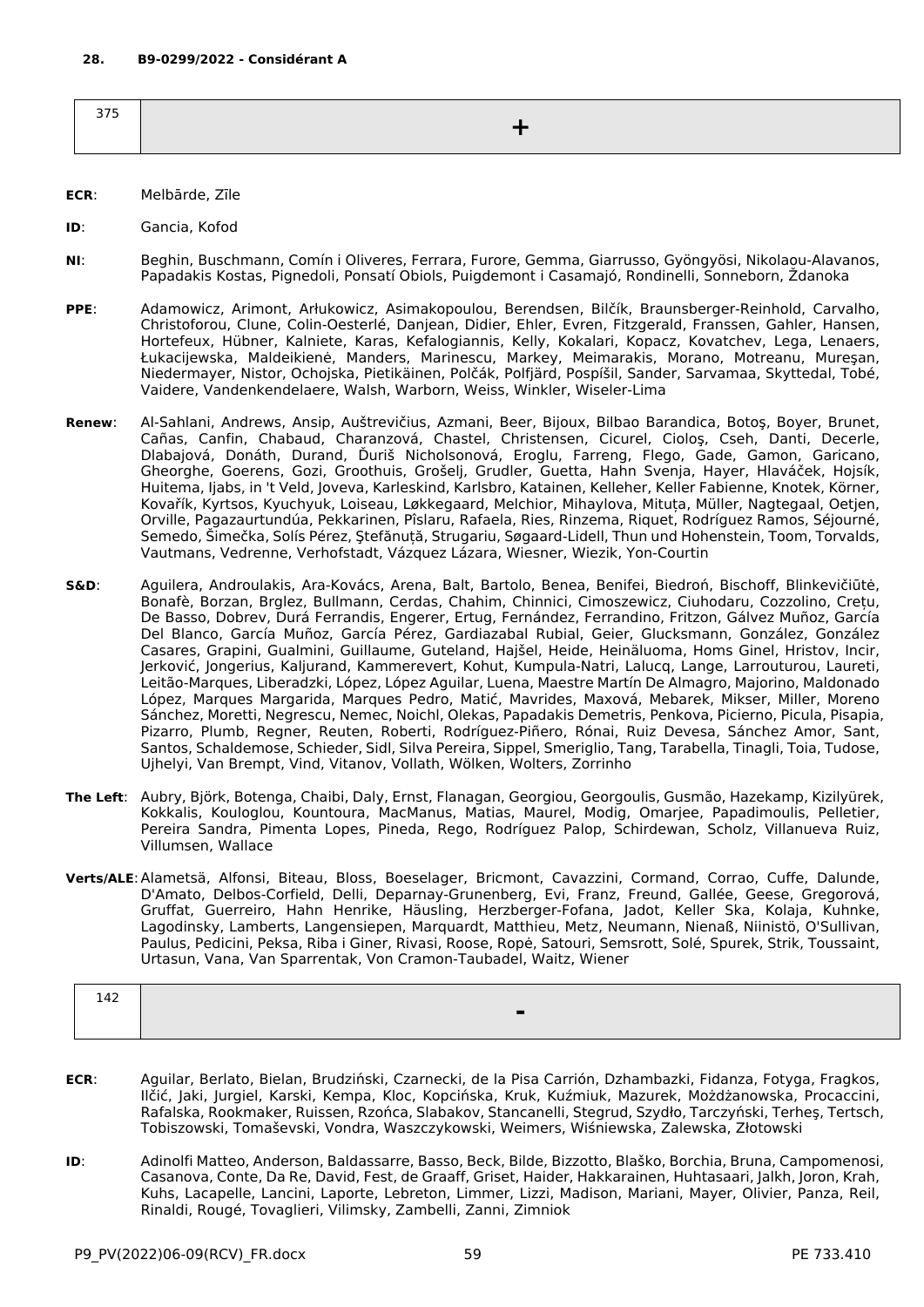- **NI**: Bay, Bocskor, Deli, Győri, Hidvéghi, Konstantinou, Meuthen, Radačovský, Rivière, Schaller-Baross, Tóth, Uhrík
- **PPE**: Alexandrov Yordanov, Arias Echeverría, Bellamy, Benjumea Benjumea, Berger, Caroppo, Casa, Caspary, del Castillo Vera, van Dalen, Doleschal, Ferber, Geuking, Gieseke, Herbst, Hölvényi, Jahr, Lexmann, Lins, López Gil, López-Istúriz White, Mandl, Mato, Melo, Millán Mon, Monteiro de Aguiar, Montserrat, Mortler, Niebler, Pollák, Salini, Schneider, Seekatz, Šojdrová, Štefanec, Tomac, Tomc, Verheyen, Vincze, Voss, Walsmann, Wieland, Zarzalejos, Zdechovský, Zoido Álvarez

- **ECR**: Bourgeois, Hoogeveen, Jurzyca, Kanko, Lundgren, Roos, Tošenovský, Van Overtveldt, Vrecionová, Zahradil
- **ID**: Annemans, De Man, Vandendriessche
- **NI**: Kolakušić, Pirbakas
- **PPE**: Ademov, Adinolfi Isabella, Băsescu, Blaga, Bogdan, Bogovič, De Meo, Dorfmann, Duda, Falcă, Fernandes, Glavak, Halicki, Hetman, Kalinowski, Kanev, Kubilius, Lewandowski, Martusciello, Mažylis, Novak, Novakov, Pereira Lídia, Pieper, Rangel, Regimenti, Schmiedtbauer, Sikorski, Sokol, Tajani, Terras, Thaler, Vuolo, Winzig, Zver
- **Renew**: Nart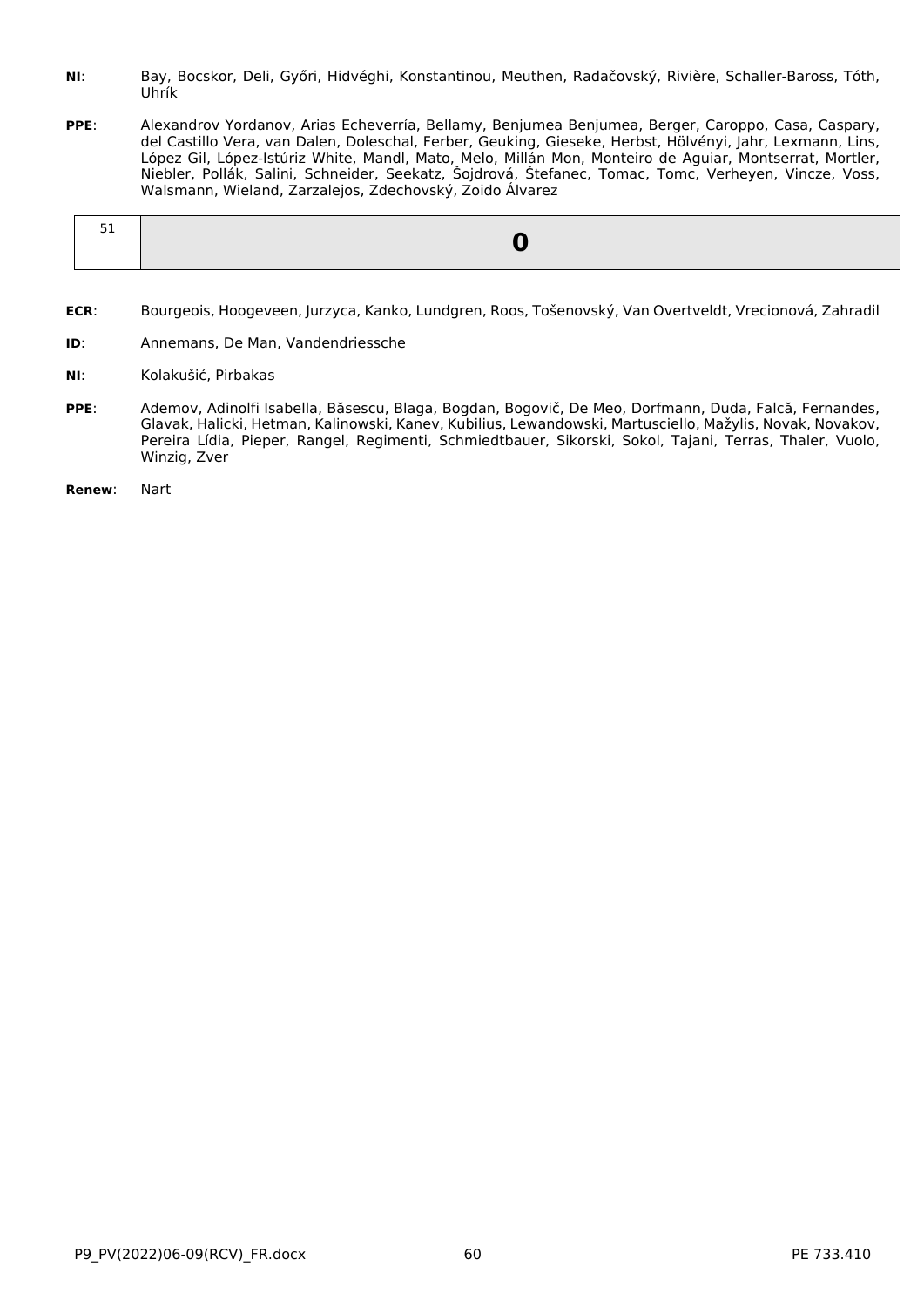| 364 |  |
|-----|--|
|     |  |
|     |  |

- **ECR**: Jurzyca, Lundgren, Tošenovský, Vrecionová, Zahradil
- **ID**: Gancia
- **NI**: Beghin, Buschmann, Comín i Oliveres, Ferrara, Furore, Gemma, Giarrusso, Nikolaou-Alavanos, Papadakis Kostas, Pignedoli, Ponsatí Obiols, Puigdemont i Casamajó, Rondinelli, Sonneborn, Ždanoka
- **PPE**: Adamowicz, Arimont, Arłukowicz, Asimakopoulou, Băsescu, Berendsen, Bilčík, Braunsberger-Reinhold, Carvalho, Christoforou, Clune, Colin-Oesterlé, Didier, Ehler, Evren, Fitzgerald, Hansen, Hortefeux, Hübner, Kalniete, Kefalogiannis, Kelly, Kokalari, Kopacz, Lega, Lenaers, Łukacijewska, Manders, Marinescu, Markey, Meimarakis, Morano, Motreanu, Mureşan, Niedermayer, Nistor, Ochojska, Pietikäinen, Polfjärd, Pospíšil, Sarvamaa, Skyttedal, Tobé, Vaidere, Walsh, Warborn, Weiss, Wiseler-Lima
- **Renew**: Al-Sahlani, Andrews, Ansip, Auštrevičius, Azmani, Beer, Bijoux, Bilbao Barandica, Botoş, Boyer, Brunet, Cañas, Canfin, Chabaud, Charanzová, Chastel, Christensen, Cicurel, Cseh, Danti, Decerle, Dlabajová, Donáth, Durand, Ďuriš Nicholsonová, Eroglu, Farreng, Flego, Gade, Gamon, Garicano, Gheorghe, Goerens, Gozi, Groothuis, Grošelj, Grudler, Guetta, Hahn Svenja, Hayer, Hlaváček, Hojsík, Huitema, Ijabs, in 't Veld, Joveva, Karleskind, Karlsbro, Katainen, Kelleher, Keller Fabienne, Knotek, Körner, Kovařík, Kyrtsos, Kyuchyuk, Loiseau, Løkkegaard, Melchior, Mihaylova, Mituța, Müller, Nagtegaal, Oetjen, Orville, Pagazaurtundúa, Pekkarinen, Pîslaru, Rafaela, Ries, Riquet, Rodríguez Ramos, Séjourné, Semedo, Šimečka, Solís Pérez, Ştefănuță, Strugariu, Søgaard-Lidell, Thun und Hohenstein, Toom, Torvalds, Vautmans, Vedrenne, Verhofstadt, Vázquez Lázara, Wiesner, Wiezik, Yon-Courtin
- **S&D**: Aguilera, Androulakis, Ara-Kovács, Arena, Balt, Bartolo, Benea, Benifei, Biedroń, Bischoff, Blinkevičiūtė, Bonafè, Borzan, Brglez, Bullmann, Cerdas, Chahim, Chinnici, Cimoszewicz, Ciuhodaru, Cozzolino, Crețu, De Basso, Dobrev, Durá Ferrandis, Engerer, Ertug, Fernández, Ferrandino, Fritzon, Gálvez Muñoz, García Del Blanco, García Muñoz, García Pérez, Gardiazabal Rubial, Geier, Glucksmann, González, González Casares, Grapini, Gualmini, Guillaume, Guteland, Hajšel, Heide, Heinäluoma, Homs Ginel, Hristov, Incir, Jerković, Jongerius, Kaljurand, Kammerevert, Kohut, Kumpula-Natri, Lalucq, Lange, Larrouturou, Laureti, Leitão-Marques, Liberadzki, López, López Aguilar, Luena, Maestre Martín De Almagro, Majorino, Maldonado López, Marques Margarida, Marques Pedro, Matić, Mavrides, Maxová, Mebarek, Mikser, Miller, Moreno Sánchez, Moretti, Negrescu, Nemec, Noichl, Olekas, Papadakis Demetris, Penkova, Picierno, Picula, Pisapia, Pizarro, Plumb, Regner, Reuten, Roberti, Rodríguez-Piñero, Rónai, Ruiz Devesa, Sánchez Amor, Sant, Santos, Schaldemose, Schieder, Sidl, Silva Pereira, Sippel, Smeriglio, Tang, Tarabella, Tinagli, Tudose, Ujhelyi, Van Brempt, Vind, Vitanov, Vollath, Wölken, Wolters, Yoncheva, Zorrinho
- **The Left**: Aubry, Björk, Botenga, Chaibi, Daly, Ernst, Flanagan, Georgiou, Georgoulis, Gusmão, Hazekamp, Kizilyürek, Kokkalis, Kountoura, MacManus, Matias, Maurel, Modig, Omarjee, Papadimoulis, Pelletier, Pereira Sandra, Pimenta Lopes, Pineda, Rego, Rodríguez Palop, Schirdewan, Scholz, Villanueva Ruiz, Villumsen, Wallace
- **Verts/ALE**:Alametsä, Alfonsi, Biteau, Bloss, Boeselager, Bricmont, Cavazzini, Cormand, Corrao, Cuffe, Dalunde, D'Amato, Delbos-Corfield, Delli, Deparnay-Grunenberg, Evi, Franz, Freund, Gallée, Geese, Gregorová, Gruffat, Guerreiro, Hahn Henrike, Häusling, Herzberger-Fofana, Jadot, Keller Ska, Kolaja, Kuhnke, Lagodinsky, Lamberts, Langensiepen, Marquardt, Matthieu, Metz, Neumann, Nienaß, Niinistö, O'Sullivan, Paulus, Pedicini, Peksa, Riba i Giner, Rivasi, Roose, Ropė, Satouri, Semsrott, Solé, Spurek, Strik, Toussaint, Urtasun, Vana, Van Sparrentak, Von Cramon-Taubadel, Waitz, Wiener

| 154 |  |
|-----|--|
|     |  |
|     |  |

- **ECR**: Aguilar, Berlato, Bielan, Brudziński, Czarnecki, de la Pisa Carrión, Dzhambazki, Fidanza, Fotyga, Fragkos, Hoogeveen, Ilčić, Jaki, Jurgiel, Karski, Kempa, Kloc, Kruk, Kuźmiuk, Mazurek, Możdżanowska, Procaccini, Rafalska, Rookmaker, Roos, Ruissen, Rzońca, Slabakov, Stancanelli, Tarczyński, Terheş, Tertsch, Tobiszowski, Tomaševski, Vondra, Waszczykowski, Wiśniewska, Zalewska, Zīle, Złotowski
- **ID**: Adinolfi Matteo, Anderson, Annemans, Baldassarre, Basso, Beck, Bizzotto, Blaško, Borchia, Campomenosi, Casanova, Conte, Da Re, David, De Man, Fest, de Graaff, Haider, Hakkarainen, Huhtasaari, Krah, Kuhs, Lancini, Limmer, Lizzi, Madison, Mayer, Panza, Reil, Rinaldi, Tovaglieri, Vandendriessche, Vilimsky, Zambelli, Zanni, Zimniok
- **NI**: Bay, Bocskor, Deli, Győri, Hidvéghi, Konstantinou, Meuthen, Radačovský, Rivière, Schaller-Baross, Tóth,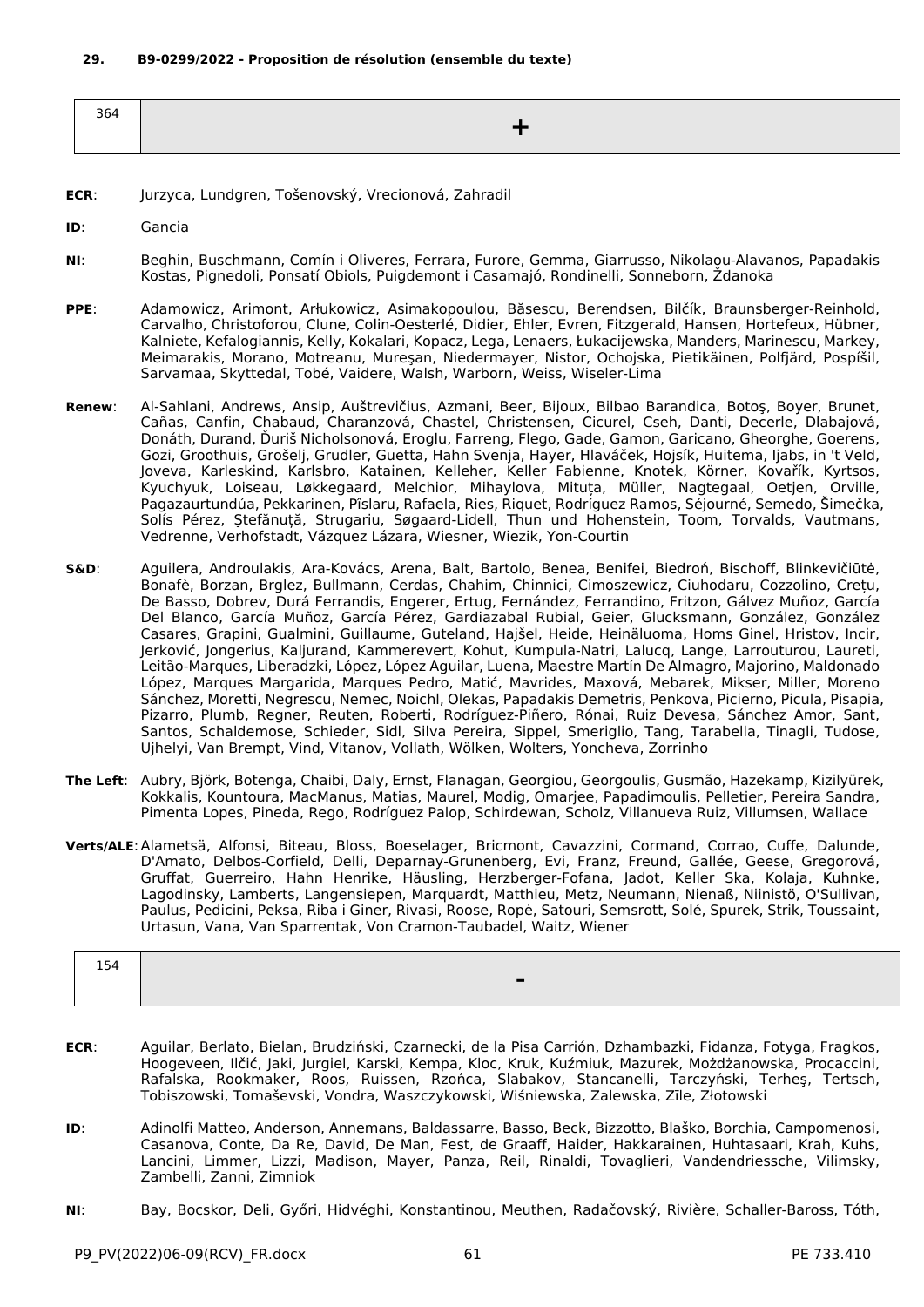Uhrík

**PPE**: Adinolfi Isabella, Alexandrov Yordanov, Arias Echeverría, Bellamy, Benjumea Benjumea, Berger, Blaga, Caroppo, Casa, Caspary, del Castillo Vera, van Dalen, De Meo, Doleschal, Dorfmann, Falcă, Ferber, Geuking, Gieseke, Hölvényi, Jahr, Juknevičienė, Karas, Kubilius, Lewandowski, Lexmann, Lins, López Gil, López-Istúriz White, Mandl, Martusciello, Mato, Mažylis, Melo, Millán Mon, Monteiro de Aguiar, Montserrat, Mortler, Niebler, Olbrycht, Pieper, Pollák, Regimenti, Salini, Schneider, Seekatz, Simon, Šojdrová, Sokol, Štefanec, Tajani, Terras, Tomac, Tomc, Verheyen, Vincze, Voss, Vuolo, Walsmann, Weber, Wieland, Winkler, Zarzalejos, Zdechovský, Zoido Álvarez, Zver

**ECR**: Bourgeois, Kanko, Melbārde, Stegrud, Van Overtveldt, Weimers

**ID**: Kofod

- **NI**: Gyöngyösi, Kolakušić
- **PPE**: Ademov, Bogovič, Danjean, Duda, Fernandes, Franssen, Gahler, Glavak, Halicki, Herbst, Hetman, Kalinowski, Kanev, Kovatchev, Lutgen, Maldeikienė, Novak, Novakov, Pereira Lídia, Polčák, Rangel, Sander, Schmiedtbauer, Sikorski, Thaler, Vandenkendelaere, Winzig

#### **Renew**: Nart

|                | Anne Sander                              |
|----------------|------------------------------------------|
| $\blacksquare$ |                                          |
| 0              | Maria Da Graça Carvalho, Brice Hortefeux |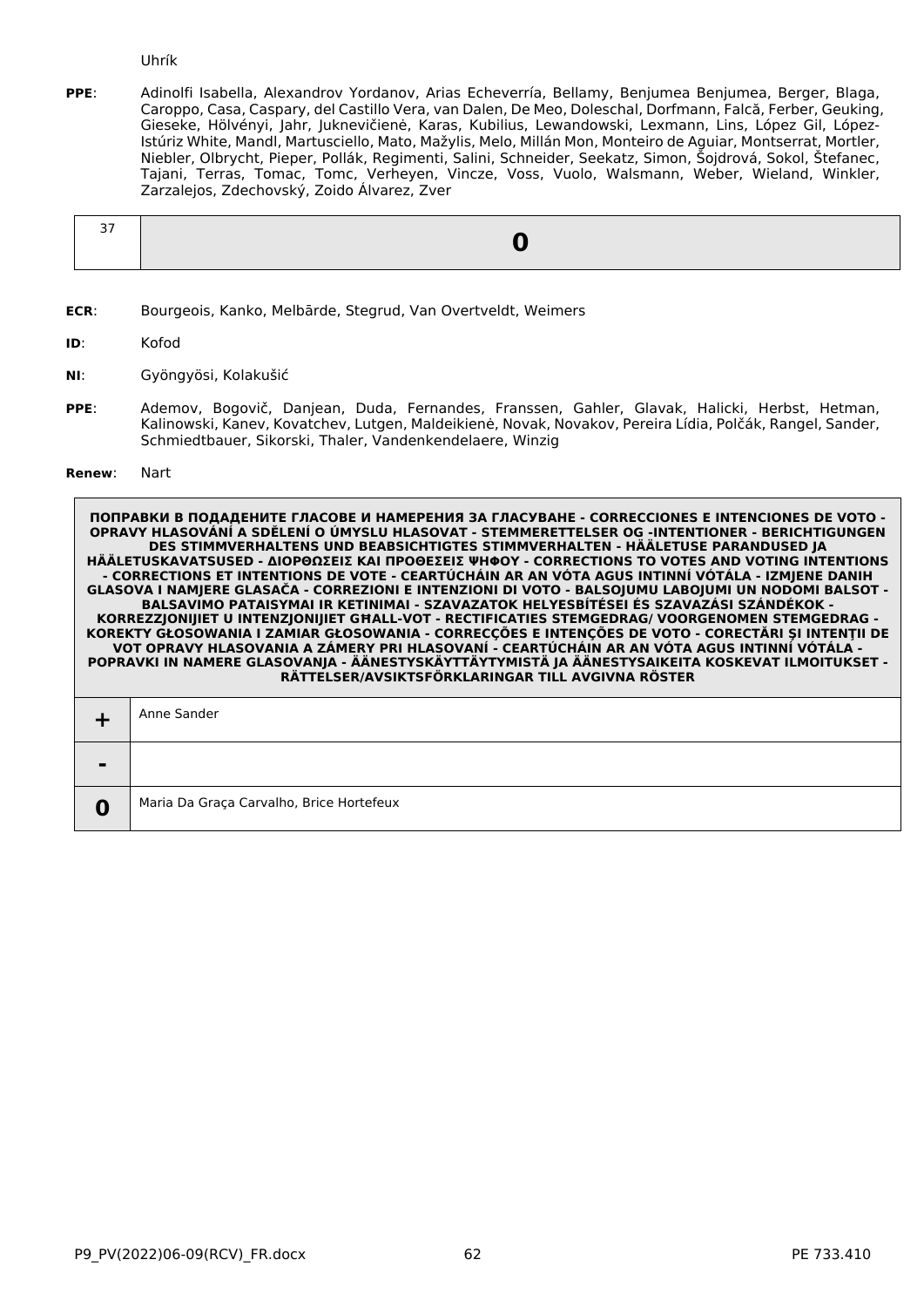**30. Convocation d'une convention pour la révision des traités - The call for a Convention for the revision of the Treaties - Die Forderung nach einem Konvent zur Überarbeitung der Verträge - Resolutions: on the call for a Convention for the revision of the Treaties - B9-0307/2022 - Avant § 1 - Am 1**

| $- -$ |  |
|-------|--|
|       |  |
|       |  |

- **ECR**: Aguilar, de la Pisa Carrión, Hoogeveen, Roos, Stegrud, Tošenovský, Vrecionová, Weimers, Zahradil
- **ID**: Adinolfi Matteo, Anderson, Annemans, Baldassarre, Basso, Beck, Bilde, Bizzotto, Blaško, Borchia, Bruna, Campomenosi, Casanova, Conte, Da Re, David, De Man, Fest, Griset, Haider, Hakkarainen, Huhtasaari, Joron, Kofod, Krah, Kuhs, Lacapelle, Lancini, Laporte, Lebreton, Limmer, Lizzi, Mariani, Mayer, Olivier, Panza, Reil, Rinaldi, Rougé, Tovaglieri, Vandendriessche, Vilimsky, Zambelli, Zanni, Zimniok
- **NI**: Bay, Buschmann, Comín i Oliveres, Konstantinou, Pirbakas, Ponsatí Obiols, Puigdemont i Casamajó, Radačovský, Rivière, Sonneborn, Uhrík, Ždanoka
- **PPE**: Wiseler-Lima
- **The Left**: Björk, Daly, Flanagan, Georgiou, Hazekamp, Kizilyürek, MacManus, Pereira Sandra, Pimenta Lopes, Wallace

| - - - |  |
|-------|--|
|       |  |
|       |  |

- **ECR**: Bielan, Bourgeois, Brudziński, Czarnecki, Dzhambazki, Fotyga, Ilčić, Jaki, Jurgiel, Kanko, Karski, Kempa, Kloc, Kopcińska, Kruk, Kuźmiuk, Lundgren, Mazurek, Melbārde, Możdżanowska, Rafalska, Rookmaker, Ruissen, Rzońca, Slabakov, Szydło, Tarczyński, Terheş, Tertsch, Tobiszowski, Tomaševski, Van Overtveldt, Vondra, Waszczykowski, Wiśniewska, Zalewska, Zīle, Złotowski
- **ID**: de Graaff, Jalkh
- **NI**: Beghin, Bocskor, Deli, Ferrara, Furore, Gemma, Giarrusso, Gyöngyösi, Győri, Hidvéghi, Kolakušić, Meuthen, Pignedoli, Rondinelli, Schaller-Baross, Tóth
- **PPE**: Adamowicz, Ademov, Adinolfi Isabella, Alexandrov Yordanov, Arias Echeverría, Arimont, Arłukowicz, Asimakopoulou, Băsescu, Bellamy, Benjumea Benjumea, Bentele, Berendsen, Berger, Bilčík, Blaga, Bogdan, Bogovič, Braunsberger-Reinhold, Caroppo, Carvalho, Casa, Caspary, del Castillo Vera, Christoforou, Clune, Colin-Oesterlé, van Dalen, Danjean, De Meo, Didier, Doleschal, Dorfmann, Duda, Ehler, Evren, Falcă, Ferber, Fernandes, Fitzgerald, Franssen, Gahler, Geuking, Gieseke, Glavak, Halicki, Hansen, Herbst, Hetman, Hölvényi, Hortefeux, Hübner, Jahr, Jarubas, Juknevičienė, Kalinowski, Kalniete, Kanev, Karas, Kefalogiannis, Kelly, Kokalari, Kopacz, Kovatchev, Kubilius, Lega, Lenaers, Lewandowski, Lexmann, Lins, López Gil, López-Istúriz White, Łukacijewska, Lutgen, Maldeikienė, Manders, Mandl, Marinescu, Markey, Martusciello, Mato, Mažylis, Meimarakis, Melo, Millán Mon, Monteiro de Aguiar, Montserrat, Morano, Mortler, Motreanu, Mureşan, Niebler, Niedermayer, Nistor, Novak, Novakov, Ochojska, Olbrycht, Pereira Lídia, Pieper, Pietikäinen, Polčák, Polfjärd, Pollák, Pospíšil, Rangel, Regimenti, Salini, Sander, Sarvamaa, Schmiedtbauer, Schneider, Seekatz, Sikorski, Simon, Skyttedal, Šojdrová, Sokol, Štefanec, Tajani, Terras, Thaler, Tobé, Tomac, Tomc, Vaidere, Vandenkendelaere, Verheyen, Vincze, Voss, Vuolo, Walsh, Walsmann, Warborn, Weber, Weiss, Wieland, Winkler, Winzig, Zarzalejos, Zdechovský, Zver
- **Renew**: Al-Sahlani, Andrews, Ansip, Auštrevičius, Azmani, Beer, Bijoux, Bilbao Barandica, Botoş, Boyer, Brunet, Cañas, Canfin, Chabaud, Charanzová, Chastel, Christensen, Cicurel, Cioloş, Cseh, Danti, Decerle, Dlabajová, Donáth, Durand, Ďuriš Nicholsonová, Eroglu, Farreng, Flego, Gade, Gamon, Garicano, Gheorghe, Goerens, Gozi, Groothuis, Grošelj, Grudler, Guetta, Hahn Svenja, Hayer, Hlaváček, Hojsík, Huitema, Ijabs, in 't Veld, Joveva, Karleskind, Karlsbro, Katainen, Kelleher, Keller Fabienne, Knotek, Körner, Kovařík, Kyrtsos, Kyuchyuk, Loiseau, Løkkegaard, Melchior, Mihaylova, Mituța, Müller, Nagtegaal, Nart, Oetjen, Orville, Pagazaurtundúa, Pekkarinen, Pîslaru, Rafaela, Ries, Rinzema, Riquet, Rodríguez Ramos, Séjourné, Semedo, Šimečka, Solís Pérez, Ştefănuță, Strugariu, Søgaard-Lidell, Thun und Hohenstein, Toom, Torvalds, Vautmans, Vedrenne, Verhofstadt, Vázquez Lázara, Wiesner, Wiezik, Yon-Courtin
- **S&D**: Agius Saliba, Aguilera, Androulakis, Ara-Kovács, Arena, Balt, Bartolo, Benea, Benifei, Biedroń, Bischoff, Blinkevičiūtė, Bonafè, Borzan, Brglez, Bullmann, Cerdas, Chahim, Chinnici, Cimoszewicz, Ciuhodaru, Cozzolino, Crețu, Cutajar, De Basso, Dobrev, Durá Ferrandis, Engerer, Ertug, Fernández, Ferrandino, Fritzon, Gálvez Muñoz, García Del Blanco, García Muñoz, García Pérez, Gardiazabal Rubial, Geier, Glucksmann, González, González Casares, Grapini, Gualmini, Guillaume, Guteland, Hajšel, Heide, Heinäluoma, Homs Ginel, Hristov, Incir, Jerković, Jongerius, Kaljurand, Kammerevert, Kohut, Kumpula-Natri,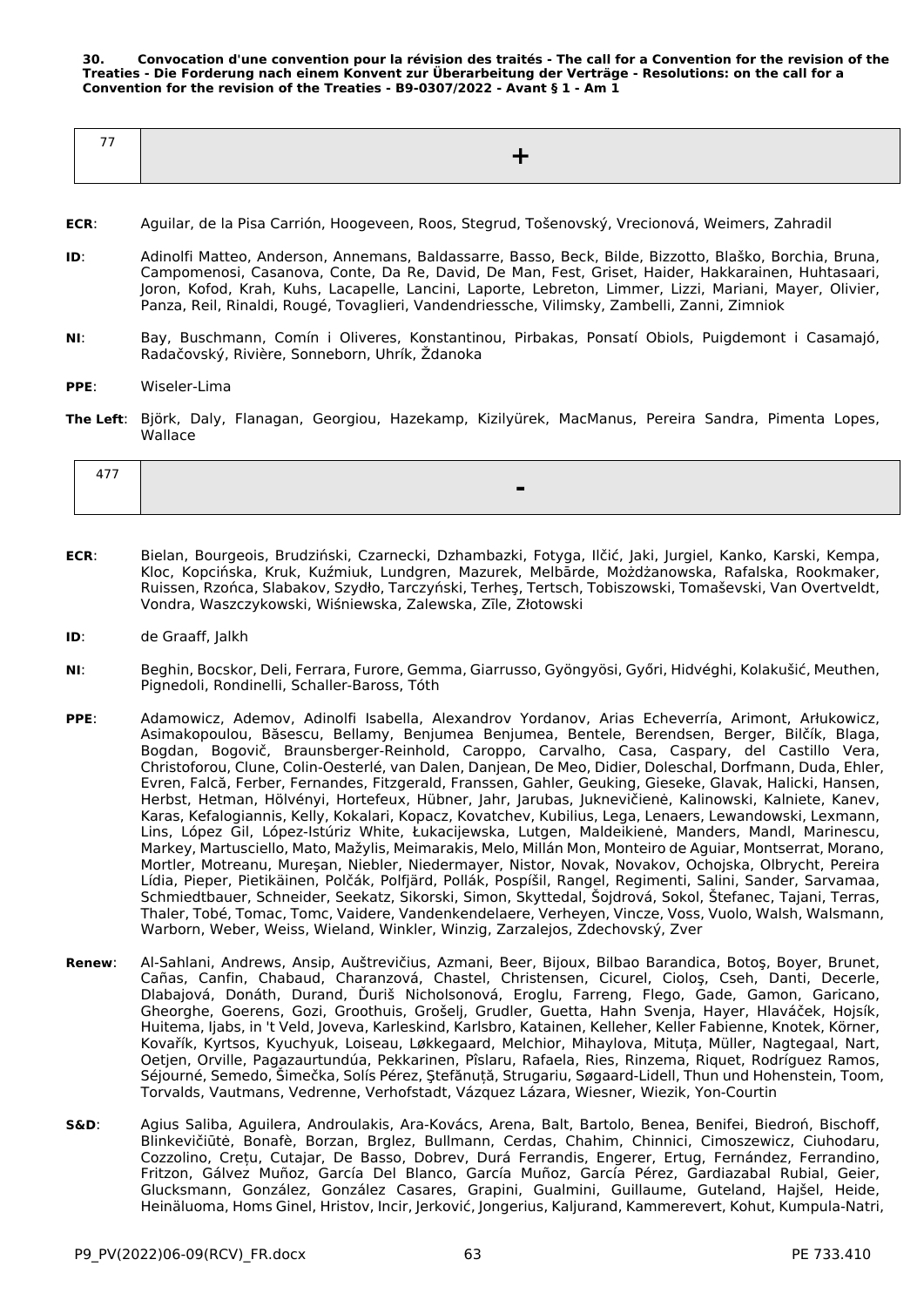Lalucq, Lange, Larrouturou, Laureti, Leitão-Marques, Liberadzki, López, López Aguilar, Luena, Maestre Martín De Almagro, Majorino, Maldonado López, Marques Margarida, Marques Pedro, Matić, Mavrides, Maxová, Mebarek, Mikser, Miller, Moreno Sánchez, Moretti, Negrescu, Nemec, Noichl, Olekas, Papadakis Demetris, Penkova, Picierno, Picula, Pisapia, Pizarro, Plumb, Regner, Reuten, Roberti, Rodríguez-Piñero, Rónai, Ruiz Devesa, Sánchez Amor, Santos, Schaldemose, Schieder, Sidl, Silva Pereira, Sippel, Smeriglio, Tang, Tarabella, Tinagli, Toia, Tudose, Ujhelyi, Van Brempt, Vind, Vitanov, Vollath, Wölken, Wolters, Yoncheva, Zorrinho

- **The Left**: Aubry, Ernst, Georgoulis, Modig, Omarjee, Papadimoulis, Pelletier, Schirdewan, Scholz
- **Verts/ALE**:Alametsä, Alfonsi, Biteau, Bloss, Boeselager, Bricmont, Cavazzini, Cormand, Corrao, Cuffe, Dalunde, D'Amato, Delbos-Corfield, Delli, Deparnay-Grunenberg, Evi, Franz, Freund, Gallée, Geese, Gregorová, Gruffat, Guerreiro, Hahn Henrike, Häusling, Herzberger-Fofana, Jadot, Keller Ska, Kolaja, Kuhnke, Lagodinsky, Lamberts, Langensiepen, Marquardt, Matthieu, Metz, Neumann, Nienaß, Niinistö, O'Sullivan, Paulus, Pedicini, Peksa, Riba i Giner, Ripa, Rivasi, Roose, Ropė, Satouri, Semsrott, Solé, Spurek, Strik, Toussaint, Urtasun, Vana, Van Sparrentak, Von Cramon-Taubadel, Waitz, Wiener

| Τp |  |
|----|--|
|    |  |

- **ECR**: Berlato, Fidanza, Fragkos, Jurzyca, Procaccini, Stancanelli
- **ID**: Gancia, Madison
- **S&D**: Sant

**The Left**: Botenga, Chaibi, Gusmão, Matias, Rodríguez Palop, Villanueva Ruiz, Villumsen

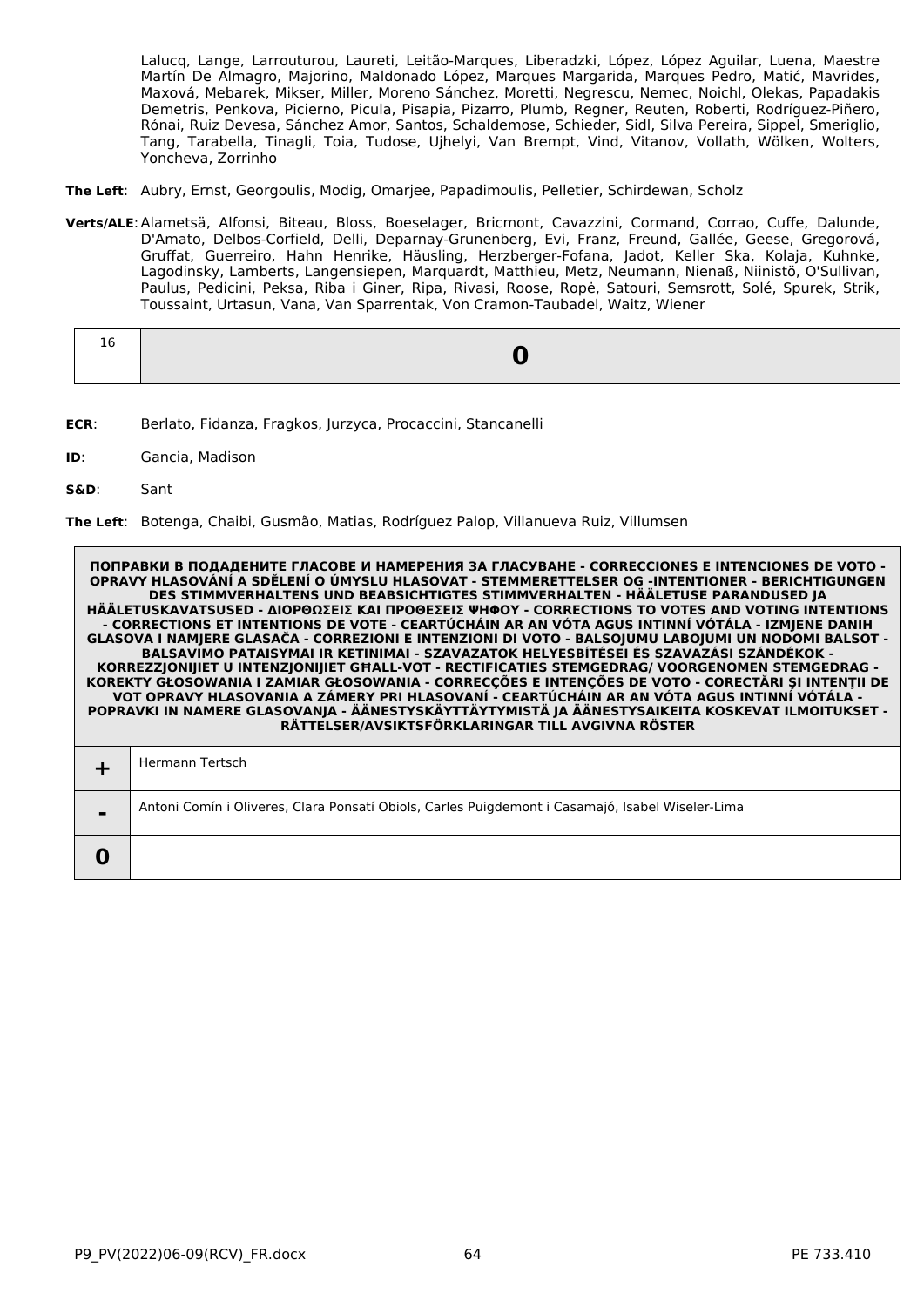- **ECR**: Lundgren, Stegrud, Weimers
- **ID**: Adinolfi Matteo, Anderson, Baldassarre, Basso, Beck, Bilde, Bizzotto, Blaško, Borchia, Bruna, Campomenosi, Casanova, Conte, Da Re, David, De Man, Fest, Gancia, Griset, Jalkh, Joron, Krah, Kuhs, Lacapelle, Lancini, Laporte, Lebreton, Limmer, Lizzi, Mariani, Olivier, Panza, Reil, Rinaldi, Rougé, Tovaglieri, Vandendriessche, Vilimsky, Zambelli, Zanni, Zimniok
- **NI**: Bay, Buschmann, Pirbakas, Puigdemont i Casamajó, Radačovský, Rivière, Sonneborn, Uhrík, Ždanoka
- **PPE**: Wiseler-Lima
- **The Left**: Björk, Botenga, Daly, Flanagan, Georgiou, Hazekamp, Kizilyürek, MacManus, Pereira Sandra, Pimenta Lopes, Wallace

| 100<br>т∪<br>. |                               |
|----------------|-------------------------------|
|                | $\overline{\phantom{a}}$<br>_ |

- **ECR**: Aguilar, Berlato, Bielan, Bourgeois, Brudziński, Czarnecki, de la Pisa Carrión, Dzhambazki, Fidanza, Fotyga, Ilčić, Jaki, Jurgiel, Jurzyca, Kanko, Karski, Kempa, Kopcińska, Kruk, Kuźmiuk, Mazurek, Melbārde, Możdżanowska, Procaccini, Rafalska, Rookmaker, Ruissen, Rzońca, Slabakov, Stancanelli, Szydło, Tarczyński, Terheş, Tertsch, Tobiszowski, Tomaševski, Tošenovský, Van Overtveldt, Vondra, Vrecionová, Waszczykowski, Wiśniewska, Zahradil, Zalewska, Zīle, Złotowski
- **ID**: de Graaff, Haider, Hakkarainen, Huhtasaari, Madison, Mayer
- **NI**: Beghin, Bocskor, Deli, Ferrara, Furore, Gemma, Giarrusso, Gyöngyösi, Győri, Hidvéghi, Kolakušić, Konstantinou, Meuthen, Pignedoli, Rondinelli, Schaller-Baross, Tóth
- **PPE**: Adamowicz, Adinolfi Isabella, Alexandrov Yordanov, Arimont, Arłukowicz, Asimakopoulou, Băsescu, Bellamy, Benjumea Benjumea, Bentele, Berendsen, Berger, Bilčík, Blaga, Bogdan, Bogovič, Braunsberger-Reinhold, Caroppo, Carvalho, Casa, Caspary, del Castillo Vera, Christoforou, Clune, Colin-Oesterlé, van Dalen, Danjean, De Meo, Didier, Doleschal, Dorfmann, Duda, Ehler, Evren, Falcă, Ferber, Fernandes, Fitzgerald, Franssen, Gahler, Geuking, Gieseke, Glavak, Halicki, Hansen, Herbst, Hetman, Hölvényi, Hortefeux, Hübner, Jahr, Jarubas, Juknevičienė, Kalinowski, Kalniete, Kanev, Karas, Kefalogiannis, Kelly, Kokalari, Kopacz, Kovatchev, Kubilius, Lega, Lenaers, Lewandowski, Lexmann, Lins, López Gil, López-Istúriz White, Łukacijewska, Maldeikienė, Manders, Mandl, Marinescu, Markey, Martusciello, Mato, Mažylis, Meimarakis, Melo, Millán Mon, Monteiro de Aguiar, Montserrat, Morano, Mortler, Motreanu, Mureşan, Niebler, Niedermayer, Nistor, Novak, Novakov, Ochojska, Olbrycht, Pereira Lídia, Pieper, Pietikäinen, Polčák, Polfjärd, Pollák, Pospíšil, Rangel, Regimenti, Salini, Sander, Sarvamaa, Schmiedtbauer, Schneider, Seekatz, Sikorski, Simon, Skyttedal, Šojdrová, Sokol, Štefanec, Tajani, Terras, Thaler, Tobé, Tomac, Tomc, Vaidere, Vandenkendelaere, Verheyen, Vincze, Voss, Vuolo, Walsh, Walsmann, Warborn, Weber, Weiss, Wieland, Winkler, Winzig, Zarzalejos, Zdechovský, Zoido Álvarez, Zver
- **Renew**: Al-Sahlani, Andrews, Ansip, Auštrevičius, Azmani, Beer, Bijoux, Bilbao Barandica, Botoş, Boyer, Brunet, Cañas, Canfin, Chabaud, Charanzová, Chastel, Christensen, Cicurel, Cioloş, Cseh, Danti, Decerle, Dlabajová, Donáth, Durand, Ďuriš Nicholsonová, Eroglu, Farreng, Flego, Gade, Gamon, Garicano, Gheorghe, Goerens, Gozi, Groothuis, Grošelj, Grudler, Guetta, Hahn Svenja, Hayer, Hlaváček, Hojsík, Huitema, Ijabs, in 't Veld, Joveva, Karleskind, Karlsbro, Katainen, Kelleher, Keller Fabienne, Knotek, Körner, Kovařík, Kyrtsos, Kyuchyuk, Loiseau, Løkkegaard, Melchior, Mihaylova, Mituța, Müller, Nagtegaal, Nart, Oetjen, Orville, Pagazaurtundúa, Pekkarinen, Pîslaru, Rafaela, Ries, Rinzema, Riquet, Rodríguez Ramos, Séjourné, Semedo, Šimečka, Solís Pérez, Ştefănuță, Strugariu, Søgaard-Lidell, Thun und Hohenstein, Toom, Torvalds, Vautmans, Vedrenne, Verhofstadt, Vázquez Lázara, Wiesner, Wiezik, Yon-Courtin
- **S&D**: Agius Saliba, Aguilera, Androulakis, Ara-Kovács, Arena, Balt, Bartolo, Benea, Benifei, Biedroń, Bischoff, Blinkevičiūtė, Bonafè, Borzan, Brglez, Bullmann, Cerdas, Chahim, Chinnici, Cimoszewicz, Ciuhodaru, Cozzolino, Crețu, Cutajar, De Basso, Dobrev, Durá Ferrandis, Engerer, Ertug, Fernández, Ferrandino, Fritzon, Gálvez Muñoz, García Del Blanco, García Muñoz, García Pérez, Gardiazabal Rubial, Geier, Glucksmann, González, González Casares, Grapini, Gualmini, Guillaume, Guteland, Hajšel, Heide, Heinäluoma, Homs Ginel, Hristov, Incir, Jerković, Jongerius, Kaljurand, Kammerevert, Kohut, Kumpula-Natri, Lalucq, Lange, Larrouturou, Laureti, Leitão-Marques, Liberadzki, López, López Aguilar, Luena, Maestre Martín De Almagro, Majorino, Maldonado López, Marques Margarida, Marques Pedro, Matić, Mavrides,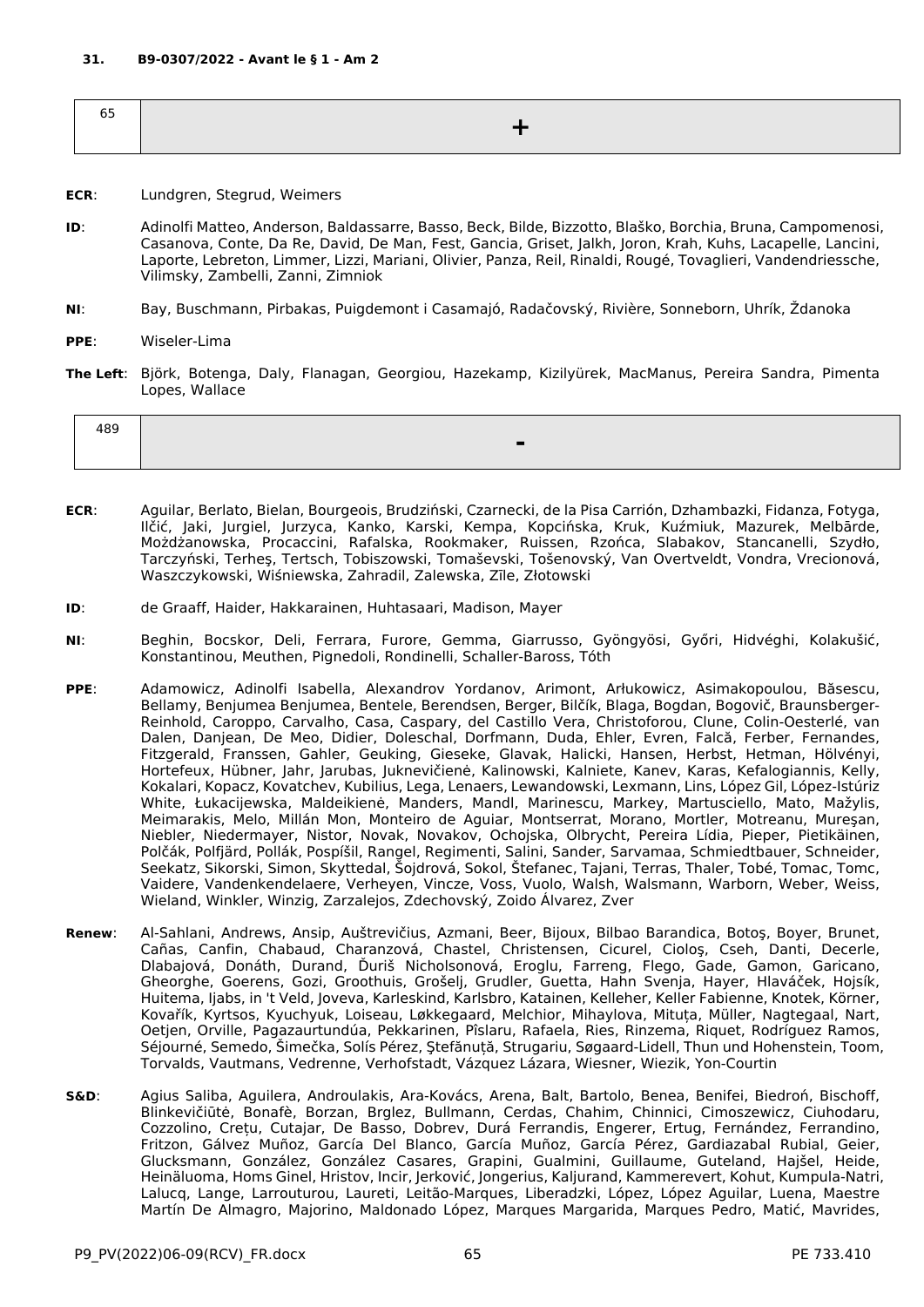Maxová, Mebarek, Mikser, Miller, Moreno Sánchez, Moretti, Negrescu, Nemec, Noichl, Olekas, Papadakis Demetris, Penkova, Picierno, Picula, Pisapia, Pizarro, Plumb, Regner, Reuten, Roberti, Rodríguez-Piñero, Rónai, Ruiz Devesa, Sánchez Amor, Santos, Schaldemose, Schieder, Sidl, Silva Pereira, Sippel, Smeriglio, Tang, Tarabella, Tinagli, Toia, Tudose, Ujhelyi, Van Brempt, Vind, Vitanov, Vollath, Wölken, Wolters, Yoncheva, Zorrinho

- **The Left**: Aubry, Ernst, Georgoulis, Maurel, Modig, Omarjee, Papadimoulis, Pelletier, Rodríguez Palop, Schirdewan, **Scholz**
- **Verts/ALE**:Alfonsi, Biteau, Bloss, Boeselager, Bricmont, Cavazzini, Cormand, Corrao, Cuffe, Dalunde, D'Amato, Delbos-Corfield, Delli, Deparnay-Grunenberg, Evi, Franz, Freund, Gallée, Geese, Gregorová, Gruffat, Guerreiro, Hahn Henrike, Häusling, Herzberger-Fofana, Jadot, Keller Ska, Kolaja, Kuhnke, Lagodinsky, Lamberts, Langensiepen, Marquardt, Matthieu, Metz, Neumann, Nienaß, Niinistö, O'Sullivan, Paulus, Pedicini, Peksa, Riba i Giner, Ripa, Rivasi, Roose, Ropė, Satouri, Semsrott, Solé, Spurek, Strik, Toussaint, Urtasun, Vana, Van Sparrentak, Von Cramon-Taubadel, Waitz, Wiener

- **ECR**: Fragkos, Hoogeveen, Roos
- **ID**: Kofod
- **S&D**: Sant

**The Left**: Chaibi, Gusmão, Matias, Villumsen

| $\blacksquare$ | Antoni Comín i Oliveres, Clara Ponsatí Obiols, Carles Puigdemont i Casamajó, Harald Vilimsky, Isabel Wiseler-Lima |
|----------------|-------------------------------------------------------------------------------------------------------------------|
|                |                                                                                                                   |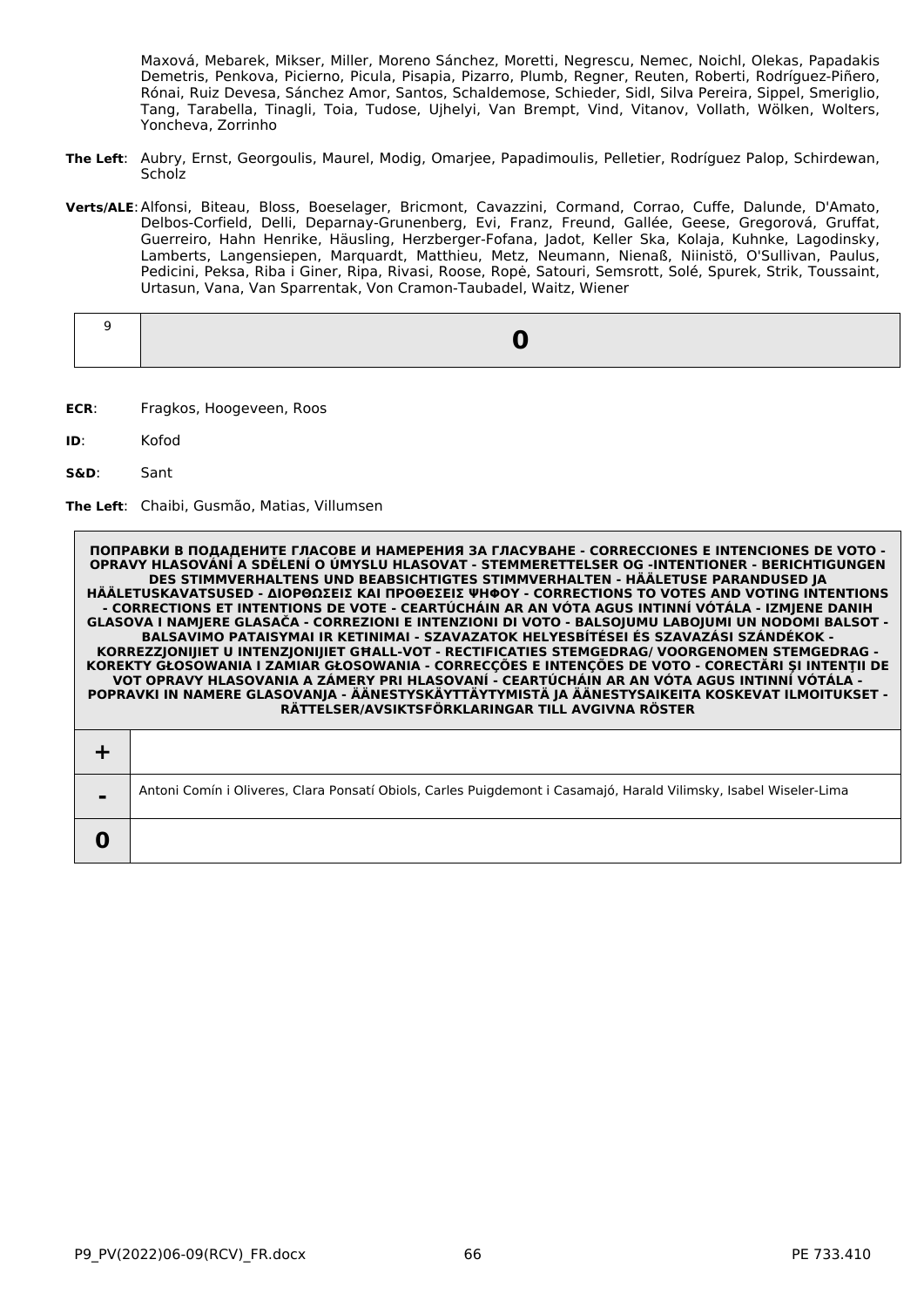| ◡▵<br>$\sim$ $\sim$ |  |
|---------------------|--|
|                     |  |

- **ECR**: Stegrud, Tomaševski, Tošenovský, Vondra, Vrecionová, Weimers, Zahradil
- **ID**: Anderson, Annemans, Beck, Bilde, Blaško, Bruna, David, De Man, Fest, Griset, Jalkh, Joron, Krah, Kuhs, Lacapelle, Laporte, Lebreton, Limmer, Mariani, Olivier, Reil, Rougé, Vandendriessche, Zimniok
- **NI**: Bay, Buschmann, Ferrara, Konstantinou, Pirbakas, Radačovský, Rivière, Sonneborn, Uhrík, Ždanoka
- **PPE**: Wiseler-Lima
- **S&D**: Agius Saliba, Cutajar, Engerer, Sant
- **The Left**: Björk, Botenga, Chaibi, Daly, Flanagan, Georgiou, Kizilyürek, MacManus, Omarjee, Papadimoulis, Pereira Sandra, Pimenta Lopes, Rodríguez Palop, Schirdewan, Villanueva Ruiz, Wallace

| - |
|---|

- **ECR**: Bielan, Bourgeois, Brudziński, Czarnecki, Dzhambazki, Fotyga, Ilčić, Jaki, Jurgiel, Jurzyca, Kanko, Karski, Kempa, Kloc, Kopcińska, Kruk, Kuźmiuk, Lundgren, Mazurek, Melbārde, Możdżanowska, Rafalska, Rookmaker, Ruissen, Rzońca, Slabakov, Szydło, Tarczyński, Terheş, Tertsch, Tobiszowski, Van Overtveldt, Waszczykowski, Wiśniewska, Zalewska, Zīle, Złotowski
- **ID**: de Graaff, Haider, Hakkarainen, Huhtasaari, Madison, Mayer, Vilimsky
- **NI**: Beghin, Bocskor, Comín i Oliveres, Deli, Furore, Gemma, Giarrusso, Gyöngyösi, Győri, Hidvéghi, Meuthen, Nikolaou-Alavanos, Papadakis Kostas, Pignedoli, Ponsatí Obiols, Puigdemont i Casamajó, Rondinelli, Schaller-Baross, Tóth
- **PPE**: Adamowicz, Ademov, Adinolfi Isabella, Alexandrov Yordanov, Arias Echeverría, Arimont, Arłukowicz, Asimakopoulou, Băsescu, Bellamy, Benjumea Benjumea, Bentele, Berendsen, Berger, Bilčík, Blaga, Bogdan, Bogovič, Braunsberger-Reinhold, Caroppo, Carvalho, Casa, Caspary, del Castillo Vera, Christoforou, Clune, Colin-Oesterlé, van Dalen, Danjean, De Meo, Didier, Doleschal, Dorfmann, Duda, Ehler, Evren, Falcă, Ferber, Fernandes, Fitzgerald, Franssen, Gahler, Geuking, Gieseke, Glavak, Halicki, Hansen, Herbst, Hetman, Hölvényi, Hortefeux, Hübner, Jahr, Jarubas, Juknevičienė, Kalinowski, Kalniete, Kanev, Karas, Kefalogiannis, Kelly, Kokalari, Kopacz, Kovatchev, Kubilius, Lega, Lenaers, Lewandowski, Lexmann, Lins, López Gil, López-Istúriz White, Łukacijewska, Lutgen, Maldeikienė, Manders, Mandl, Marinescu, Markey, Martusciello, Mato, Mažylis, Meimarakis, Melo, Millán Mon, Monteiro de Aguiar, Montserrat, Morano, Mortler, Motreanu, Mureşan, Niebler, Niedermayer, Nistor, Novak, Novakov, Ochojska, Olbrycht, Pereira Lídia, Pieper, Pietikäinen, Polčák, Polfjärd, Pollák, Pospíšil, Rangel, Regimenti, Salini, Sander, Sarvamaa, Schmiedtbauer, Schneider, Seekatz, Sikorski, Simon, Skyttedal, Šojdrová, Sokol, Štefanec, Tajani, Terras, Thaler, Tobé, Tomac, Tomc, Vaidere, Vandenkendelaere, Verheyen, Vincze, Voss, Vuolo, Walsh, Walsmann, Warborn, Weber, Weiss, Wieland, Winkler, Winzig, Zarzalejos, Zdechovský, Zoido Álvarez, Zver
- **Renew**: Al-Sahlani, Andrews, Ansip, Auštrevičius, Azmani, Beer, Bijoux, Bilbao Barandica, Botoş, Boyer, Brunet, Cañas, Canfin, Chabaud, Charanzová, Chastel, Christensen, Cicurel, Cioloş, Cseh, Danti, Decerle, Dlabajová, Donáth, Durand, Ďuriš Nicholsonová, Eroglu, Farreng, Flego, Gade, Gamon, Garicano, Gheorghe, Goerens, Gozi, Groothuis, Grošelj, Grudler, Guetta, Hahn Svenja, Hayer, Hlaváček, Hojsík, Huitema, Ijabs, in 't Veld, Joveva, Karleskind, Karlsbro, Katainen, Kelleher, Keller Fabienne, Knotek, Körner, Kovařík, Kyrtsos, Kyuchyuk, Loiseau, Løkkegaard, Melchior, Mihaylova, Mituța, Müller, Nagtegaal, Nart, Oetjen, Orville, Pagazaurtundúa, Pekkarinen, Pîslaru, Rafaela, Ries, Rinzema, Riquet, Rodríguez Ramos, Séjourné, Semedo, Šimečka, Solís Pérez, Ştefănuță, Strugariu, Søgaard-Lidell, Thun und Hohenstein, Toom, Torvalds, Vautmans, Vedrenne, Vázquez Lázara, Wiesner, Wiezik, Yon-Courtin
- **S&D**: Aguilera, Androulakis, Ara-Kovács, Arena, Balt, Bartolo, Benea, Benifei, Biedroń, Bischoff, Blinkevičiūtė, Bonafè, Borzan, Brglez, Bullmann, Cerdas, Chahim, Chinnici, Cimoszewicz, Ciuhodaru, Cozzolino, De Basso, Dobrev, Durá Ferrandis, Ertug, Fernández, Ferrandino, Fritzon, Gálvez Muñoz, García Del Blanco, García Muñoz, García Pérez, Gardiazabal Rubial, Geier, Glucksmann, González, González Casares, Gualmini, Guillaume, Guteland, Hajšel, Heide, Heinäluoma, Homs Ginel, Hristov, Incir, Jerković, Jongerius, Kaljurand, Kammerevert, Kohut, Kumpula-Natri, Lalucq, Lange, Larrouturou, Laureti, Leitão-Marques, Liberadzki, López, López Aguilar, Luena, Maestre Martín De Almagro, Majorino, Maldonado López, Marques Margarida, Marques Pedro, Matić, Mavrides, Maxová, Mebarek, Mikser, Miller, Moreno Sánchez, Moretti, Negrescu,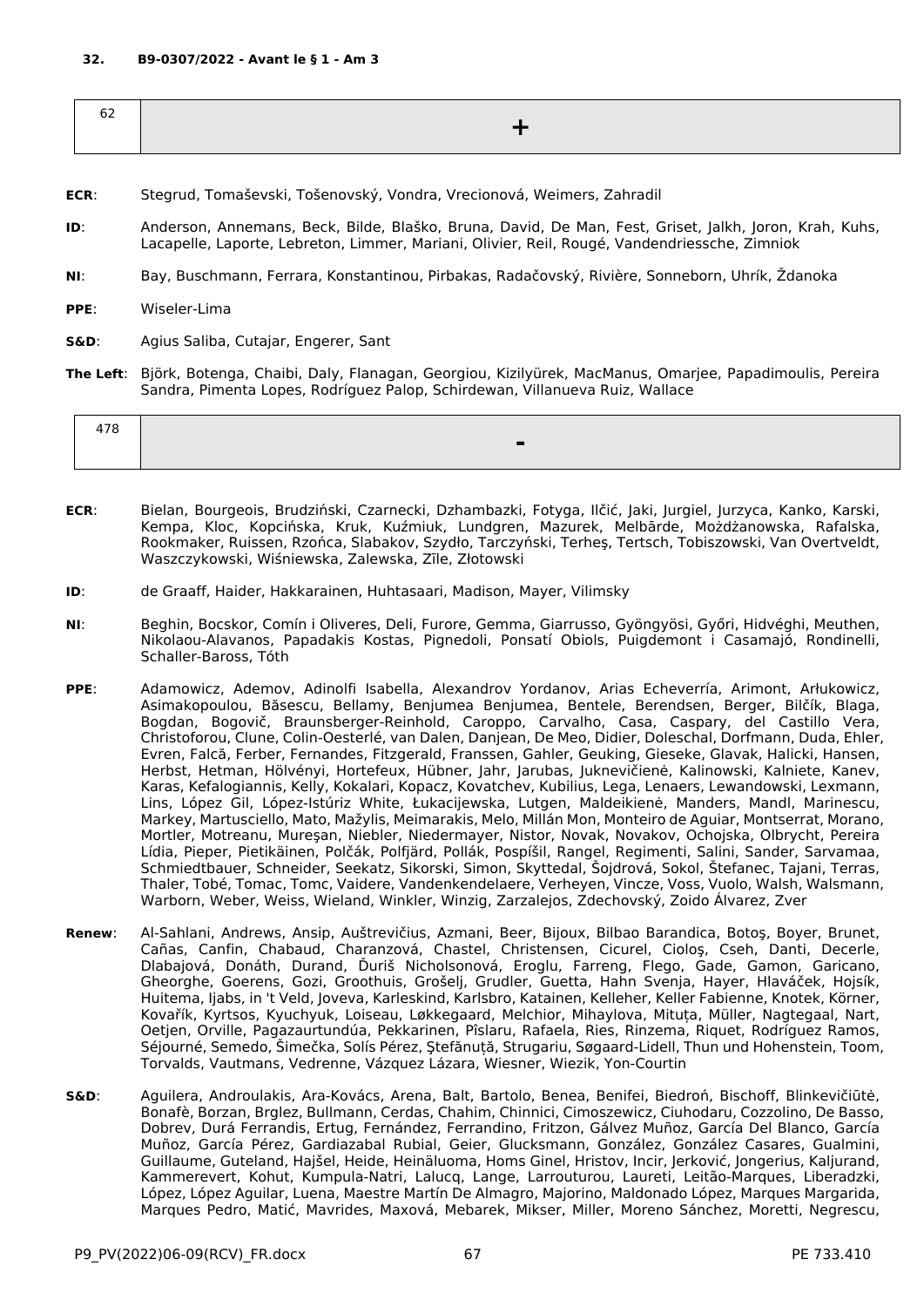Nemec, Noichl, Olekas, Papadakis Demetris, Penkova, Picierno, Picula, Pisapia, Pizarro, Plumb, Regner, Reuten, Roberti, Rodríguez-Piñero, Rónai, Ruiz Devesa, Sánchez Amor, Santos, Schaldemose, Schieder, Sidl, Silva Pereira, Sippel, Smeriglio, Tang, Tarabella, Tinagli, Toia, Tudose, Ujhelyi, Van Brempt, Vind, Vitanov, Vollath, Wölken, Wolters, Yoncheva, Zorrinho

- **The Left**: Aubry, Ernst, Georgoulis, Hazekamp, Maurel, Modig, Pelletier, Scholz
- **Verts/ALE**:Alametsä, Alfonsi, Biteau, Bloss, Boeselager, Bricmont, Cavazzini, Cormand, Corrao, Cuffe, Dalunde, D'Amato, Delbos-Corfield, Delli, Deparnay-Grunenberg, Evi, Franz, Freund, Gallée, Geese, Gregorová, Gruffat, Guerreiro, Hahn Henrike, Häusling, Herzberger-Fofana, Jadot, Keller Ska, Kolaja, Kuhnke, Lagodinsky, Lamberts, Langensiepen, Marquardt, Matthieu, Metz, Neumann, Nienaß, Niinistö, O'Sullivan, Paulus, Pedicini, Peksa, Riba i Giner, Ripa, Rivasi, Roose, Ropė, Satouri, Semsrott, Solé, Spurek, Strik, Toussaint, Urtasun, Vana, Van Sparrentak, Von Cramon-Taubadel, Waitz, Wiener

- **ECR**: Aguilar, Berlato, de la Pisa Carrión, Fidanza, Fragkos, Hoogeveen, Procaccini, Roos, Stancanelli
- **ID**: Adinolfi Matteo, Baldassarre, Basso, Bizzotto, Borchia, Campomenosi, Casanova, Conte, Da Re, Gancia, Kofod, Lancini, Lizzi, Panza, Rinaldi, Tovaglieri, Zambelli, Zanni
- **NI**: Kolakušić
- **S&D**: Crețu, Grapini

**The Left**: Gusmão, Matias, Villumsen

|   | ПОПРАВКИ В ПОДАДЕНИТЕ ГЛАСОВЕ И НАМЕРЕНИЯ ЗА ГЛАСУВАНЕ - CORRECCIONES Е INTENCIONES DE VOTO -<br>OPRAVY HLASOVÁNÍ A SDĚLENÍ O ÚMYSLU HLASOVAT - STEMMERETTELSER OG -INTENTIONER - BERICHTIGUNGEN<br>DES STIMMVERHALTENS UND BEABSICHTIGTES STIMMVERHALTEN - HÄÄLETUSE PARANDUSED JA<br>HÄÄLETUSKAVATSUSED - ΔΙΟΡΘΩΣΕΙΣ ΚΑΙ ΠΡΟΘΕΣΕΙΣ ΨΗΦΟΥ - CORRECTIONS TO VOTES AND VOTING INTENTIONS<br>- CORRECTIONS ET INTENTIONS DE VOTE - CEARTÚCHÁIN AR AN VÓTA AGUS INTINNÍ VÓTÁLA - IZMJENE DANIH<br>GLASOVA I NAMJERE GLASAČA - CORREZIONI E INTENZIONI DI VOTO - BALSOJUMU LABOJUMI UN NODOMI BALSOT -<br>BALSAVIMO PATAISYMAI IR KETINIMAI - SZAVAZATOK HELYESBÍTÉSEI ÉS SZAVAZÁSI SZÁNDÉKOK -<br>KORREZZJONIJIET U INTENZJONIJIET GHALL-VOT - RECTIFICATIES STEMGEDRAG/ VOORGENOMEN STEMGEDRAG -<br>KOREKTY GŁOSOWANIA I ZAMIAR GŁOSOWANIA - CORRECÇÕES E INTENÇÕES DE VOTO - CORECTĂRI ȘI INTENȚII DE<br>VOT OPRAVY HLASOVANIA A ZÁMERY PRI HLASOVANÍ - CEARTÚCHÁIN AR AN VÓTA AGUS INTINNÍ VÓTÁLA -<br>POPRAVKI IN NAMERE GLASOVANJA - ÄÄNESTYSKÄYTTÄYTYMISTÄ JA ÄÄNESTYSAIKEITA KOSKEVAT ILMOITUKSET -<br>RÄTTELSER/AVSIKTSFÖRKLARINGAR TILL AVGIVNA RÖSTER |
|---|--------------------------------------------------------------------------------------------------------------------------------------------------------------------------------------------------------------------------------------------------------------------------------------------------------------------------------------------------------------------------------------------------------------------------------------------------------------------------------------------------------------------------------------------------------------------------------------------------------------------------------------------------------------------------------------------------------------------------------------------------------------------------------------------------------------------------------------------------------------------------------------------------------------------------------------------------------------------------------------------------------------------------------------------------------------------------------------------------------------------------------------------------------------|
|   | Alexis Georgoulis                                                                                                                                                                                                                                                                                                                                                                                                                                                                                                                                                                                                                                                                                                                                                                                                                                                                                                                                                                                                                                                                                                                                            |
|   | Isabel Wiseler-Lima                                                                                                                                                                                                                                                                                                                                                                                                                                                                                                                                                                                                                                                                                                                                                                                                                                                                                                                                                                                                                                                                                                                                          |
| O | Hermann Tertsch                                                                                                                                                                                                                                                                                                                                                                                                                                                                                                                                                                                                                                                                                                                                                                                                                                                                                                                                                                                                                                                                                                                                              |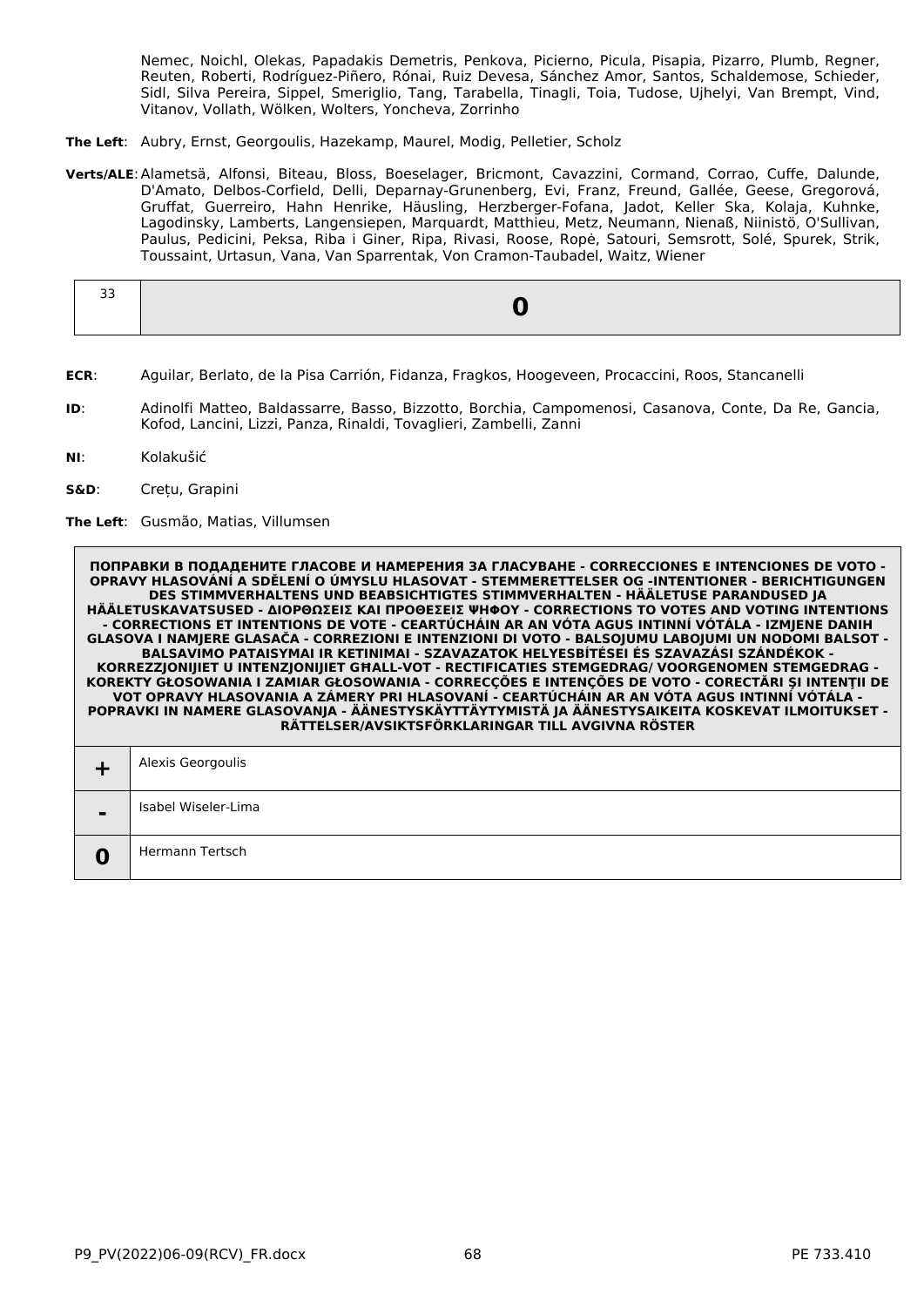| --- |  |
|-----|--|
|     |  |

- **ECR**: Berlato, Bielan, Brudziński, Czarnecki, Dzhambazki, Fidanza, Fotyga, Hoogeveen, Ilčić, Jaki, Jurgiel, Jurzyca, Karski, Kempa, Kopcińska, Kuźmiuk, Lundgren, Mazurek, Melbārde, Możdżanowska, Procaccini, Rafalska, Rookmaker, Roos, Ruissen, Rzońca, Slabakov, Stancanelli, Stegrud, Szydło, Tarczyński, Terheş, Tertsch, Tobiszowski, Tomaševski, Tošenovský, Vondra, Vrecionová, Waszczykowski, Weimers, Wiśniewska, Zahradil, Zalewska, Zīle, Złotowski
- **ID**: Adinolfi Matteo, Anderson, Annemans, Baldassarre, Basso, Beck, Bilde, Bizzotto, Blaško, Borchia, Bruna, Campomenosi, Casanova, Conte, Da Re, David, De Man, Fest, Gancia, Griset, Haider, Hakkarainen, Huhtasaari, Jalkh, Joron, Kofod, Krah, Kuhs, Lacapelle, Lancini, Laporte, Lebreton, Limmer, Lizzi, Madison, Mariani, Mayer, Olivier, Panza, Reil, Rinaldi, Rougé, Tovaglieri, Vandendriessche, Vilimsky, Zambelli, Zanni, Zimniok
- **NI**: Bay, Beghin, Buschmann, Comín i Oliveres, Ferrara, Furore, Gemma, Konstantinou, Meuthen, Nikolaou-Alavanos, Papadakis Kostas, Pignedoli, Pirbakas, Ponsatí Obiols, Puigdemont i Casamajó, Radačovský, Rivière, Rondinelli, Sonneborn, Uhrík, Ždanoka
- **PPE**: Wiseler-Lima
- **Renew**: Andrews, Kelleher
- **S&D**: Ciuhodaru, Grapini, Guillaume, Larrouturou, Mebarek
- **The Left**: Aubry, Björk, Botenga, Chaibi, Daly, Ernst, Flanagan, Georgiou, Gusmão, Hazekamp, Kizilyürek, MacManus, Matias, Maurel, Modig, Omarjee, Papadimoulis, Pelletier, Pereira Sandra, Pimenta Lopes, Rodríguez Palop, Schirdewan, Scholz, Villanueva Ruiz, Villumsen, Wallace

**Verts/ALE**:D'Amato, Evi, Pedicini, Riba i Giner, Solé

| 398 |   |
|-----|---|
|     | ▬ |
|     |   |

- **ECR**: Aguilar, de la Pisa Carrión, Kruk
- **ID**: de Graaff
- **NI**: Bocskor, Deli, Giarrusso, Gyöngyösi, Győri, Hidvéghi, Schaller-Baross, Tóth
- **PPE**: Adamowicz, Ademov, Adinolfi Isabella, Alexandrov Yordanov, Arias Echeverría, Arimont, Arłukowicz, Asimakopoulou, Băsescu, Benjumea Benjumea, Bentele, Berendsen, Berger, Bilčík, Blaga, Bogdan, Bogovič, Braunsberger-Reinhold, Caroppo, Carvalho, Casa, Caspary, del Castillo Vera, Christoforou, Clune, Colin-Oesterlé, van Dalen, Danjean, De Meo, Didier, Doleschal, Dorfmann, Duda, Ehler, Evren, Falcă, Ferber, Fernandes, Fitzgerald, Franssen, Gahler, Geuking, Gieseke, Glavak, Halicki, Hansen, Herbst, Hetman, Hölvényi, Hortefeux, Hübner, Jahr, Jarubas, Juknevičienė, Kalinowski, Kalniete, Kanev, Karas, Kelly, Kokalari, Kopacz, Kovatchev, Kubilius, Lega, Lenaers, Lewandowski, Lexmann, Lins, López Gil, López-Istúriz White, Łukacijewska, Lutgen, Maldeikienė, Manders, Mandl, Marinescu, Markey, Martusciello, Mato, Mažylis, Meimarakis, Melo, Millán Mon, Monteiro de Aguiar, Montserrat, Morano, Mortler, Motreanu, Mureşan, Niebler, Niedermayer, Nistor, Novak, Novakov, Ochojska, Olbrycht, Pereira Lídia, Pieper, Pietikäinen, Polčák, Polfjärd, Pollák, Pospíšil, Rangel, Regimenti, Salini, Sander, Sarvamaa, Schmiedtbauer, Schneider, Seekatz, Sikorski, Simon, Skyttedal, Šojdrová, Sokol, Štefanec, Tajani, Terras, Thaler, Tobé, Tomac, Tomc, Vaidere, Vandenkendelaere, Verheyen, Vincze, Voss, Vuolo, Walsh, Walsmann, Warborn, Weber, Weiss, Wieland, Winkler, Winzig, Zarzalejos, Zdechovský, Zoido Álvarez, Zver
- **Renew**: Al-Sahlani, Ansip, Auštrevičius, Azmani, Beer, Bijoux, Bilbao Barandica, Botoş, Boyer, Brunet, Cañas, Canfin, Chabaud, Charanzová, Chastel, Christensen, Cicurel, Cioloş, Cseh, Danti, Decerle, Dlabajová, Donáth, Durand, Ďuriš Nicholsonová, Eroglu, Farreng, Flego, Gade, Gamon, Garicano, Gheorghe, Goerens, Gozi, Grošelj, Grudler, Guetta, Hahn Svenja, Hayer, Hlaváček, Hojsík, Huitema, Ijabs, in 't Veld, Joveva, Karlsbro, Katainen, Keller Fabienne, Knotek, Körner, Kovařík, Kyrtsos, Kyuchyuk, Loiseau, Løkkegaard, Melchior, Mihaylova, Mituța, Müller, Nagtegaal, Nart, Oetjen, Orville, Pagazaurtundúa, Pekkarinen, Pîslaru, Rafaela, Ries, Rinzema, Riquet, Rodríguez Ramos, Séjourné, Semedo, Šimečka, Solís Pérez, Ştefănuță, Strugariu, Søgaard-Lidell, Thun und Hohenstein, Toom, Torvalds, Vautmans, Vedrenne, Verhofstadt, Vázquez Lázara, Wiesner, Wiezik, Yon-Courtin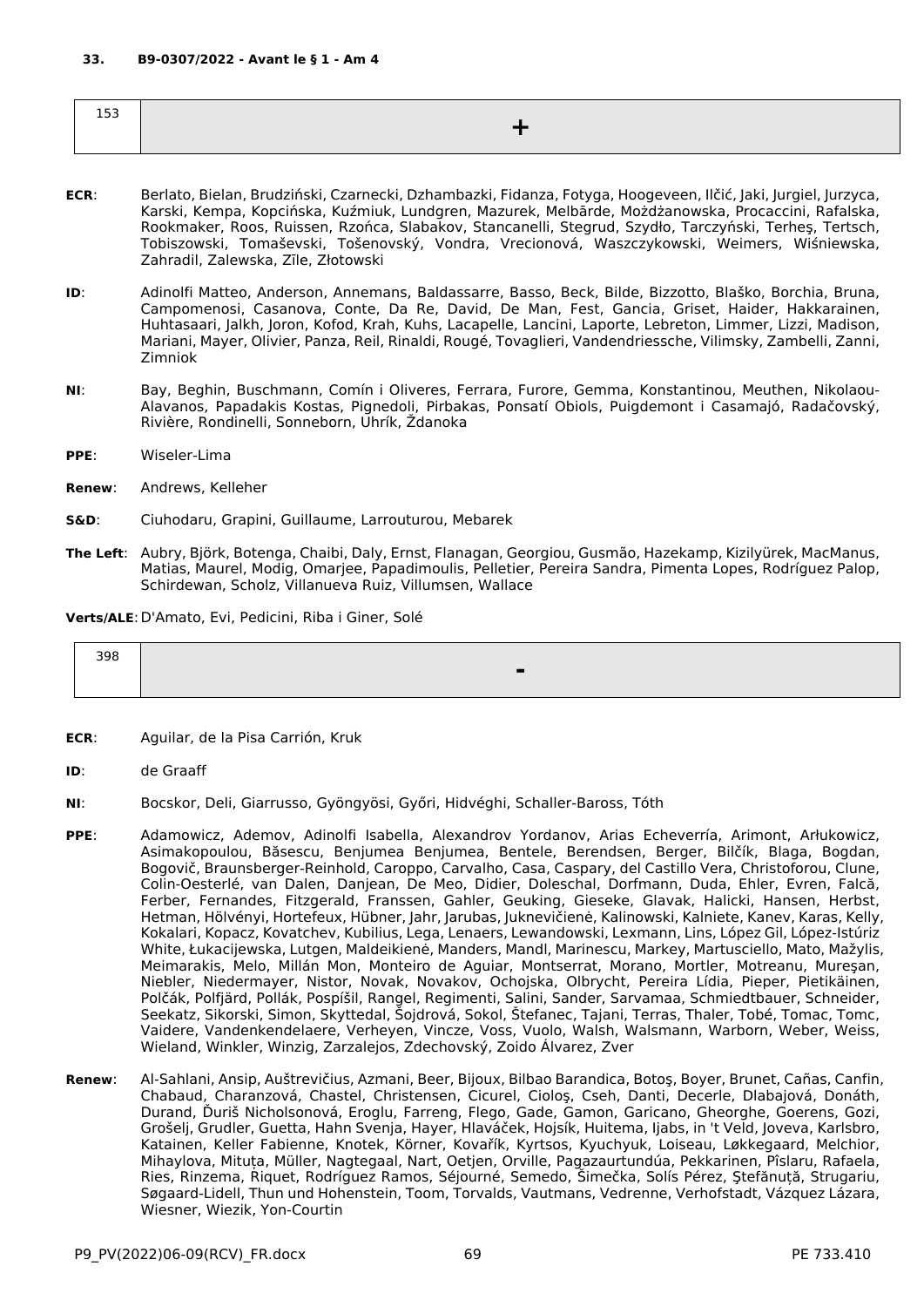- **S&D**: Aguilera, Androulakis, Ara-Kovács, Arena, Balt, Bartolo, Benea, Benifei, Biedroń, Bischoff, Blinkevičiūtė, Bonafè, Borzan, Brglez, Bullmann, Cerdas, Chahim, Chinnici, Cimoszewicz, Cozzolino, Crețu, De Basso, Dobrev, Durá Ferrandis, Ertug, Fernández, Ferrandino, Fritzon, Gálvez Muñoz, García Del Blanco, García Muñoz, García Pérez, Gardiazabal Rubial, Geier, González, González Casares, Gualmini, Guteland, Heide, Heinäluoma, Homs Ginel, Hristov, Incir, Jerković, Jongerius, Kaljurand, Kammerevert, Kohut, Kumpula-Natri, Lange, Laureti, Leitão-Marques, Liberadzki, López, López Aguilar, Luena, Maestre Martín De Almagro, Majorino, Maldonado López, Marques Margarida, Marques Pedro, Matić, Mavrides, Maxová, Mikser, Miller, Moreno Sánchez, Moretti, Noichl, Olekas, Papadakis Demetris, Penkova, Picierno, Picula, Pisapia, Pizarro, Plumb, Regner, Reuten, Roberti, Rodríguez-Piñero, Rónai, Ruiz Devesa, Sánchez Amor, Santos, Schaldemose, Schieder, Sidl, Silva Pereira, Sippel, Smeriglio, Tang, Tarabella, Tinagli, Toia, Tudose, Ujhelyi, Van Brempt, Vind, Vitanov, Vollath, Wölken, Wolters, Yoncheva, Zorrinho
- **Verts/ALE**:Alametsä, Alfonsi, Biteau, Bloss, Boeselager, Bricmont, Cavazzini, Cormand, Cuffe, Delbos-Corfield, Delli, Deparnay-Grunenberg, Franz, Freund, Gallée, Geese, Gregorová, Gruffat, Guerreiro, Hahn Henrike, Häusling, Herzberger-Fofana, Jadot, Keller Ska, Kolaja, Lagodinsky, Lamberts, Langensiepen, Marquardt, Matthieu, Metz, Neumann, Nienaß, Niinistö, O'Sullivan, Paulus, Peksa, Ripa, Rivasi, Roose, Ropė, Satouri, Semsrott, Spurek, Strik, Toussaint, Urtasun, Vana, Van Sparrentak, Von Cramon-Taubadel, Waitz, Wiener

- **ECR**: Bourgeois, Fragkos, Kanko, Van Overtveldt
- **NI**: Kolakušić
- **S&D**: Agius Saliba, Cutajar, Engerer, Glucksmann, Hajšel, Lalucq, Negrescu, Nemec, Sant

# **Verts/ALE**:Corrao, Dalunde, Kuhnke

|                | Victor Negrescu, Manuela Ripa        |
|----------------|--------------------------------------|
| $\blacksquare$ | Hermann Tertsch, Isabel Wiseler-Lima |
| $\bf{0}$       |                                      |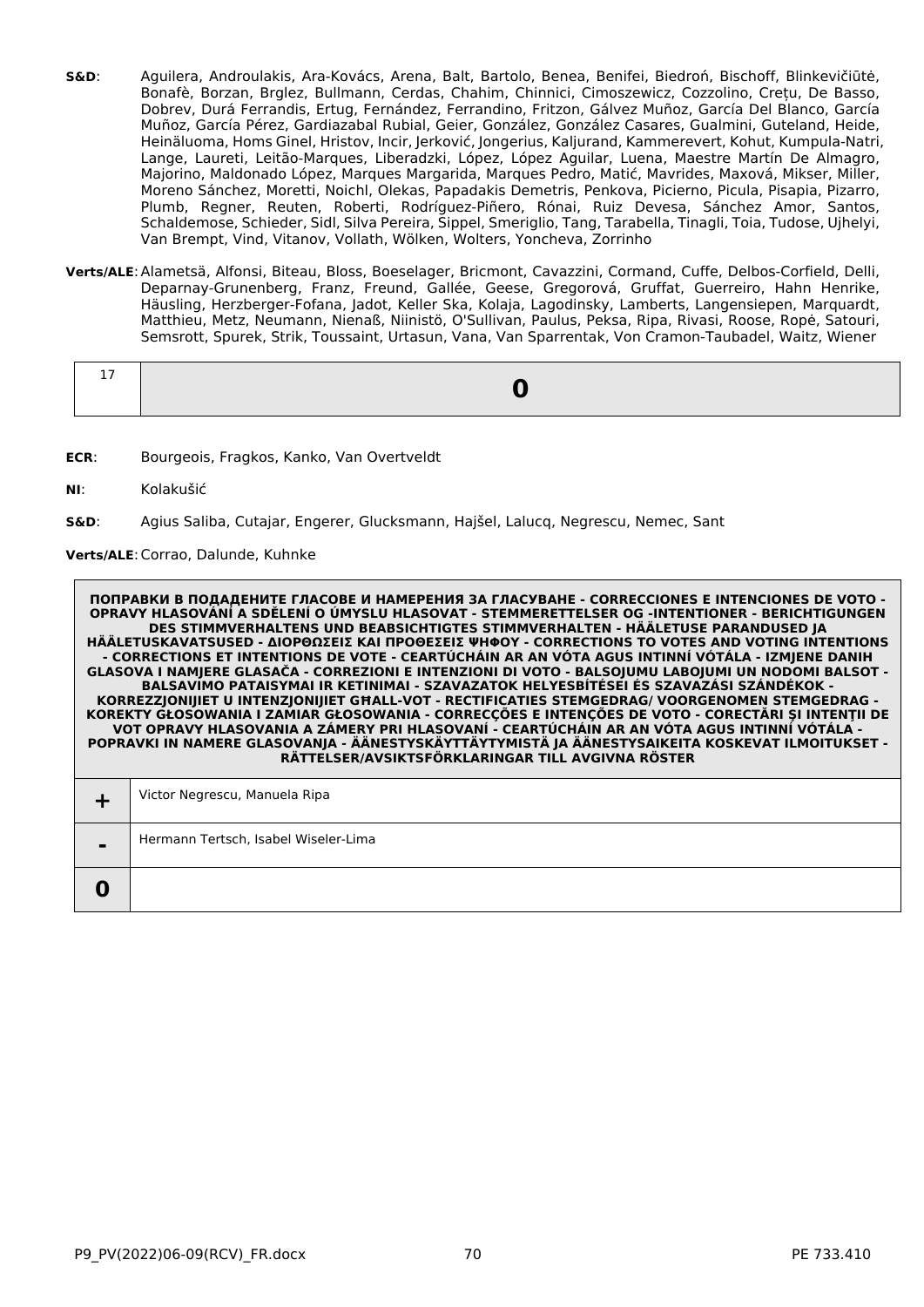| ັ |  |
|---|--|
|   |  |
|   |  |

- **ID**: David, Reil
- **NI**: Beghin, Buschmann, Comín i Oliveres, Ferrara, Furore, Gemma, Pignedoli, Ponsatí Obiols, Puigdemont i Casamajó, Rondinelli, Sonneborn, Uhrík, Ždanoka
- **S&D**: Androulakis, Arena, Cozzolino, Dobrev, Glucksmann, Guillaume, Hajšel, Lalucq, Larrouturou, Majorino, Marques Margarida, Mebarek, Nemec, Noichl, Papadakis Demetris, Rónai, Tarabella, Toia
- **The Left**: Aubry, Björk, Botenga, Chaibi, Daly, Ernst, Flanagan, Georgiou, Georgoulis, Gusmão, Hazekamp, Kizilyürek, MacManus, Matias, Maurel, Modig, Omarjee, Papadimoulis, Pelletier, Rodríguez Palop, Schirdewan, Scholz, Villanueva Ruiz, Villumsen, Wallace

**Verts/ALE**:D'Amato, Evi, Pedicini, Riba i Giner, Solé, Toussaint, Urtasun

| 388 |             |
|-----|-------------|
|     | $\sim$<br>_ |

- **ECR**: Aguilar, Berlato, Bielan, Bourgeois, Brudziński, Czarnecki, de la Pisa Carrión, Dzhambazki, Fidanza, Fotyga, Fragkos, Hoogeveen, Ilčić, Jaki, Jurgiel, Jurzyca, Kanko, Karski, Kempa, Kloc, Kopcińska, Kruk, Kuźmiuk, Lundgren, Mazurek, Melbārde, Możdżanowska, Procaccini, Rafalska, Rookmaker, Roos, Ruissen, Rzońca, Slabakov, Stancanelli, Stegrud, Szydło, Tarczyński, Terheş, Tertsch, Tobiszowski, Tomaševski, Tošenovský, Van Overtveldt, Vondra, Vrecionová, Waszczykowski, Weimers, Wiśniewska, Zahradil, Zalewska, Zīle, Złotowski
- **ID**: Adinolfi Matteo, Anderson, Annemans, Baldassarre, Basso, Beck, Bilde, Bizzotto, Blaško, Borchia, Bruna, Campomenosi, Casanova, Conte, Da Re, De Man, Fest, Gancia, de Graaff, Griset, Haider, Hakkarainen, Huhtasaari, Jalkh, Joron, Kofod, Krah, Kuhs, Lacapelle, Lancini, Laporte, Lebreton, Limmer, Lizzi, Madison, Mariani, Mayer, Olivier, Panza, Rinaldi, Rougé, Tovaglieri, Vandendriessche, Vilimsky, Zambelli, Zanni, Zimniok
- **NI**: Bocskor, Deli, Giarrusso, Gyöngyösi, Győri, Hidvéghi, Meuthen, Nikolaou-Alavanos, Papadakis Kostas, Radačovský, Schaller-Baross, Tóth
- **PPE**: Adamowicz, Ademov, Adinolfi Isabella, Alexandrov Yordanov, Arias Echeverría, Arimont, Arłukowicz, Asimakopoulou, Băsescu, Bellamy, Benjumea Benjumea, Bentele, Berendsen, Berger, Bilčík, Blaga, Bogdan, Bogovič, Braunsberger-Reinhold, Caroppo, Carvalho, Casa, Caspary, del Castillo Vera, Christoforou, Clune, Colin-Oesterlé, van Dalen, Danjean, De Meo, Didier, Doleschal, Dorfmann, Duda, Ehler, Evren, Falcă, Ferber, Fernandes, Fitzgerald, Franssen, Gahler, Geuking, Gieseke, Glavak, Halicki, Hansen, Herbst, Hetman, Hölvényi, Hortefeux, Hübner, Jahr, Jarubas, Juknevičienė, Kalinowski, Kalniete, Kanev, Karas, Kefalogiannis, Kelly, Kokalari, Kopacz, Kovatchev, Kubilius, Lega, Lenaers, Lewandowski, Lexmann, Lins, López Gil, López-Istúriz White, Łukacijewska, Lutgen, Maldeikienė, Manders, Mandl, Marinescu, Markey, Martusciello, Mato, Mažylis, Meimarakis, Melo, Millán Mon, Monteiro de Aguiar, Montserrat, Morano, Mortler, Motreanu, Mureşan, Niebler, Niedermayer, Nistor, Novak, Novakov, Ochojska, Olbrycht, Pereira Lídia, Pieper, Pietikäinen, Polčák, Polfjärd, Pollák, Pospíšil, Rangel, Regimenti, Salini, Sander, Sarvamaa, Schmiedtbauer, Schneider, Seekatz, Sikorski, Simon, Skyttedal, Šojdrová, Sokol, Štefanec, Tajani, Terras, Thaler, Tobé, Tomac, Tomc, Vaidere, Vandenkendelaere, Verheyen, Vincze, Voss, Vuolo, Walsh, Walsmann, Warborn, Weber, Weiss, Wieland, Winkler, Winzig, Wiseler-Lima, Zarzalejos, Zdechovský, Zoido Álvarez, Zver
- **Renew**: Al-Sahlani, Andrews, Ansip, Auštrevičius, Azmani, Beer, Bijoux, Bilbao Barandica, Botoş, Boyer, Brunet, Cañas, Canfin, Chabaud, Charanzová, Chastel, Christensen, Cicurel, Cioloş, Cseh, Danti, Decerle, Dlabajová, Donáth, Durand, Ďuriš Nicholsonová, Eroglu, Farreng, Flego, Gade, Gamon, Garicano, Gheorghe, Goerens, Gozi, Groothuis, Grošelj, Grudler, Guetta, Hahn Svenja, Hayer, Hojsík, Huitema, Ijabs, in 't Veld, Joveva, Karleskind, Karlsbro, Katainen, Kelleher, Keller Fabienne, Knotek, Körner, Kovařík, Kyrtsos, Kyuchyuk, Loiseau, Løkkegaard, Melchior, Mihaylova, Mituța, Müller, Nagtegaal, Nart, Oetjen, Orville, Pagazaurtundúa, Pekkarinen, Pîslaru, Rafaela, Ries, Rinzema, Riquet, Rodríguez Ramos, Séjourné, Semedo, Šimečka, Solís Pérez, Ştefănuță, Strugariu, Søgaard-Lidell, Thun und Hohenstein, Toom, Torvalds, Vautmans, Vedrenne, Verhofstadt, Vázquez Lázara, Wiesner, Wiezik, Yon-Courtin
- **S&D**: Ertug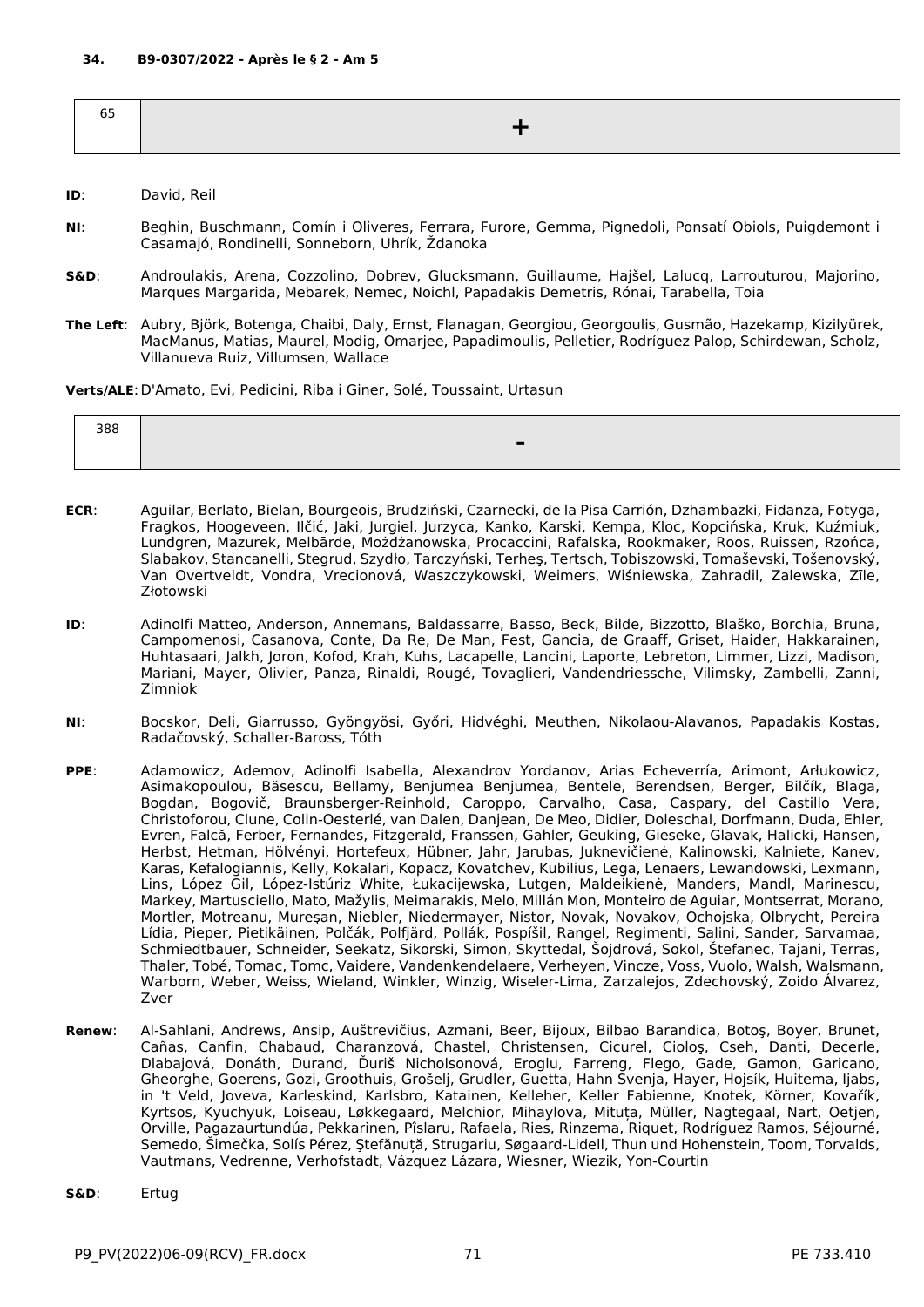**Verts/ALE**:Alametsä, Bloss, Boeselager, Cavazzini, Corrao, Cuffe, Dalunde, Deparnay-Grunenberg, Franz, Freund, Gallée, Geese, Gregorová, Gruffat, Guerreiro, Hahn Henrike, Häusling, Herzberger-Fofana, Kolaja, Kuhnke, Lagodinsky, Langensiepen, Marquardt, Matthieu, Neumann, Nienaß, Niinistö, O'Sullivan, Paulus, Peksa, Ripa, Ropė, Semsrott, Spurek, Strik, Vana, Van Sparrentak, Von Cramon-Taubadel, Waitz, Wiener

| 116 | O |
|-----|---|
|     |   |

- **NI**: Bay, Kolakušić, Konstantinou, Pirbakas, Rivière
- **S&D**: Agius Saliba, Aguilera, Ara-Kovács, Balt, Benea, Benifei, Biedroń, Bischoff, Blinkevičiūtė, Bonafè, Borzan, Brglez, Bullmann, Cerdas, Chahim, Chinnici, Cimoszewicz, Ciuhodaru, Crețu, Cutajar, De Basso, Durá Ferrandis, Engerer, Fernández, Ferrandino, Fritzon, Gálvez Muñoz, García Del Blanco, García Muñoz, García Pérez, Gardiazabal Rubial, Geier, González, González Casares, Grapini, Gualmini, Guteland, Heide, Heinäluoma, Homs Ginel, Hristov, Incir, Jerković, Jongerius, Kaljurand, Kammerevert, Kohut, Kumpula-Natri, Lange, Laureti, Leitão-Marques, Liberadzki, López, López Aguilar, Luena, Maestre Martín De Almagro, Marques Pedro, Matić, Mavrides, Maxová, Mikser, Miller, Moreno Sánchez, Moretti, Negrescu, Olekas, Penkova, Picierno, Picula, Pisapia, Pizarro, Plumb, Regner, Reuten, Roberti, Rodríguez-Piñero, Ruiz Devesa, Sánchez Amor, Sant, Santos, Schaldemose, Schieder, Sidl, Silva Pereira, Sippel, Smeriglio, Tang, Tinagli, Tudose, Ujhelyi, Van Brempt, Vind, Vitanov, Vollath, Wölken, Wolters, Yoncheva, Zorrinho
- **Verts/ALE**:Alfonsi, Biteau, Bricmont, Cormand, Delbos-Corfield, Delli, Jadot, Keller Ska, Lamberts, Metz, Rivasi, Roose, Satouri

| Claude Gruffat |
|----------------|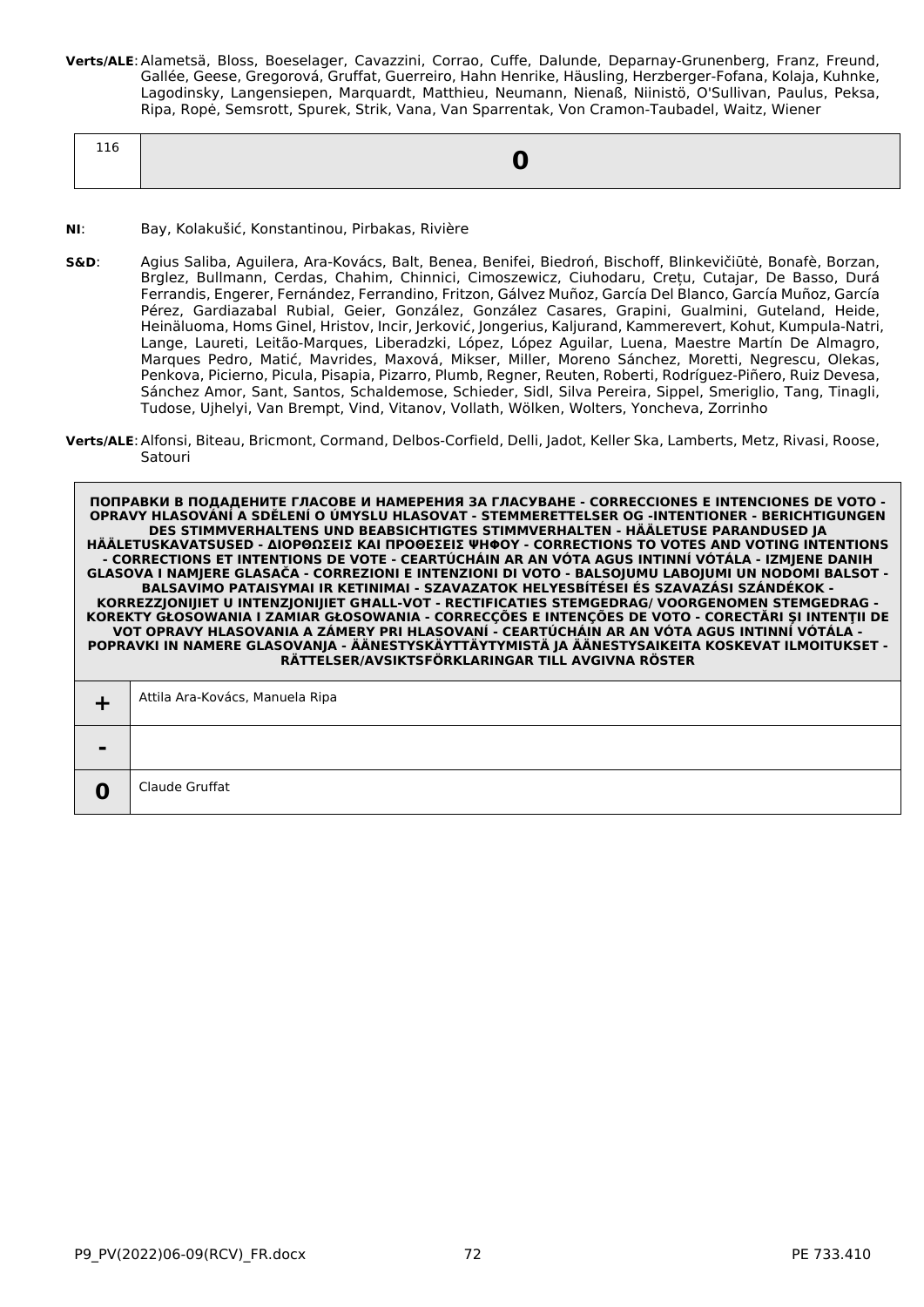| ∸⊥∪ |  |
|-----|--|
|     |  |

- **NI**: Beghin, Buschmann, Comín i Oliveres, Ferrara, Furore, Gemma, Giarrusso, Gyöngyösi, Pignedoli, Ponsatí Obiols, Puigdemont i Casamajó, Rondinelli, Sonneborn, Uhrík, Ždanoka
- **PPE**: Pospíšil
- **Renew**: Chabaud, Cseh, Donáth, Durand, Hojsík, Rafaela, Šimečka, Wiezik
- **S&D**: Androulakis, Ara-Kovács, Arena, Brglez, Glucksmann, Guillaume, Lalucq, Larrouturou, Mebarek, Nemec, Noichl, Tarabella
- **The Left**: Aubry, Björk, Botenga, Chaibi, Daly, Ernst, Flanagan, Gusmão, Hazekamp, Kizilyürek, MacManus, Matias, Maurel, Modig, Omarjee, Papadimoulis, Pelletier, Schirdewan, Scholz, Villumsen, Wallace
- **Verts/ALE**:Alametsä, Alfonsi, Biteau, Bloss, Boeselager, Bricmont, Cavazzini, Cormand, Corrao, Cuffe, Dalunde, D'Amato, Delbos-Corfield, Delli, Deparnay-Grunenberg, Evi, Franz, Gallée, Geese, Gregorová, Gruffat, Guerreiro, Hahn Henrike, Häusling, Herzberger-Fofana, Jadot, Keller Ska, Kolaja, Kuhnke, Lagodinsky, Lamberts, Langensiepen, Marquardt, Matthieu, Metz, Neumann, Nienaß, Niinistö, O'Sullivan, Paulus, Pedicini, Peksa, Riba i Giner, Ripa, Rivasi, Roose, Ropė, Satouri, Semsrott, Solé, Spurek, Strik, Toussaint, Urtasun, Vana, Van Sparrentak, Von Cramon-Taubadel, Waitz, Wiener

| 336 |                          |
|-----|--------------------------|
|     | $\overline{\phantom{0}}$ |
|     |                          |

- **ECR**: Aguilar, Berlato, Bielan, Bourgeois, Brudziński, Czarnecki, de la Pisa Carrión, Dzhambazki, Fidanza, Fotyga, Hoogeveen, Ilčić, Jaki, Jurgiel, Jurzyca, Kanko, Kempa, Kloc, Kopcińska, Kruk, Kuźmiuk, Lundgren, Mazurek, Melbārde, Możdżanowska, Procaccini, Rafalska, Rookmaker, Roos, Ruissen, Rzońca, Slabakov, Stancanelli, Stegrud, Szydło, Tarczyński, Terheş, Tertsch, Tobiszowski, Tomaševski, Tošenovský, Van Overtveldt, Vondra, Vrecionová, Waszczykowski, Weimers, Wiśniewska, Zahradil, Zalewska, Zīle, Złotowski
- **ID**: Adinolfi Matteo, Anderson, Annemans, Baldassarre, Basso, Beck, Bilde, Bizzotto, Blaško, Borchia, Bruna, Campomenosi, Casanova, Conte, Da Re, David, De Man, Fest, Gancia, de Graaff, Griset, Haider, Hakkarainen, Huhtasaari, Jalkh, Joron, Kofod, Krah, Kuhs, Lacapelle, Lancini, Laporte, Lebreton, Limmer, Lizzi, Madison, Mariani, Mayer, Olivier, Panza, Reil, Rinaldi, Rougé, Tovaglieri, Vandendriessche, Vilimsky, Zambelli, Zanni, Zimniok
- **NI**: Bay, Bocskor, Deli, Győri, Hidvéghi, Konstantinou, Meuthen, Pirbakas, Radačovský, Rivière, Schaller-Baross, Tóth
- **PPE**: Adamowicz, Ademov, Adinolfi Isabella, Alexandrov Yordanov, Arias Echeverría, Arimont, Arłukowicz, Asimakopoulou, Băsescu, Bellamy, Benjumea Benjumea, Bentele, Berendsen, Berger, Bilčík, Blaga, Bogdan, Bogovič, Braunsberger-Reinhold, Caroppo, Carvalho, Casa, Caspary, del Castillo Vera, Clune, Colin-Oesterlé, van Dalen, Danjean, De Meo, Didier, Doleschal, Dorfmann, Duda, Ehler, Evren, Falcă, Ferber, Fernandes, Fitzgerald, Gahler, Geuking, Gieseke, Glavak, Halicki, Hansen, Herbst, Hetman, Hölvényi, Hortefeux, Hübner, Jahr, Jarubas, Juknevičienė, Kalinowski, Kalniete, Kanev, Kefalogiannis, Kelly, Kokalari, Kopacz, Kovatchev, Kubilius, Lega, Lenaers, Lewandowski, Lexmann, Lins, López Gil, López-Istúriz White, Łukacijewska, Maldeikienė, Manders, Mandl, Marinescu, Markey, Martusciello, Mato, Mažylis, Meimarakis, Melo, Millán Mon, Monteiro de Aguiar, Montserrat, Morano, Mortler, Motreanu, Mureşan, Niebler, Niedermayer, Nistor, Novak, Novakov, Ochojska, Olbrycht, Pereira Lídia, Pieper, Pietikäinen, Polčák, Polfjärd, Pollák, Rangel, Regimenti, Salini, Sander, Sarvamaa, Schmiedtbauer, Schneider, Seekatz, Sikorski, Simon, Skyttedal, Šojdrová, Sokol, Štefanec, Tajani, Terras, Thaler, Tobé, Tomac, Tomc, Vaidere, Vandenkendelaere, Verheyen, Vincze, Voss, Vuolo, Walsh, Walsmann, Warborn, Weber, Weiss, Wieland, Winkler, Winzig, Wiseler-Lima, Zarzalejos, Zdechovský, Zoido Álvarez, Zver
- **Renew**: Al-Sahlani, Andrews, Ansip, Auštrevičius, Azmani, Beer, Bijoux, Bilbao Barandica, Botoş, Boyer, Brunet, Cañas, Canfin, Charanzová, Chastel, Christensen, Cicurel, Cioloş, Danti, Decerle, Dlabajová, Ďuriš Nicholsonová, Eroglu, Farreng, Flego, Gade, Gamon, Garicano, Gheorghe, Goerens, Gozi, Groothuis, Grošelj, Grudler, Guetta, Hahn Svenja, Hayer, Hlaváček, Huitema, Ijabs, in 't Veld, Joveva, Karleskind, Karlsbro, Katainen, Kelleher, Keller Fabienne, Knotek, Körner, Kovařík, Kyrtsos, Kyuchyuk, Loiseau, Løkkegaard, Melchior, Mihaylova, Mituța, Müller, Nagtegaal, Nart, Oetjen, Orville, Pagazaurtundúa, Pekkarinen, Pîslaru, Ries, Rinzema, Riquet, Rodríguez Ramos, Séjourné, Semedo, Solís Pérez, Ştefănuță, Strugariu, Søgaard-Lidell, Thun und Hohenstein, Toom, Torvalds, Vautmans, Vedrenne, Verhofstadt,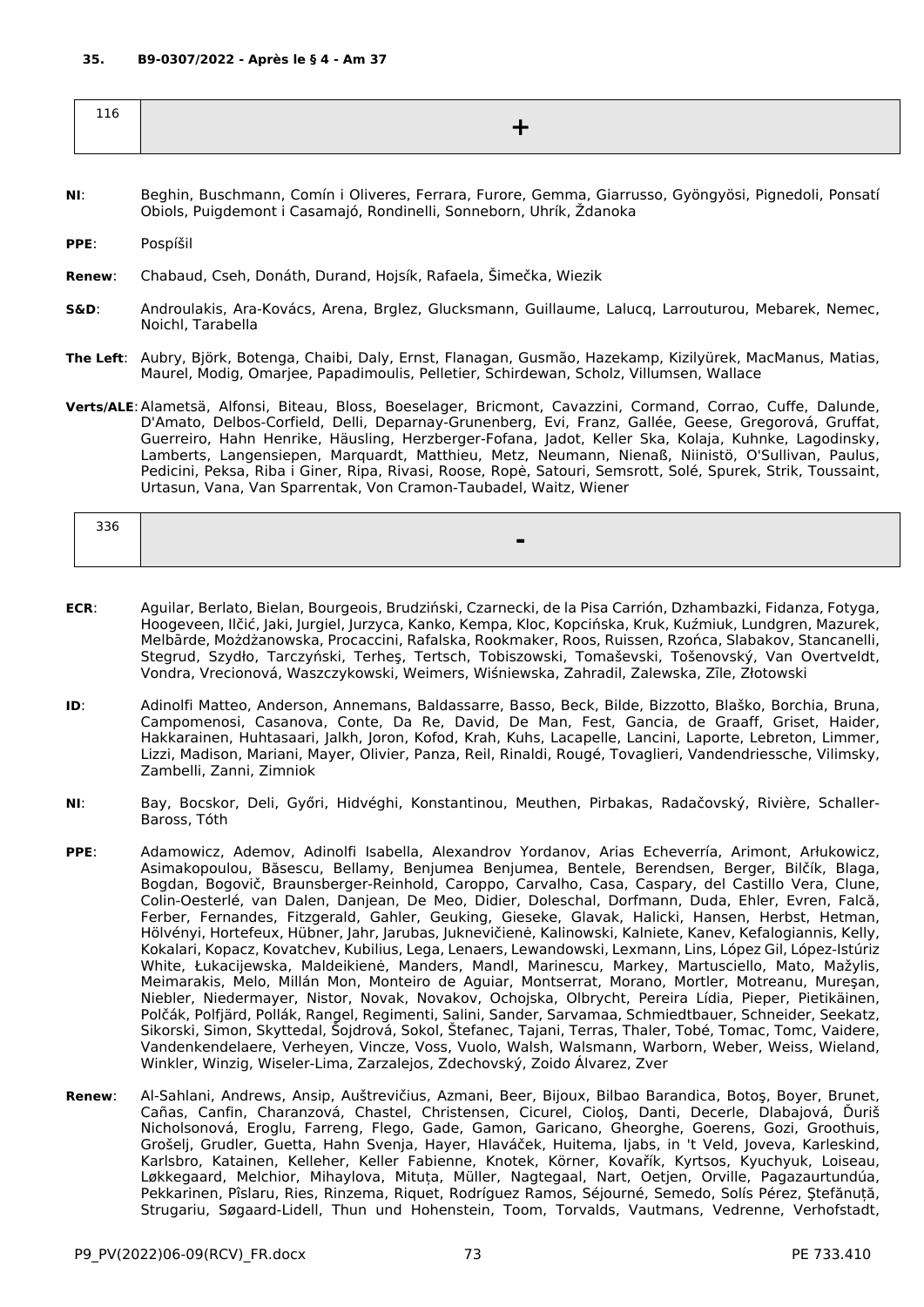**S&D**: Mavrides

| <b>TTS</b> |  |
|------------|--|

- **NI**: Kolakušić, Nikolaou-Alavanos, Papadakis Kostas
- **PPE**: Franssen, Lutgen
- **S&D**: Agius Saliba, Aguilera, Balt, Bartolo, Benea, Benifei, Biedroń, Bischoff, Blinkevičiūtė, Bonafè, Borzan, Bullmann, Cerdas, Chahim, Chinnici, Cimoszewicz, Ciuhodaru, Cozzolino, Crețu, Cutajar, De Basso, Durá Ferrandis, Engerer, Ertug, Fernández, Ferrandino, Fritzon, Gálvez Muñoz, García Del Blanco, García Muñoz, García Pérez, Gardiazabal Rubial, Geier, González, González Casares, Grapini, Gualmini, Guteland, Hajšel, Heide, Heinäluoma, Homs Ginel, Hristov, Incir, Jerković, Jongerius, Kaljurand, Kammerevert, Kohut, Kumpula-Natri, Lange, Laureti, Leitão-Marques, Liberadzki, López, López Aguilar, Luena, Maestre Martín De Almagro, Majorino, Maldonado López, Marques Margarida, Marques Pedro, Matić, Maxová, Mikser, Miller, Moreno Sánchez, Moretti, Negrescu, Olekas, Papadakis Demetris, Penkova, Picula, Pisapia, Pizarro, Plumb, Regner, Reuten, Roberti, Rodríguez-Piñero, Rónai, Ruiz Devesa, Sánchez Amor, Sant, Santos, Schaldemose, Schieder, Sidl, Silva Pereira, Smeriglio, Tang, Tinagli, Toia, Tudose, Ujhelyi, Van Brempt, Vind, Vitanov, Vollath, Wölken, Wolters, Yoncheva, Zorrinho

**The Left**: Pereira Sandra, Pimenta Lopes, Rodríguez Palop, Villanueva Ruiz

#### **Verts/ALE**:Freund

**0**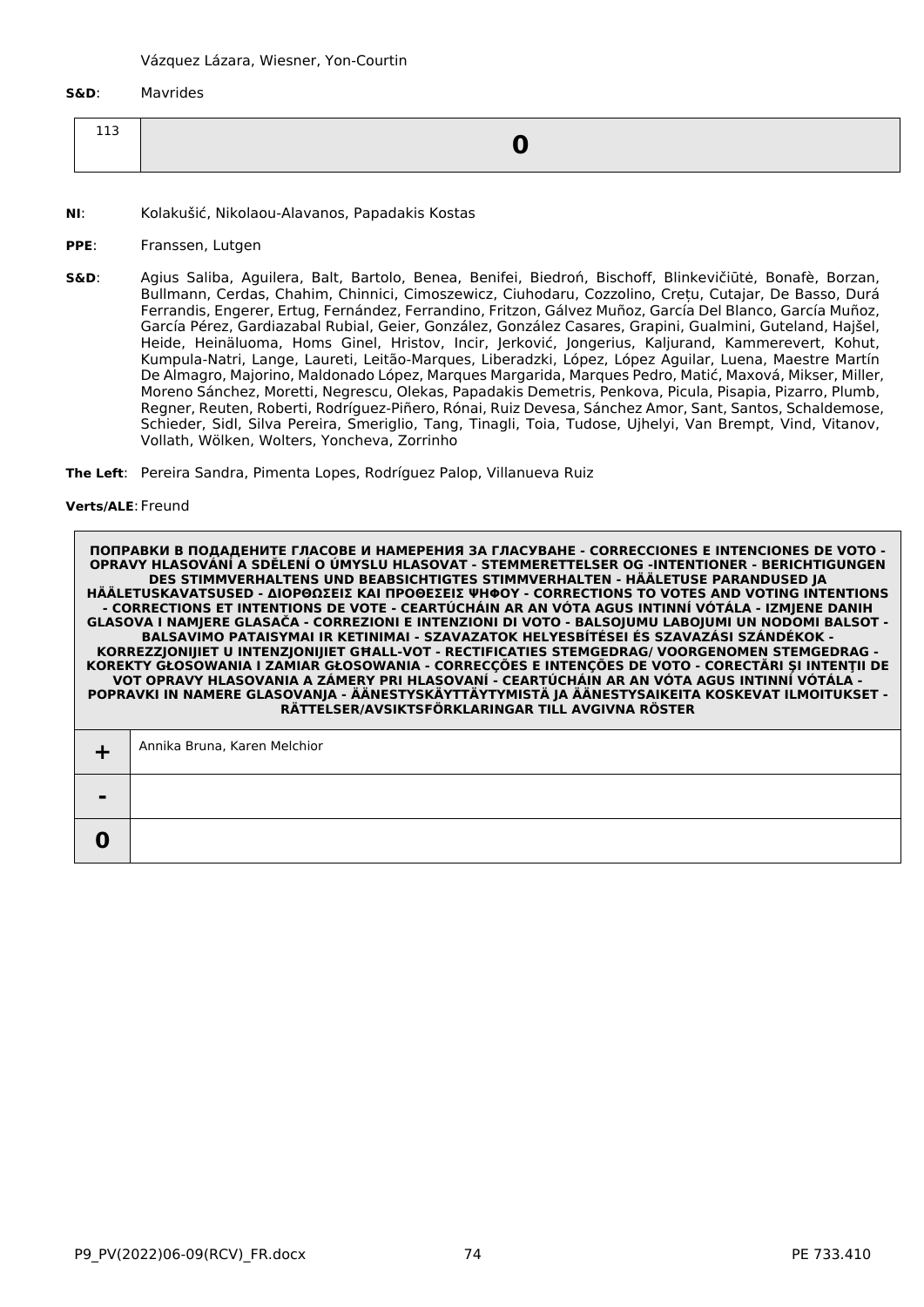| $\Omega$<br>ョョ |  |
|----------------|--|
| $\sim$         |  |
|                |  |

- **NI**: Comín i Oliveres, Giarrusso, Gyöngyösi, Ponsatí Obiols, Puigdemont i Casamajó, Sonneborn
- **PPE**: Franssen, Lutgen, Pietikäinen
- **Renew**: Cseh, Donáth
- **S&D**: Androulakis, Arena, Brglez, Chahim, Cozzolino, Glucksmann, Guillaume, Jongerius, Lalucq, Larrouturou, Mebarek, Nemec, Papadakis Demetris, Reuten, Rónai, Tang, Wolters
- **The Left**: Aubry, Botenga, Chaibi, Ernst, Gusmão, Hazekamp, Kizilyürek, Matias, Maurel, Modig, Omarjee, Papadimoulis, Pelletier, Rodríguez Palop, Schirdewan, Scholz, Villanueva Ruiz
- **Verts/ALE**:Alametsä, Alfonsi, Biteau, Bloss, Boeselager, Bricmont, Cavazzini, Cormand, Corrao, D'Amato, Delbos-Corfield, Delli, Deparnay-Grunenberg, Evi, Gallée, Geese, Gregorová, Gruffat, Guerreiro, Hahn Henrike, Häusling, Herzberger-Fofana, Jadot, Keller Ska, Kolaja, Lagodinsky, Lamberts, Langensiepen, Marquardt, Matthieu, Metz, Neumann, Nienaß, Niinistö, Paulus, Pedicini, Peksa, Riba i Giner, Ripa, Rivasi, Roose, Ropė, Satouri, Semsrott, Solé, Spurek, Strik, Toussaint, Urtasun, Vana, Van Sparrentak, Von Cramon-Taubadel, Waitz, Wiener

| 359 |  |
|-----|--|
|     |  |

- **ECR**: Aguilar, Berlato, Bielan, Bourgeois, Brudziński, Czarnecki, de la Pisa Carrión, Dzhambazki, Fidanza, Fotyga, Hoogeveen, Ilčić, Jaki, Jurgiel, Jurzyca, Kanko, Karski, Kempa, Kloc, Kopcińska, Kruk, Kuźmiuk, Lundgren, Mazurek, Melbārde, Możdżanowska, Procaccini, Rafalska, Rookmaker, Roos, Ruissen, Rzońca, Slabakov, Stancanelli, Stegrud, Szydło, Tarczyński, Terheş, Tertsch, Tobiszowski, Tomaševski, Tošenovský, Van Overtveldt, Vondra, Vrecionová, Waszczykowski, Weimers, Wiśniewska, Zahradil, Zalewska, Zīle, Złotowski
- **ID**: Adinolfi Matteo, Anderson, Annemans, Baldassarre, Basso, Beck, Bilde, Bizzotto, Blaško, Borchia, Bruna, Campomenosi, Casanova, Conte, Da Re, David, De Man, Fest, Gancia, de Graaff, Griset, Haider, Hakkarainen, Huhtasaari, Jalkh, Joron, Kofod, Krah, Kuhs, Lacapelle, Lancini, Laporte, Lebreton, Limmer, Lizzi, Madison, Mariani, Mayer, Olivier, Panza, Reil, Rinaldi, Rougé, Tovaglieri, Vandendriessche, Vilimsky, Zambelli, Zanni, Zimniok
- **NI**: Bay, Bocskor, Deli, Győri, Hidvéghi, Konstantinou, Meuthen, Pirbakas, Radačovský, Rivière, Schaller-Baross, Tóth, Uhrík, Ždanoka
- **PPE**: Adamowicz, Ademov, Adinolfi Isabella, Alexandrov Yordanov, Arias Echeverría, Arimont, Arłukowicz, Asimakopoulou, Băsescu, Bellamy, Benjumea Benjumea, Bentele, Berendsen, Berger, Bilčík, Blaga, Bogdan, Bogovič, Braunsberger-Reinhold, Caroppo, Carvalho, Casa, Caspary, del Castillo Vera, Clune, Colin-Oesterlé, van Dalen, Danjean, De Meo, Didier, Doleschal, Dorfmann, Duda, Ehler, Evren, Falcă, Ferber, Fernandes, Fitzgerald, Gahler, Geuking, Gieseke, Glavak, Halicki, Hansen, Herbst, Hetman, Hölvényi, Hortefeux, Hübner, Jahr, Jarubas, Juknevičienė, Kalinowski, Karas, Kelly, Kokalari, Kopacz, Kovatchev, Kubilius, Lega, Lenaers, Lewandowski, Lexmann, Lins, López Gil, López-Istúriz White, Łukacijewska, Maldeikienė, Manders, Mandl, Marinescu, Markey, Martusciello, Mato, Mažylis, Meimarakis, Melo, Millán Mon, Monteiro de Aguiar, Montserrat, Morano, Mortler, Motreanu, Mureşan, Niebler, Niedermayer, Nistor, Novak, Novakov, Ochojska, Olbrycht, Pereira Lídia, Pieper, Polčák, Polfjärd, Pollák, Rangel, Regimenti, Salini, Sander, Sarvamaa, Schmiedtbauer, Schneider, Seekatz, Sikorski, Simon, Skyttedal, Šojdrová, Sokol, Štefanec, Tajani, Terras, Thaler, Tobé, Tomac, Tomc, Vaidere, Vandenkendelaere, Verheyen, Vincze, Voss, Vuolo, Walsh, Walsmann, Warborn, Weber, Weiss, Wieland, Winkler, Winzig, Zarzalejos, Zdechovský, Zoido Álvarez, Zver
- **Renew**: Al-Sahlani, Andrews, Ansip, Auštrevičius, Azmani, Beer, Bijoux, Bilbao Barandica, Botoş, Boyer, Brunet, Cañas, Canfin, Chabaud, Charanzová, Chastel, Christensen, Cicurel, Cioloş, Danti, Decerle, Dlabajová, Ďuriš Nicholsonová, Eroglu, Farreng, Flego, Gade, Gamon, Garicano, Gheorghe, Goerens, Gozi, Groothuis, Grošelj, Grudler, Guetta, Hahn Svenja, Hayer, Hlaváček, Hojsík, Huitema, Ijabs, in 't Veld, Joveva, Karleskind, Karlsbro, Katainen, Kelleher, Keller Fabienne, Knotek, Körner, Kovařík, Kyrtsos, Kyuchyuk, Loiseau, Løkkegaard, Melchior, Mihaylova, Mituța, Müller, Nagtegaal, Nart, Oetjen, Orville, Pagazaurtundúa, Pekkarinen, Pîslaru, Rafaela, Ries, Rinzema, Riquet, Rodríguez Ramos, Séjourné, Semedo, Šimečka, Solís Pérez, Ştefănuță, Strugariu, Søgaard-Lidell, Thun und Hohenstein, Toom, Torvalds, Vautmans, Vedrenne,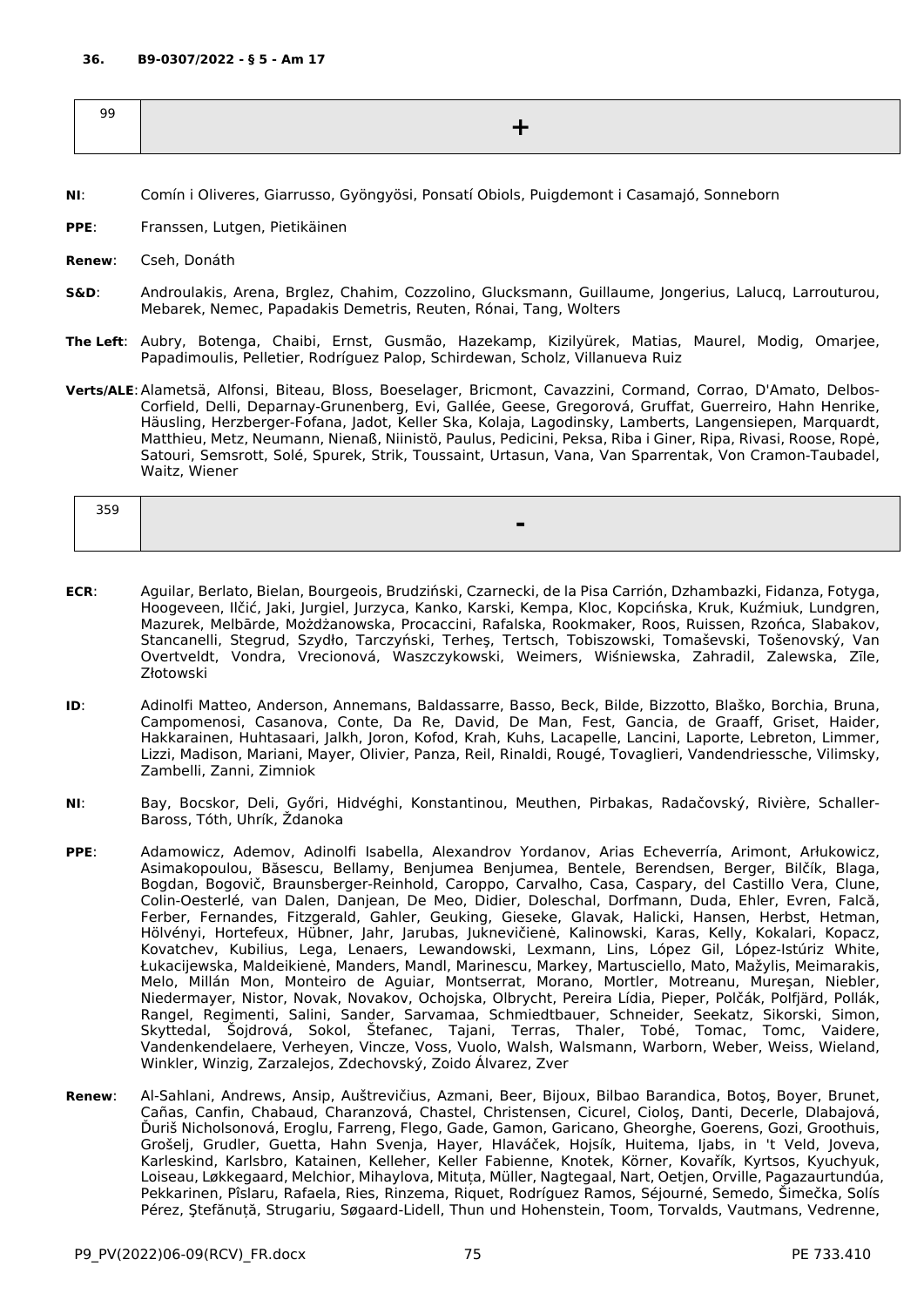Verhofstadt, Vázquez Lázara, Wiesner, Wiezik, Yon-Courtin

**S&D**: Agius Saliba, Ara-Kovács, Cutajar, De Basso, Engerer, Fritzon, Guteland, Hajšel, Incir, Mavrides, Sant, Schaldemose, Vind

**The Left**: Björk, Daly, Flanagan, MacManus, Pereira Sandra, Pimenta Lopes, Wallace

| $\sim$<br>⊥∪∟ |  |
|---------------|--|
|---------------|--|

- **NI**: Beghin, Buschmann, Ferrara, Furore, Gemma, Kolakušić, Nikolaou-Alavanos, Papadakis Kostas, Pignedoli, Rondinelli
- **PPE**: Pospíšil
- **Renew**: Durand
- **S&D**: Aguilera, Balt, Bartolo, Benea, Benifei, Biedroń, Bischoff, Blinkevičiūtė, Bonafè, Borzan, Bullmann, Cerdas, Chinnici, Cimoszewicz, Ciuhodaru, Crețu, Durá Ferrandis, Ertug, Fernández, Ferrandino, Gálvez Muñoz, García Del Blanco, García Muñoz, García Pérez, Gardiazabal Rubial, Geier, González, González Casares, Grapini, Gualmini, Heide, Heinäluoma, Homs Ginel, Hristov, Jerković, Kaljurand, Kammerevert, Kohut, Kumpula-Natri, Lange, Laureti, Leitão-Marques, Liberadzki, López, López Aguilar, Luena, Maestre Martín De Almagro, Majorino, Maldonado López, Marques Margarida, Marques Pedro, Matić, Maxová, Mikser, Miller, Moreno Sánchez, Moretti, Negrescu, Noichl, Olekas, Penkova, Picierno, Picula, Pisapia, Pizarro, Plumb, Regner, Roberti, Rodríguez-Piñero, Ruiz Devesa, Sánchez Amor, Santos, Schieder, Sidl, Silva Pereira, Tarabella, Tinagli, Tudose, Ujhelyi, Van Brempt, Vitanov, Vollath, Wölken, Yoncheva, Zorrinho
- **The Left**: Villumsen

**Verts/ALE**:Cuffe, Dalunde, Freund, Kuhnke, O'Sullivan

|                | Attila Ara-Kovács |
|----------------|-------------------|
| $\blacksquare$ |                   |
| 0              | Pascal Arimont    |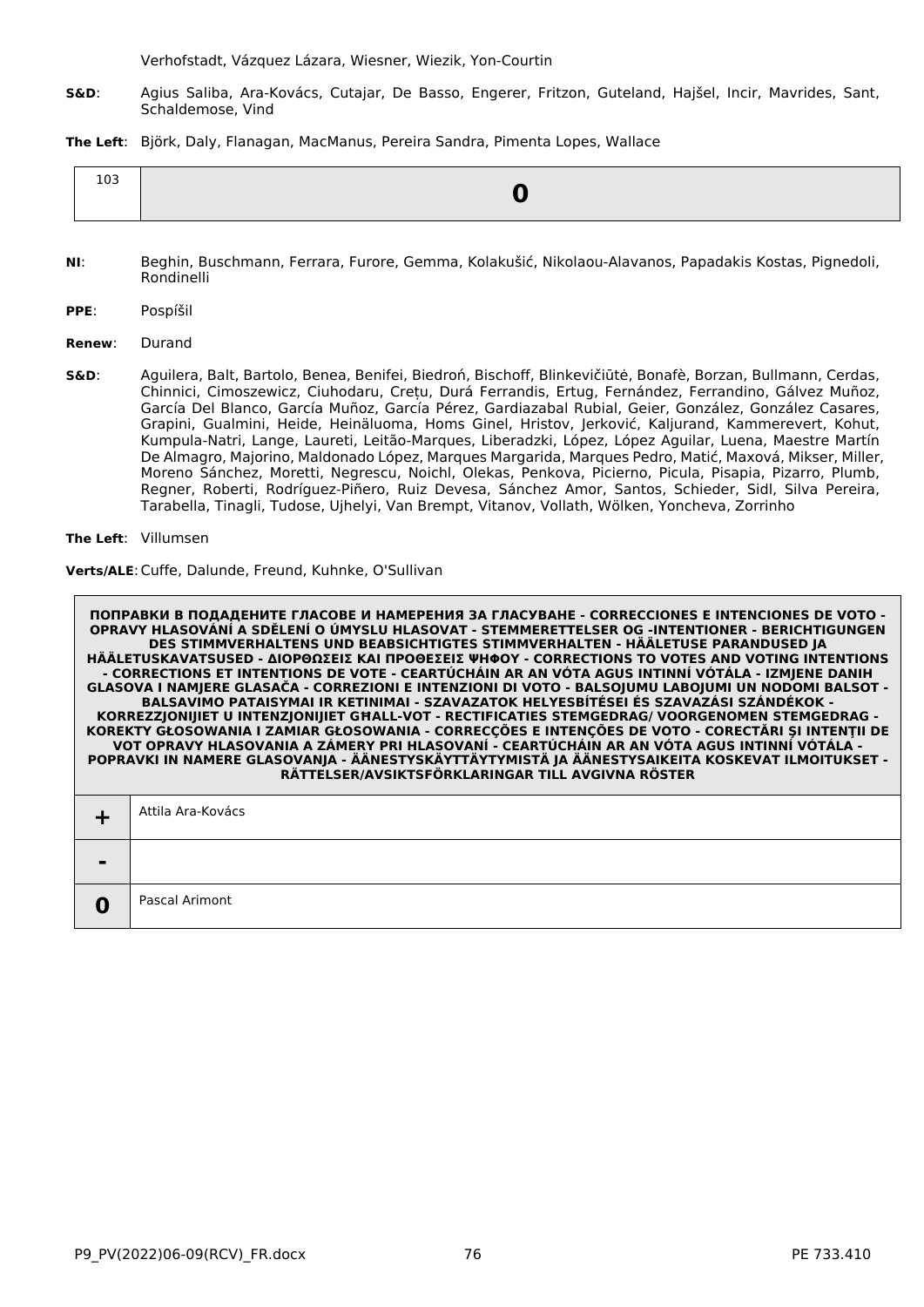| 104 |  |
|-----|--|
|     |  |

- **ID**: Adinolfi Matteo, Annemans, Baldassarre, Basso, Bilde, Bizzotto, Borchia, Bruna, Campomenosi, Casanova, Conte, Da Re, De Man, Gancia, Griset, Haider, Hakkarainen, Huhtasaari, Jalkh, Joron, Kofod, Lacapelle, Lancini, Laporte, Lebreton, Lizzi, Madison, Mariani, Mayer, Olivier, Panza, Rinaldi, Rougé, Tovaglieri, Vandendriessche, Vilimsky, Zambelli, Zanni
- **NI**: Beghin, Buschmann, Comín i Oliveres, Ferrara, Furore, Gemma, Nikolaou-Alavanos, Papadakis Kostas, Pignedoli, Ponsatí Obiols, Puigdemont i Casamajó, Rondinelli, Sonneborn, Uhrík, Ždanoka
- **S&D**: Androulakis, Arena, Brglez, Cozzolino, Glucksmann, Grapini, Guillaume, Lalucq, Mebarek, Papadakis Demetris, Tarabella, Toia
- **The Left**: Aubry, Björk, Botenga, Chaibi, Daly, Ernst, Flanagan, Gusmão, Hazekamp, MacManus, Matias, Maurel, Modig, Omarjee, Papadimoulis, Rodríguez Palop, Schirdewan, Scholz, Villanueva Ruiz, Villumsen, Wallace
- **Verts/ALE**:Alfonsi, Biteau, Bricmont, Cormand, D'Amato, Delli, Evi, Gruffat, Jadot, Metz, Neumann, Pedicini, Riba i Giner, Rivasi, Roose, Satouri, Toussaint, Urtasun

| 354 |                          |  |
|-----|--------------------------|--|
|     | $\overline{\phantom{a}}$ |  |

- **ECR**: Aguilar, Berlato, Bielan, Bourgeois, Brudziński, Czarnecki, de la Pisa Carrión, Dzhambazki, Fidanza, Fotyga, Hoogeveen, Ilčić, Jaki, Jurgiel, Jurzyca, Kanko, Karski, Kempa, Kopcińska, Kruk, Kuźmiuk, Lundgren, Mazurek, Melbārde, Możdżanowska, Procaccini, Rafalska, Rookmaker, Roos, Ruissen, Rzońca, Slabakov, Stancanelli, Stegrud, Szydło, Tarczyński, Terheş, Tertsch, Tobiszowski, Tomaševski, Tošenovský, Van Overtveldt, Vondra, Vrecionová, Waszczykowski, Weimers, Wiśniewska, Zahradil, Zalewska, Zīle, Złotowski
- **ID**: Anderson, Beck, Blaško, David, Fest, de Graaff, Krah, Kuhs, Limmer, Reil, Zimniok
- **NI**: Bocskor, Deli, Giarrusso, Győri, Hidvéghi, Konstantinou, Meuthen, Radačovský, Schaller-Baross, Tóth
- **PPE**: Adamowicz, Ademov, Adinolfi Isabella, Alexandrov Yordanov, Arias Echeverría, Arimont, Arłukowicz, Asimakopoulou, Băsescu, Bellamy, Benjumea Benjumea, Bentele, Berendsen, Berger, Bilčík, Blaga, Bogdan, Bogovič, Braunsberger-Reinhold, Caroppo, Carvalho, Casa, Caspary, del Castillo Vera, Clune, Colin-Oesterlé, van Dalen, Danjean, De Meo, Didier, Doleschal, Dorfmann, Duda, Ehler, Evren, Falcă, Ferber, Fernandes, Fitzgerald, Gahler, Geuking, Gieseke, Glavak, Halicki, Hansen, Herbst, Hetman, Hölvényi, Hortefeux, Hübner, Jahr, Jarubas, Juknevičienė, Kalinowski, Kanev, Karas, Kefalogiannis, Kelly, Kokalari, Kopacz, Kovatchev, Kubilius, Lega, Lenaers, Lewandowski, Lexmann, Lins, López Gil, López-Istúriz White, Łukacijewska, Maldeikienė, Manders, Mandl, Marinescu, Markey, Martusciello, Mato, Mažylis, Meimarakis, Melo, Millán Mon, Monteiro de Aguiar, Montserrat, Morano, Mortler, Motreanu, Mureşan, Niebler, Niedermayer, Nistor, Novak, Novakov, Ochojska, Olbrycht, Pereira Lídia, Pieper, Pietikäinen, Polčák, Polfjärd, Pollák, Rangel, Regimenti, Salini, Sander, Sarvamaa, Schmiedtbauer, Schneider, Seekatz, Sikorski, Simon, Skyttedal, Šojdrová, Sokol, Štefanec, Tajani, Terras, Thaler, Tobé, Tomac, Tomc, Vaidere, Vandenkendelaere, Verheyen, Vincze, Voss, Vuolo, Walsh, Walsmann, Warborn, Weber, Weiss, Wieland, Winkler, Winzig, Wiseler-Lima, Zarzalejos, Zdechovský, Zoido Álvarez, Zver
- **Renew**: Al-Sahlani, Andrews, Ansip, Auštrevičius, Azmani, Beer, Bijoux, Bilbao Barandica, Botoş, Boyer, Brunet, Cañas, Canfin, Chabaud, Charanzová, Chastel, Christensen, Cicurel, Cioloş, Cseh, Danti, Decerle, Dlabajová, Donáth, Durand, Ďuriš Nicholsonová, Eroglu, Farreng, Flego, Gade, Gamon, Garicano, Gheorghe, Goerens, Gozi, Groothuis, Grošelj, Grudler, Guetta, Hahn Svenja, Hayer, Hlaváček, Hojsík, Huitema, Ijabs, in 't Veld, Joveva, Karleskind, Karlsbro, Katainen, Kelleher, Keller Fabienne, Knotek, Körner, Kovařík, Kyrtsos, Kyuchyuk, Loiseau, Løkkegaard, Melchior, Mihaylova, Mituța, Müller, Nagtegaal, Nart, Oetjen, Orville, Pagazaurtundúa, Pekkarinen, Pîslaru, Rafaela, Ries, Rinzema, Riquet, Rodríguez Ramos, Séjourné, Semedo, Šimečka, Solís Pérez, Ştefănuță, Strugariu, Søgaard-Lidell, Thun und Hohenstein, Toom, Torvalds, Vautmans, Vedrenne, Verhofstadt, Vázquez Lázara, Wiesner, Wiezik, Yon-Courtin
- **S&D**: De Basso, Fritzon, Guteland, Incir, Leitão-Marques, Marques Margarida, Pizarro, Sant, Schaldemose, Silva Pereira, Vind
- **Verts/ALE**:Alametsä, Bloss, Boeselager, Cavazzini, Corrao, Cuffe, Dalunde, Deparnay-Grunenberg, Franz, Freund, Gallée, Geese, Gregorová, Guerreiro, Hahn Henrike, Häusling, Herzberger-Fofana, Kolaja, Kuhnke,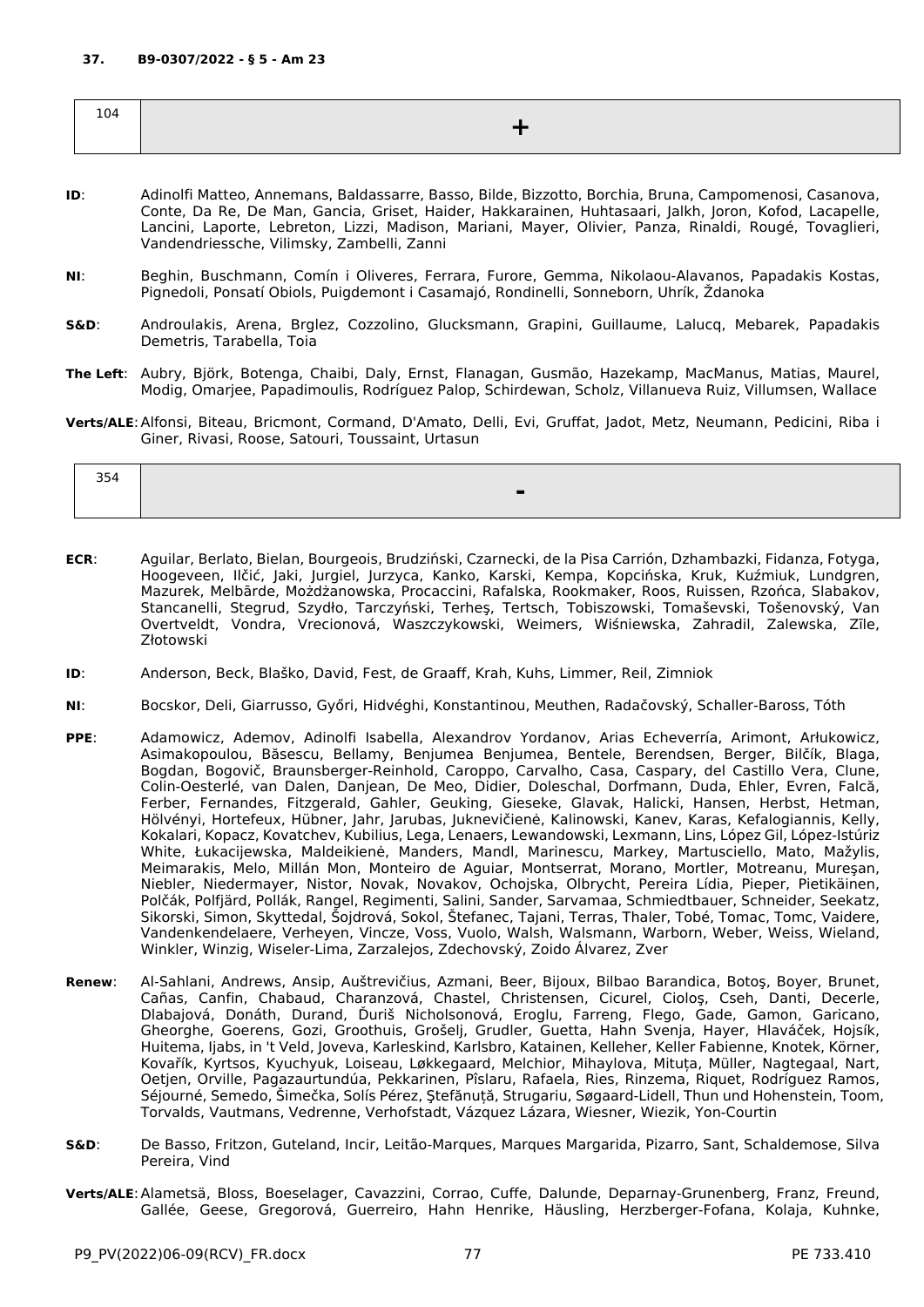Lagodinsky, Lamberts, Langensiepen, Marquardt, Matthieu, Nienaß, Niinistö, O'Sullivan, Paulus, Peksa, Ripa, Ropė, Semsrott, Solé, Spurek, Strik, Vana, Van Sparrentak, Von Cramon-Taubadel, Waitz, Wiener

| $\sim$ $\sim$<br>ᆚ |  |
|--------------------|--|
|                    |  |

- **NI**: Bay, Gyöngyösi, Kolakušić, Pirbakas, Rivière
- **PPE**: Franssen, Lutgen, Pospíšil
- **S&D**: Agius Saliba, Aguilera, Ara-Kovács, Balt, Bartolo, Benea, Benifei, Biedroń, Bischoff, Blinkevičiūtė, Bonafè, Borzan, Bullmann, Cerdas, Chahim, Chinnici, Cimoszewicz, Ciuhodaru, Crețu, Cutajar, Durá Ferrandis, Ertug, Fernández, Ferrandino, Gálvez Muñoz, García Del Blanco, García Muñoz, García Pérez, Gardiazabal Rubial, Geier, González, González Casares, Gualmini, Hajšel, Heide, Heinäluoma, Homs Ginel, Hristov, Jerković, Jongerius, Kaljurand, Kammerevert, Kohut, Kumpula-Natri, Lange, Larrouturou, Laureti, Liberadzki, López, López Aguilar, Luena, Maestre Martín De Almagro, Majorino, Maldonado López, Marques Pedro, Matić, Mavrides, Maxová, Mikser, Miller, Moreno Sánchez, Moretti, Negrescu, Nemec, Noichl, Olekas, Penkova, Picierno, Picula, Pisapia, Plumb, Regner, Reuten, Roberti, Rodríguez-Piñero, Rónai, Ruiz Devesa, Sánchez Amor, Santos, Schieder, Sidl, Tang, Tinagli, Tudose, Ujhelyi, Van Brempt, Vitanov, Vollath, Wölken, Wolters, Yoncheva, Zorrinho

**The Left**: Pelletier, Pereira Sandra, Pimenta Lopes

**Verts/ALE**:Delbos-Corfield, Keller Ska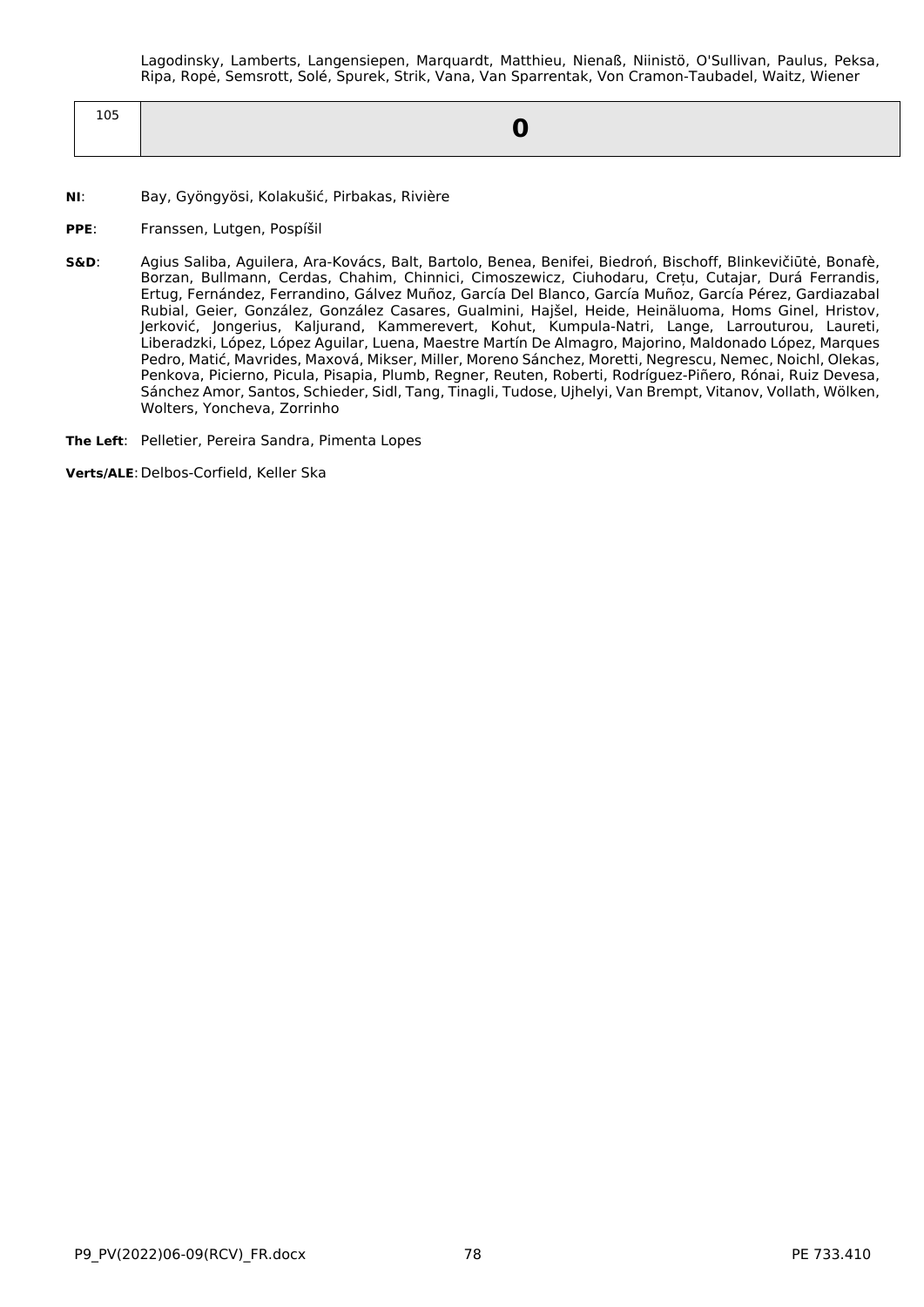| ∽<br>64 |  |
|---------|--|
|         |  |

- **NI**: Beghin, Buschmann, Comín i Oliveres, Ferrara, Furore, Gemma, Gyöngyösi, Konstantinou, Pignedoli, Ponsatí Obiols, Puigdemont i Casamajó, Rondinelli, Sonneborn, Uhrík, Ždanoka
- **S&D**: Arena, Borzan, Cozzolino, Glucksmann, Grapini, Guillaume, Lalucq, Mebarek, Nemec, Tarabella
- **The Left**: Aubry, Björk, Botenga, Chaibi, Daly, Flanagan, Gusmão, Hazekamp, MacManus, Matias, Maurel, Modig, Omarjee, Papadimoulis, Pelletier, Rodríguez Palop, Schirdewan, Villanueva Ruiz, Villumsen, Wallace
- **Verts/ALE**:Alfonsi, Biteau, Bricmont, Cormand, Corrao, D'Amato, Delli, Evi, Gruffat, Jadot, Metz, Pedicini, Riba i Giner, Rivasi, Roose, Satouri, Solé, Toussaint, Urtasun

| 381 | - |
|-----|---|
|     |   |

- **ECR**: Aguilar, Berlato, Bielan, Bourgeois, Brudziński, Czarnecki, de la Pisa Carrión, Dzhambazki, Fidanza, Fotyga, Hoogeveen, Ilčić, Jaki, Jurgiel, Jurzyca, Kanko, Karski, Kempa, Kloc, Kopcińska, Kruk, Kuźmiuk, Lundgren, Mazurek, Melbārde, Możdżanowska, Procaccini, Rafalska, Rookmaker, Roos, Ruissen, Rzońca, Slabakov, Stancanelli, Stegrud, Szydło, Tarczyński, Terheş, Tertsch, Tobiszowski, Tomaševski, Tošenovský, Van Overtveldt, Vondra, Vrecionová, Waszczykowski, Weimers, Wiśniewska, Zahradil, Zalewska, Zīle, Złotowski
- **ID**: Adinolfi Matteo, Anderson, Annemans, Baldassarre, Basso, Beck, Bizzotto, Blaško, Borchia, Campomenosi, Casanova, Conte, Da Re, David, De Man, Fest, Gancia, de Graaff, Haider, Hakkarainen, Huhtasaari, Kofod, Krah, Kuhs, Lancini, Limmer, Lizzi, Madison, Mayer, Panza, Reil, Rinaldi, Tovaglieri, Vandendriessche, Vilimsky, Zambelli, Zanni, Zimniok
- **NI**: Bocskor, Deli, Giarrusso, Győri, Hidvéghi, Meuthen, Radačovský, Schaller-Baross, Tóth
- **PPE**: Adamowicz, Ademov, Adinolfi Isabella, Alexandrov Yordanov, Arias Echeverría, Arimont, Arłukowicz, Asimakopoulou, Băsescu, Bellamy, Benjumea Benjumea, Bentele, Berendsen, Berger, Bilčík, Blaga, Bogdan, Bogovič, Braunsberger-Reinhold, Caroppo, Carvalho, Casa, Caspary, del Castillo Vera, Clune, Colin-Oesterlé, van Dalen, Danjean, De Meo, Didier, Doleschal, Dorfmann, Duda, Ehler, Evren, Falcă, Ferber, Fernandes, Fitzgerald, Franssen, Gahler, Geuking, Gieseke, Glavak, Halicki, Hansen, Herbst, Hetman, Hölvényi, Hortefeux, Hübner, Jahr, Jarubas, Juknevičienė, Kalinowski, Karas, Kefalogiannis, Kelly, Kokalari, Kopacz, Kovatchev, Kubilius, Lega, Lenaers, Lewandowski, Lexmann, Lins, López Gil, López-Istúriz White, Łukacijewska, Lutgen, Maldeikienė, Manders, Mandl, Marinescu, Markey, Mato, Mažylis, Meimarakis, Melo, Millán Mon, Monteiro de Aguiar, Montserrat, Morano, Mortler, Motreanu, Mureşan, Niebler, Niedermayer, Nistor, Novak, Novakov, Ochojska, Olbrycht, Pereira Lídia, Pieper, Pietikäinen, Polčák, Polfjärd, Pollák, Pospíšil, Rangel, Regimenti, Salini, Sander, Sarvamaa, Schmiedtbauer, Schneider, Seekatz, Sikorski, Simon, Skyttedal, Šojdrová, Sokol, Štefanec, Tajani, Terras, Thaler, Tobé, Tomac, Tomc, Vaidere, Vandenkendelaere, Verheyen, Vincze, Voss, Vuolo, Walsh, Walsmann, Warborn, Weber, Weiss, Wieland, Winkler, Winzig, Wiseler-Lima, Zarzalejos, Zdechovský, Zoido Álvarez, Zver
- **Renew**: Al-Sahlani, Andrews, Ansip, Auštrevičius, Azmani, Beer, Bijoux, Bilbao Barandica, Botoş, Boyer, Brunet, Cañas, Canfin, Chabaud, Charanzová, Chastel, Christensen, Cicurel, Cioloş, Cseh, Danti, Decerle, Dlabajová, Donáth, Durand, Ďuriš Nicholsonová, Eroglu, Farreng, Flego, Gade, Gamon, Garicano, Gheorghe, Goerens, Gozi, Groothuis, Grošelj, Grudler, Guetta, Hahn Svenja, Hayer, Hlaváček, Hojsík, Huitema, Ijabs, in 't Veld, Joveva, Karleskind, Karlsbro, Katainen, Kelleher, Keller Fabienne, Knotek, Körner, Kovařík, Kyrtsos, Kyuchyuk, Loiseau, Løkkegaard, Melchior, Mihaylova, Mituța, Müller, Nagtegaal, Nart, Oetjen, Orville, Pagazaurtundúa, Pekkarinen, Pîslaru, Rafaela, Ries, Rinzema, Riquet, Rodríguez Ramos, Séjourné, Semedo, Šimečka, Solís Pérez, Ştefănuță, Strugariu, Søgaard-Lidell, Thun und Hohenstein, Toom, Torvalds, Vautmans, Vedrenne, Verhofstadt, Vázquez Lázara, Wiesner, Wiezik, Yon-Courtin
- **S&D**: Engerer, Leitão-Marques, Marques Margarida, Pizarro, Schaldemose, Silva Pereira, Vind
- **The Left**: Pereira Sandra, Pimenta Lopes
- **Verts/ALE**:Alametsä, Bloss, Boeselager, Cavazzini, Cuffe, Dalunde, Delbos-Corfield, Deparnay-Grunenberg, Franz, Freund, Gallée, Geese, Gregorová, Guerreiro, Hahn Henrike, Häusling, Herzberger-Fofana, Keller Ska, Kolaja, Kuhnke, Lagodinsky, Lamberts, Langensiepen, Marquardt, Matthieu, Neumann, Nienaß, Niinistö, O'Sullivan, Paulus, Peksa, Ripa, Ropė, Semsrott, Spurek, Strik, Vana, Van Sparrentak, Von Cramon-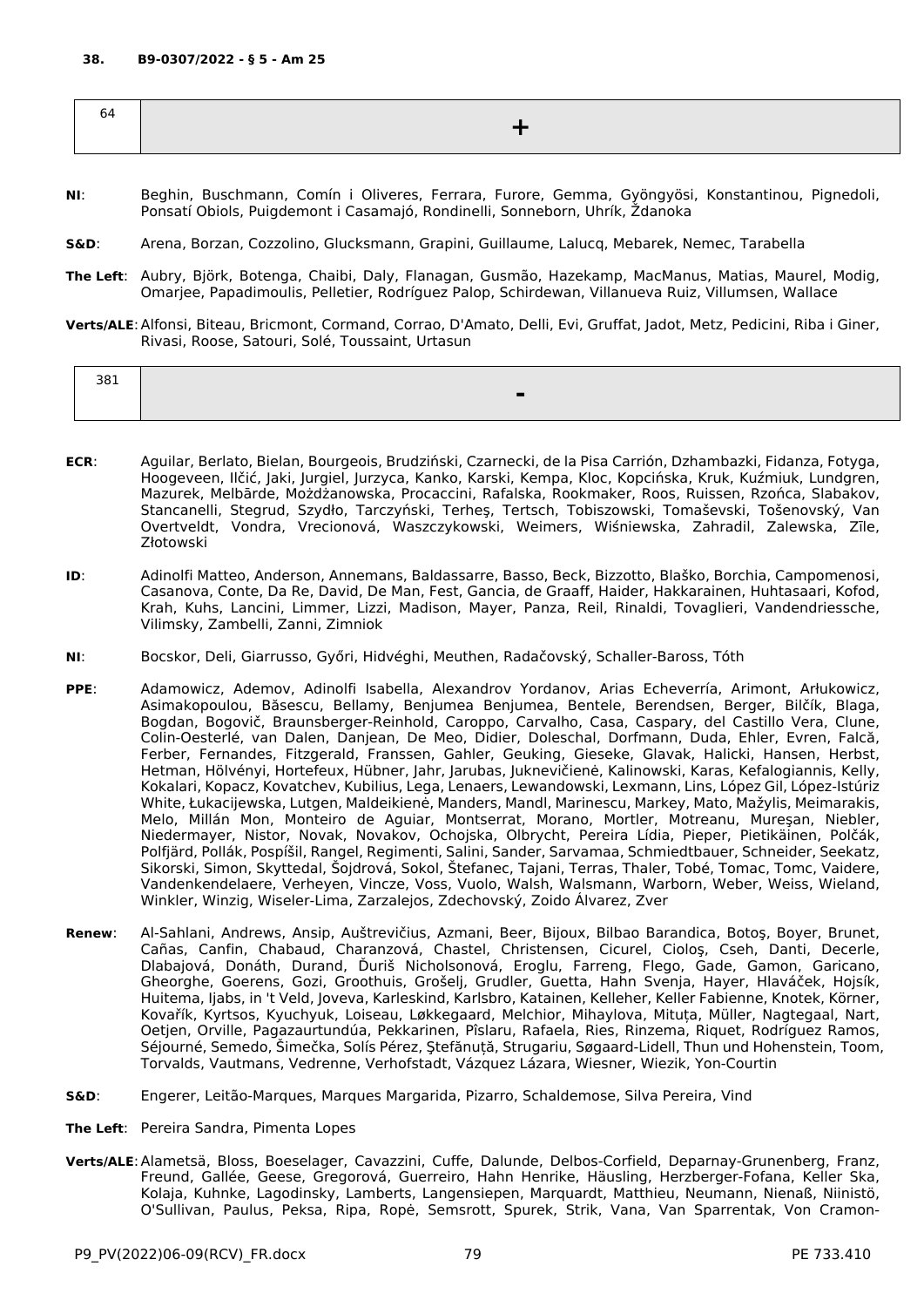| 119<br>ᆠᅶ |  |
|-----------|--|

- **ID**: Bilde, Bruna, Griset, Jalkh, Joron, Lacapelle, Laporte, Lebreton, Mariani, Olivier, Rougé
- **NI**: Bay, Kolakušić, Nikolaou-Alavanos, Papadakis Kostas, Pirbakas, Rivière
- **PPE**: Martusciello
- **S&D**: Agius Saliba, Aguilera, Androulakis, Ara-Kovács, Balt, Bartolo, Benea, Benifei, Biedroń, Bischoff, Blinkevičiūtė, Bonafè, Brglez, Bullmann, Cerdas, Chahim, Chinnici, Cimoszewicz, Ciuhodaru, Crețu, Cutajar, De Basso, Durá Ferrandis, Ertug, Fernández, Ferrandino, Fritzon, Gálvez Muñoz, García Del Blanco, García Muñoz, García Pérez, Gardiazabal Rubial, Geier, González, González Casares, Gualmini, Guteland, Hajšel, Heide, Heinäluoma, Homs Ginel, Hristov, Incir, Jerković, Jongerius, Kaljurand, Kammerevert, Kohut, Kumpula-Natri, Lange, Larrouturou, Laureti, Liberadzki, López, López Aguilar, Luena, Maestre Martín De Almagro, Majorino, Maldonado López, Marques Pedro, Matić, Mavrides, Maxová, Mikser, Miller, Moreno Sánchez, Moretti, Negrescu, Noichl, Olekas, Papadakis Demetris, Penkova, Picierno, Picula, Pisapia, Plumb, Regner, Reuten, Roberti, Rodríguez-Piñero, Rónai, Ruiz Devesa, Sánchez Amor, Sant, Santos, Schieder, Sidl, Tang, Tinagli, Toia, Tudose, Ujhelyi, Van Brempt, Vitanov, Vollath, Wölken, Wolters, Yoncheva, Zorrinho

## **The Left**: Ernst, Scholz

| - |                            |
|---|----------------------------|
| w | Gwendoline Delbos-Corfield |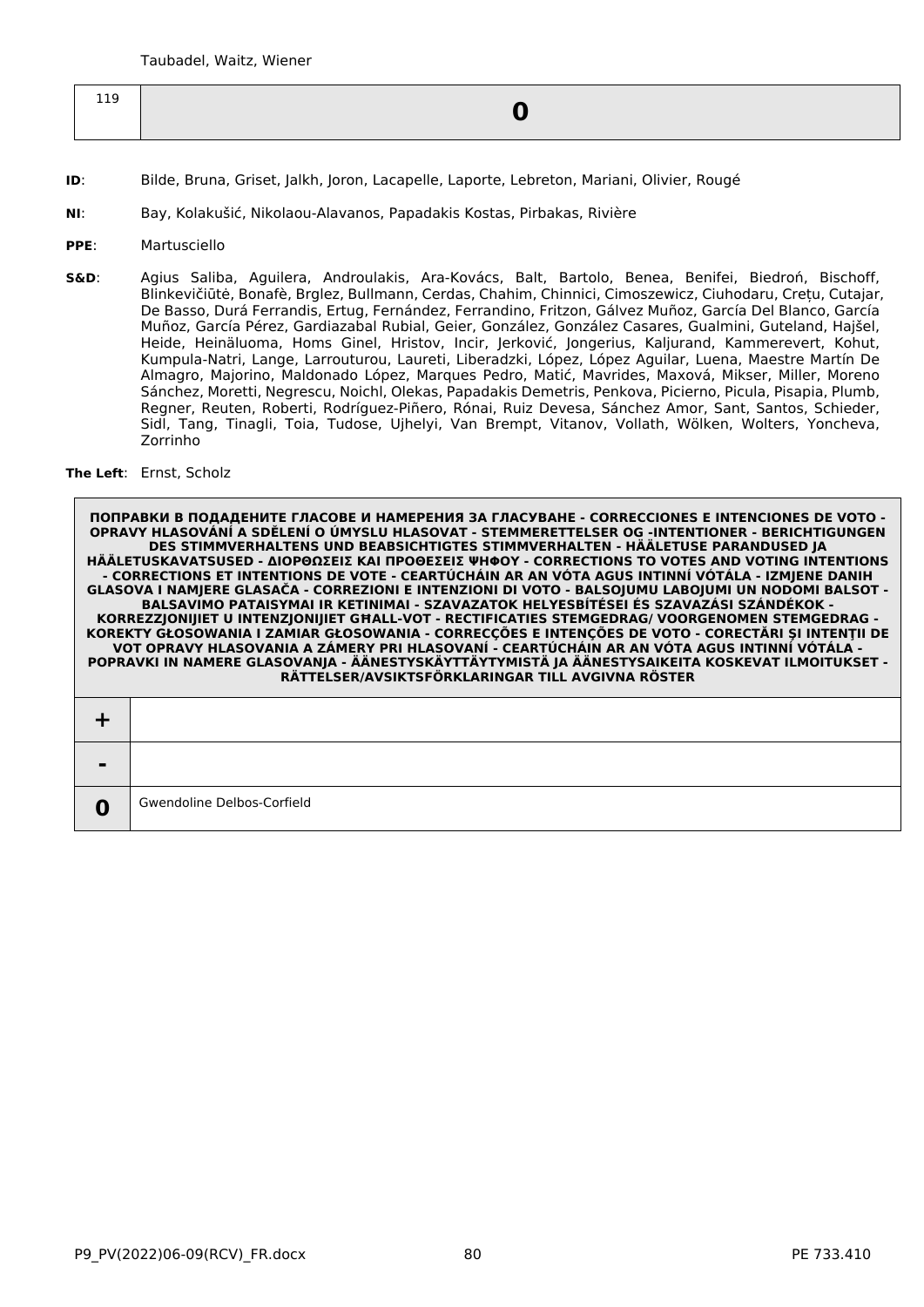- **ID**: Blaško
- **NI**: Beghin, Buschmann, Comín i Oliveres, Ferrara, Furore, Gemma, Gyöngyösi, Pignedoli, Ponsatí Obiols, Puigdemont i Casamajó, Rondinelli, Sonneborn, Ždanoka
- **PPE**: Pietikäinen, Polčák, Pospíšil
- **S&D**: Arena, Brglez, Cozzolino, Glucksmann, Grapini, Guillaume, Lalucq, Mebarek, Nemec, Tarabella
- **The Left**: Aubry, Björk, Botenga, Chaibi, Daly, Ernst, Flanagan, Gusmão, Hazekamp, MacManus, Matias, Maurel, Modig, Omarjee, Papadimoulis, Pelletier, Schirdewan, Villumsen, Wallace
- **Verts/ALE**:Alfonsi, Biteau, Bricmont, Cormand, Corrao, D'Amato, Delli, Evi, Gruffat, Jadot, Metz, Pedicini, Riba i Giner, Rivasi, Roose, Satouri, Solé, Toussaint, Urtasun

- **ECR**: Aguilar, Berlato, Bielan, Bourgeois, Brudziński, Czarnecki, de la Pisa Carrión, Dzhambazki, Fidanza, Fotyga, Hoogeveen, Ilčić, Jaki, Jurzyca, Kanko, Karski, Kempa, Kloc, Kopcińska, Kruk, Kuźmiuk, Lundgren, Mazurek, Melbārde, Możdżanowska, Procaccini, Rafalska, Rookmaker, Roos, Ruissen, Rzońca, Slabakov, Stancanelli, Stegrud, Szydło, Tarczyński, Terheş, Tertsch, Tobiszowski, Tomaševski, Tošenovský, Van Overtveldt, Vondra, Vrecionová, Waszczykowski, Weimers, Wiśniewska, Zahradil, Zalewska, Zīle, Złotowski
- **ID**: Adinolfi Matteo, Anderson, Annemans, Baldassarre, Basso, Beck, Bilde, Bizzotto, Borchia, Campomenosi, Casanova, Conte, Da Re, David, De Man, Fest, Gancia, de Graaff, Griset, Jalkh, Joron, Krah, Kuhs, Lacapelle, Lancini, Laporte, Lebreton, Limmer, Lizzi, Mariani, Olivier, Panza, Reil, Rinaldi, Rougé, Tovaglieri, Vandendriessche, Zambelli, Zanni, Zimniok
- **NI**: Bay, Bocskor, Deli, Giarrusso, Győri, Hidvéghi, Meuthen, Nikolaou-Alavanos, Papadakis Kostas, Pirbakas, Radačovský, Rivière, Schaller-Baross, Tóth
- **PPE**: Adamowicz, Ademov, Adinolfi Isabella, Alexandrov Yordanov, Arias Echeverría, Arimont, Arłukowicz, Asimakopoulou, Băsescu, Bellamy, Benjumea Benjumea, Bentele, Berendsen, Berger, Bilčík, Blaga, Bogdan, Bogovič, Braunsberger-Reinhold, Caroppo, Carvalho, Casa, Caspary, del Castillo Vera, Clune, Colin-Oesterlé, van Dalen, Danjean, De Meo, Didier, Doleschal, Dorfmann, Duda, Ehler, Evren, Falcă, Ferber, Fernandes, Fitzgerald, Franssen, Gahler, Geuking, Gieseke, Glavak, Halicki, Hansen, Herbst, Hetman, Hölvényi, Hortefeux, Hübner, Jahr, Jarubas, Juknevičienė, Kalinowski, Kanev, Karas, Kefalogiannis, Kelly, Kokalari, Kopacz, Kovatchev, Kubilius, Lega, Lenaers, Lewandowski, Lexmann, Lins, López Gil, López-Istúriz White, Łukacijewska, Lutgen, Maldeikienė, Manders, Mandl, Marinescu, Markey, Mato, Mažylis, Meimarakis, Melo, Millán Mon, Monteiro de Aguiar, Montserrat, Morano, Mortler, Motreanu, Mureşan, Niebler, Niedermayer, Nistor, Novak, Novakov, Ochojska, Olbrycht, Pereira Lídia, Pieper, Polfjärd, Pollák, Rangel, Regimenti, Salini, Sander, Sarvamaa, Schmiedtbauer, Schneider, Seekatz, Sikorski, Simon, Skyttedal, Šojdrová, Sokol, Štefanec, Tajani, Terras, Thaler, Tobé, Tomac, Tomc, Vaidere, Vandenkendelaere, Verheyen, Vincze, Voss, Vuolo, Walsh, Walsmann, Warborn, Weber, Weiss, Wieland, Winkler, Winzig, Wiseler-Lima, Zarzalejos, Zdechovský, Zoido Álvarez, Zver
- **Renew**: Al-Sahlani, Andrews, Ansip, Auštrevičius, Azmani, Beer, Bijoux, Bilbao Barandica, Botoş, Boyer, Brunet, Cañas, Canfin, Charanzová, Chastel, Christensen, Cicurel, Cioloş, Cseh, Danti, Decerle, Dlabajová, Donáth, Durand, Ďuriš Nicholsonová, Eroglu, Farreng, Flego, Gade, Gamon, Garicano, Gheorghe, Goerens, Gozi, Groothuis, Grošelj, Grudler, Guetta, Hahn Svenja, Hayer, Hlaváček, Hojsík, Huitema, Ijabs, in 't Veld, Joveva, Karleskind, Karlsbro, Katainen, Kelleher, Keller Fabienne, Knotek, Körner, Kovařík, Kyrtsos, Kyuchyuk, Loiseau, Løkkegaard, Melchior, Mihaylova, Mituța, Müller, Nagtegaal, Nart, Oetjen, Orville, Pagazaurtundúa, Pekkarinen, Pîslaru, Rafaela, Ries, Rinzema, Riquet, Rodríguez Ramos, Séjourné, Semedo, Šimečka, Solís Pérez, Ştefănuță, Strugariu, Søgaard-Lidell, Thun und Hohenstein, Toom, Torvalds, Vautmans, Vedrenne, Verhofstadt, Vázquez Lázara, Wiesner, Wiezik, Yon-Courtin
- **S&D**: Aguilera, Leitão-Marques, Pizarro, Silva Pereira
- **Verts/ALE**:Alametsä, Bloss, Cavazzini, Cuffe, Delbos-Corfield, Deparnay-Grunenberg, Franz, Freund, Gallée, Geese, Gregorová, Guerreiro, Hahn Henrike, Häusling, Herzberger-Fofana, Kolaja, Lagodinsky, Langensiepen,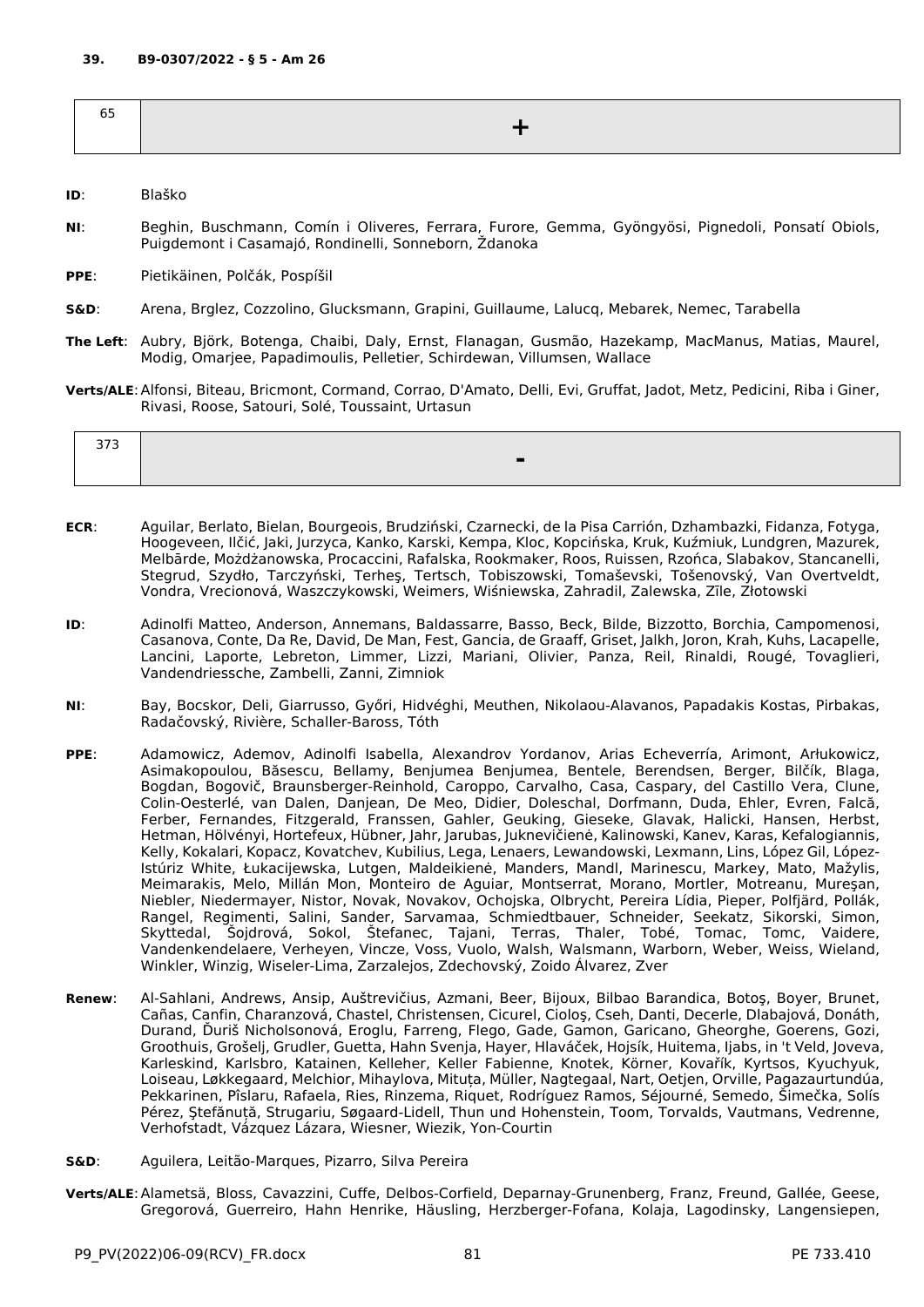Marquardt, Matthieu, Neumann, Niinistö, O'Sullivan, Paulus, Peksa, Ripa, Ropė, Semsrott, Spurek, Strik, Vana, Van Sparrentak, Von Cramon-Taubadel, Waitz, Wiener

| $\overline{\phantom{a}}$<br>∸∸⊤ |  |
|---------------------------------|--|
|                                 |  |

- **ID**: Haider, Hakkarainen, Huhtasaari, Kofod, Madison, Mayer, Vilimsky
- **NI**: Kolakušić, Konstantinou, Uhrík
- **PPE**: Martusciello
- **Renew**: Chabaud
- **S&D**: Agius Saliba, Androulakis, Ara-Kovács, Balt, Bartolo, Benea, Benifei, Biedroń, Bischoff, Blinkevičiūtė, Bonafè, Borzan, Bullmann, Cerdas, Chahim, Chinnici, Cimoszewicz, Ciuhodaru, Crețu, Cutajar, De Basso, Durá Ferrandis, Engerer, Ertug, Fernández, Ferrandino, Fritzon, Gálvez Muñoz, García Del Blanco, García Muñoz, García Pérez, Gardiazabal Rubial, Geier, González, González Casares, Gualmini, Guteland, Hajšel, Heide, Heinäluoma, Homs Ginel, Hristov, Incir, Jerković, Jongerius, Kaljurand, Kammerevert, Kohut, Kumpula-Natri, Lange, Larrouturou, Laureti, Liberadzki, López, López Aguilar, Luena, Maestre Martín De Almagro, Majorino, Maldonado López, Marques Margarida, Marques Pedro, Matić, Mavrides, Maxová, Mikser, Miller, Moreno Sánchez, Moretti, Negrescu, Noichl, Olekas, Papadakis Demetris, Penkova, Picierno, Picula, Pisapia, Plumb, Regner, Reuten, Roberti, Rodríguez-Piñero, Rónai, Ruiz Devesa, Sánchez Amor, Sant, Santos, Schaldemose, Schieder, Sidl, Tang, Tinagli, Toia, Tudose, Ujhelyi, Van Brempt, Vind, Vitanov, Vollath, Wölken, Wolters, Yoncheva, Zorrinho
- **The Left**: Pereira Sandra, Pimenta Lopes, Rodríguez Palop, Scholz, Villanueva Ruiz

**Verts/ALE**:Boeselager, Dalunde, Keller Ska, Kuhnke, Lamberts

|                | Karen Melchior, Manuela Ripa |
|----------------|------------------------------|
| $\blacksquare$ |                              |
| 0              | Gwendoline Delbos-Corfield   |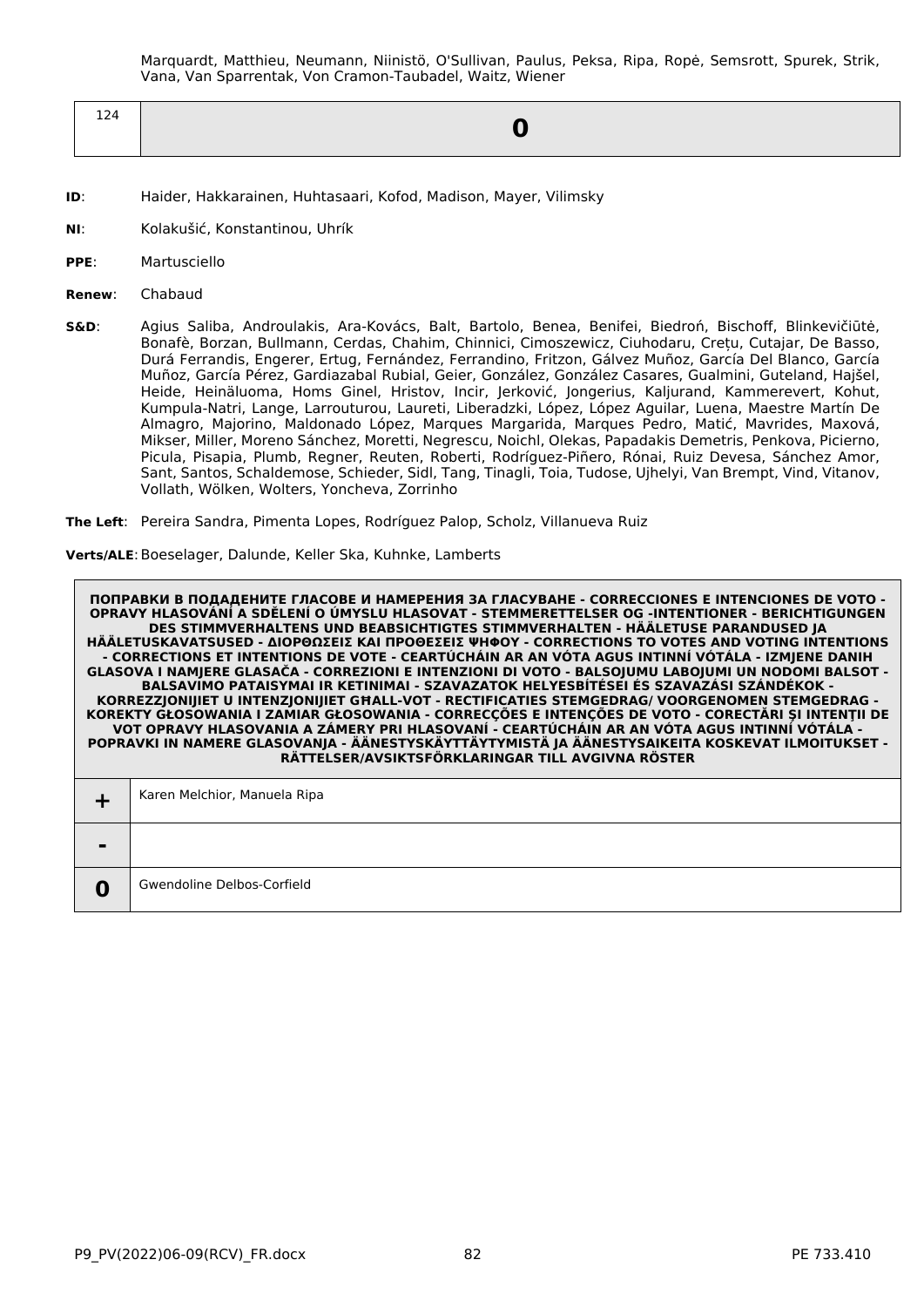| 206 |  |
|-----|--|
|     |  |

- **ECR**: Aguilar, Berlato, Bielan, Bourgeois, Brudziński, Czarnecki, de la Pisa Carrión, Dzhambazki, Fidanza, Fotyga, Hoogeveen, Ilčić, Jaki, Jurgiel, Jurzyca, Kanko, Karski, Kempa, Kloc, Kopcińska, Kruk, Kuźmiuk, Lundgren, Mazurek, Melbārde, Możdżanowska, Procaccini, Rafalska, Rookmaker, Roos, Ruissen, Slabakov, Stancanelli, Stegrud, Szydło, Tarczyński, Terheş, Tertsch, Tobiszowski, Tomaševski, Tošenovský, Van Overtveldt, Vondra, Vrecionová, Waszczykowski, Weimers, Wiśniewska, Zahradil, Zīle, Złotowski
- **ID**: Adinolfi Matteo, Anderson, Annemans, Baldassarre, Basso, Beck, Bizzotto, Blaško, Campomenosi, Casanova, Conte, Da Re, Fest, Gancia, Haider, Hakkarainen, Huhtasaari, Kofod, Kuhs, Lancini, Limmer, Lizzi, Madison, Mayer, Panza, Reil, Rinaldi, Tovaglieri, Vandendriessche, Vilimsky, Zambelli, Zanni, Zimniok
- **NI**: Beghin, Buschmann, Comín i Oliveres, Ferrara, Furore, Gemma, Gyöngyösi, Konstantinou, Meuthen, Nikolaou-Alavanos, Papadakis Kostas, Pignedoli, Ponsatí Obiols, Puigdemont i Casamajó, Radačovský, Rondinelli, Sonneborn, Uhrík
- **PPE**: Arimont, Berendsen, Franssen, Kokalari, Lega, Lenaers, Lutgen, Manders, Polčák, Polfjärd, Pospíšil, Sikorski, Skyttedal, Šojdrová, Štefanec, Tobé, Vandenkendelaere, Verheyen, Warborn, Weiss, Zdechovský
- **Renew**: Al-Sahlani, Andrews, Azmani, Beer, Cañas, Charanzová, Danti, Dlabajová, Ďuriš Nicholsonová, Gamon, Groothuis, Grošelj, Hahn Svenja, Hlaváček, Hojsík, Huitema, Ijabs, Karlsbro, Kelleher, Knotek, Körner, Kovařík, Müller, Nagtegaal, Oetjen, Rinzema, Šimečka, Wiesner, Wiezik
- **S&D**: Agius Saliba, Arena, Brglez, Chahim, Cimoszewicz, Cozzolino, Crețu, Cutajar, De Basso, Engerer, Fritzon, Grapini, Guteland, Hajšel, Incir, Jongerius, Nemec, Reuten, Sant, Tang, Tarabella, Toia, Van Brempt, **Wolters**
- **The Left**: Aubry, Björk, Botenga, Daly, Ernst, Flanagan, Gusmão, Hazekamp, MacManus, Matias, Modig, Papadimoulis, Pereira Sandra, Pimenta Lopes, Rodríguez Palop, Schirdewan, Scholz, Villanueva Ruiz, Villumsen, Wallace

**Verts/ALE**:Corrao, Cuffe, D'Amato, Gregorová, Kolaja, Pedicini, Peksa, Riba i Giner, Ripa, Solé, Urtasun

| 258 |   |
|-----|---|
|     | ь |
|     |   |

- **ECR**: Rzońca, Zalewska
- **ID**: Bilde, Borchia, Bruna, De Man, de Graaff, Griset, Jalkh, Joron, Laporte, Lebreton, Mariani, Olivier, Rougé
- **NI**: Bay, Bocskor, Deli, Giarrusso, Győri, Hidvéghi, Pirbakas, Rivière, Schaller-Baross, Tóth
- **PPE**: Adamowicz, Ademov, Adinolfi Isabella, Alexandrov Yordanov, Arias Echeverría, Arłukowicz, Asimakopoulou, Băsescu, Bellamy, Benjumea Benjumea, Bentele, Berger, Bilčík, Blaga, Bogdan, Bogovič, Braunsberger-Reinhold, Caroppo, Carvalho, Casa, Caspary, del Castillo Vera, Clune, Colin-Oesterlé, van Dalen, Danjean, De Meo, Didier, Doleschal, Dorfmann, Duda, Evren, Falcă, Ferber, Fernandes, Fitzgerald, Gahler, Geuking, Gieseke, Glavak, Halicki, Hansen, Herbst, Hetman, Hölvényi, Hortefeux, Hübner, Jahr, Jarubas, Juknevičienė, Kalinowski, Kanev, Karas, Kefalogiannis, Kelly, Kopacz, Kovatchev, Kubilius, Lewandowski, Lins, López Gil, López-Istúriz White, Łukacijewska, Maldeikienė, Mandl, Marinescu, Markey, Martusciello, Mato, Mažylis, Meimarakis, Melo, Millán Mon, Monteiro de Aguiar, Montserrat, Morano, Mortler, Motreanu, Mureşan, Niebler, Niedermayer, Nistor, Novak, Novakov, Ochojska, Olbrycht, Pereira Lídia, Pieper, Pietikäinen, Rangel, Regimenti, Salini, Sander, Sarvamaa, Schmiedtbauer, Schneider, Seekatz, Simon, Sokol, Tajani, Terras, Thaler, Tomac, Tomc, Vaidere, Vincze, Voss, Vuolo, Walsh, Walsmann, Weber, Wieland, Winkler, Winzig, Wiseler-Lima, Zarzalejos, Zoido Álvarez, Zver
- **Renew**: Ansip, Auštrevičius, Bijoux, Bilbao Barandica, Botoş, Boyer, Brunet, Canfin, Chabaud, Chastel, Christensen, Cicurel, Cioloş, Cseh, Decerle, Donáth, Durand, Eroglu, Farreng, Flego, Gade, Garicano, Gheorghe, Goerens, Gozi, Grudler, Guetta, Hayer, in 't Veld, Joveva, Karleskind, Katainen, Keller Fabienne, Kyrtsos, Kyuchyuk, Loiseau, Løkkegaard, Melchior, Mihaylova, Mituța, Nart, Orville, Pagazaurtundúa, Pekkarinen, Pîslaru, Rafaela, Ries, Riquet, Rodríguez Ramos, Séjourné, Semedo, Solís Pérez, Ştefănuță, Strugariu, Søgaard-Lidell, Thun und Hohenstein, Toom, Torvalds, Vautmans, Vedrenne, Verhofstadt, Vázquez Lázara, Yon-Courtin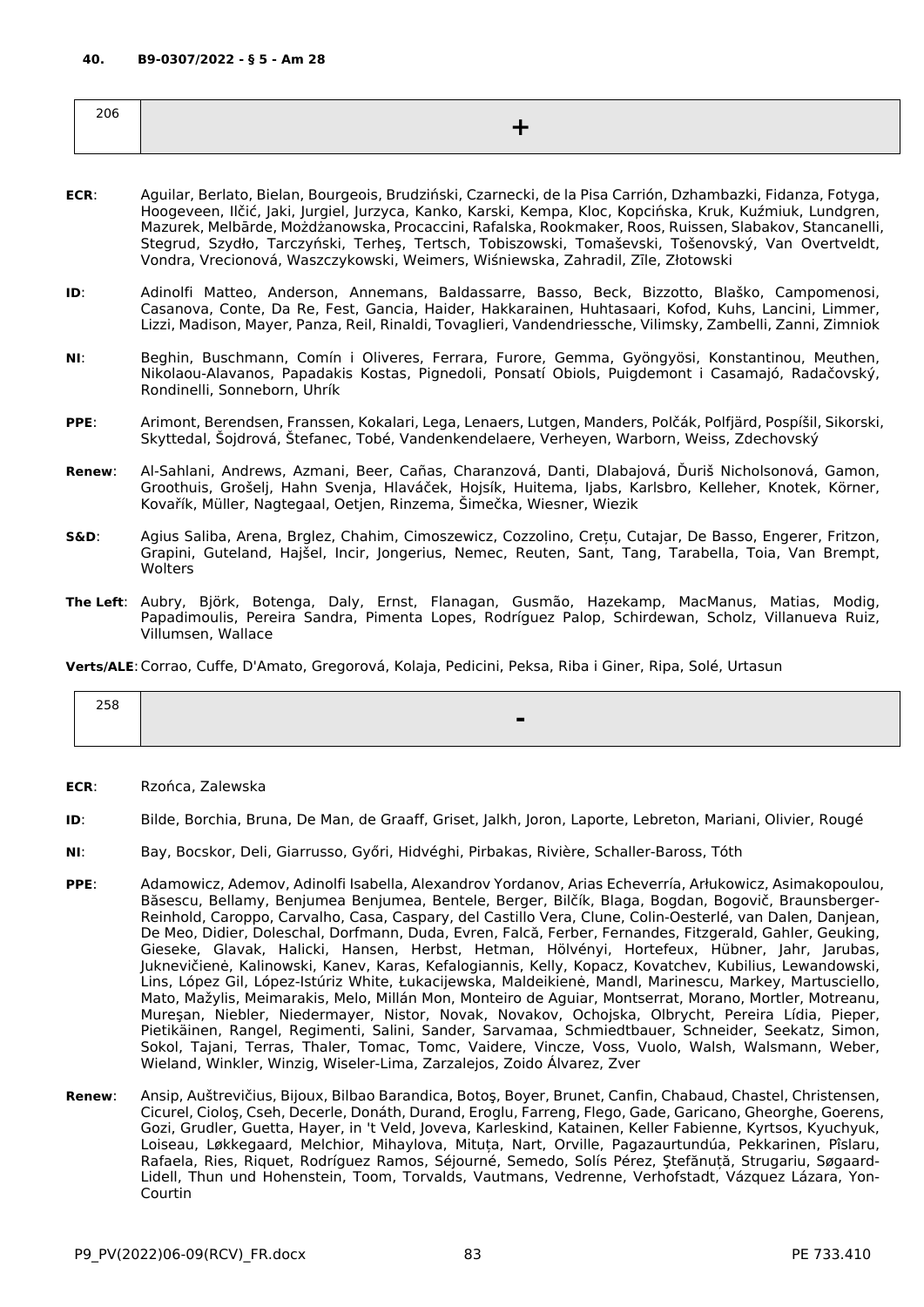**S&D**: Glucksmann, Guillaume, Leitão-Marques, Mebarek, Pizarro, Silva Pereira

# **The Left**: Chaibi, Maurel

**Verts/ALE**:Alametsä, Alfonsi, Biteau, Bloss, Boeselager, Cavazzini, Cormand, Delbos-Corfield, Delli, Deparnay-Grunenberg, Franz, Freund, Gallée, Geese, Gruffat, Guerreiro, Hahn Henrike, Häusling, Herzberger-Fofana, Jadot, Lagodinsky, Lamberts, Langensiepen, Marquardt, Matthieu, Metz, Neumann, Nienaß, Niinistö, O'Sullivan, Paulus, Rivasi, Roose, Ropė, Satouri, Semsrott, Spurek, Strik, Toussaint, Vana, Van Sparrentak, Von Cramon-Taubadel, Waitz, Wiener

| 90 |  |
|----|--|
|    |  |

- **ID**: David, Krah
- **NI**: Kolakušić, Ždanoka
- **PPE**: Lexmann, Pollák
- **S&D**: Aguilera, Androulakis, Ara-Kovács, Balt, Bartolo, Benea, Benifei, Biedroń, Bischoff, Blinkevičiūtė, Bonafè, Borzan, Bullmann, Cerdas, Chinnici, Ciuhodaru, Durá Ferrandis, Ertug, Fernández, Ferrandino, Gálvez Muñoz, García Del Blanco, García Muñoz, Gardiazabal Rubial, Geier, González Casares, Gualmini, Heide, Heinäluoma, Homs Ginel, Hristov, Jerković, Kaljurand, Kammerevert, Kohut, Kumpula-Natri, Lalucq, Lange, Larrouturou, Laureti, Liberadzki, López, López Aguilar, Luena, Maestre Martín De Almagro, Majorino, Maldonado López, Marques Margarida, Marques Pedro, Matić, Mavrides, Maxová, Mikser, Miller, Moreno Sánchez, Moretti, Negrescu, Noichl, Olekas, Papadakis Demetris, Penkova, Picierno, Picula, Pisapia, Plumb, Regner, Roberti, Rodríguez-Piñero, Rónai, Ruiz Devesa, Sánchez Amor, Santos, Schaldemose, Schieder, Sidl, Tinagli, Tudose, Ujhelyi, Vind, Vitanov, Vollath, Wölken, Yoncheva, Zorrinho

**The Left**: Omarjee, Pelletier

Verts/ALE: Bricmont, Dalunde, Keller Ska, Kuhnke

|   | ПОПРАВКИ В ПОДАДЕНИТЕ ГЛАСОВЕ И НАМЕРЕНИЯ ЗА ГЛАСУВАНЕ - CORRECCIONES Е INTENCIONES DE VOTO -<br>OPRAVY HLASOVÁNÍ A SDĚLENÍ O ÚMYSLU HLASOVAT - STEMMERETTELSER OG -INTENTIONER - BERICHTIGUNGEN<br>DES STIMMVERHALTENS UND BEABSICHTIGTES STIMMVERHALTEN - HÄÄLETUSE PARANDUSED JA<br>HÄÄLETUSKAVATSUSED - ΔΙΟΡΘΩΣΕΙΣ ΚΑΙ ΠΡΟΘΕΣΕΙΣ ΨΗΦΟΥ - CORRECTIONS TO VOTES AND VOTING INTENTIONS<br>- CORRECTIONS ET INTENTIONS DE VOTE - CEARTÚCHÁIN AR AN VÓTA AGUS INTINNÍ VÓTÁLA - IZMJENE DANIH<br>GLASOVA I NAMJERE GLASAČA - CORREZIONI E INTENZIONI DI VOTO - BALSOJUMU LABOJUMI UN NODOMI BALSOT -<br>BALSAVIMO PATAISYMAI IR KETINIMAI - SZAVAZATOK HELYESBÍTÉSEI ÉS SZAVAZÁSI SZÁNDÉKOK -<br>KORREZZJONIJIET U INTENZJONIJIET GHALL-VOT - RECTIFICATIES STEMGEDRAG/ VOORGENOMEN STEMGEDRAG -<br>KOREKTY GŁOSOWANIA I ZAMIAR GŁOSOWANIA - CORRECÇÕES E INTENÇÕES DE VOTO - CORECTĂRI ȘI INTENȚII DE<br>VOT OPRAVY HLASOVANIA A ZÁMERY PRI HLASOVANÍ - CEARTÚCHÁIN AR AN VÓTA AGUS INTINNÍ VÓTÁLA -<br>POPRAVKI IN NAMERE GLASOVANJA - ÄÄNESTYSKÄYTTÄYTYMISTÄ JA ÄÄNESTYSAIKEITA KOSKEVAT ILMOITUKSET -<br>RÄTTELSER/AVSIKTSFÖRKLARINGAR TILL AVGIVNA RÖSTER |
|---|--------------------------------------------------------------------------------------------------------------------------------------------------------------------------------------------------------------------------------------------------------------------------------------------------------------------------------------------------------------------------------------------------------------------------------------------------------------------------------------------------------------------------------------------------------------------------------------------------------------------------------------------------------------------------------------------------------------------------------------------------------------------------------------------------------------------------------------------------------------------------------------------------------------------------------------------------------------------------------------------------------------------------------------------------------------------------------------------------------------------------------------------------------------|
|   | Paolo Borchia, Søren Gade, Irena Joveva, Morten Løkkegaard, Karen Melchior, Linea Søgaard-Lidell                                                                                                                                                                                                                                                                                                                                                                                                                                                                                                                                                                                                                                                                                                                                                                                                                                                                                                                                                                                                                                                             |
|   | Ciarán Cuffe                                                                                                                                                                                                                                                                                                                                                                                                                                                                                                                                                                                                                                                                                                                                                                                                                                                                                                                                                                                                                                                                                                                                                 |
| O |                                                                                                                                                                                                                                                                                                                                                                                                                                                                                                                                                                                                                                                                                                                                                                                                                                                                                                                                                                                                                                                                                                                                                              |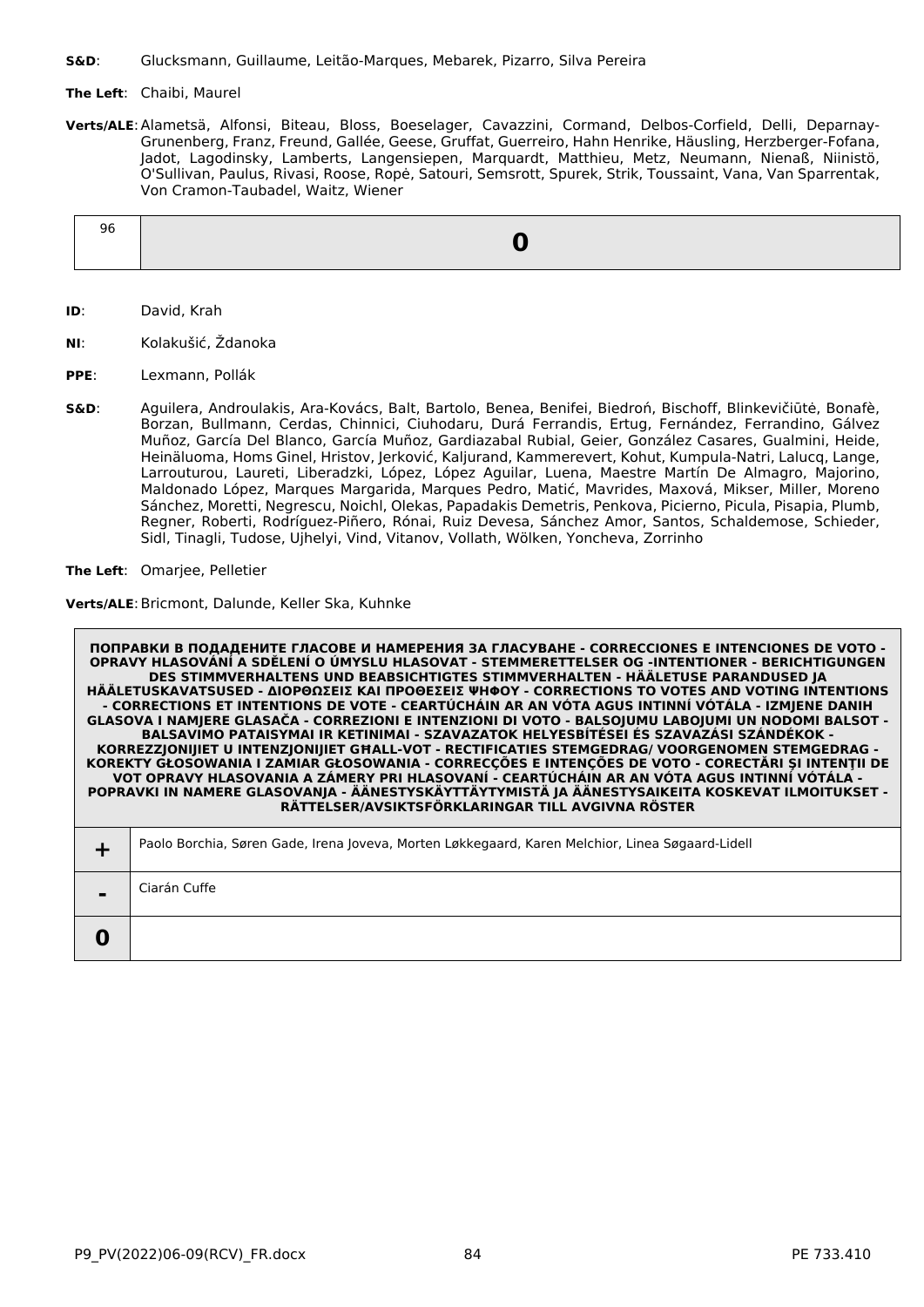| $\sim$ $\sim$ $\sim$<br>- - - |  |
|-------------------------------|--|
|                               |  |

- **NI**: Buschmann, Comín i Oliveres, Giarrusso, Gyöngyösi, Ponsatí Obiols, Puigdemont i Casamajó, Sonneborn, Ždanoka
- **PPE**: Adamowicz, Ademov, Adinolfi Isabella, Alexandrov Yordanov, Arias Echeverría, Arimont, Arłukowicz, Asimakopoulou, Băsescu, Benjumea Benjumea, Berger, Bilčík, Blaga, Bogdan, Bogovič, Braunsberger-Reinhold, Caroppo, Carvalho, Casa, Caspary, del Castillo Vera, Clune, van Dalen, De Meo, Doleschal, Dorfmann, Duda, Ehler, Falcă, Ferber, Fernandes, Fitzgerald, Franssen, Gahler, Geuking, Gieseke, Glavak, Halicki, Hansen, Herbst, Hetman, Hübner, Jahr, Jarubas, Juknevičienė, Kalinowski, Kanev, Karas, Kefalogiannis, Kelly, Kopacz, Kovatchev, Kubilius, Lewandowski, Lins, López Gil, López-Istúriz White, Łukacijewska, Lutgen, Maldeikienė, Mandl, Marinescu, Markey, Mato, Mažylis, Meimarakis, Melo, Millán Mon, Monteiro de Aguiar, Montserrat, Mortler, Motreanu, Mureşan, Niebler, Niedermayer, Nistor, Novak, Novakov, Ochojska, Olbrycht, Pereira Lídia, Pieper, Pietikäinen, Rangel, Regimenti, Salini, Sarvamaa, Schmiedtbauer, Schneider, Seekatz, Sikorski, Simon, Šojdrová, Sokol, Štefanec, Tajani, Terras, Tomac, Tomc, Vandenkendelaere, Verheyen, Vincze, Voss, Vuolo, Walsh, Walsmann, Weber, Wieland, Winkler, Wiseler-Lima, Zarzalejos, Zdechovský, Zoido Álvarez, Zver
- **Renew**: Al-Sahlani, Andrews, Ansip, Auštrevičius, Beer, Bijoux, Botoş, Boyer, Brunet, Cañas, Canfin, Chabaud, Chastel, Cicurel, Cioloş, Cseh, Danti, Decerle, Donáth, Durand, Ďuriš Nicholsonová, Eroglu, Farreng, Flego, Gamon, Garicano, Gheorghe, Goerens, Gozi, Grošelj, Grudler, Guetta, Hahn Svenja, Hayer, Hojsík, Ijabs, in 't Veld, Joveva, Karleskind, Karlsbro, Kelleher, Keller Fabienne, Körner, Kyrtsos, Kyuchyuk, Loiseau, Melchior, Mihaylova, Mituța, Müller, Nart, Oetjen, Orville, Pagazaurtundúa, Pîslaru, Rafaela, Ries, Riquet, Rodríguez Ramos, Séjourné, Semedo, Šimečka, Solís Pérez, Ştefănuță, Strugariu, Thun und Hohenstein, Toom, Vautmans, Vedrenne, Verhofstadt, Vázquez Lázara, Wiesner, Wiezik, Yon-Courtin
- **S&D**: Aguilera, Androulakis, Ara-Kovács, Arena, Bartolo, Benifei, Biedroń, Bischoff, Blinkevičiūtė, Bonafè, Borzan, Brglez, Bullmann, Cerdas, Chahim, Chinnici, Cimoszewicz, Cozzolino, Durá Ferrandis, Engerer, Ertug, Fernández, Ferrandino, Gálvez Muñoz, García Del Blanco, García Muñoz, García Pérez, Gardiazabal Rubial, Geier, Glucksmann, González, González Casares, Grapini, Gualmini, Heide, Homs Ginel, Hristov, Jerković, Jongerius, Kaljurand, Kammerevert, Kohut, Lalucq, Lange, Larrouturou, Laureti, Liberadzki, López, López Aguilar, Luena, Maestre Martín De Almagro, Majorino, Maldonado López, Marques Margarida, Marques Pedro, Matić, Mavrides, Maxová, Mikser, Miller, Moreno Sánchez, Moretti, Nemec, Noichl, Olekas, Papadakis Demetris, Penkova, Picierno, Picula, Pisapia, Regner, Reuten, Roberti, Rodríguez-Piñero, Rónai, Ruiz Devesa, Sánchez Amor, Santos, Schieder, Sidl, Silva Pereira, Tang, Tarabella, Tinagli, Toia, Ujhelyi, Van Brempt, Vitanov, Vollath, Wölken, Wolters, Yoncheva, Zorrinho
- **The Left**: Aubry, Chaibi, Daly, Ernst, Flanagan, Maurel, Modig, Omarjee, Papadimoulis, Pelletier, Rodríguez Palop, Schirdewan, Scholz, Villanueva Ruiz, Wallace
- **Verts/ALE**:Alametsä, Alfonsi, Biteau, Bloss, Boeselager, Bricmont, Cavazzini, Cormand, Corrao, Cuffe, Dalunde, D'Amato, Delli, Deparnay-Grunenberg, Evi, Franz, Freund, Gallée, Geese, Gruffat, Guerreiro, Hahn Henrike, Häusling, Herzberger-Fofana, Jadot, Keller Ska, Kuhnke, Lagodinsky, Lamberts, Langensiepen, Marquardt, Matthieu, Metz, Neumann, Nienaß, Niinistö, O'Sullivan, Paulus, Pedicini, Riba i Giner, Ripa, Rivasi, Roose, Satouri, Semsrott, Solé, Spurek, Strik, Toussaint, Urtasun, Vana, Van Sparrentak, Von Cramon-Taubadel, Waitz, Wiener

| 166 |        |
|-----|--------|
|     | -<br>- |
|     |        |

- **ECR**: Aguilar, Berlato, Bielan, Bourgeois, Brudziński, Czarnecki, de la Pisa Carrión, Dzhambazki, Fidanza, Fotyga, Hoogeveen, Ilčić, Jaki, Jurgiel, Jurzyca, Kanko, Karski, Kempa, Kloc, Kopcińska, Kruk, Kuźmiuk, Lundgren, Mazurek, Melbārde, Możdżanowska, Procaccini, Rafalska, Rookmaker, Roos, Ruissen, Rzońca, Slabakov, Stancanelli, Stegrud, Szydło, Tarczyński, Terheş, Tertsch, Tobiszowski, Tomaševski, Tošenovský, Van Overtveldt, Vondra, Vrecionová, Waszczykowski, Weimers, Wiśniewska, Zahradil, Zalewska, Zīle, Złotowski
- **ID**: Adinolfi Matteo, Anderson, Annemans, Baldassarre, Basso, Beck, Bilde, Bizzotto, Blaško, Borchia, Bruna, Campomenosi, Casanova, Conte, Da Re, David, De Man, Fest, Gancia, de Graaff, Griset, Haider, Hakkarainen, Huhtasaari, Jalkh, Joron, Krah, Kuhs, Lacapelle, Lancini, Laporte, Lebreton, Limmer, Lizzi, Madison, Mariani, Mayer, Olivier, Panza, Reil, Rinaldi, Rougé, Tovaglieri, Vandendriessche, Vilimsky, Zambelli, Zanni, Zimniok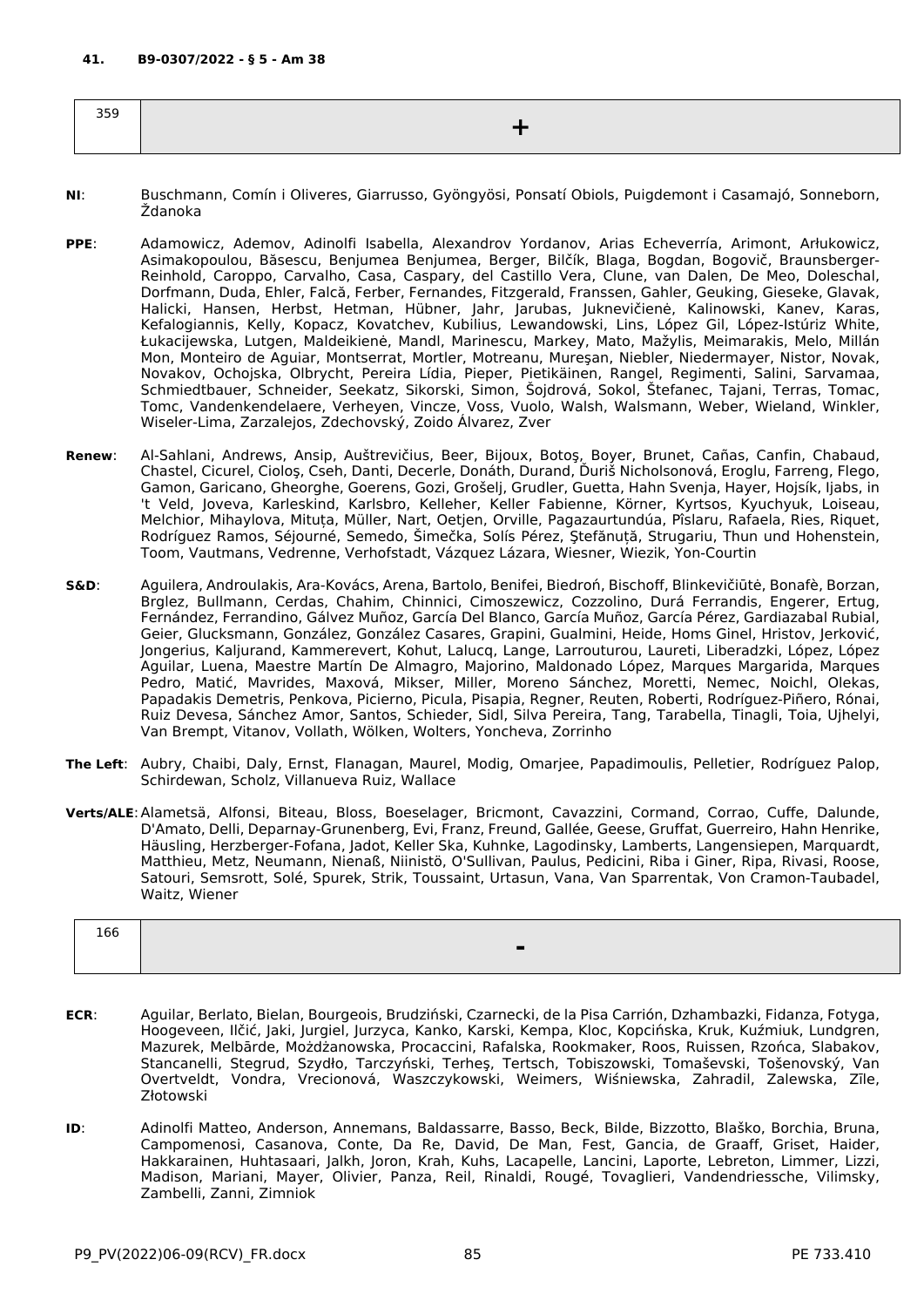- **NI**: Bay, Beghin, Bocskor, Deli, Ferrara, Furore, Gemma, Győri, Hidvéghi, Konstantinou, Meuthen, Pignedoli, Pirbakas, Radačovský, Rivière, Rondinelli, Schaller-Baross, Tóth, Uhrík
- **PPE**: Bentele, Berendsen, Kokalari, Lega, Lenaers, Lexmann, Manders, Martusciello, Morano, Polčák, Polfjärd, Pollák, Skyttedal, Tobé, Warborn, Weiss
- **Renew**: Azmani, Bilbao Barandica, Charanzová, Christensen, Dlabajová, Gade, Groothuis, Huitema, Knotek, Kovařík, Løkkegaard, Nagtegaal, Pekkarinen, Rinzema, Søgaard-Lidell
- **S&D**: Agius Saliba, Balt, Benea, Ciuhodaru, Plumb, Sant, Tudose
- **The Left**: Björk, Botenga, Gusmão, MacManus, Matias, Pereira Sandra, Pimenta Lopes

#### **Verts/ALE**:Delbos-Corfield, Ropė

| $\mathbb{R}$ |  |
|--------------|--|
|              |  |

- **ID**: Kofod
- **NI**: Kolakušić, Nikolaou-Alavanos, Papadakis Kostas
- **PPE**: Bellamy, Colin-Oesterlé, Danjean, Didier, Evren, Hölvényi, Hortefeux, Pospíšil, Sander, Thaler, Vaidere, Winzig
- **Renew**: Katainen, Torvalds
- **S&D**: Cutajar, De Basso, Fritzon, Guillaume, Guteland, Heinäluoma, Incir, Kumpula-Natri, Leitão-Marques, Mebarek, Negrescu, Pizarro, Schaldemose, Vind

**The Left**: Hazekamp, Villumsen

**Verts/ALE**:Gregorová, Kolaja, Peksa

| Simone Schmiedtbauer |
|----------------------|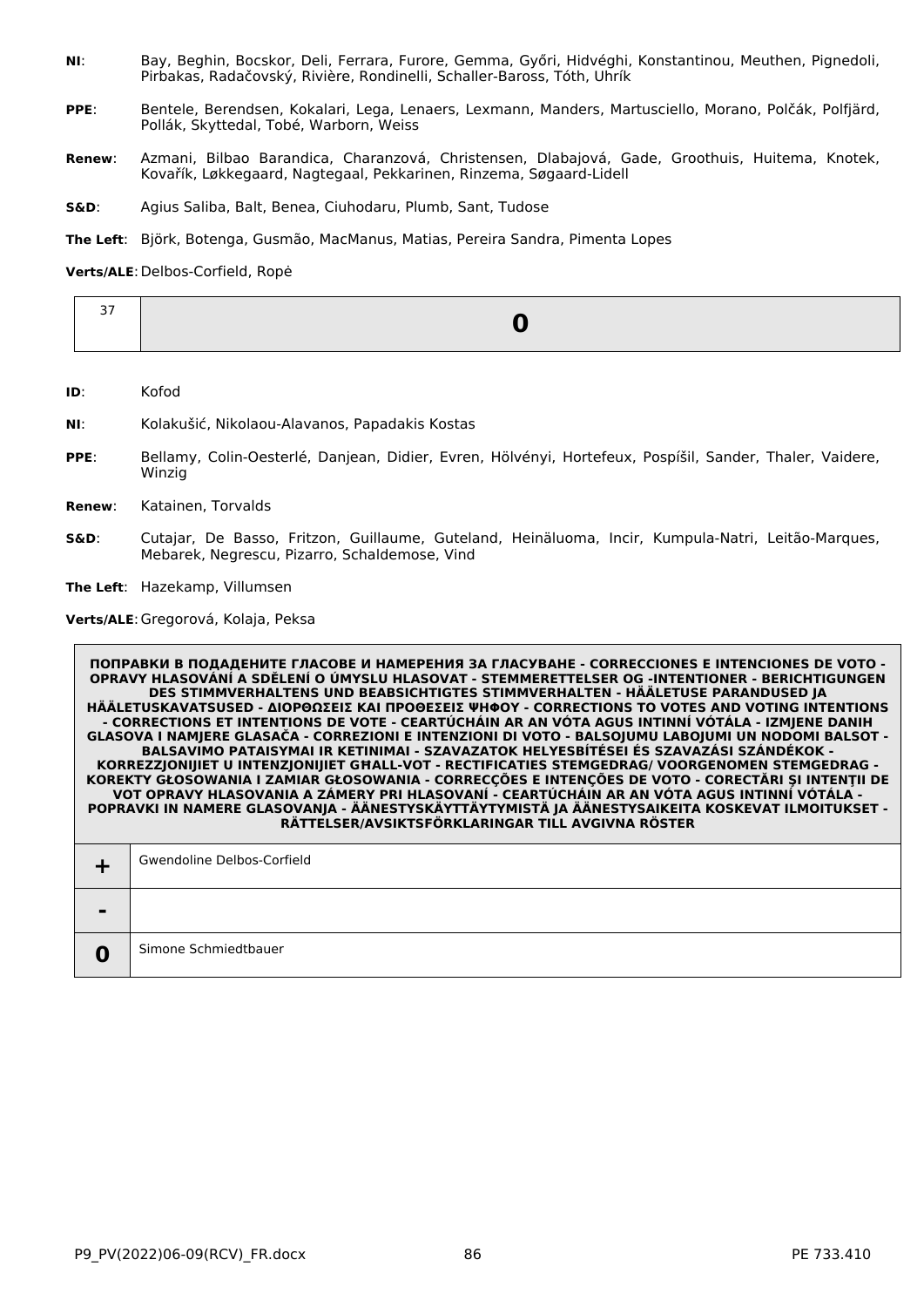| - - -<br>---- |  |
|---------------|--|
|               |  |

- **ID**: Blaško
- **NI**: Beghin, Buschmann, Ferrara, Furore, Gemma, Gyöngyösi, Pignedoli, Ponsatí Obiols, Puigdemont i Casamajó, Radačovský, Rondinelli, Sonneborn, Ždanoka
- **PPE**: Adamowicz, Arłukowicz, Casa, Falcă, Hansen, Hölvényi, Karas, Mandl, Marinescu, Novakov, Ochojska, Pietikäinen, Polčák, Pospíšil, Rangel, Schmiedtbauer, Šojdrová, Tomc, Wiseler-Lima
- **Renew**: Katainen, Körner, Torvalds, Yon-Courtin
- **S&D**: Ara-Kovács, Arena, Benea, Cozzolino, Glucksmann, Grapini, Guillaume, Lalucq, Larrouturou, Mavrides, Maxová, Mebarek, Noichl, Olekas, Roberti, Rónai, Tarabella, Tudose, Ujhelyi
- **The Left**: Aubry, Björk, Botenga, Chaibi, Daly, Ernst, Flanagan, Gusmão, Hazekamp, MacManus, Matias, Maurel, Modig, Papadimoulis, Pelletier, Rodríguez Palop, Schirdewan, Scholz, Villanueva Ruiz, Villumsen, Wallace
- **Verts/ALE**:Alametsä, Alfonsi, Biteau, Bloss, Bricmont, Cavazzini, Cormand, Corrao, D'Amato, Delbos-Corfield, Delli, Evi, Geese, Gruffat, Guerreiro, Häusling, Herzberger-Fofana, Jadot, Kuhnke, Lagodinsky, Langensiepen, Marquardt, Metz, Neumann, Nienaß, Niinistö, O'Sullivan, Pedicini, Riba i Giner, Ripa, Rivasi, Roose, Ropė, Satouri, Solé, Strik, Toussaint, Urtasun

| 22C<br>⊃∠∪ |                                                      |
|------------|------------------------------------------------------|
|            | $\overline{\phantom{a}}$<br>$\overline{\phantom{0}}$ |

- **ECR**: Aguilar, Berlato, Bielan, Bourgeois, Brudziński, Czarnecki, de la Pisa Carrión, Dzhambazki, Fidanza, Hoogeveen, Ilčić, Jaki, Jurgiel, Jurzyca, Kanko, Karski, Kempa, Kloc, Kopcińska, Kruk, Kuźmiuk, Lundgren, Mazurek, Melbārde, Możdżanowska, Procaccini, Rafalska, Rookmaker, Roos, Ruissen, Rzońca, Slabakov, Stancanelli, Stegrud, Szydło, Tarczyński, Terheş, Tertsch, Tobiszowski, Tomaševski, Tošenovský, Van Overtveldt, Vondra, Vrecionová, Waszczykowski, Weimers, Wiśniewska, Zahradil, Zalewska, Zīle, Złotowski
- **ID**: Adinolfi Matteo, Anderson, Annemans, Baldassarre, Basso, Beck, Bizzotto, Borchia, Campomenosi, Casanova, Conte, Da Re, David, De Man, Fest, Gancia, de Graaff, Haider, Hakkarainen, Huhtasaari, Kofod, Krah, Kuhs, Lancini, Limmer, Lizzi, Madison, Mayer, Panza, Reil, Rinaldi, Tovaglieri, Vandendriessche, Vilimsky, Zambelli, Zanni, Zimniok
- **NI**: Bay, Bocskor, Deli, Giarrusso, Győri, Hidvéghi, Meuthen, Nikolaou-Alavanos, Pirbakas, Rivière, Schaller-Baross, Tóth
- **PPE**: Ademov, Adinolfi Isabella, Alexandrov Yordanov, Arias Echeverría, Arimont, Asimakopoulou, Bellamy, Benjumea Benjumea, Bentele, Berendsen, Berger, Bilčík, Blaga, Bogdan, Bogovič, Braunsberger-Reinhold, Caroppo, Carvalho, Caspary, del Castillo Vera, Clune, Colin-Oesterlé, van Dalen, Danjean, De Meo, Didier, Doleschal, Dorfmann, Duda, Ehler, Ferber, Fernandes, Fitzgerald, Franssen, Gahler, Geuking, Gieseke, Halicki, Herbst, Hetman, Hübner, Jahr, Jarubas, Juknevičienė, Kalinowski, Kanev, Kefalogiannis, Kelly, Kokalari, Kopacz, Kovatchev, Kubilius, Lega, Lenaers, Lins, López Gil, López-Istúriz White, Łukacijewska, Lutgen, Maldeikienė, Manders, Markey, Martusciello, Mato, Mažylis, Meimarakis, Melo, Millán Mon, Monteiro de Aguiar, Montserrat, Morano, Mortler, Motreanu, Mureşan, Niebler, Niedermayer, Nistor, Novak, Olbrycht, Pereira Lídia, Pieper, Polfjärd, Regimenti, Salini, Sarvamaa, Schneider, Seekatz, Sikorski, Simon, Skyttedal, Sokol, Štefanec, Tajani, Terras, Thaler, Tobé, Tomac, Vaidere, Vandenkendelaere, Verheyen, Vincze, Voss, Vuolo, Walsh, Walsmann, Warborn, Weber, Weiss, Wieland, Winkler, Winzig, Zarzalejos, Zdechovský, Zoido Álvarez, Zver
- **Renew**: Al-Sahlani, Andrews, Ansip, Auštrevičius, Azmani, Beer, Bijoux, Bilbao Barandica, Botoş, Boyer, Brunet, Cañas, Canfin, Chabaud, Charanzová, Chastel, Christensen, Cicurel, Cioloş, Cseh, Danti, Decerle, Dlabajová, Donáth, Durand, Ďuriš Nicholsonová, Eroglu, Farreng, Flego, Gade, Gamon, Garicano, Gheorghe, Goerens, Gozi, Groothuis, Grošelj, Grudler, Guetta, Hahn Svenja, Hayer, Hojsík, Huitema, Ijabs, in 't Veld, Joveva, Karleskind, Karlsbro, Kelleher, Keller Fabienne, Kovařík, Kyrtsos, Kyuchyuk, Loiseau, Løkkegaard, Melchior, Mihaylova, Mituța, Müller, Nagtegaal, Nart, Oetjen, Orville, Pagazaurtundúa, Pîslaru, Rafaela, Ries, Rinzema, Riquet, Rodríguez Ramos, Séjourné, Semedo, Šimečka, Solís Pérez, Ştefănuță, Strugariu, Søgaard-Lidell, Toom, Vautmans, Vedrenne, Verhofstadt, Vázquez Lázara, Wiesner, Wiezik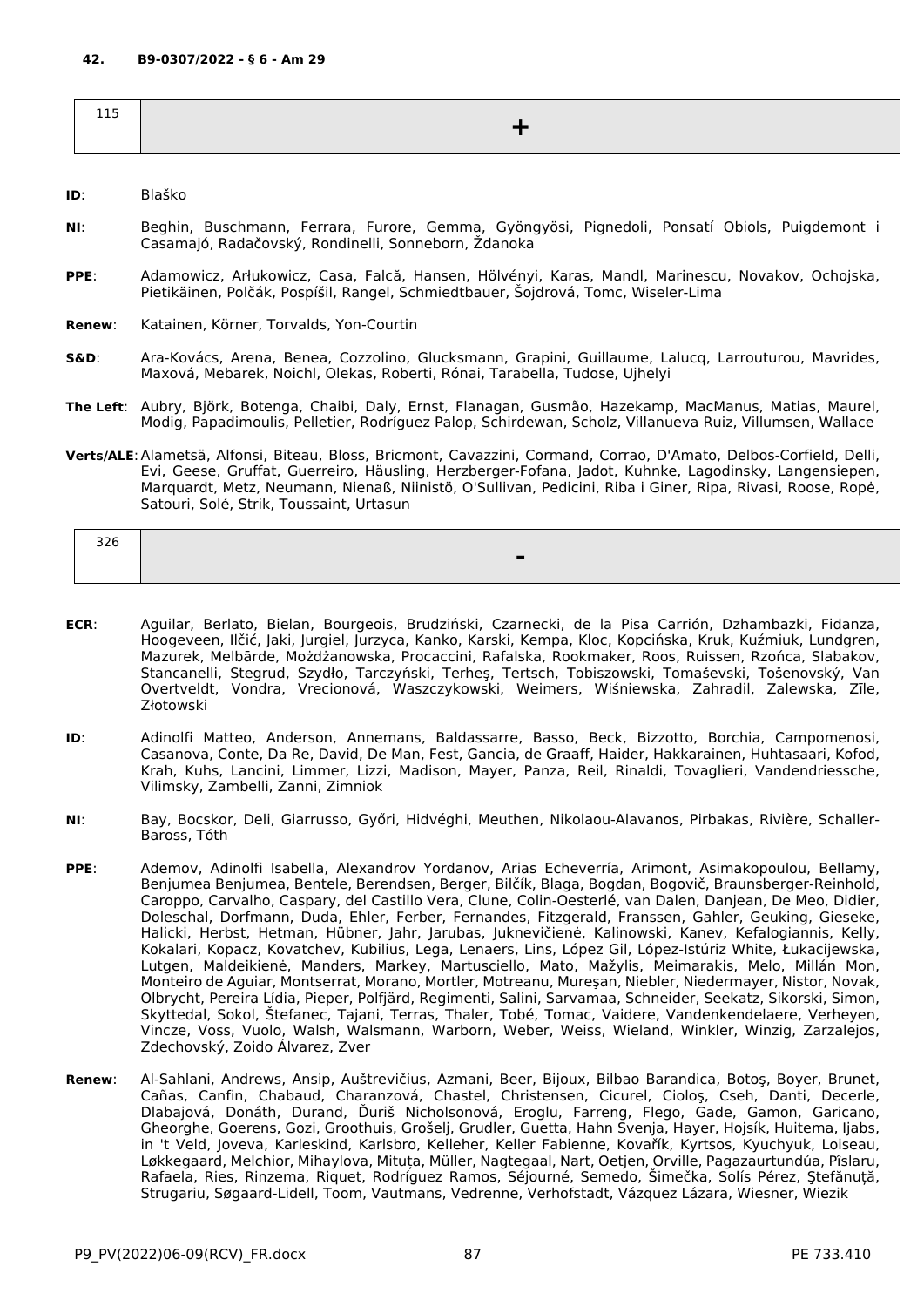- **S&D**: Agius Saliba, Leitão-Marques, Pizarro, Sant, Silva Pereira, Vitanov
- **Verts/ALE**:Boeselager, Cuffe, Dalunde, Deparnay-Grunenberg, Franz, Freund, Gallée, Gregorová, Hahn Henrike, Kolaja, Lamberts, Matthieu, Paulus, Peksa, Semsrott, Spurek, Vana, Van Sparrentak, Von Cramon-Taubadel, Waitz, Wiener

| 110 |  |
|-----|--|
|     |  |

- **ECR**: Fotyga
- **ID**: Bilde, Bruna, Griset, Jalkh, Joron, Lacapelle, Laporte, Lebreton, Mariani, Olivier, Rougé
- **NI**: Kolakušić, Konstantinou, Uhrík
- **PPE**: Evren, Glavak, Hortefeux, Pollák, Sander
- **S&D**: Aguilera, Androulakis, Balt, Bartolo, Benifei, Biedroń, Bischoff, Blinkevičiūtė, Bonafè, Borzan, Brglez, Cerdas, Chahim, Chinnici, Cimoszewicz, Ciuhodaru, Crețu, Cutajar, De Basso, Durá Ferrandis, Engerer, Ertug, Fernández, Ferrandino, Fritzon, Gálvez Muñoz, García Del Blanco, García Muñoz, García Pérez, Gardiazabal Rubial, Geier, González, González Casares, Gualmini, Guteland, Heide, Heinäluoma, Homs Ginel, Hristov, Incir, Jerković, Jongerius, Kaljurand, Kammerevert, Kohut, Kumpula-Natri, Lange, Laureti, Liberadzki, López, López Aguilar, Luena, Maestre Martín De Almagro, Majorino, Maldonado López, Marques Margarida, Marques Pedro, Matić, Mikser, Miller, Moreno Sánchez, Moretti, Negrescu, Nemec, Papadakis Demetris, Penkova, Picierno, Picula, Pisapia, Plumb, Regner, Reuten, Rodríguez-Piñero, Ruiz Devesa, Sánchez Amor, Santos, Schaldemose, Schieder, Sidl, Tang, Tinagli, Toia, Van Brempt, Vind, Vollath, Wölken, Wolters, Yoncheva, Zorrinho

# **Verts/ALE: Keller Ska**

| Antoni Comín i Oliveres, Ciarán Cuffe                                                                                                                |
|------------------------------------------------------------------------------------------------------------------------------------------------------|
| Agnès Evren, Francisco Guerreiro, Christophe Hansen, Othmar Karas, Elsi Katainen, Moritz Körner, Alice Kuhnke, Paulo<br>Rangel, Simone Schmiedtbauer |
| Radka Maxová                                                                                                                                         |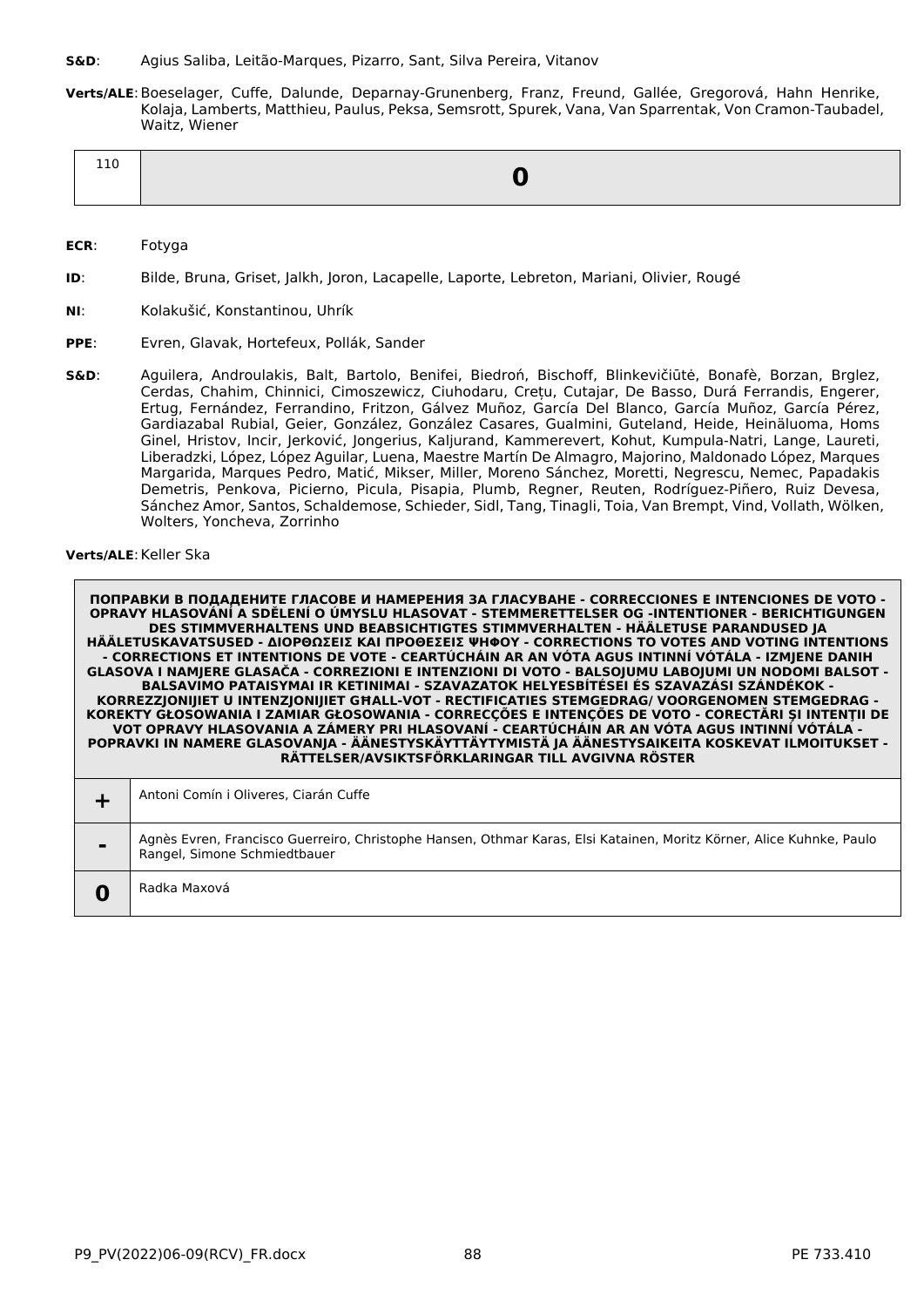| . .<br>7 L<br>$\sim$ |  |
|----------------------|--|
|                      |  |

- **ECR**: Aguilar, Berlato, Bielan, Bourgeois, Brudziński, Czarnecki, de la Pisa Carrión, Dzhambazki, Fidanza, Fotyga, Hoogeveen, Ilčić, Jaki, Jurgiel, Jurzyca, Kanko, Karski, Kempa, Kloc, Kopcińska, Kruk, Kuźmiuk, Lundgren, Mazurek, Melbārde, Możdżanowska, Procaccini, Rafalska, Rookmaker, Roos, Ruissen, Slabakov, Stancanelli, Stegrud, Szydło, Tarczyński, Terheş, Tertsch, Tobiszowski, Tomaševski, Tošenovský, Van Overtveldt, Vondra, Vrecionová, Waszczykowski, Weimers, Wiśniewska, Zahradil, Zīle, Złotowski
- **ID**: Adinolfi Matteo, Anderson, Annemans, Baldassarre, Basso, Beck, Bizzotto, Blaško, Borchia, Campomenosi, Casanova, Conte, Da Re, David, De Man, Fest, Haider, Hakkarainen, Huhtasaari, Kofod, Krah, Kuhs, Lancini, Limmer, Lizzi, Madison, Mayer, Panza, Reil, Rinaldi, Tovaglieri, Vandendriessche, Vilimsky, Zambelli, Zanni, Zimniok
- **NI**: Beghin, Buschmann, Ferrara, Furore, Gemma, Gyöngyösi, Konstantinou, Meuthen, Pignedoli, Radačovský, Rondinelli, Sonneborn, Uhrík
- **PPE**: Arimont, Berendsen, Franssen, Kokalari, Lega, Lenaers, Lutgen, Manders, Polčák, Polfjärd, Pospíšil, Skyttedal, Šojdrová, Štefanec, Tobé, Vandenkendelaere, Warborn, Weiss
- **Renew**: Al-Sahlani, Auštrevičius, Azmani, Beer, Cañas, Danti, Ďuriš Nicholsonová, Eroglu, Gamon, Groothuis, Grošelj, Hahn Svenja, Hojsík, Huitema, Ijabs, Joveva, Karlsbro, Katainen, Körner, Müller, Nagtegaal, Oetjen, Pekkarinen, Rinzema, Šimečka, Søgaard-Lidell, Torvalds, Wiesner, Wiezik
- **S&D**: Brglez, De Basso, Fritzon, Guteland, Incir, Sant
- **The Left**: Björk, Botenga, Daly, Flanagan, Gusmão, Hazekamp, MacManus, Matias, Modig, Papadimoulis, Schirdewan, Villumsen, Wallace

**Verts/ALE**:Corrao, D'Amato, Evi, Pedicini, Strik

| 200<br>338 |          |
|------------|----------|
|            | -<br>. . |
|            |          |

- **ECR**: Rzońca, Zalewska
- **ID**: Bilde, Bruna, Gancia, de Graaff, Griset, Jalkh, Joron, Lacapelle, Laporte, Lebreton, Mariani, Olivier, Rougé
- **NI**: Bay, Bocskor, Deli, Giarrusso, Győri, Hidvéghi, Pirbakas, Rivière, Schaller-Baross, Tóth
- **PPE**: Adamowicz, Ademov, Adinolfi Isabella, Alexandrov Yordanov, Arias Echeverría, Arłukowicz, Asimakopoulou, Băsescu, Bellamy, Benjumea Benjumea, Bentele, Berger, Bilčík, Blaga, Bogdan, Bogovič, Braunsberger-Reinhold, Caroppo, Carvalho, Casa, Caspary, del Castillo Vera, Clune, Colin-Oesterlé, van Dalen, Danjean, De Meo, Didier, Doleschal, Dorfmann, Duda, Ehler, Evren, Falcă, Ferber, Fernandes, Fitzgerald, Gahler, Geuking, Gieseke, Glavak, Halicki, Hansen, Herbst, Hetman, Hölvényi, Hortefeux, Hübner, Jahr, Jarubas, Juknevičienė, Kalinowski, Kanev, Karas, Kelly, Kopacz, Kovatchev, Kubilius, Lewandowski, Lins, López Gil, López-Istúriz White, Łukacijewska, Maldeikienė, Mandl, Marinescu, Markey, Martusciello, Mato, Mažylis, Meimarakis, Melo, Millán Mon, Monteiro de Aguiar, Montserrat, Morano, Mortler, Motreanu, Mureşan, Niebler, Niedermayer, Nistor, Novak, Novakov, Ochojska, Olbrycht, Pereira Lídia, Pieper, Pietikäinen, Pollák, Rangel, Regimenti, Salini, Sander, Sarvamaa, Schmiedtbauer, Schneider, Seekatz, Sikorski, Simon, Sokol, Tajani, Terras, Thaler, Tomac, Tomc, Vaidere, Verheyen, Vincze, Voss, Vuolo, Walsh, Walsmann, Weber, Wieland, Winkler, Winzig, Wiseler-Lima, Zarzalejos, Zdechovský, Zoido Álvarez, Zver
- **Renew**: Andrews, Ansip, Bijoux, Bilbao Barandica, Botoş, Boyer, Brunet, Canfin, Chabaud, Charanzová, Chastel, Christensen, Cicurel, Cioloş, Cseh, Decerle, Dlabajová, Donáth, Durand, Farreng, Flego, Gade, Garicano, Gheorghe, Goerens, Gozi, Grudler, Guetta, Hayer, Karleskind, Kelleher, Keller Fabienne, Knotek, Kyrtsos, Kyuchyuk, Loiseau, Løkkegaard, Melchior, Mihaylova, Mituța, Nart, Orville, Pîslaru, Rafaela, Ries, Riquet, Rodríguez Ramos, Séjourné, Semedo, Solís Pérez, Ştefănuță, Strugariu, Thun und Hohenstein, Toom, Vautmans, Vedrenne, Verhofstadt, Vázquez Lázara, Yon-Courtin
- **S&D**: Agius Saliba, Aguilera, Androulakis, Ara-Kovács, Balt, Bartolo, Benea, Benifei, Biedroń, Bischoff, Blinkevičiūtė, Bonafè, Borzan, Bullmann, Cerdas, Chinnici, Cimoszewicz, Ciuhodaru, Cutajar, Durá Ferrandis, Engerer, Ertug, Fernández, Ferrandino, Gálvez Muñoz, García Del Blanco, García Muñoz, García Pérez, Gardiazabal Rubial, Geier, Glucksmann, González, González Casares, Gualmini, Guillaume, Heide,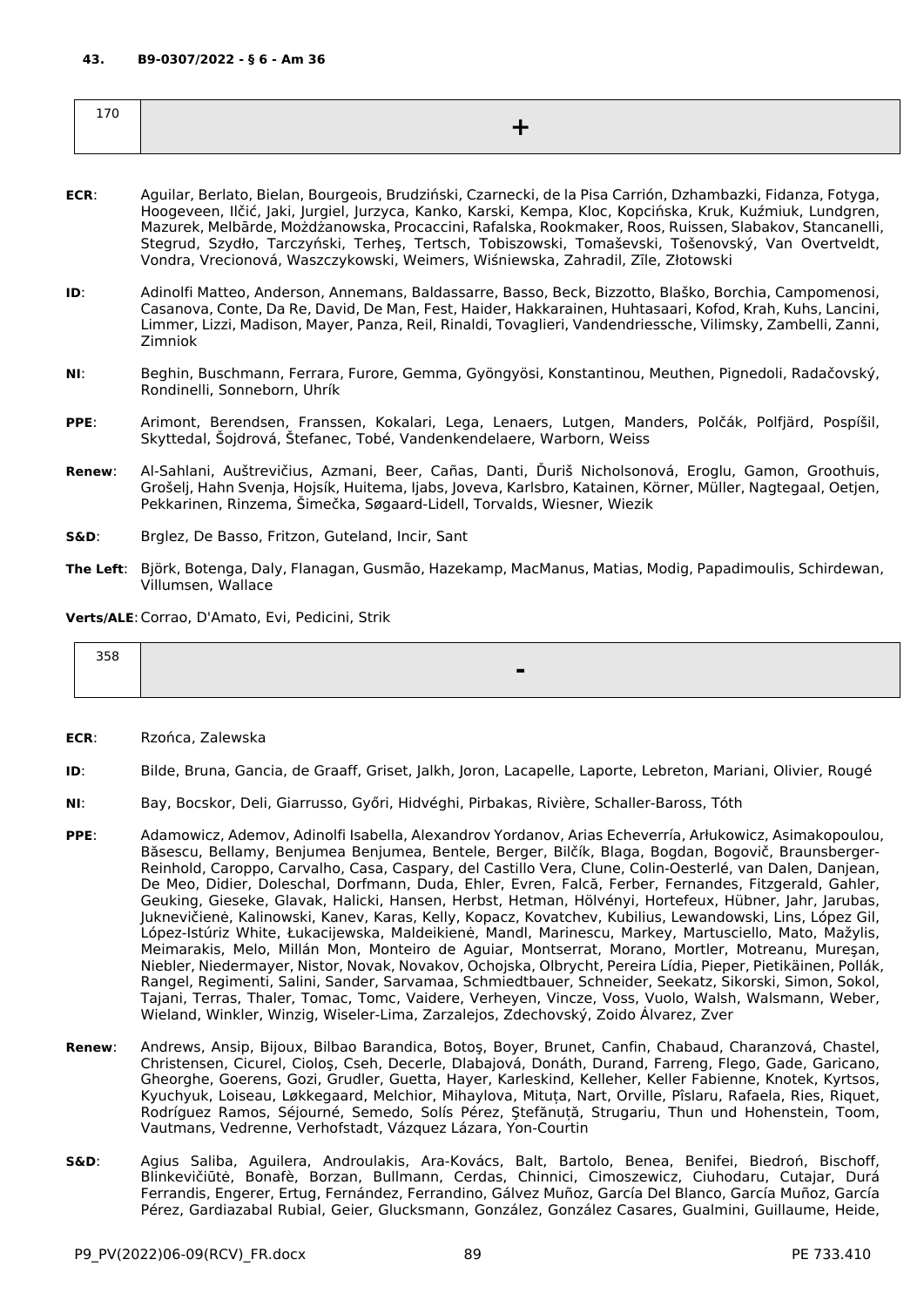Heinäluoma, Homs Ginel, Hristov, Jerković, Kaljurand, Kammerevert, Kohut, Lalucq, Lange, Larrouturou, Laureti, Leitão-Marques, Liberadzki, López, López Aguilar, Luena, Maestre Martín De Almagro, Majorino, Maldonado López, Marques Margarida, Marques Pedro, Matić, Mavrides, Maxová, Mebarek, Mikser, Miller, Moreno Sánchez, Moretti, Negrescu, Nemec, Noichl, Olekas, Penkova, Picierno, Picula, Pizarro, Plumb, Regner, Roberti, Rodríguez-Piñero, Rónai, Ruiz Devesa, Sánchez Amor, Santos, Schieder, Sidl, Silva Pereira, Tarabella, Tinagli, Tudose, Van Brempt, Vitanov, Vollath, Wölken, Yoncheva, Zorrinho

**The Left**: Aubry, Chaibi, Maurel, Omarjee

**Verts/ALE**:Alametsä, Alfonsi, Biteau, Bloss, Boeselager, Bricmont, Cavazzini, Cormand, Cuffe, Dalunde, Delbos-Corfield, Delli, Deparnay-Grunenberg, Franz, Freund, Gallée, Geese, Gregorová, Gruffat, Guerreiro, Hahn Henrike, Häusling, Herzberger-Fofana, Jadot, Keller Ska, Kolaja, Kuhnke, Lagodinsky, Lamberts, Langensiepen, Marquardt, Matthieu, Metz, Neumann, Nienaß, Niinistö, O'Sullivan, Paulus, Peksa, Riba i Giner, Ripa, Rivasi, Roose, Ropė, Satouri, Semsrott, Solé, Spurek, Toussaint, Urtasun, Vana, Van Sparrentak, Von Cramon-Taubadel, Waitz, Wiener

| - -<br>$\sim$ |  |
|---------------|--|
|               |  |

- **NI**: Comín i Oliveres, Kolakušić, Nikolaou-Alavanos, Papadakis Kostas, Ponsatí Obiols, Puigdemont i Casamajó, Ždanoka
- **PPE**: Lexmann
- **Renew**: Kovařík
- **S&D**: Arena, Chahim, Cozzolino, Crețu, Grapini, Hajšel, Jongerius, Kumpula-Natri, Papadakis Demetris, Pisapia, Reuten, Schaldemose, Tang, Toia, Vind, Wolters

**The Left**: Ernst, Pelletier, Pereira Sandra, Pimenta Lopes, Rodríguez Palop, Scholz, Villanueva Ruiz

|                | Søren Gade, Gianna Gancia, Morten Løkkegaard, Manuela Ripa |
|----------------|------------------------------------------------------------|
| $\blacksquare$ |                                                            |
|                |                                                            |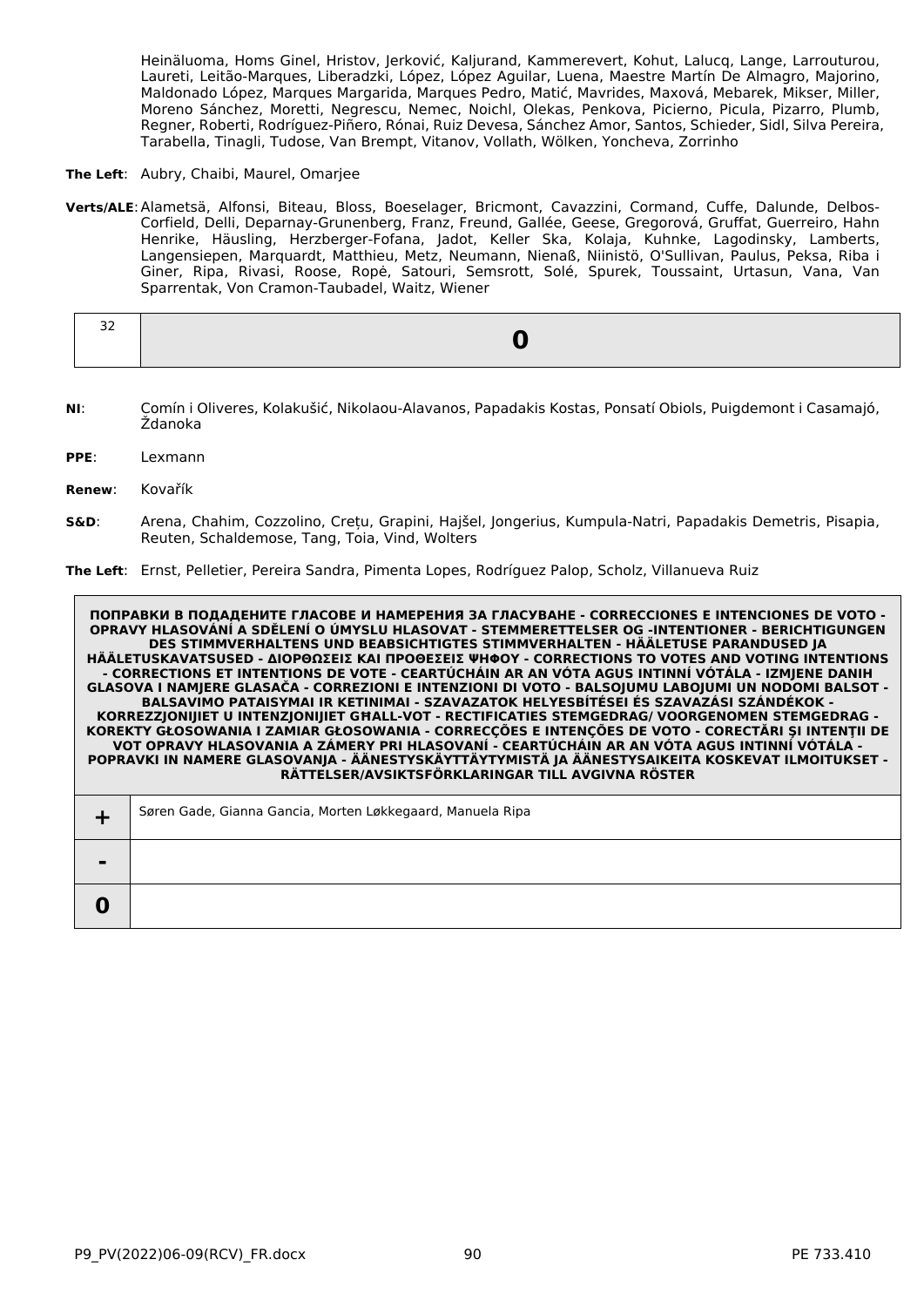| $\sim$ $\sim$ $\sim$<br><b>JY1</b> |  |
|------------------------------------|--|
|                                    |  |

- **ID**: Adinolfi Matteo, Anderson, Annemans, Baldassarre, Basso, Beck, Bizzotto, Borchia, Campomenosi, Casanova, Conte, Da Re, De Man, Fest, Gancia, Haider, Hakkarainen, Huhtasaari, Kofod, Krah, Kuhs, Lancini, Limmer, Lizzi, Madison, Mayer, Panza, Reil, Rinaldi, Tovaglieri, Vandendriessche, Vilimsky, Zambelli, Zanni, Zimniok
- **NI**: Buschmann, Giarrusso, Sonneborn
- **PPE**: Adamowicz, Ademov, Adinolfi Isabella, Alexandrov Yordanov, Arias Echeverría, Arimont, Arłukowicz, Asimakopoulou, Băsescu, Bellamy, Benjumea Benjumea, Bentele, Berendsen, Berger, Bilčík, Blaga, Bogdan, Bogovič, Braunsberger-Reinhold, Caroppo, Carvalho, Casa, Caspary, del Castillo Vera, Clune, van Dalen, De Meo, Doleschal, Dorfmann, Duda, Ehler, Falcă, Ferber, Fernandes, Franssen, Gahler, Geuking, Gieseke, Glavak, Halicki, Hansen, Herbst, Hetman, Hübner, Jahr, Jarubas, Juknevičienė, Kalinowski, Kanev, Kefalogiannis, Kelly, Kopacz, Kovatchev, Kubilius, Lega, Lenaers, Lewandowski, Lexmann, Lins, López Gil, López-Istúriz White, Łukacijewska, Lutgen, Maldeikienė, Manders, Mandl, Marinescu, Markey, Martusciello, Mato, Mažylis, Meimarakis, Melo, Millán Mon, Monteiro de Aguiar, Montserrat, Mortler, Motreanu, Mureşan, Niebler, Niedermayer, Nistor, Novak, Novakov, Ochojska, Olbrycht, Pereira Lídia, Pieper, Polfjärd, Pollák, Pospíšil, Rangel, Regimenti, Salini, Sander, Sarvamaa, Schmiedtbauer, Schneider, Seekatz, Sikorski, Simon, Skyttedal, Šojdrová, Sokol, Štefanec, Tajani, Terras, Thaler, Tobé, Tomac, Tomc, Vaidere, Vandenkendelaere, Verheyen, Vincze, Voss, Vuolo, Walsh, Walsmann, Warborn, Weber, Weiss, Wieland, Winkler, Winzig, Wiseler-Lima, Zarzalejos, Zdechovský, Zoido Álvarez, Zver
- **Renew**: Al-Sahlani, Andrews, Ansip, Auštrevičius, Azmani, Beer, Bijoux, Bilbao Barandica, Botoş, Boyer, Brunet, Cañas, Canfin, Chabaud, Charanzová, Chastel, Cicurel, Cioloş, Cseh, Danti, Decerle, Dlabajová, Donáth, Durand, Ďuriš Nicholsonová, Eroglu, Farreng, Flego, Gamon, Garicano, Gheorghe, Goerens, Gozi, Groothuis, Guetta, Hahn Svenja, Hayer, Hojsík, Huitema, Ijabs, in 't Veld, Joveva, Karleskind, Karlsbro, Kelleher, Keller Fabienne, Körner, Kyrtsos, Kyuchyuk, Loiseau, Melchior, Mihaylova, Mituța, Müller, Nagtegaal, Nart, Oetjen, Orville, Pîslaru, Rafaela, Ries, Rinzema, Riquet, Rodríguez Ramos, Séjourné, Semedo, Šimečka, Solís Pérez, Ştefănuță, Strugariu, Thun und Hohenstein, Toom, Vautmans, Vedrenne, Verhofstadt, Vázquez Lázara, Wiesner, Wiezik, Yon-Courtin

**S&D**: Aguilera, Androulakis, Ara-Kovács, Arena, Balt, Bartolo, Benifei, Biedroń, Bischoff, Blinkevičiūtė, Bonafè, Borzan, Brglez, Bullmann, Cerdas, Chahim, Chinnici, Cimoszewicz, Cozzolino, Durá Ferrandis, Ertug, Fernández, Ferrandino, Gálvez Muñoz, García Del Blanco, García Muñoz, García Pérez, Gardiazabal Rubial, Geier, Glucksmann, González, González Casares, Gualmini, Heide, Homs Ginel, Hristov, Jerković, Jongerius, Kaljurand, Kammerevert, Kohut, Lalucq, Lange, Larrouturou, Laureti, Liberadzki, López, López Aguilar, Luena, Maestre Martín De Almagro, Majorino, Maldonado López, Marques Pedro, Matić, Mavrides, Maxová, Mikser, Miller, Moreno Sánchez, Moretti, Noichl, Olekas, Papadakis Demetris, Penkova, Picierno, Picula, Pisapia, Regner, Reuten, Roberti, Rodríguez-Piñero, Rónai, Ruiz Devesa, Sánchez Amor, Santos, Schaldemose, Schieder, Sidl, Silva Pereira, Tang, Tarabella, Tinagli, Toia, Ujhelyi, Van Brempt, Vind, Vitanov, Vollath, Wölken, Wolters, Yoncheva, Zorrinho

- **The Left**: Ernst, Gusmão, MacManus, Matias, Modig, Omarjee, Papadimoulis, Rodríguez Palop, Schirdewan, Scholz, Villanueva Ruiz
- **Verts/ALE**:Alametsä, Bloss, Boeselager, Cavazzini, Corrao, Cuffe, Dalunde, D'Amato, Deparnay-Grunenberg, Evi, Franz, Freund, Gallée, Geese, Gregorová, Guerreiro, Hahn Henrike, Häusling, Herzberger-Fofana, Keller Ska, Kolaja, Kuhnke, Lagodinsky, Lamberts, Langensiepen, Marquardt, Matthieu, Neumann, Nienaß, Niinistö, O'Sullivan, Paulus, Pedicini, Peksa, Semsrott, Spurek, Vana, Van Sparrentak, Von Cramon-Taubadel, Waitz, Wiener

| ᆂᆂᅜ |  |
|-----|--|
|     |  |
|     |  |

- **ECR**: Aguilar, Berlato, Bielan, Bourgeois, Brudziński, Czarnecki, de la Pisa Carrión, Dzhambazki, Fidanza, Fotyga, Hoogeveen, Ilčić, Jaki, Jurgiel, Kanko, Karski, Kempa, Kloc, Kopcińska, Kruk, Kuźmiuk, Lundgren, Mazurek, Możdżanowska, Procaccini, Rafalska, Rookmaker, Roos, Ruissen, Rzońca, Slabakov, Stancanelli, Szydło, Tarczyński, Terheş, Tertsch, Tobiszowski, Tomaševski, Tošenovský, Van Overtveldt, Vondra, Vrecionová, Waszczykowski, Wiśniewska, Zahradil, Zalewska, Złotowski
- **ID**: Bilde, Blaško, Bruna, David, de Graaff, Griset, Jalkh, Joron, Lacapelle, Laporte, Lebreton, Mariani, Olivier, Rougé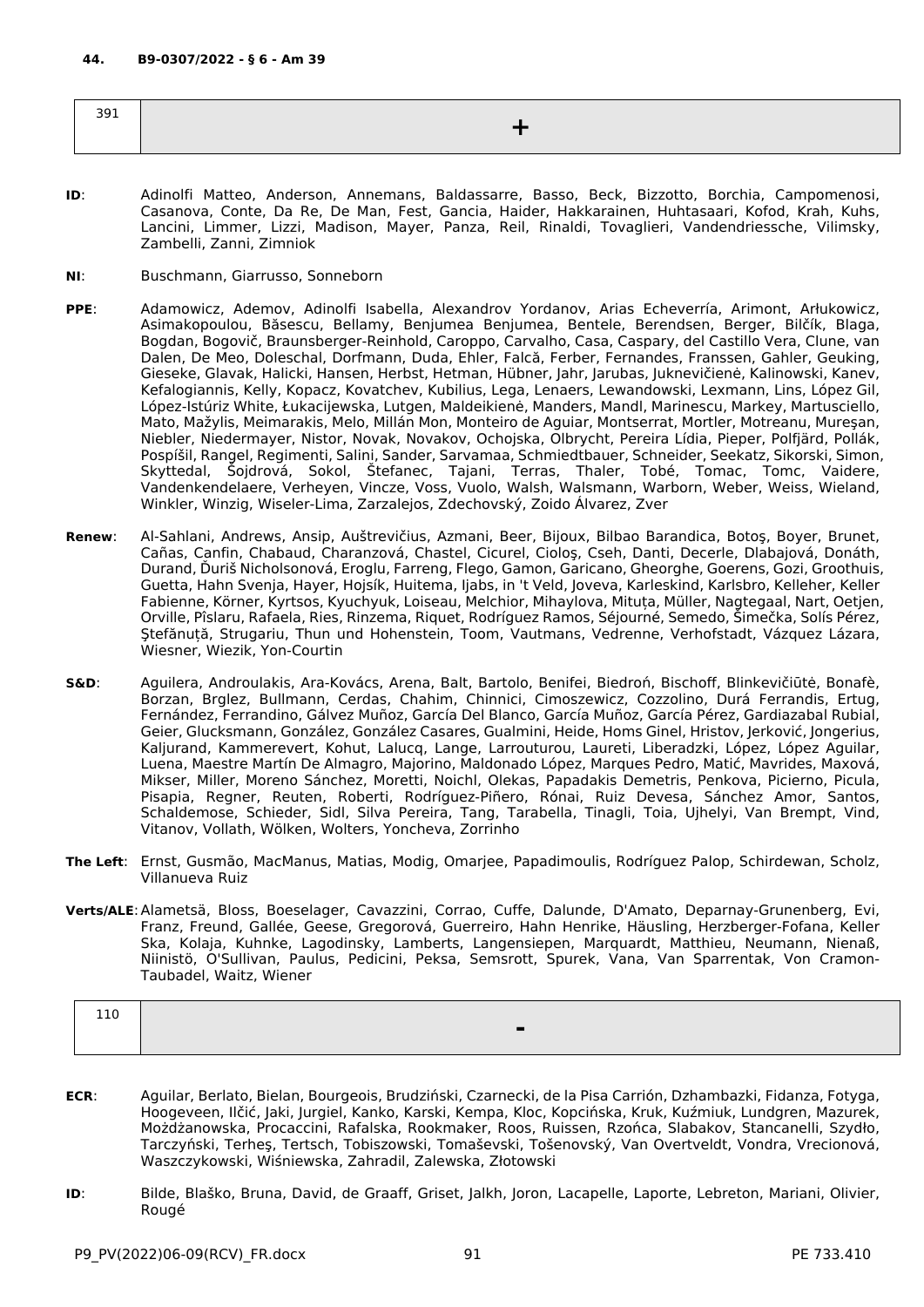- **NI**: Bay, Beghin, Bocskor, Comín i Oliveres, Deli, Ferrara, Furore, Gemma, Győri, Hidvéghi, Konstantinou, Meuthen, Pignedoli, Pirbakas, Ponsatí Obiols, Puigdemont i Casamajó, Radačovský, Rivière, Rondinelli, Schaller-Baross, Tóth, Uhrík
- **PPE:** Fitzgerald, Karas, Morano
- **Renew**: Christensen, Gade, Grudler, Løkkegaard, Pekkarinen, Søgaard-Lidell
- **S&D**: Benea, Ciuhodaru, Marques Margarida, Plumb, Sant, Tudose

**The Left**: Aubry, Botenga, Chaibi, Hazekamp, Maurel, Pelletier, Pereira Sandra, Pimenta Lopes, Villumsen

Verts/ALE: Riba i Giner, Ropė, Solé

- **ECR**: Jurzyca, Melbārde, Stegrud, Weimers, Zīle
- **NI**: Gyöngyösi, Kolakušić, Nikolaou-Alavanos, Papadakis Kostas, Ždanoka
- **PPE**: Colin-Oesterlé, Danjean, Didier, Evren, Hölvényi, Hortefeux
- **Renew**: Grošelj, Katainen, Knotek, Kovařík, Torvalds
- **S&D**: Agius Saliba, Crețu, Cutajar, De Basso, Engerer, Fritzon, Grapini, Guillaume, Guteland, Hajšel, Heinäluoma, Incir, Kumpula-Natri, Leitão-Marques, Mebarek, Negrescu, Pizarro
- **The Left**: Björk, Daly, Flanagan, Wallace
- **Verts/ALE**:Alfonsi, Biteau, Bricmont, Cormand, Delbos-Corfield, Delli, Gruffat, Jadot, Metz, Rivasi, Roose, Satouri, Toussaint, Urtasun

|        | Antoni Comín i Oliveres |
|--------|-------------------------|
| $\sim$ |                         |
|        | Anne Sander             |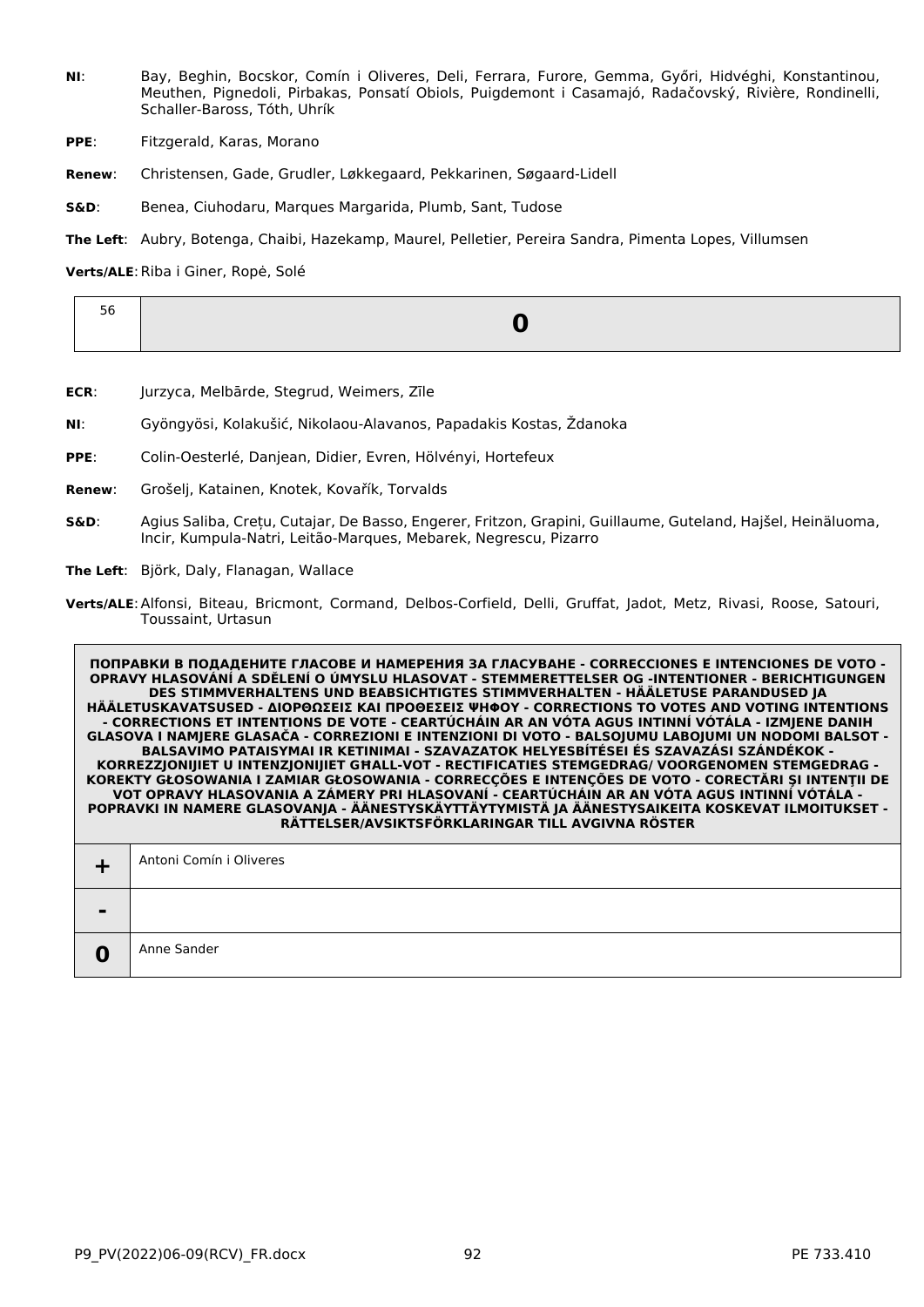| 69 |  |
|----|--|
|    |  |
|    |  |

- **ID**: Anderson, Beck, Bilde, Blaško, Bruna, David, Fest, Griset, Haider, Hakkarainen, Huhtasaari, Jalkh, Joron, Kofod, Krah, Kuhs, Lacapelle, Laporte, Lebreton, Limmer, Madison, Mariani, Mayer, Olivier, Reil, Rougé, Vilimsky, Zimniok
- **NI**: Bay, Buschmann, Comín i Oliveres, Konstantinou, Pirbakas, Ponsatí Obiols, Puigdemont i Casamajó, Radačovský, Rivière, Sonneborn, Uhrík, Ždanoka
- **PPE**: Pospíšil
- **Renew**: Melchior, Rafaela
- **S&D**: Grapini, Mavrides
- **The Left**: Aubry, Björk, Botenga, Chaibi, Daly, Ernst, Flanagan, Gusmão, Hazekamp, MacManus, Matias, Maurel, Modig, Omarjee, Papadimoulis, Pelletier, Pereira Sandra, Pimenta Lopes, Rodríguez Palop, Schirdewan, Scholz, Villanueva Ruiz, Villumsen, Wallace

| 444 |  |
|-----|--|
|     |  |

- **ECR**: Berlato, Bielan, Bourgeois, Brudziński, Czarnecki, de la Pisa Carrión, Dzhambazki, Fidanza, Fotyga, Ilčić, Jaki, Jurgiel, Jurzyca, Kanko, Karski, Kempa, Kloc, Kopcińska, Kruk, Kuźmiuk, Lundgren, Mazurek, Melbārde, Możdżanowska, Procaccini, Rafalska, Rookmaker, Ruissen, Rzońca, Slabakov, Stancanelli, Szydło, Tarczyński, Terheş, Tertsch, Tobiszowski, Tomaševski, Tošenovský, Van Overtveldt, Vondra, Vrecionová, Waszczykowski, Wiśniewska, Zahradil, Zalewska, Zīle, Złotowski
- **ID**: Gancia, de Graaff
- **NI**: Bocskor, Deli, Giarrusso, Gyöngyösi, Győri, Hidvéghi, Meuthen, Schaller-Baross, Tóth
- **PPE**: Adamowicz, Ademov, Adinolfi Isabella, Alexandrov Yordanov, Arias Echeverría, Arimont, Arłukowicz, Asimakopoulou, Băsescu, Bellamy, Benjumea Benjumea, Bentele, Berendsen, Bilčík, Blaga, Bogdan, Bogovič, Braunsberger-Reinhold, Caroppo, Carvalho, Casa, Caspary, Clune, Colin-Oesterlé, van Dalen, Danjean, De Meo, Didier, Doleschal, Dorfmann, Duda, Ehler, Evren, Falcă, Ferber, Fernandes, Fitzgerald, Franssen, Gahler, Geuking, Gieseke, Glavak, Halicki, Hansen, Herbst, Hetman, Hölvényi, Hortefeux, Hübner, Jahr, Jarubas, Juknevičienė, Kalinowski, Kanev, Karas, Kefalogiannis, Kelly, Kokalari, Kopacz, Kovatchev, Kubilius, Lega, Lenaers, Lewandowski, Lexmann, Lins, López Gil, López-Istúriz White, Łukacijewska, Lutgen, Maldeikienė, Manders, Mandl, Marinescu, Markey, Martusciello, Mato, Mažylis, Meimarakis, Melo, Millán Mon, Monteiro de Aguiar, Montserrat, Morano, Mortler, Motreanu, Mureşan, Niebler, Niedermayer, Nistor, Novak, Novakov, Ochojska, Olbrycht, Pereira Lídia, Pieper, Pietikäinen, Polčák, Polfjärd, Pollák, Rangel, Regimenti, Salini, Sander, Sarvamaa, Schmiedtbauer, Schneider, Seekatz, Sikorski, Simon, Skyttedal, Šojdrová, Sokol, Štefanec, Tajani, Terras, Thaler, Tobé, Tomac, Tomc, Vaidere, Vandenkendelaere, Verheyen, Vincze, Voss, Vuolo, Walsh, Walsmann, Warborn, Weber, Weiss, Wieland, Winkler, Winzig, Wiseler-Lima, Zdechovský, Zoido Álvarez, Zver
- **Renew**: Al-Sahlani, Andrews, Ansip, Auštrevičius, Azmani, Beer, Bijoux, Bilbao Barandica, Botoş, Boyer, Brunet, Cañas, Canfin, Chabaud, Charanzová, Chastel, Christensen, Cicurel, Cioloş, Cseh, Danti, Decerle, Dlabajová, Donáth, Durand, Ďuriš Nicholsonová, Eroglu, Farreng, Flego, Gade, Gamon, Garicano, Gheorghe, Goerens, Gozi, Groothuis, Grošelj, Grudler, Guetta, Hahn Svenja, Hayer, Hojsík, Huitema, Ijabs, in 't Veld, Joveva, Karleskind, Karlsbro, Katainen, Kelleher, Keller Fabienne, Knotek, Körner, Kovařík, Kyrtsos, Kyuchyuk, Loiseau, Løkkegaard, Mihaylova, Mituța, Müller, Nagtegaal, Nart, Oetjen, Orville, Pekkarinen, Pîslaru, Ries, Rinzema, Riquet, Rodríguez Ramos, Séjourné, Semedo, Šimečka, Solís Pérez, Ştefănuță, Strugariu, Søgaard-Lidell, Thun und Hohenstein, Toom, Torvalds, Vautmans, Vedrenne, Verhofstadt, Vázquez Lázara, Wiesner, Wiezik, Yon-Courtin
- **S&D**: Aguilera, Androulakis, Ara-Kovács, Arena, Balt, Bartolo, Benifei, Biedroń, Bischoff, Blinkevičiūtė, Bonafè, Borzan, Brglez, Bullmann, Cerdas, Chahim, Chinnici, Cimoszewicz, Ciuhodaru, Cozzolino, Crețu, De Basso, Durá Ferrandis, Ertug, Fernández, Ferrandino, Fritzon, Gálvez Muñoz, García Del Blanco, García Muñoz, García Pérez, Gardiazabal Rubial, Geier, Glucksmann, González, González Casares, Gualmini, Guteland, Hajšel, Heide, Heinäluoma, Homs Ginel, Hristov, Incir, Jerković, Jongerius, Kammerevert, Kohut, Kumpula-Natri, Lalucq, Lange, Larrouturou, Laureti, Leitão-Marques, Liberadzki, López, López Aguilar, Luena,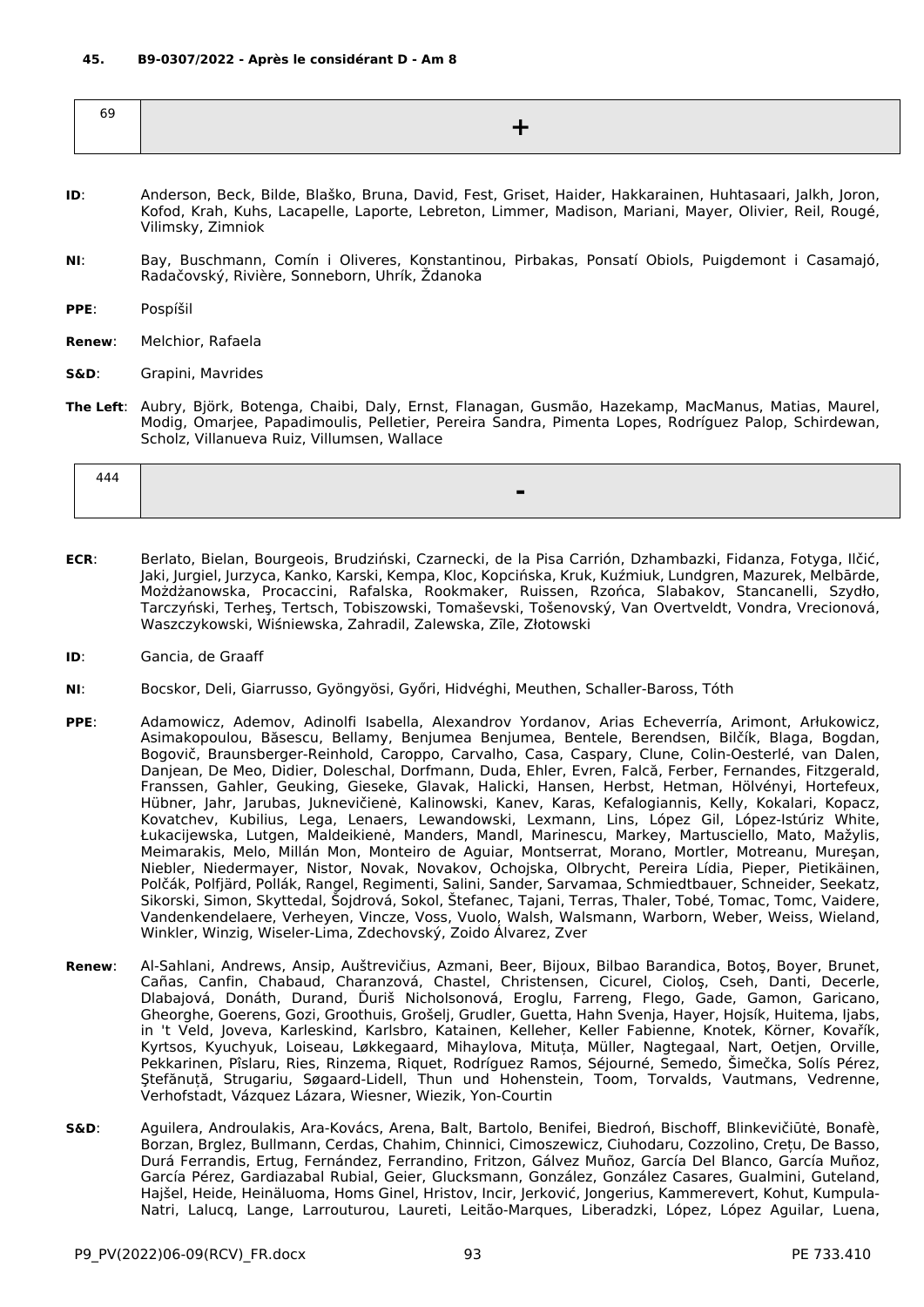Maestre Martín De Almagro, Majorino, Maldonado López, Marques Margarida, Marques Pedro, Matić, Maxová, Mikser, Miller, Moreno Sánchez, Moretti, Negrescu, Nemec, Noichl, Olekas, Papadakis Demetris, Penkova, Picierno, Picula, Pisapia, Pizarro, Plumb, Regner, Reuten, Roberti, Rodríguez-Piñero, Rónai, Ruiz Devesa, Sánchez Amor, Santos, Schieder, Sidl, Silva Pereira, Tang, Tarabella, Tinagli, Toia, Ujhelyi, Van Brempt, Vitanov, Vollath, Wölken, Wolters, Yoncheva, Zorrinho

**Verts/ALE**:Alametsä, Alfonsi, Biteau, Bloss, Boeselager, Bricmont, Cavazzini, Cormand, Corrao, Cuffe, D'Amato, Delbos-Corfield, Delli, Deparnay-Grunenberg, Evi, Franz, Freund, Gallée, Geese, Gregorová, Gruffat, Guerreiro, Hahn Henrike, Häusling, Herzberger-Fofana, Jadot, Keller Ska, Kolaja, Lagodinsky, Lamberts, Langensiepen, Marquardt, Matthieu, Metz, Neumann, Nienaß, Niinistö, O'Sullivan, Paulus, Pedicini, Peksa, Riba i Giner, Rivasi, Roose, Ropė, Satouri, Semsrott, Solé, Spurek, Strik, Toussaint, Urtasun, Vana, Van Sparrentak, Von Cramon-Taubadel, Waitz, Wiener

- **ECR**: Hoogeveen, Roos, Stegrud, Weimers
- **ID**: Adinolfi Matteo, Annemans, Baldassarre, Basso, Bizzotto, Borchia, Campomenosi, Casanova, Conte, Da Re, Lancini, Lizzi, Panza, Rinaldi, Tovaglieri, Vandendriessche, Zambelli, Zanni
- **NI**: Beghin, Ferrara, Furore, Gemma, Kolakušić, Nikolaou-Alavanos, Papadakis Kostas, Pignedoli, Rondinelli
- **S&D**: Agius Saliba, Benea, Cutajar, Guillaume, Kaljurand, Mebarek, Sant, Schaldemose, Tudose, Vind

**Verts/ALE**:Dalunde, Kuhnke

| $\blacksquare$ | Karen Melchior |
|----------------|----------------|
|                |                |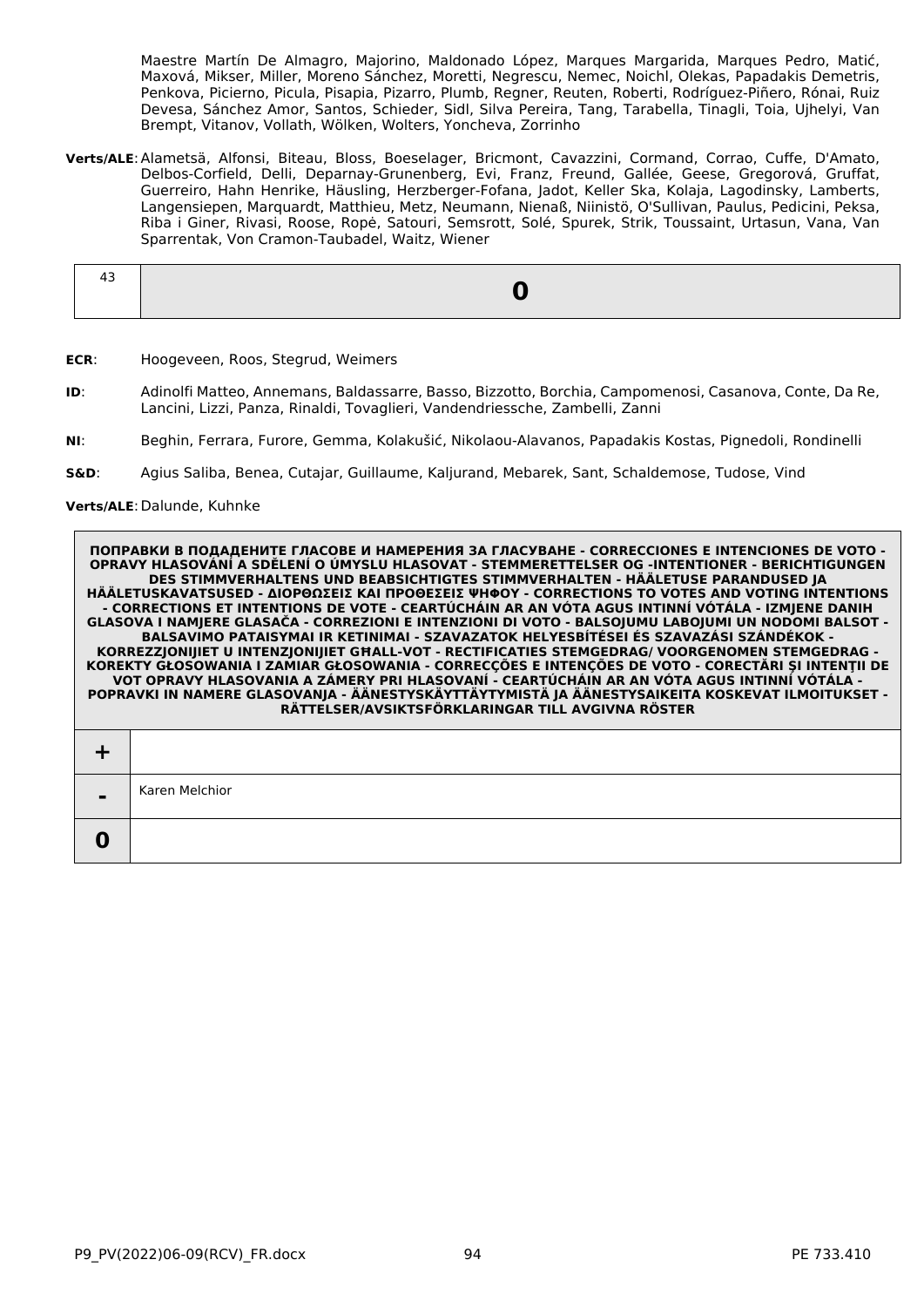| $- - -$<br>--- |  |
|----------------|--|
|                |  |

## **ID**: Beck

- **NI**: Beghin, Buschmann, Comín i Oliveres, Ferrara, Furore, Gemma, Giarrusso, Gyöngyösi, Pignedoli, Ponsatí Obiols, Puigdemont i Casamajó, Rondinelli, Sonneborn
- **PPE**: Adamowicz, Ademov, Adinolfi Isabella, Alexandrov Yordanov, Arias Echeverría, Arimont, Arłukowicz, Asimakopoulou, Băsescu, Benjumea Benjumea, Bentele, Bilčík, Bogovič, Braunsberger-Reinhold, Caroppo, Carvalho, Casa, Caspary, Clune, De Meo, Doleschal, Dorfmann, Duda, Ehler, Ferber, Fernandes, Fitzgerald, Franssen, Gahler, Halicki, Hansen, Herbst, Hetman, Hübner, Jahr, Juknevičienė, Kalinowski, Kanev, Karas, Kefalogiannis, Kelly, Kopacz, Kovatchev, Kubilius, Lenaers, Lins, López Gil, López-Istúriz White, Łukacijewska, Lutgen, Maldeikienė, Manders, Mandl, Markey, Martusciello, Mato, Mažylis, Meimarakis, Millán Mon, Monteiro de Aguiar, Montserrat, Mortler, Motreanu, Mureşan, Niebler, Niedermayer, Nistor, Novak, Novakov, Ochojska, Olbrycht, Pereira Lídia, Pietikäinen, Polčák, Rangel, Regimenti, Salini, Sarvamaa, Schmiedtbauer, Schneider, Seekatz, Sikorski, Simon, Šojdrová, Štefanec, Tajani, Thaler, Tomac, Vaidere, Vandenkendelaere, Verheyen, Vincze, Vuolo, Walsh, Walsmann, Weber, Weiss, Wieland, Winkler, Winzig, Wiseler-Lima, Zdechovský, Zoido Álvarez
- **Renew**: Al-Sahlani, Andrews, Ansip, Auštrevičius, Beer, Bijoux, Bilbao Barandica, Botoş, Boyer, Brunet, Cañas, Canfin, Chabaud, Chastel, Cicurel, Cioloş, Cseh, Danti, Decerle, Donáth, Durand, Ďuriš Nicholsonová, Eroglu, Farreng, Flego, Gamon, Garicano, Gheorghe, Goerens, Gozi, Grošelj, Grudler, Guetta, Hahn Svenja, Hayer, Hojsík, Ijabs, in 't Veld, Joveva, Karleskind, Karlsbro, Katainen, Kelleher, Keller Fabienne, Körner, Kyrtsos, Kyuchyuk, Loiseau, Melchior, Mihaylova, Mituța, Müller, Nart, Oetjen, Orville, Pîslaru, Rafaela, Ries, Riquet, Rodríguez Ramos, Séjourné, Semedo, Šimečka, Solís Pérez, Ştefănuță, Strugariu, Thun und Hohenstein, Toom, Vautmans, Vedrenne, Verhofstadt, Vázquez Lázara, Wiesner, Wiezik, Yon-Courtin
- **S&D**: Aguilera, Androulakis, Ara-Kovács, Arena, Balt, Bartolo, Benifei, Biedroń, Bischoff, Blinkevičiūtė, Bonafè, Borzan, Brglez, Bullmann, Cerdas, Chahim, Chinnici, Cimoszewicz, Cozzolino, Durá Ferrandis, Ertug, Fernández, Ferrandino, Gálvez Muñoz, García Del Blanco, García Muñoz, García Pérez, Gardiazabal Rubial, Geier, Glucksmann, González, González Casares, Gualmini, Guillaume, Heide, Homs Ginel, Jerković, Jongerius, Kaljurand, Kammerevert, Kohut, Lalucq, Lange, Larrouturou, Laureti, Liberadzki, López, López Aguilar, Luena, Maestre Martín De Almagro, Majorino, Maldonado López, Marques Margarida, Matić, Mavrides, Maxová, Mebarek, Mikser, Miller, Moreno Sánchez, Moretti, Nemec, Noichl, Olekas, Papadakis Demetris, Penkova, Picierno, Picula, Pisapia, Regner, Reuten, Roberti, Rodríguez-Piñero, Rónai, Ruiz Devesa, Sánchez Amor, Santos, Schieder, Sidl, Silva Pereira, Tang, Tarabella, Tinagli, Toia, Ujhelyi, Van Brempt, Vitanov, Vollath, Wölken, Wolters, Yoncheva, Zorrinho
- **The Left**: Aubry, Chaibi, Gusmão, Matias, Maurel, Modig, Omarjee, Papadimoulis, Pelletier, Rodríguez Palop, Scholz, Villanueva Ruiz
- **Verts/ALE**:Alametsä, Alfonsi, Biteau, Boeselager, Bricmont, Cavazzini, Cormand, Corrao, Cuffe, Dalunde, D'Amato, Delbos-Corfield, Delli, Deparnay-Grunenberg, Evi, Franz, Freund, Gallée, Geese, Gregorová, Gruffat, Guerreiro, Hahn Henrike, Häusling, Herzberger-Fofana, Jadot, Keller Ska, Kolaja, Kuhnke, Lagodinsky, Lamberts, Langensiepen, Marquardt, Matthieu, Metz, Neumann, Nienaß, Niinistö, O'Sullivan, Paulus, Pedicini, Peksa, Riba i Giner, Ripa, Rivasi, Roose, Ropė, Satouri, Semsrott, Solé, Spurek, Strik, Toussaint, Urtasun, Vana, Van Sparrentak, Von Cramon-Taubadel, Waitz, Wiener

| 154 |                |
|-----|----------------|
|     | $\blacksquare$ |

- **ECR**: Berlato, Bielan, Bourgeois, Brudziński, Czarnecki, de la Pisa Carrión, Dzhambazki, Fidanza, Fotyga, Hoogeveen, Ilčić, Jaki, Jurgiel, Jurzyca, Kanko, Karski, Kempa, Kloc, Kopcińska, Kruk, Kuźmiuk, Lundgren, Mazurek, Melbārde, Możdżanowska, Procaccini, Rafalska, Rookmaker, Roos, Ruissen, Rzońca, Slabakov, Stancanelli, Stegrud, Szydło, Tarczyński, Terheş, Tertsch, Tobiszowski, Tomaševski, Tošenovský, Van Overtveldt, Vondra, Vrecionová, Waszczykowski, Weimers, Wiśniewska, Zahradil, Zalewska, Zīle, Złotowski
- **ID**: Adinolfi Matteo, Anderson, Annemans, Baldassarre, Basso, Bilde, Bizzotto, Blaško, Borchia, Bruna, Campomenosi, Casanova, Conte, Da Re, David, De Man, Fest, Gancia, de Graaff, Griset, Haider, Hakkarainen, Huhtasaari, Jalkh, Joron, Kofod, Krah, Kuhs, Lacapelle, Lancini, Laporte, Lebreton, Limmer, Lizzi, Madison, Mariani, Mayer, Olivier, Panza, Reil, Rinaldi, Rougé, Tovaglieri, Vandendriessche, Vilimsky, Zambelli, Zanni, Zimniok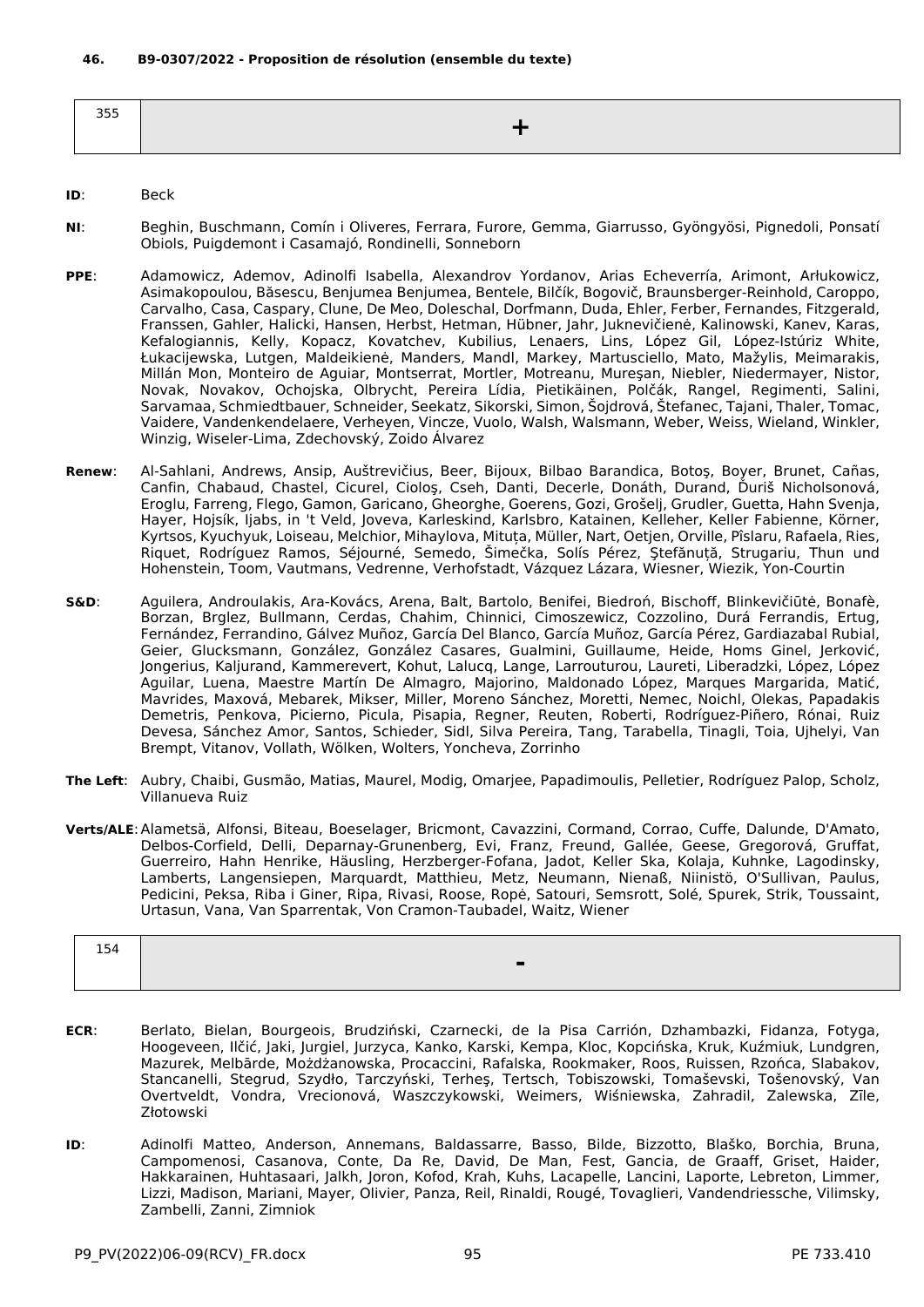- **NI**: Bay, Bocskor, Deli, Győri, Hidvéghi, Kolakušić, Konstantinou, Meuthen, Nikolaou-Alavanos, Papadakis Kostas, Radačovský, Rivière, Schaller-Baross, Tóth, Uhrík, Ždanoka
- **PPE**: Blaga, van Dalen, Falcă, Kokalari, Lega, Lexmann, Marinescu, Melo, Morano, Polfjärd, Skyttedal, Terras, Tobé, Tomc, Voss, Warborn
- **Renew**: Christensen, Gade, Knotek, Løkkegaard, Søgaard-Lidell
- **S&D**: Agius Saliba, Benea, Ciuhodaru, De Basso, Fritzon, Guteland, Incir, Plumb, Sant, Schaldemose, Tudose, Vind
- **The Left**: Daly, Flanagan, MacManus, Pereira Sandra, Pimenta Lopes, Wallace

|--|

- **PPE**: Bellamy, Berendsen, Berger, Bogdan, Colin-Oesterlé, Danjean, Didier, Evren, Geuking, Gieseke, Glavak, Hölvényi, Hortefeux, Jarubas, Lewandowski, Pieper, Pollák, Pospíšil, Sander, Sokol, Zver
- **Renew**: Azmani, Charanzová, Dlabajová, Groothuis, Huitema, Kovařík, Nagtegaal, Pekkarinen, Rinzema, Torvalds
- **S&D**: Crețu, Cutajar, Engerer, Grapini, Hajšel, Heinäluoma, Hristov, Kumpula-Natri, Leitão-Marques, Marques Pedro, Negrescu, Pizarro
- **The Left**: Björk, Botenga, Hazekamp, Schirdewan, Villumsen

|                | Stefan Berger               |
|----------------|-----------------------------|
| $\blacksquare$ | Traian Băsescu, Gunnar Beck |
|                |                             |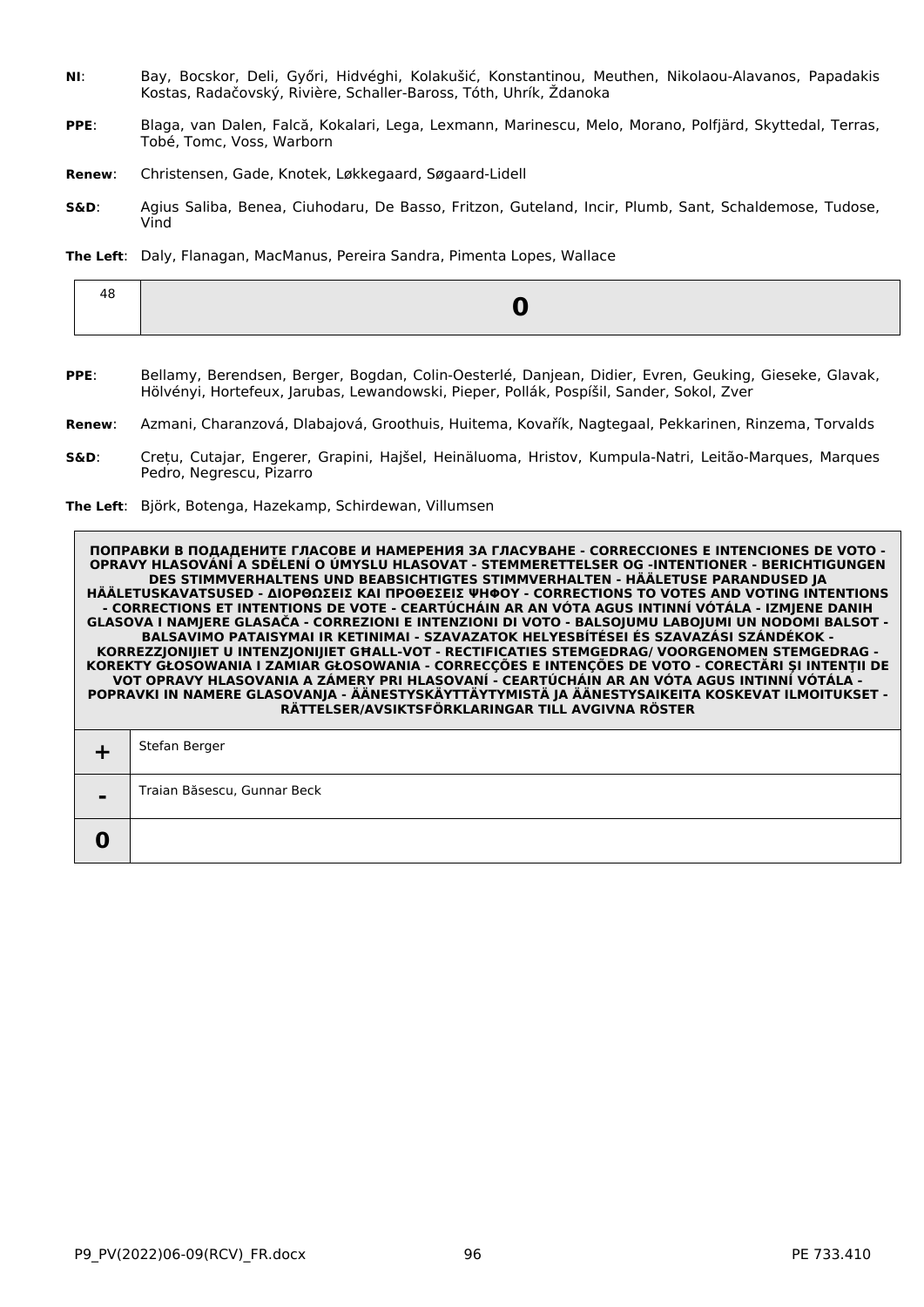**47. Nouvel instrument commercial visant à interdire les produits issus du travail forcé - A new trade instrument to ban products made by forced labour - Ein neues Instrument zum Verbot von Produkten, die in Zwangsarbeit hergestellt wurden - B9-0291/2022 - Proposition de résolution**

| -- |  |
|----|--|
|    |  |

- **ECR**: Berlato, Bielan, Bourgeois, Brudziński, Czarnecki, de la Pisa Carrión, Dzhambazki, Fidanza, Fotyga, Hoogeveen, Ilčić, Jaki, Jurgiel, Kanko, Karski, Kempa, Kopcińska, Kruk, Kuźmiuk, Lundgren, Mazurek, Melbārde, Możdżanowska, Procaccini, Rafalska, Rookmaker, Roos, Ruissen, Rzońca, Slabakov, Stancanelli, Stegrud, Szydło, Tarczyński, Terheş, Tobiszowski, Tošenovský, Vondra, Waszczykowski, Weimers, Wiśniewska, Zahradil, Zīle, Złotowski
- **ID**: Adinolfi Matteo, Anderson, Annemans, Baldassarre, Basso, Beck, Bilde, Bizzotto, Blaško, Borchia, Bruna, Campomenosi, Casanova, Conte, Da Re, De Man, Fest, Gancia, Griset, Haider, Hakkarainen, Huhtasaari, Jalkh, Joron, Kofod, Kuhs, Lacapelle, Lancini, Lebreton, Madison, Mariani, Mayer, Panza, Reil, Rinaldi, Rougé, Tovaglieri, Vilimsky, Zambelli, Zanni, Zimniok
- **NI**: Bay, Beghin, Bocskor, Buschmann, Comín i Oliveres, Deli, Ferrara, Furore, Gemma, Giarrusso, Gyöngyösi, Győri, Hidvéghi, Kolakušić, Meuthen, Nikolaou-Alavanos, Papadakis Kostas, Pignedoli, Pirbakas, Ponsatí Obiols, Puigdemont i Casamajó, Rondinelli, Tóth, Ždanoka
- **PPE**: Adamowicz, Ademov, Adinolfi Isabella, Alexandrov Yordanov, Arias Echeverría, Arimont, Asimakopoulou, Băsescu, Bellamy, Benjumea Benjumea, Bentele, Berendsen, Berger, Bilčík, Blaga, Bogdan, Bogovič, Braunsberger-Reinhold, Caroppo, Carvalho, Casa, Caspary, Clune, Colin-Oesterlé, van Dalen, Danjean, De Meo, Didier, Doleschal, Dorfmann, Duda, Ehler, Evren, Ferber, Fernandes, Fitzgerald, Franssen, Gahler, Geuking, Gieseke, Glavak, Halicki, Hansen, Herbst, Hetman, Hölvényi, Hortefeux, Hübner, Jahr, Jarubas, Juknevičienė, Kalinowski, Kanev, Karas, Kefalogiannis, Kelly, Kokalari, Kopacz, Kovatchev, Kubilius, Lenaers, Lewandowski, Lexmann, Lins, López Gil, Łukacijewska, Lutgen, Maldeikienė, Manders, Mandl, Marinescu, Markey, Martusciello, Mato, Mažylis, Meimarakis, Melo, Monteiro de Aguiar, Montserrat, Mortler, Motreanu, Mureşan, Niebler, Niedermayer, Nistor, Novak, Novakov, Olbrycht, Pereira Lídia, Pieper, Pietikäinen, Polčák, Polfjärd, Pollák, Pospíšil, Rangel, Regimenti, Salini, Sander, Sarvamaa, Schmiedtbauer, Schneider, Sikorski, Simon, Skyttedal, Šojdrová, Sokol, Štefanec, Tajani, Terras, Thaler, Tobé, Tomac, Tomc, Vaidere, Vandenkendelaere, Verheyen, Vincze, Voss, Vuolo, Walsh, Walsmann, Warborn, Weber, Weiss, Wieland, Winkler, Winzig, Wiseler-Lima, Zdechovský, Zoido Álvarez
- **Renew**: Al-Sahlani, Andrews, Ansip, Auštrevičius, Azmani, Beer, Bijoux, Bilbao Barandica, Botoş, Boyer, Brunet, Cañas, Canfin, Chabaud, Charanzová, Chastel, Christensen, Cicurel, Cioloş, Cseh, Danti, Decerle, Dlabajová, Donáth, Durand, Ďuriš Nicholsonová, Eroglu, Farreng, Flego, Gade, Gamon, Garicano, Gheorghe, Goerens, Gozi, Groothuis, Grošelj, Grudler, Guetta, Hahn Svenja, Hayer, Hojsík, Huitema, Ijabs, in 't Veld, Joveva, Karleskind, Karlsbro, Katainen, Kelleher, Keller Fabienne, Knotek, Körner, Kovařík, Kyrtsos, Kyuchyuk, Loiseau, Melchior, Mihaylova, Mituța, Müller, Nagtegaal, Oetjen, Orville, Pekkarinen, Pîslaru, Rafaela, Ries, Rinzema, Riquet, Rodríguez Ramos, Séjourné, Semedo, Šimečka, Solís Pérez, Ştefănuță, Strugariu, Thun und Hohenstein, Toom, Torvalds, Vautmans, Vedrenne, Verhofstadt, Vázquez Lázara, Wiesner, Wiezik, Yon-Courtin
- **S&D**: Agius Saliba, Aguilera, Androulakis, Ara-Kovács, Arena, Balt, Bartolo, Benea, Benifei, Biedroń, Bischoff, Blinkevičiūtė, Bonafè, Borzan, Brglez, Cerdas, Chahim, Cimoszewicz, Ciuhodaru, Crețu, Cutajar, De Basso, Durá Ferrandis, Engerer, Ertug, Fernández, Ferrandino, Fritzon, Gálvez Muñoz, García Del Blanco, García Muñoz, García Pérez, Gardiazabal Rubial, Geier, Glucksmann, González, González Casares, Grapini, Gualmini, Guillaume, Guteland, Hajšel, Heide, Heinäluoma, Homs Ginel, Hristov, Incir, Jerković, Jongerius, Kaljurand, Kammerevert, Kohut, Kumpula-Natri, Lalucq, Lange, Larrouturou, Laureti, Leitão-Marques, Liberadzki, López, López Aguilar, Luena, Majorino, Maldonado López, Marques Margarida, Marques Pedro, Matić, Mavrides, Maxová, Mebarek, Mikser, Miller, Moreno Sánchez, Moretti, Negrescu, Nemec, Noichl, Papadakis Demetris, Penkova, Picierno, Picula, Pisapia, Pizarro, Plumb, Regner, Reuten, Roberti, Rodríguez-Piñero, Rónai, Ruiz Devesa, Sánchez Amor, Sant, Santos, Schaldemose, Schieder, Sidl, Silva Pereira, Tang, Tarabella, Tinagli, Tudose, Ujhelyi, Van Brempt, Vind, Vitanov, Vollath, Wölken, Wolters, Zorrinho
- **The Left**: Aubry, Björk, Botenga, Chaibi, Daly, Flanagan, Gusmão, Hazekamp, MacManus, Matias, Maurel, Modig, Omarjee, Papadimoulis, Pelletier, Pereira Sandra, Pimenta Lopes, Rodríguez Palop, Schirdewan, Scholz, Villanueva Ruiz, Villumsen, Wallace
- **Verts/ALE**:Alametsä, Alfonsi, Bloss, Boeselager, Bricmont, Cavazzini, Cormand, Corrao, Cuffe, Dalunde, D'Amato, Delbos-Corfield, Delli, Deparnay-Grunenberg, Evi, Franz, Freund, Gallée, Geese, Gregorová, Gruffat, Guerreiro, Herzberger-Fofana, Jadot, Keller Ska, Kolaja, Kuhnke, Lagodinsky, Lamberts, Langensiepen, Marquardt, Matthieu, Niinistö, Paulus, Pedicini, Peksa, Riba i Giner, Ripa, Satouri, Solé, Toussaint, Urtasun, Vana, Van Sparrentak